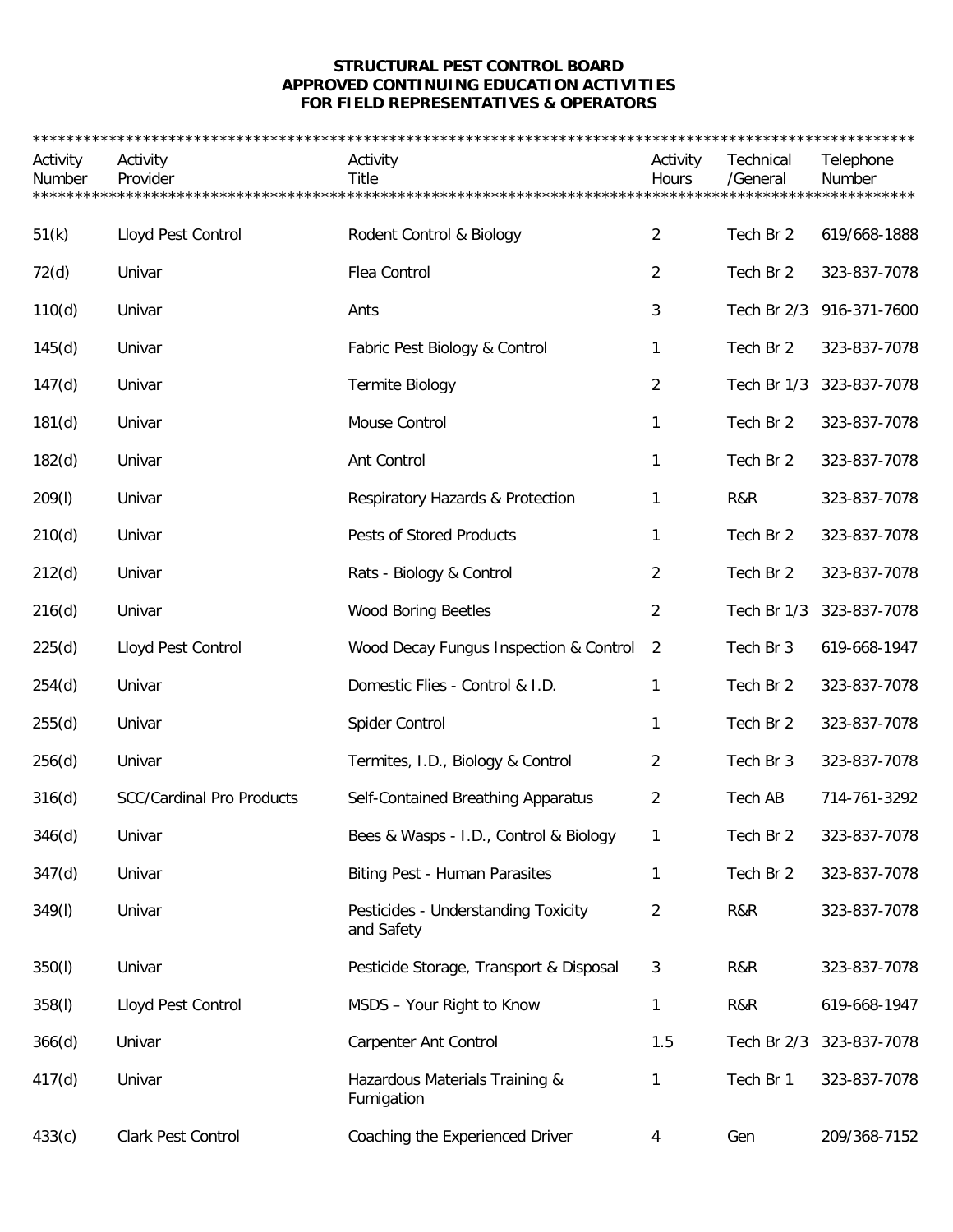| 877(l)     | Lloyd Pest Control                   | Use Care & Maintenance of the North<br>Respirator | 1                                | R&R              | 619/298-9865 |
|------------|--------------------------------------|---------------------------------------------------|----------------------------------|------------------|--------------|
| 942(I)     | Lloyd Pest Control                   | Pesticide Safety Training                         | $\overline{2}$                   | R&R              | 619/668-1947 |
| 1049(d)    | Gemini Pest Control                  | Pesticide Safety                                  | 2                                | Tech AB          | 760/726-1436 |
| 1183(l)    | Lloyd Pest Control                   | Spill Control                                     | 1                                | R&R              | 619/668-1888 |
| 1323(d,k)  | Cartwright T & P Control             | Sub-Slab Duct Treatment                           | 1                                | Tech Br 3        | 619-442-9613 |
|            | 1324(d,g,k) Cartwright T & P Control | Termite Inspection                                | 1                                | Tech Br 3        | 619-442-9613 |
|            | 1325(d,g,k) Cartwright T & P Control | <b>Termite Treatment Strategies</b>               | 1                                | Tech Br 3        | 619-442-9613 |
| 1347(d)    | Univar                               | Making a Structural Inspection                    | $\overline{2}$                   | Tech Br 2/3      | 323-837-7078 |
| 1557(d, I) | Univar                               | Fumigation Safety, Toxicity & Safe<br>Handling    | $\overline{2}$<br>$\overline{2}$ | R&R<br>Tech Br 1 | 323-837-7078 |
| 1645(d)    | Lloyd Pest Control                   | Flea Biology & Control                            | $\overline{c}$                   | Tech Br 2        | 619-668-1888 |
| 1646(d)    | Lloyd Pest Control                   | Ant Biology & Control                             | 2                                | Tech Br 2        | 619-668-1888 |
| 1647(d)    | Lloyd Pest Control                   | Cockroach Biology & Control                       | 2                                | Tech Br 2        | 619-668-1947 |
| 1693(k)    | Clark Pest Control                   | <b>Respirator Safety</b>                          | 1                                | Tech AB          | 209/368-7152 |
| 1835(d)    | <b>SCC/Cardinal Pro Products</b>     | Vikane                                            | 1                                | Tech Br 1        | 714-761-3292 |
| 1837(d)    | <b>SCC/Cardinal Pro Products</b>     | Chloropicrin                                      | 1                                | Tech Br 1        | 714-761-3292 |
| 1914(d)    | <b>SCC/Cardinal Pro Products</b>     | Fumiguide B & Calculator                          | 1                                | Tech Br 1        | 714-761-3292 |
| 1995(l)    | <b>SCC/Cardinal Pro Products</b>     | Annual Worker Safety Training                     | 3                                | R&R              | 714-761-3292 |
| 2239(l)    | Univar                               | Hazardous Spill Control                           | 1                                | R&R              | 323-837-7078 |
| 2301(d,k)  | <b>Truly Nolen</b>                   | <b>Termites</b>                                   | 4                                | Tech Br 3        | 520-318-2129 |
| 2302(d,k)  | <b>Truly Nolen</b>                   | <b>Common Pests</b>                               | 4                                | Tech Br 2        | 520-318-2129 |
| 2303(d,k)  | <b>Truly Nolen</b>                   | <b>Treatment Methods</b>                          | 2                                | Tech Br 2        | 520-318-2129 |
| 2304(d,k)  | <b>Truly Nolen</b>                   | Safety                                            | 4                                | Tech AB          | 520-318-2129 |
| 2305(d,k)  | <b>Truly Nolen</b>                   | Chemicals                                         | 4                                | Tech Br 2        | 520-318-2129 |
| 2306(d,k)  | <b>Truly Nolen</b>                   | <b>Advanced Pest Control</b>                      | 8                                | Tech Br 2        | 520-318-2129 |
| 2307(d,k)  | <b>Truly Nolen</b>                   | Rodent Control Seminar                            | 5                                | Tech Br 2        | 520-318-2129 |
| 2308(d,k)  | <b>Truly Nolen</b>                   | <b>Advanced Subterranean Termites</b>             | 7                                | Tech Br 3        | 520-318-2129 |
| 2309(d,k)  | <b>Truly Nolen</b>                   | <b>Basic Entomology</b>                           | $\overline{2}$                   | Tech Br 2        | 520-318-2129 |
| 2329(d)    | Gemini Pest Control                  | <b>Field Safety</b>                               | $\mathbf{1}$                     | Tech AB          | 760/726-1436 |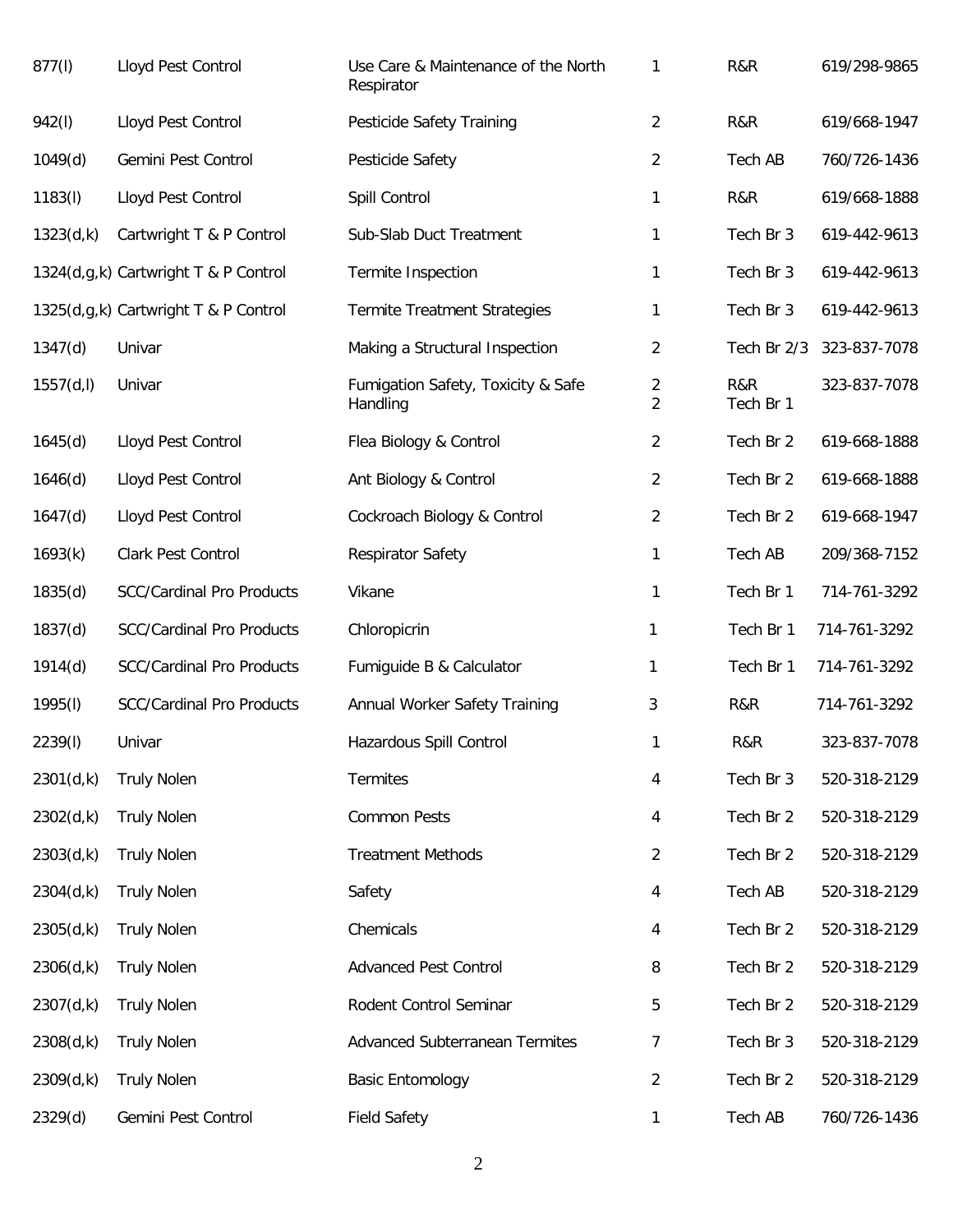| 2344(d,m) | LiphaTech                        | <b>Control of Commensal Rodents</b>                                           | 1              | Tech Br 2   | 714-985-9265 |
|-----------|----------------------------------|-------------------------------------------------------------------------------|----------------|-------------|--------------|
| 2369(m)   | <b>Purdue University</b>         | Food Plant IPM                                                                | 18             | <b>IPM</b>  | 765/494-2975 |
| 2386(d)   | Gemini Pest Control              | Branch II - Pesticides                                                        | 3.5            | Tech Br 2   | 760/726-1436 |
| 2402(d)   | Gemini Pest Control              | Branch III - Pesticides                                                       | 3.5            | Tech Br 3   | 760/726-1436 |
| 2460(d)   | Gemini Pest Control              | Branch III Pest I.D. & Biology                                                | 4              | Tech Br 3   | 760/726-1436 |
| 2469(d)   | Gemini Pest Control              | Branch II Pest I.D. & Biology                                                 | 4              | Tech Br 2   | 760/726-1436 |
| 2525(d)   | Lloyd Pest Control               | Drywood Termite Biology & Control                                             | 2              | Tech Br 3   | 619-668-1888 |
| 2774(d)   | Univar                           | <b>Africanized Honey Bees</b>                                                 | 3              | Tech Br 2   | 323-837-7078 |
| 2804(m)   | Univar                           | Low Impact Pest Control                                                       | $\overline{2}$ | <b>IPM</b>  | 323-837-7078 |
| 2832(d)   | Univar                           | Maintenance, Repair & Use of a One<br>Gallon Sprayer for General Pest Control | 1 or 3         | Tech Br 2   | 323-837-7078 |
| 2959(g)   | Purdue University                | Advanced Level Urban & Industrial IPM                                         | 22             | <b>IPM</b>  | 765/494-2975 |
| 2967(I)   | Terminix                         | California Structural Pest Control Act &<br>Rules of the Board                | 5              | R&R         | 619/520-0014 |
| 2969(l)   | <b>PCOC</b>                      | Pesticide Use - Reporting & Disclosure                                        | 4              | R&R         | 916-372-4363 |
| 3011(l)   | <b>SCC/Cardinal Pro Products</b> | Pesticide Safety Training Series                                              | 3              | R&R         | 714-761-3292 |
| 3127(d)   | Univar                           | Perimeter Treatment Application<br><b>Techniques</b>                          | 1              | Tech Br 2   | 323-837-7078 |
| 3249(l)   | Lloyd Pest Control               | Injury & Illness Prevention Program<br>SB-198                                 | 1              | R&R         | 619-668-1888 |
| 3372(I)   | Gemini Pest Control              | The S P C A, Rules & Regulations<br>& Related Agencies Rules & Regulations    | 8              | R&R         | 760/726-1436 |
| 3401(l)   | Univar                           | Respiratory Protection and Regulatory<br>Update                               | 1              | R&R         | 323-837-7078 |
| 3405(l)   | Cartwright T & P Control         | Sections 8514, 8516, 1990, 1991 &<br><b>Related Sections</b>                  | $4-6$          | R&R         | 619-442-9613 |
| 3535(l)   | Crane Pest Control               | Pesticide Safety Training: Labels & SDS<br>Review                             | 3              | R&R         | 415-922-1666 |
| 3542(d)   | Univar                           | Fleas, Ticks & Mites - I.D. & Control                                         | 3              | Tech Br 2   | 323-837-7078 |
| 3567(d)   | Univar                           | Hantavirus                                                                    | 3              | Tech Br 2   | 323-837-7078 |
| 3581(d)   | Univar                           | The Etiquette of Inspecting & Fumigation                                      | 1              | Tech Br 1/3 | 323-837-7078 |
| 3713(d)   | Univar                           | Urban Vertebrate Pest Management                                              | 3              | Tech Br 2   | 323-837-7078 |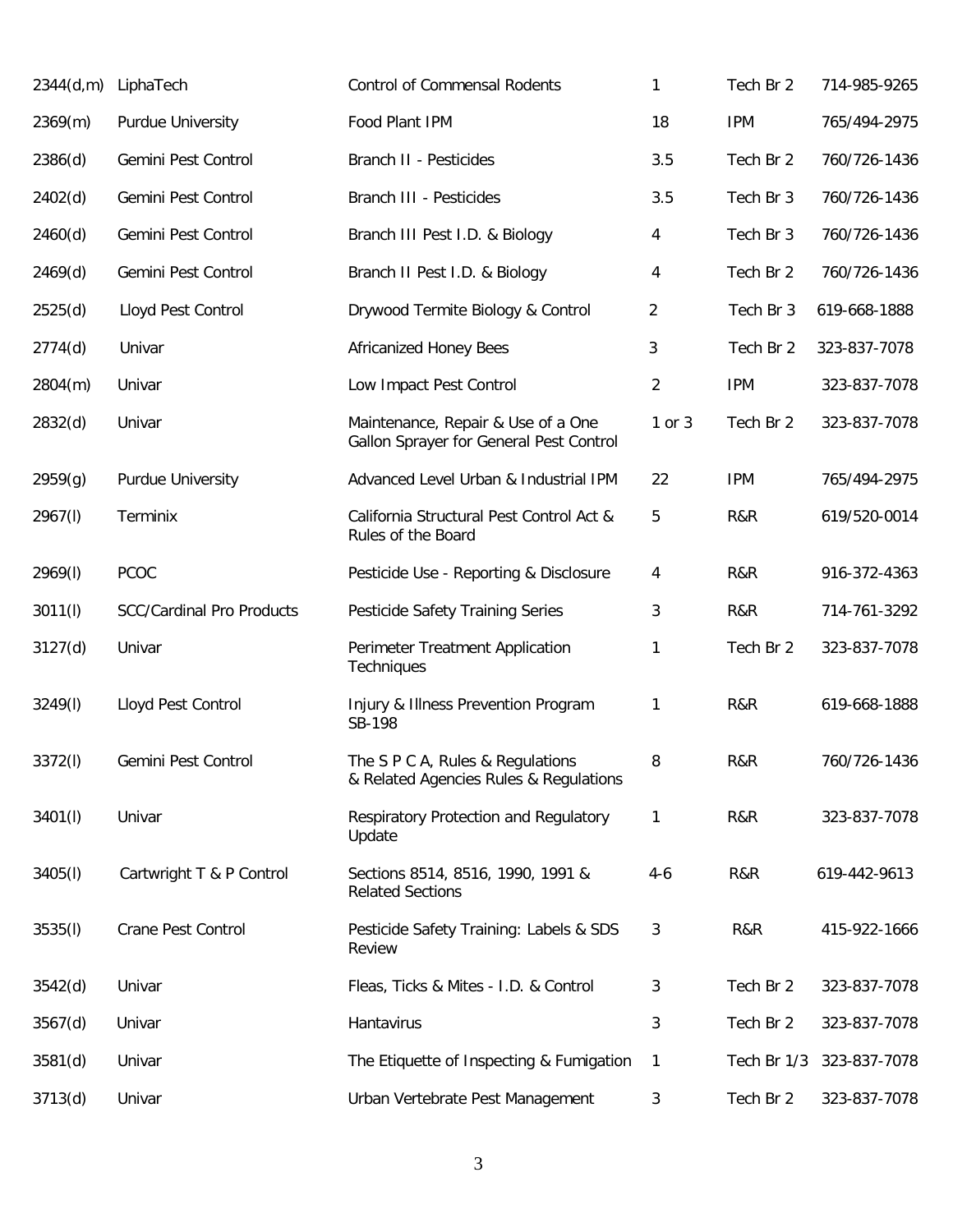| 3788(g)    | Univar                               | Pestweb Adventure #5, The Propeller                             | 1              | Tech Br 2   | 512-721-3945 |
|------------|--------------------------------------|-----------------------------------------------------------------|----------------|-------------|--------------|
| 3789(g)    | Univar                               | Pestweb Adventure #6, "Sex, or<br>A Look at an Insect's Abdomen | 1              | Tech Br 2   | 512-721-3945 |
| 3790(g)    | Univar                               | Pestweb Adventure #7 Who is My Mother                           | $\mathbf{1}$   | Tech Br 2   | 512/721-3945 |
|            | 3794(d,g,k) Cartwright T & P Control | <b>Combined Safety Program</b>                                  | $1$ or $4$     | Tech AB     | 619-442-9613 |
| 3807(I)    | Univar                               | Mechanics of Pest Control                                       | $\overline{2}$ | R&R         | 323-837-7078 |
|            | 3827(d,g,k) Cartwright T & P Control | Combined Flea Program                                           | 2.5            | Tech Br 2   | 619-442-9613 |
|            | 3828(d,g,k) Cartwright T & P Control | Combined Roach Program                                          | 2.5            | Tech Br 2   | 619-442-9613 |
| 3844(g)    | Univar                               | Pestweb Adventure #8 - I Know Who My<br>Mother Is               | 1              | Tech Br 2   | 512-721-3945 |
| 3917(g)    | Univar                               | The Patriotic Cockroach                                         | 1              | Tech Br 2   | 512-721-3945 |
| 3960(I)    | Lloyd Pest Control                   | Awareness & Prevention of Heat Stress                           | 1              | R&R         | 619-668-1947 |
| 3969(d)    | <b>Target Specialty Products</b>     | Maximizing Pesticide Applications                               | $\overline{2}$ | Tech Br 2/3 | 800-352-3870 |
| 3976(g)    | Univar                               | Ouch!                                                           | 1              | Tech Br 2   | 512-721-3945 |
| 4038(d,g)  | Univar                               | Stealth in the Night                                            | 1              | Tech Br 2   | 512-721-3945 |
| 4076(d)    | Univar                               | Rodent Control Seminar                                          | 2              | Tech Br 2   | 408/953-1610 |
| 4096(I)    | Univar                               | <b>Rules &amp; Regulations</b>                                  | 4              | R&R         | 323-837-7078 |
| 4133(g, I) | Young's Seminars                     | <b>Rules and Regulations</b>                                    | 8              | R&R         | 714-329-4509 |
| 4140(g)    | Young's Seminars                     | Wood Destroying Organisms #1                                    | 4              | Tech Br 3   | 714-329-4509 |
| 4141(g)    | Young's Seminars                     | Pesticide Use & Safety                                          | 4              | Tech AB     | 714-329-4509 |
| 4147(g)    | Young's Seminars                     | General Pest Control #1                                         | 4              | Tech Br 2   | 714-329-4509 |
| 4166(I)    | Univar                               | Rules & Regulations Update                                      | 2 or 4         | R&R         | 323-837-7078 |
| 4169(g)    | Young's Seminar                      | General Pest Control #2                                         | 4              | Tech Br 2   | 714-329-4509 |
| 4170(g)    | Young's Seminar                      | Wood Destroying Organisms #2                                    | 4              | Tech Br 3   | 714-329-4509 |
| 4202(d)    | <b>BASF</b>                          | Stinging Insects: Their Habits & Control                        | 1              | Tech Br 2   | 574-361-5048 |
| 4234(g)    | Univar                               | #18 Fabric Pests                                                | 1              | Tech Br 2   | 512/721-3945 |
| 4235(I)    | Univar                               | Hazard Communication Training                                   | 2              | R&R         | 323-837-7078 |
| 4289(d)    | Univar                               | Rodent Control in Commercial Facilities                         | 1              | Tech Br 2   | 323-837-7078 |
| 4334(d,m)  | Univar                               | The Business of Bird Control                                    | 1              | R&R         | 323-837-7078 |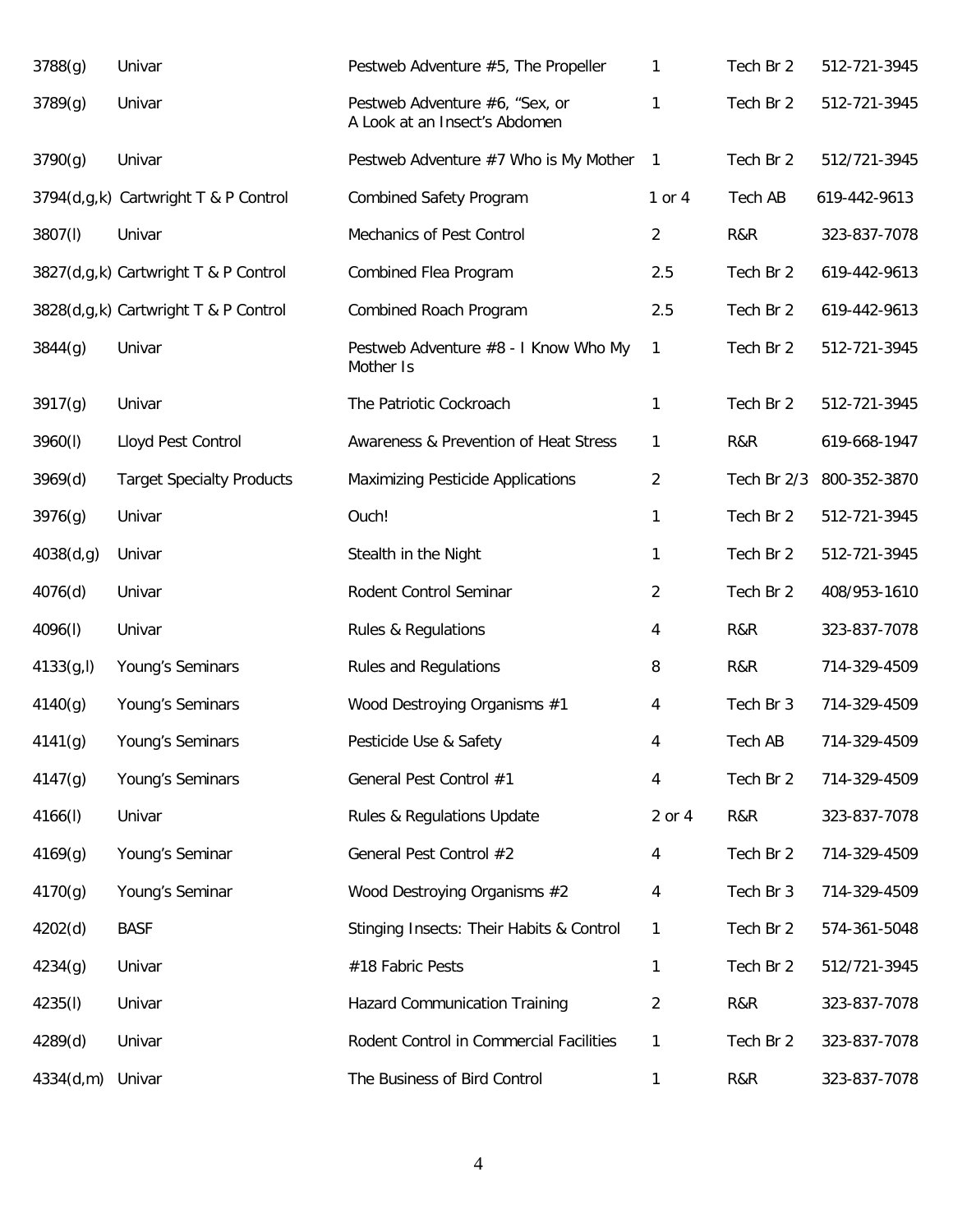| 4359(m)   | Univar            | Rules & Regulations Update, Emphasis<br>on Fumigation                      | 4         | R&R                     | 323-837-7078             |
|-----------|-------------------|----------------------------------------------------------------------------|-----------|-------------------------|--------------------------|
| 4380(l)   | Univar            | Pesticide Notification & Rules &<br><b>Regulations Update</b>              | 4         | R&R                     | 323-837-7078             |
| 4424(d)   | Univar            | Bees, Wasps and Flies - ID & Control                                       | 1         | Tech Br 2               | 323-837-7078             |
| 4450(d,g) | Pestnetwork.com   | Identifying Cockroaches in & Around<br>the Home                            | 1         | Tech Br 2               | 979/732-0501             |
| 4451(d,g) | Pestnetwork.com   | The Eastern Subterranean Termite                                           | 1         | Tech Br 3               | 979/732-0501             |
| 4452(I)   | Pestnetwork.com   | Pesticide Applicator Safety                                                | 1         | R&R                     | 979/732-0501             |
| 4453(m)   | Pestnetwork.com   | <b>Environmental Protection</b>                                            | 1         | <b>IPM</b>              | 979/732-0501             |
| 4454(I)   | Pestnetwork.com   | <b>Pesticide Families</b>                                                  | 1         | R&R                     | 979/732-0501             |
| 4540(I)   | Univar            | <b>Respiratory Protection Requirements</b>                                 | 1         | R&R                     | 323-837-7078             |
| 4555(g)   | Univar            | Pesticides - Training & Safety Equipment-<br>PestWeb #202                  | 1         | R&R                     | 512-721-3945             |
| 4556(g)   | Univar            | The Bank Doesn't Like Them - #102                                          | 1         | Tech Br 3               | 512-721-3945             |
| 4654(g)   | Univar            | Pestweb Adventure #103-My Pellets are<br>Groovy                            | 1         | Tech Br 3               | 512-721-3945             |
| 4662(d,m) | <b>BASF</b>       | Flies - IPM Control Techniques                                             | 1<br>$or$ | Tech Br 2<br><b>IPM</b> | 574-361-5048             |
| 4678(d)   | Univar            | Yellow Jackets ID, Biology & Control                                       | 2         | Tech Br 2               | 323-837-7078             |
| 4696(d,g) | Pestnetwork.com   | Beetles That Attack Wood: Identifying<br>Beetles That Will Re-infest Wood  | 1         |                         | Tech Br 1/3 979/732-0501 |
| 4697(d,g) | Pestnetwork.com   | Beetles That Attack Wood: Identiying<br>Beetles That Do Not Re-infest Wood | 1         |                         | Tech Br 1/3 979/732-0501 |
| 4700(d)   | ITB Co., Inc.     | Care & Maintenance of<br><b>Backpack Sprayers</b>                          | 1 or 2    | Tech Br 2               | 817/304-0609             |
| 4724(d)   | <b>BASF</b>       | Wood Destroying Insect Inspections                                         | 1         | Tech Br 3               | 574-361-5048             |
| 4728(I)   | <b>PCOC</b>       | Pesticide Safety Information Series N                                      | 2         | R&R                     | 916-372-4363             |
| 4729(I)   | PCOC              | Progressive Disciplinary Program                                           | 1         | R&R                     | 916-372-4363             |
| 4731(I)   | PCOC              | Chemical Spill Contingency Plan Training                                   | 1         | R&R                     | 916-372-4363             |
| 4736(m)   | <b>BASF</b>       | IPM for Ant Control                                                        | 1         | <b>IPM</b>              | 562-249-4682             |
| 4738(g)   | Purdue University | Termite & Other Wood-Destroying Pests                                      | 17        | Tech Br 3               | 765/494-2975             |
| 4884(g,m) | Pestnetwork.com   | FIFRA - Laws & Regulations                                                 | 1         | R&R                     | 512/990-3216             |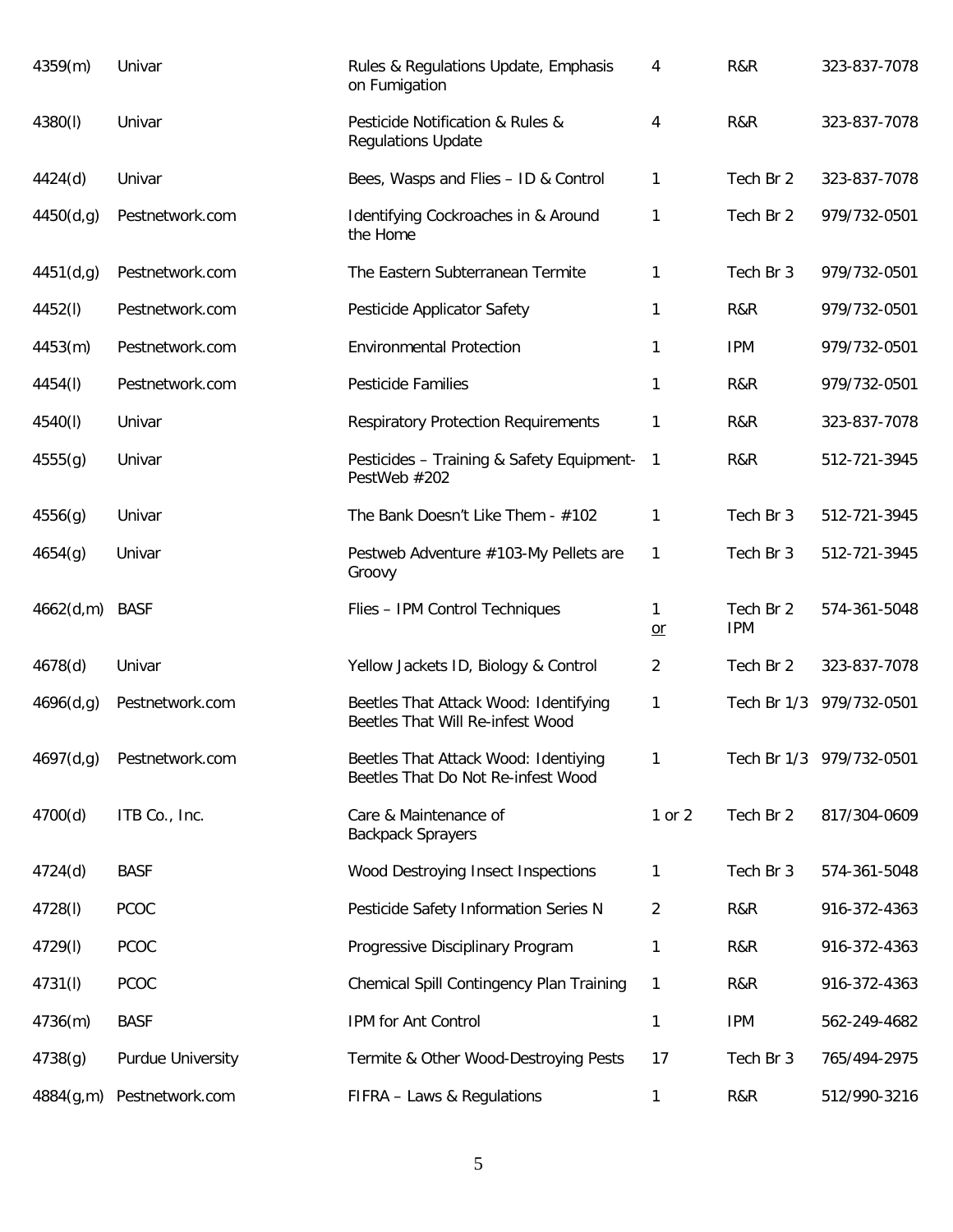| 4960(d)    | Univar                                  | Rodent Pest Management: New Approaches 2                            |                          | Tech Br 2                      | 323-837-7078 |
|------------|-----------------------------------------|---------------------------------------------------------------------|--------------------------|--------------------------------|--------------|
| 5017(k)    | Crane Pest Control                      | Care, Maintenance & Rebuilding the<br>One-Gallon Compressed Sprayer | 1                        | Tech Br 2/3                    | 415-922-1666 |
| 5027(l)    | <b>Truly Nolen</b>                      | Laws & Regulations - 1                                              | 4                        | R&R                            | 520-318-2129 |
| 5028(l)    | <b>Truly Nolen</b>                      | Laws & Regulations - 2                                              | 4                        | R&R                            | 520-318-2129 |
| 5037(g)    | Univar                                  | 104 Carpenter Ants & Bees                                           | 1                        | Tech Br 2/3                    | 512/721-3945 |
| 5038(l)    | Univar                                  | 205 Respiratory Protection                                          | $\mathbf{1}$             | R&R                            | 323-837-7078 |
| 5039(g)    | Univar                                  | Mites of Public Health Importance                                   | 1                        | Tech Br 2                      | 512/721-3945 |
| 5124(g)    | Univar                                  | #20 Urban Rats & Their Control                                      | $\mathbf{1}$             | Tech Br 2                      | 512/721-3945 |
| 5125(d,g)  | Univar                                  | Fumigation From the Beginning                                       | $\mathbf{1}$             | Tech Br 1                      | 512-721-3945 |
| 5124(g)    | Univar                                  | #20 Urban Rats & Their Control                                      | $\mathbf{1}$             | Tech Br 2                      | 512/721-3945 |
| 5125(d,g)  | Univar                                  | Fumigation From the Beginning                                       | $\mathbf{1}$             | Tech Br 1                      | 512-721-3945 |
| 5178(d)    | <b>Target Specialty Products</b>        | Occasional Invaders                                                 | $\mathbf{1}$             | Tech Br 2                      | 800/352-3870 |
| 5182(d, I) | <b>Cardinal Pro Products</b>            | <b>Commitment to Excellence Training</b>                            | $\overline{2}$           | R&R                            | 714-761-3292 |
| 5227(d)    | Univar                                  | West Nile Virus Presentation                                        | $\mathbf{1}$             | Tech Br 2                      | 323-837-7078 |
| 5230(d)    | Univar                                  | Fumigation Instruments & Safety<br>Equipment                        | 1                        | Tech Br 1                      | 512-721-3945 |
| 5310(d)    | Univar                                  | <b>SCBA Annual Training</b>                                         | $\mathbf{1}$             | Tech Br 1                      | 323-837-7078 |
| 5372(d)    | B & G Equipment                         | B & G Sprayer Maintenance & Repair                                  | $\overline{2}$           | Tech Br 2                      | 714-319-4422 |
| 5397(g)    | Univar                                  | Pestweb #105-WDO Fungus & Moisture<br>Problems                      | 1                        | Tech Br 3                      | 512-721-3945 |
| 5398(g)    | Univar                                  | Pestweb #303-Mosquito Control for the PMP 1                         |                          | Tech Br 2                      | 512-721-3945 |
| 5399(g)    | Univar                                  | Pestweb #304-Fleas as Vectors & Their<br>Control                    | 1                        | Tech Br 2                      | 512-721-3945 |
|            | 5518(d,g,m)Technical Learning College   | Mosquito Control                                                    | 8<br>$\overline{2}$      | Tech Br 2<br><b>IPM</b>        | 866-557-1746 |
|            | 5519(d,g,l,m)Technical Learning College | <b>Tick Control</b>                                                 | 2<br>6<br>$\overline{2}$ | R&R<br>Tech Br 2<br><b>IPM</b> | 866-557-1746 |
| 5538(d)    | Cartwright T & P Control                | How to Measure a Building to be<br>Fumigated                        | 2.5                      | Tech AB                        | 619-442-9613 |
|            | 5549(d,g,l,m)Technical Learning College | Ant Control                                                         | 8<br>2<br>2              | $T$ Br.2<br>R&R<br><b>IPM</b>  | 866-557-1746 |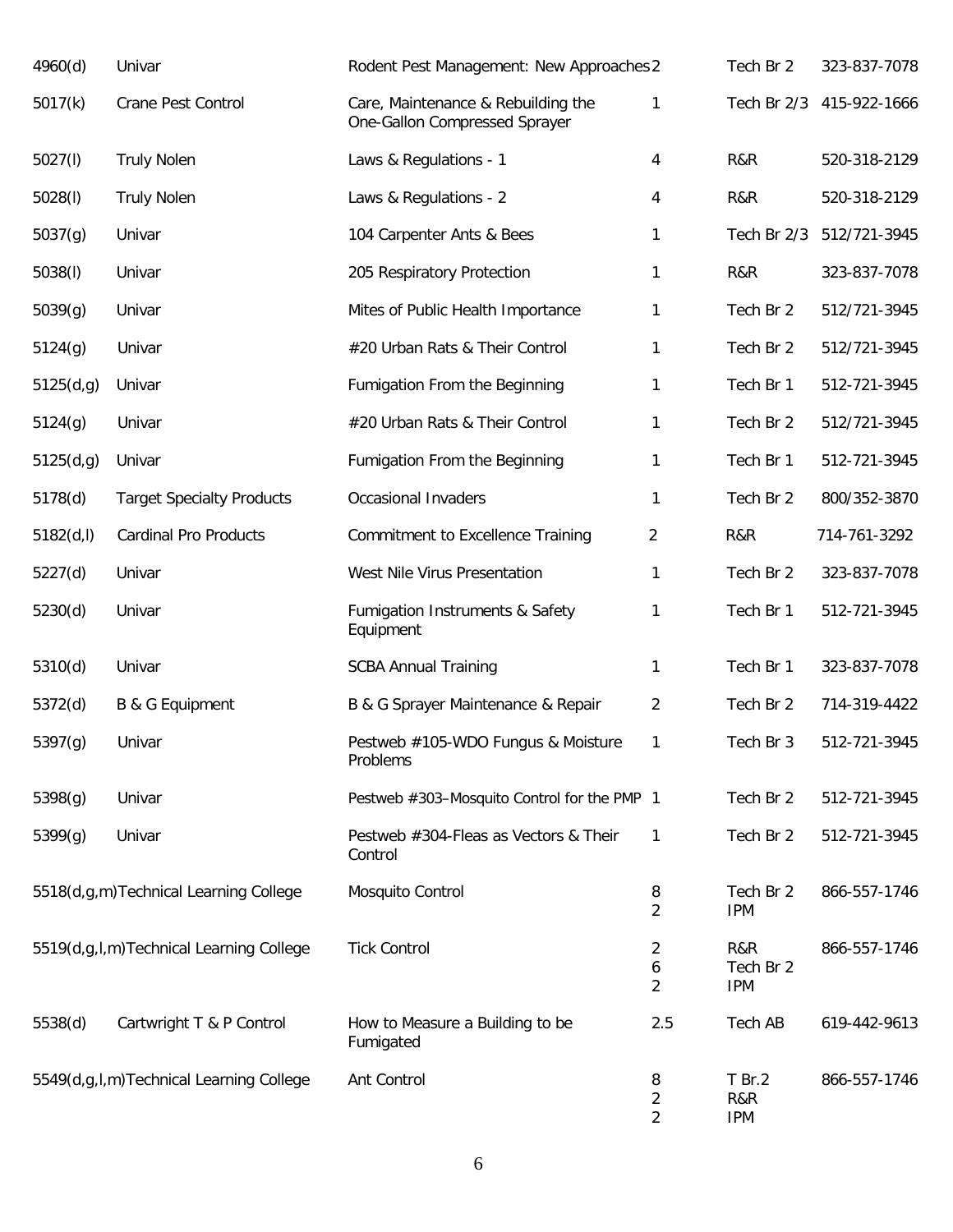| 5666(g)    | Univar                          | The Sting of the Scorpion                                     | $\mathbf{1}$             | Tech Br 2        | 512-721-3945             |
|------------|---------------------------------|---------------------------------------------------------------|--------------------------|------------------|--------------------------|
| 5685(d)    | Univar                          | WDO Inspection & Repair                                       | 1                        | Tech Br 3        | 323-837-7078             |
| 5710(d)    | <b>Bell Laboratories</b>        | Advanced Rodent Pest Management                               | 1 or 2                   | Tech Br 2        | 925-628-8404             |
| 5724(d)    | Univar                          | Mosquito Control for Urban Areas                              | $\overline{2}$           | Tech Br 2        | 323-837-7078             |
| 5753(d)    | Univar                          | Bedbugs                                                       | $\overline{2}$           | Tech Br 2        | 323-837-7078             |
| 5824(g)    | Univar                          | To Be or Not to Be a Bee                                      | $\mathbf{1}$             | Tech Br 2        | 512-721-3945             |
| 5988(d)    | Crane Pest Control              | Vertebrate Pest Management                                    | 3                        | Tech Br 2        | 415-922-1666             |
| 5997(I)    | Univar                          | HM-232 for Fumigators                                         | $\mathbf{1}$             | R&R              | 323-837-7078             |
| 6009(d,g)  | <b>CTN Educational Services</b> | Recognition of Pests & Pests Damage-Pt. 1 1                   |                          | Tech Br 2/3      | 512-829-5114             |
| 6010(g, I) | <b>CTN Educational Services</b> | Reporting Spills & Misapplications-Pt. 2                      | $\mathbf{1}$             | R&R              | 512-829-5114             |
| 6011(d,g)  | <b>CTN Educational Services</b> | Application Equipment & Techniques-Pt. 1                      | $\mathbf{1}$             | T Br 2/3         | 512-829-5114             |
| 6012(d,g)  | <b>CTN Educational Services</b> | Application Equipment & Techniques-Pt. 2                      | $\overline{\phantom{a}}$ | T Br 2/3         | 512-829-5114             |
| 6013(g, I) | <b>CTN Educational Services</b> | <b>Emergency Procedures &amp; Pesticide</b><br>Clean-Up-Pt. 1 | 1                        | R&R              | 512-829-5114             |
| 6014(g, I) | <b>CTN Educational Services</b> | <b>Emergency Procedures &amp; Pesticide</b><br>Clean-Up-Pt. 2 | 1                        | R&R              | 512-829-5114             |
| 6015(d,g)  | <b>CTN Educational Services</b> | Basic Principles of Mathematics &<br>Chemistry                | 1                        | Tech Br 2        | 512-829-5114             |
| 6016(d,g)  | <b>CTN Educational Services</b> | Basic Principles of Toxicology &<br>Entomology                | 1                        | Tech Br 2        | 512-829-5114             |
| 6017(d,g)  | <b>CTN Educational Services</b> | Nonchemical Pest Control-Pt. 1                                | 1                        | Tech Br 2        | 512-829-5114             |
| 6018(d,g)  | <b>CTN Educational Services</b> | Nonchemical Pest Control-Pt. 2                                | 1                        | Tech Br 2        | 512-829-5114             |
| 6066(g)    | Young's Seminars                | <b>Fumigation Safety</b>                                      | 4                        | Tech Br 1/3      | 714-329-4509             |
| 6103(g, I) | PestNetwork.com                 | The EPA and It's Role in Pesticide<br>Application             | 1                        | R&R              | 979/732-0501             |
| 6104(d,g)  | PestNetwork.com                 | Life History and Habits of Carpenter Ants                     | $\mathbf{1}$             |                  | Tech Br 2/3 979/732-0501 |
| 6112(d)    | Univar                          | Application Techniques Using the<br>Latest Equipment          | $\overline{2}$<br>$or$   | Tech Br 2<br>PAU | 323-837-7078             |
| 6149(1)    | Univar                          | Pesticides Safety & Regulations Update                        | 4                        | R&R              | 323-837-7078             |
| 6173(g)    | Univar                          | Pestweb course #106 Pre-treat for Termites1                   |                          | Tech Br 3        | 512/721-3945             |
| 6284(d)    | Univar                          | Structural Wood Pests - Beetles, Bees &<br>Wasps              | 4                        | Tech Br 3        | 323-837-7078             |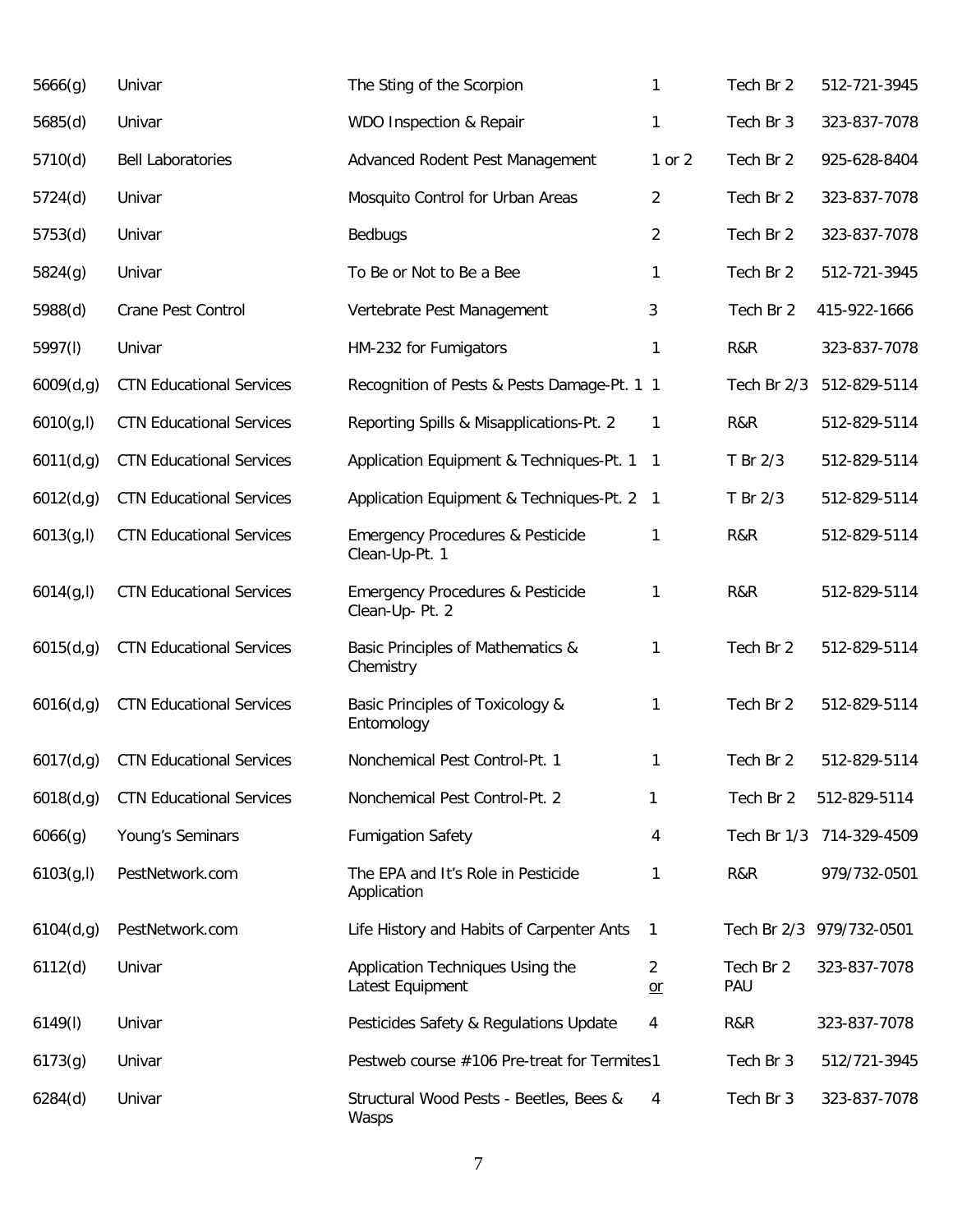| 6285(d)    | Univar                               | Bugs Suck - Bedbugs, Fleas & Mosquitoes 4                         |              | Tech Br 2               | 323-837-7078 |
|------------|--------------------------------------|-------------------------------------------------------------------|--------------|-------------------------|--------------|
| 6290(m)    | Univar                               | IPM and the Healthy Schools Act                                   | 1            | <b>IPM</b>              | 323-837-7078 |
| 6294(k)    | Lloyd Pest Control                   | Biology & Control of the Pocket Gopher                            | $\mathbf{1}$ | Tech Br 2               | 800/570-2847 |
| 6295(k)    | Lloyd Pest Control                   | Control of Bees, Wasps & Hornets in &<br><b>Around Structures</b> | 1            | Tech Br 2               | 800/570-2847 |
| 6296(k)    | Lloyd Pest Control                   | Biology & Control of Nuisance Flies                               | 1            | Tech Br 2               | 800/570-2847 |
| 6304(d)    | Bayer Crop Science                   | Argentine Ant Control                                             | 1            | Tech Br 2               | 602-820-5684 |
| 6305(d)    | Bayer Crop Science                   | Ant Management                                                    | 1            | Tech Br 2               | 602-820-5684 |
| 6312(d)    | Bayer Crop Science                   | German Cockroach Biology & Control                                | 1            | Tech Br 2               | 602-820-5684 |
| 6315(d)    | Bayer Crop Science                   | Bedbug Biology & Control                                          | 1            | Tech Br 2               | 602-820-5684 |
| 6327(g,m)  | <b>Coast Continuing Education</b>    | Pest Biology & Control #1                                         | 3<br>1       | Tech Br 2<br><b>IPM</b> | 760-908-7878 |
|            | 6328(g,m) Coast Continuing Education | Pest Biology & Control #2                                         | 3<br>1       | Tech Br 2<br><b>IPM</b> | 760-908-7878 |
| 6329(g,m)  | <b>Coast Continuing Education</b>    | Wood Destroying Organisms #1                                      | 3<br>1       | Tech Br 3<br><b>IPM</b> | 760-908-7878 |
| 6330(g,m)  | <b>Coast Continuing Education</b>    | Wood Destroying Organisms #2                                      | 3<br>1       | Tech Br 3<br><b>IPM</b> | 760-908-7878 |
| 6331(g, I) | <b>Coast Continuing Education</b>    | <b>Rules &amp; Regulations</b>                                    | 8            | R&R                     | 760-908-7878 |
| 6332(g)    | <b>Coast Continuing Education</b>    | <b>Fumigation Safety</b>                                          | 4            | Tech Br 1               | 760-908-7878 |
| 6410(d)    | Clark Pest Control                   | Bed Bugs, Bring 'em On!                                           | 1            | Tech Br 2               | 209-368-7152 |
| 6441(d)    | <b>BASF</b>                          | Biology & Control of Bed Bugs                                     | 1            | Tech Br 2               | 574-361-5048 |
| 6459(k)    | Western Exterminator Co.             | <b>Fungus Biology and Control</b>                                 | 1            | Tech Br 3               | 800/698-2440 |
| 6465(k)    | Western Exterminator Co.             | <b>Termite Biology</b>                                            | 1            | Tech Br 3               | 800/698/2440 |
| 6466(k)    | Western Exterminator Co.             | Drywood Termite Control                                           | 1            | Tech Br 1/3             | 800/698-2440 |
| 6469(k)    | Western Exterminator Co.             | WDO Equipment & Safety Use                                        | 2            | Gen                     | 800/698-2440 |
| 6470(k)    | Western Exterminator Co.             | Inspecting the Western Way                                        | 3            | Tech Br 3               | 800/698-2440 |
| 6476(k)    | Western Exterminator Co.             | Subterranean Control Techniques                                   | 1            | Tech Br 3               | 800/698-2440 |
| 6477(k)    | Western Exterminator Co.             | <b>WDO Decks</b>                                                  | 1            | Tech Br 3               | 800/698-2440 |
| 6478(k)    | Western Exterminator Co.             | <b>Understanding Subterranean Behaviors</b><br>& Control          | 1            | Tech Br 3               | 800/698-2440 |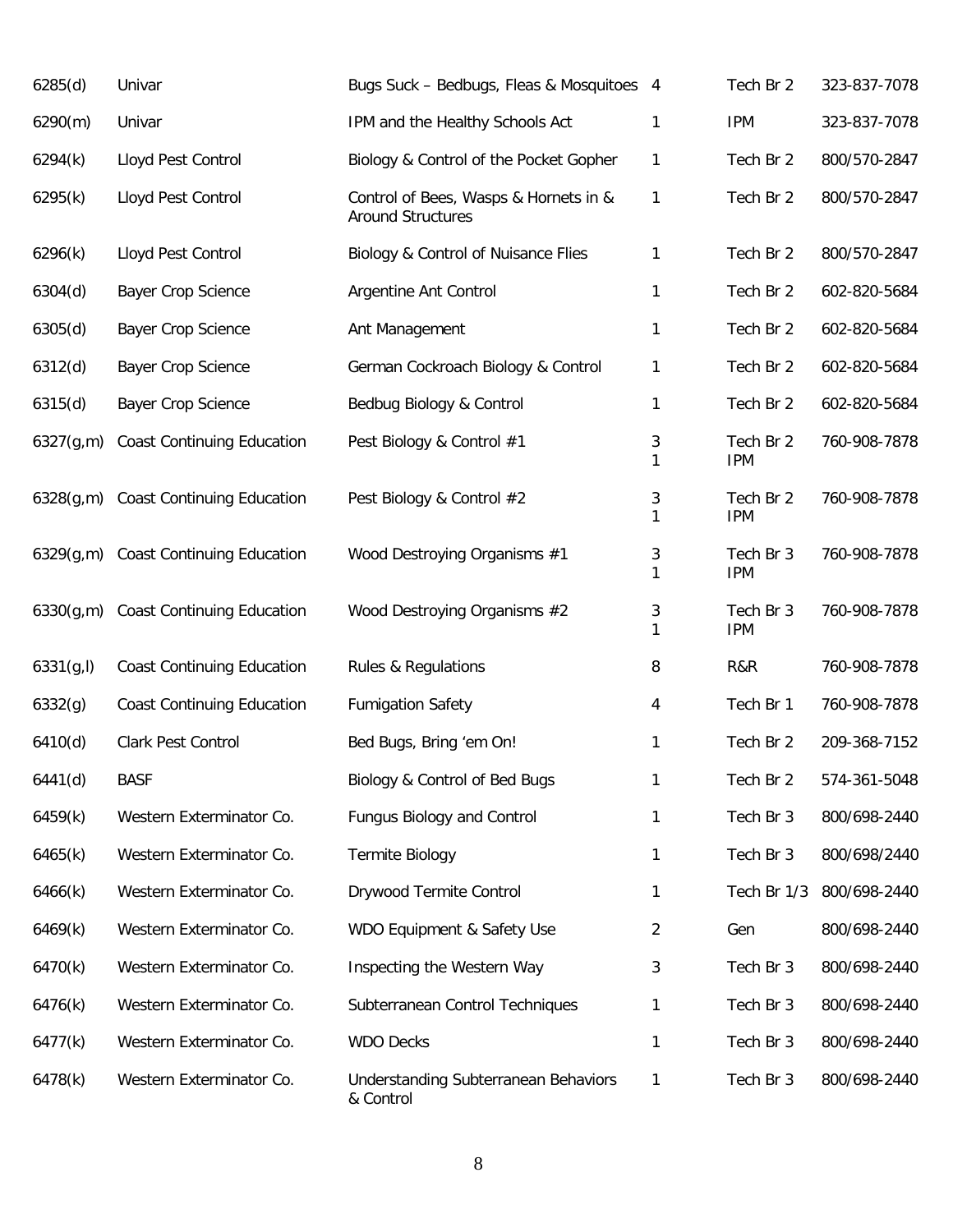| 6485(d)    | Univar                                | Cockroach Behavior & Control                                                | 1                     | Tech Br 2                 | 323-837-7078             |
|------------|---------------------------------------|-----------------------------------------------------------------------------|-----------------------|---------------------------|--------------------------|
| 6494(I)    | Young's Seminars                      | Rules & Regs. for Pesticide Applicators                                     | 4                     | R&R                       | 714-450-0485             |
|            | 6504(d,g,m)BIRC-Bio-Integral Resource | EcoWise Certified IPM Certification<br>Orientation                          | 2                     | <b>IPM</b>                | 510-524-2567             |
|            | 6511(g,m) Young's Seminars            | Pesticide Use & Safety #2                                                   | 2<br>$\overline{2}$   | <b>IPM</b><br>T Br 2/3    | 714-450-0485             |
| 6541(d, l) | <b>Crane Pest Control</b>             | Pest Management Standards for Food<br>Plants                                | $\overline{2}$<br>1.5 | Tech Br 2<br>R&R          | 415/922-1666             |
| 6558(g, I) | Cartwright T & P Control              | American Red Cross First Aid - CPR -<br><b>Heat-Related Illness</b>         | 2                     | R&R                       | 619-442-9613             |
| 6567(d)    | <b>Bayer Environmental Science</b>    | Proper Application & Understanding<br>of Premise                            | 1                     | Tech Br 3                 | 602-820-5684             |
| 6570(k,m)  | Clark Pest Control                    | Hot Vapors - Killing Them Softly                                            | 1<br>$or$             | Tech Br 2<br><b>IPM</b>   | 209-368-7152             |
| 6598(m)    | <b>Clark Pest Control</b>             | <b>IPM 101</b>                                                              | 1                     | <b>IPM</b>                | 209-368-7152             |
| 6602(1)    | Univar                                | Pesticide Safety & Regulations Update<br>Part 1 - Understanding Pesticides  | 1                     | R&R                       | 323-837-7078             |
| 6603(l)    | Univar                                | Pesticide Safety & Regulations Update<br>Part 2 - Worker Safety Regulations | 1                     | R&R                       | 323-837-7078             |
| 6604(1)    | Univar                                | Pesticide Safety & Regulations Update<br>Part 3 - Accidents Will Happen     | 1                     | R&R                       | 323-837-7078             |
| 6620(d)    | Univar                                | Flea Control                                                                | 1                     | Tech Br 2                 | 323-837-7078             |
| 6627(l)    | <b>SCC/Cardinal Pro Products</b>      | Ask the Ag Man Three                                                        | 3                     | R&R                       | 717/761-3292             |
| 6653(d)    | <b>Bayer Environmental Science</b>    | Biology and Control of Filth Flies                                          | 1                     | Tech Br 2                 | 602-820-5684             |
| 6673(g, I) | <b>Coast Continuing Education</b>     | Rules & Regulations for Registered<br>Applicators                           | 4                     | R&R                       | 760-908-7878             |
| 6677(1)    | <b>Bell Laboratories</b>              | Regulatory Update for Rodent Control                                        | 1                     | R&R                       | 925-628-8404             |
| 6679(d)    | Univar                                | <b>Burrowing Animal Strategies</b>                                          | 1                     | Tech Br 2                 | 323-837-7078             |
| 6684(g,m)  | <b>Coast Continuing Education</b>     | Pesticide Use & Safety for Registered<br>Applicators                        | 2<br>6                | <b>IPM</b><br>Tech Br 2/3 | 760-908-7878             |
| 6693(l)    | Univar                                | <b>Respirator Training</b>                                                  | 1                     | R&R                       | 323-837-7078             |
| 6719(l)    | <b>Ecolab Pest Elimination</b>        | Pesticide Safety Training                                                   | 4                     | R&R                       | 916/638-0121             |
| 6723(l)    | Ensystex II                           | Self-Contrained Breathing Apparatus<br><b>Respiratory Training</b>          | 1                     | R&R                       | 858/248-2063             |
| 6759(d)    | Ensystex II                           | Drywood Termites Infesting the U.S.                                         | 1                     |                           | Tech Br 1/3 858/248-2063 |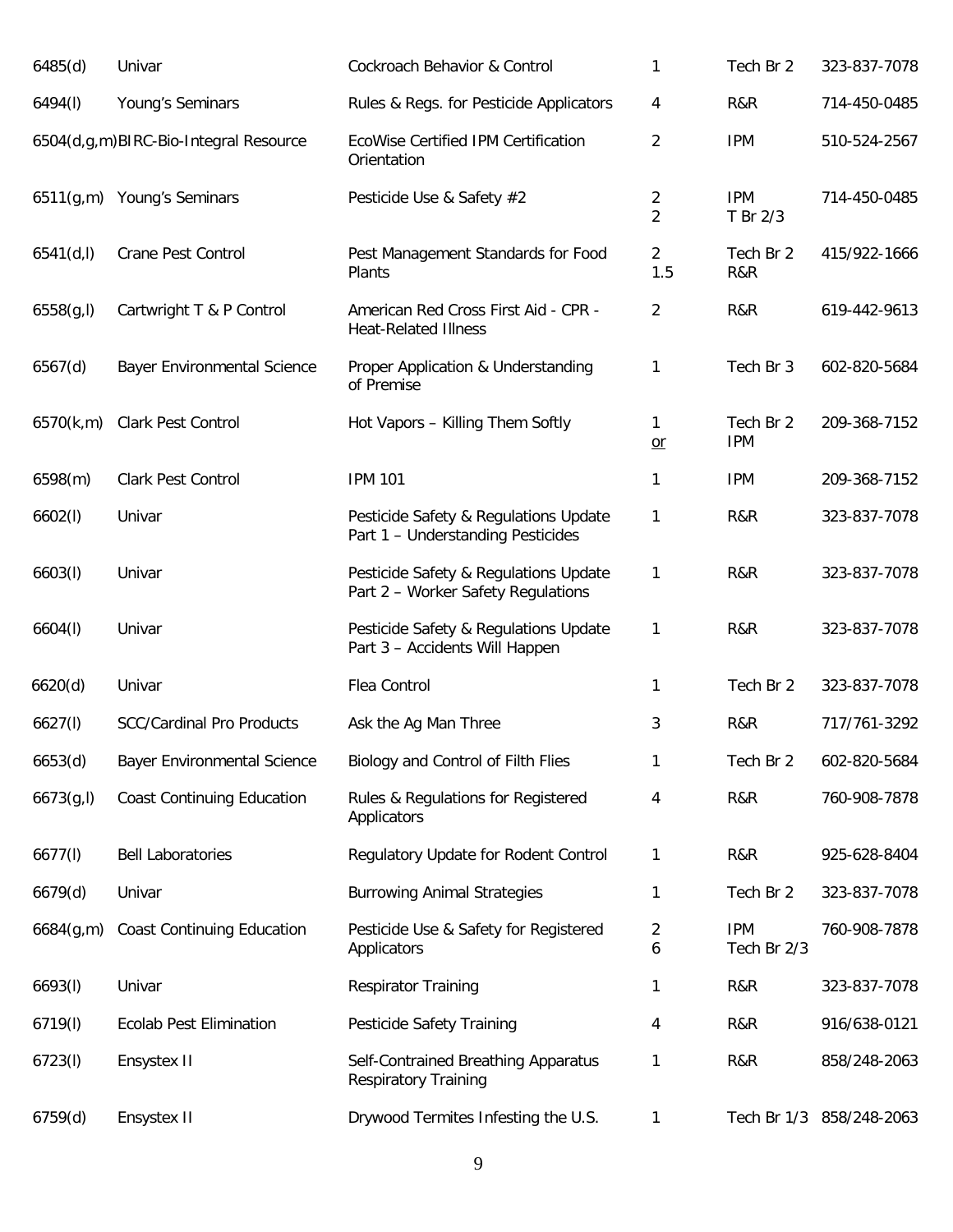| 6760(d)    | Ensystex II                      | <b>General Termite Biology</b>                                        | 1                 |                         | Tech Br 1/3 858/248-2063 |
|------------|----------------------------------|-----------------------------------------------------------------------|-------------------|-------------------------|--------------------------|
| 6766(d)    | Univar                           | Bedbugs                                                               | $\overline{2}$    | Tech Br 2               | 916/371-7600             |
| 6771(d)    | Univar                           | Mites - Biology & Control                                             | 1                 | Tech Br 2               | 323-837-7078             |
| 6781(m)    | Crane Pest Control               | IPM & the Green Movement                                              | 1                 | <b>IPM</b>              | 415-922-1666             |
| 6784(d)    | <b>BASF</b>                      | Practical Solutions for Subterranean<br>Termite Jobs                  | 1                 | Tech Br 3               | 574-361-5048             |
| 6810(m)    | Univar                           | Green Pest Management                                                 | 1                 | <b>IPM</b>              | 323-837-7078             |
| 6818(k)    | <b>Ecolab Pest Elimination</b>   | <b>Rodent Control Strategies</b>                                      | $\overline{2}$    | Tech Br 2               | 925/639-9359             |
| 6836(d,k)  | <b>Truly Nolen</b>               | Bed Bug Workshop                                                      | 4                 | Tech Br 2               | 520-318-2129             |
| 6890(d)    | Univar                           | Recognizing WDO                                                       | 1                 | Tech Br 3               | 323-837-7078             |
| 6893(g)    | Univar                           | #307 - A Quiet Ticking - online                                       | 1                 | Tech Br 2               | 916/391-7602             |
| 6900(d)    | Syngenta                         | Ant Biology & Control                                                 | $\overline{c}$    | Tech Br 2               | 909/353-5907             |
| 6914(l)    | Ensystex                         | Annual Pesticide & Worker Safety Training                             | 3                 | R&R                     | 858/248-2063             |
| 6932(g)    | Youngs Seminars                  | General Pest Control #3                                               | 4                 | Tech Br 2               | 714-329-4509             |
| 6933(d)    | <b>AIPT</b>                      | <b>Applicator Training</b>                                            | 6                 | Tech Br 2/3             | 661-325-2687             |
| 6934(I)    | <b>AIPT</b>                      | Applicator Rules & Regulations                                        | 4                 | R&R                     | 661-325-2687             |
| 6935(l)    | <b>AIPT</b>                      | <b>Rules and Regulations</b>                                          | 8                 | R&R                     | 661-325-2687             |
| 6936(g, I) | Cartwright T & P Control         | Sections 8506, 8507, 8507.1, 1983 &<br><b>Related Sections</b>        | 6 to 10           | R&R                     | 619-442-9613             |
| 6940(l)    | <b>Target Specialty Products</b> | Worker Safety for Fumigators                                          | $\overline{2}$    | R&R                     | 800/352-3870             |
| 7006(d)    | <b>ITB Company</b>               | Repair & Maintenance of a Backpack<br>Valve Assembly with Calibration | 1 or 2            | Tech Br 2               | 817/304-0609             |
| 7033(g)    | A-B Courses                      | Pesticide Application - Part 1 Formulations<br>Use                    | 2                 | <b>Tech AB</b>          | 800-509-0909             |
| 7034(g)    | A-B Courses                      | Pesticide Application - Part 2 Equipment<br>Use & Safety              | 6                 | Tech AB                 | 800-509-0909             |
| 7041(I)    | <b>SCC/Cardinal Pro Products</b> | Hazmat Employee Training                                              | 3                 | R&R                     | 714-761-3292             |
| 7053(l)    | Univar                           | Complying with Headquarters & Field<br><b>Application Inspections</b> | 1                 | R&R                     | 323-837-7078             |
| 7055(d)    | Univar                           | Cockroach & Bedbug Biology & Control                                  | 2                 | Tech Br 2               | 323-837-7078             |
| 7061(d,m)  | <b>Bayer Crop Science</b>        | An IPM Approach to Crawling Insects in<br>California                  | $\mathbf{1}$<br>1 | Tech Br 2<br><b>IPM</b> | 602-820-5684             |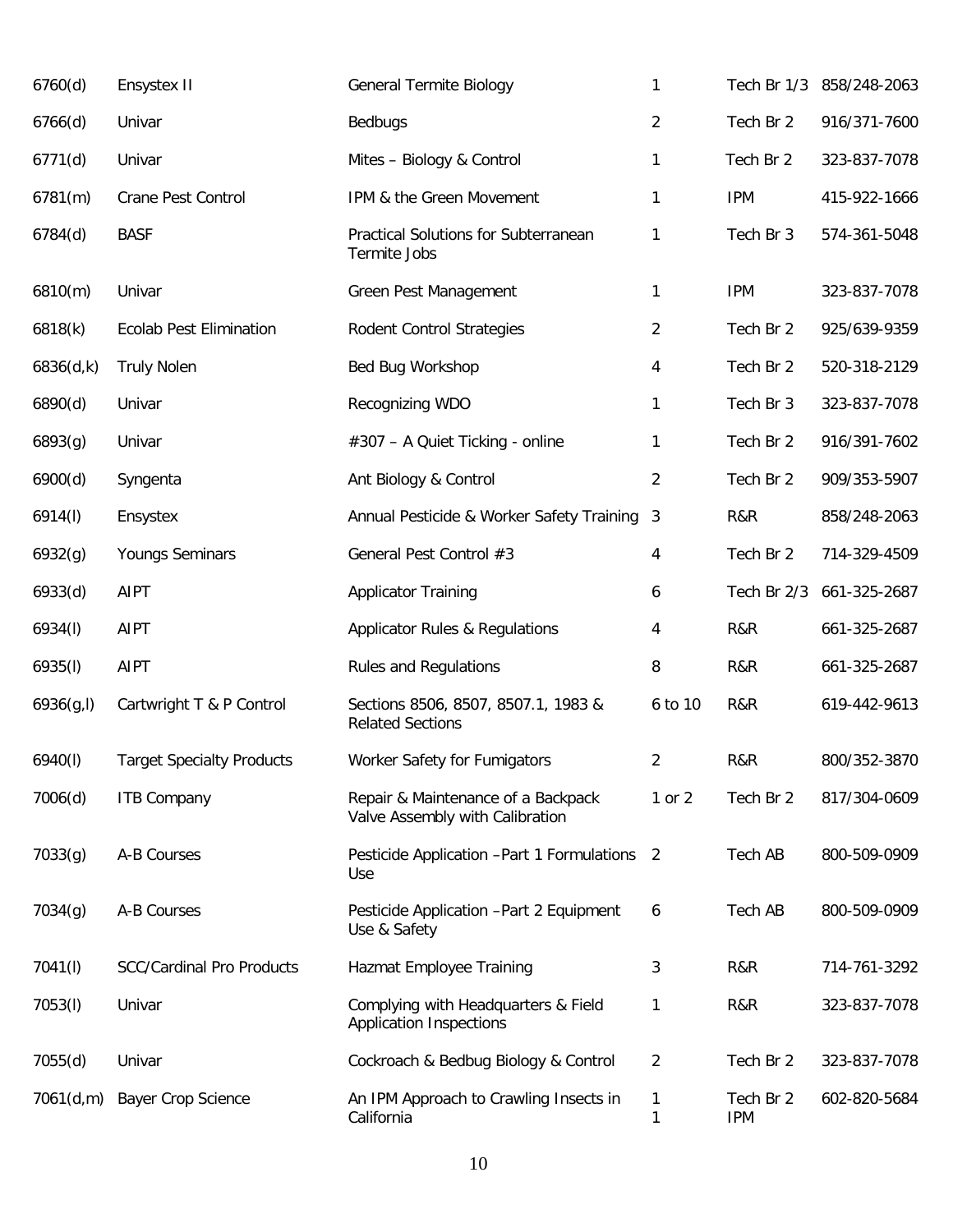| 7099(I)   | Univar                             | Laws & Regulations Review                                                  | $\overline{2}$ | R&R                     | 323-837-7078 |
|-----------|------------------------------------|----------------------------------------------------------------------------|----------------|-------------------------|--------------|
| 7134(k)   | <b>Truly Nolen</b>                 | Ant Workshop                                                               | 5<br>1         | Tech Br 2<br><b>IPM</b> | 520-318-2129 |
| 7152(m)   | <b>Truly Nolen</b>                 | Basics to Integrated Pest Management                                       | $\overline{2}$ | <b>IPM</b>              | 520-318-2129 |
| 7166(d)   | Univar                             | Pesticides: Application & Safe Use for Pest 4<br>Control Technology        |                | Tech Br 2/3             | 323-837-7078 |
| 7167(k)   | Clark Pest Control of Stockton     | <b>Integrated Pest Management</b><br>Modules 1 & 2                         | $\overline{2}$ | <b>IPM</b>              | 209/368-4152 |
| 7171(m)   | Cartwright T & P Control           | <b>IPM 2000</b>                                                            | 2.5            | <b>IPM</b>              | 619-442-9613 |
| 7172(m)   | Cartwright T & P Control           | Towards 2000 Baiting in the Next<br>Millennium                             | 2.5            | <b>IPM</b>              | 619-442-9613 |
|           | 7214(k/m) Clark Pest Control       | IPM - Module 3                                                             | 1<br>$or$      | Tech Br 2<br><b>IPM</b> | 209-368-7152 |
| 7255(m)   | PCOC                               | Pesticide Selection                                                        | $\mathbf{1}$   | <b>IPM</b>              | 916-372-4363 |
| 7256(m)   | <b>PCOC</b>                        | Inspection for IPM                                                         | $\mathbf{1}$   | <b>IPM</b>              | 916-372-4363 |
| 7257(d)   | <b>PCOC</b>                        | <b>Application Techniques</b>                                              | $\mathbf{1}$   | Tech Br 2               | 916-372-4363 |
| 7258(m)   | PCOC                               | Non-Chemical Techniques                                                    | 1              | <b>IPM</b>              | 916-372-4363 |
| 7261(d)   | <b>Bayer Environmental Science</b> | Biology & Control of Arachnids in California 1                             |                | Tech Br 2               | 602-820-5684 |
| 7262(m)   | Lloyd Pest Control                 | The Basics of IPM                                                          | $\overline{2}$ | <b>IPM</b>              | 619-668-1888 |
| 7301(m)   | Terminix                           | IPM for Ant Control                                                        | $\overline{2}$ | <b>IPM</b>              | 619/250-9966 |
| 7312(d,g) | Univar                             | Pestweb #403 - Termite I.D. & Fumigation 1                                 |                | Tech Br 1/3             | 512/721-3945 |
| 7314(d)   | Univar                             | California Aeration Plan (CAP) Training                                    | $\overline{2}$ | Tech Br 1               | 323-837-7078 |
| 7315(m)   | <b>AIPT</b>                        | I.P.M.                                                                     | $\overline{2}$ | <b>IPM</b>              | 661-325-2687 |
| 7325(d)   | Crane Pest Control                 | Keys to Successful Bed Bug Treatments                                      | 1              | Tech Br 2               | 415-922-1666 |
| 7330(g,m) | A-B Courses                        | <b>Integrated Pest Management</b>                                          | $\overline{2}$ | <b>IPM</b>              | 800-509-0909 |
| 7348(I)   | Ace Professional T&P Control       | SPCA/Rules and Regulations                                                 | 8              | R&R                     | 714-224-2275 |
| 7349(c)   | Ace Professional T&P Control       | <b>Business Ethics</b>                                                     | 4              | Gen                     | 714-224-2275 |
| 7350(m)   | Ace Professional T&P Control       | IPM - The Old New Way                                                      | 2              | <b>IPM</b>              | 714-224-2275 |
| 7351(l)   | Ace Professional T&P Control       | Applicators R&R                                                            | 4              | R&R                     | 714-224-2275 |
| 7352(d)   | Ace Professional T&P Control       | Registered Applicators-Chemicals,<br>Chemical Safety, Labels & Application | 8              | Tech Br 2/3             | 714-224-2275 |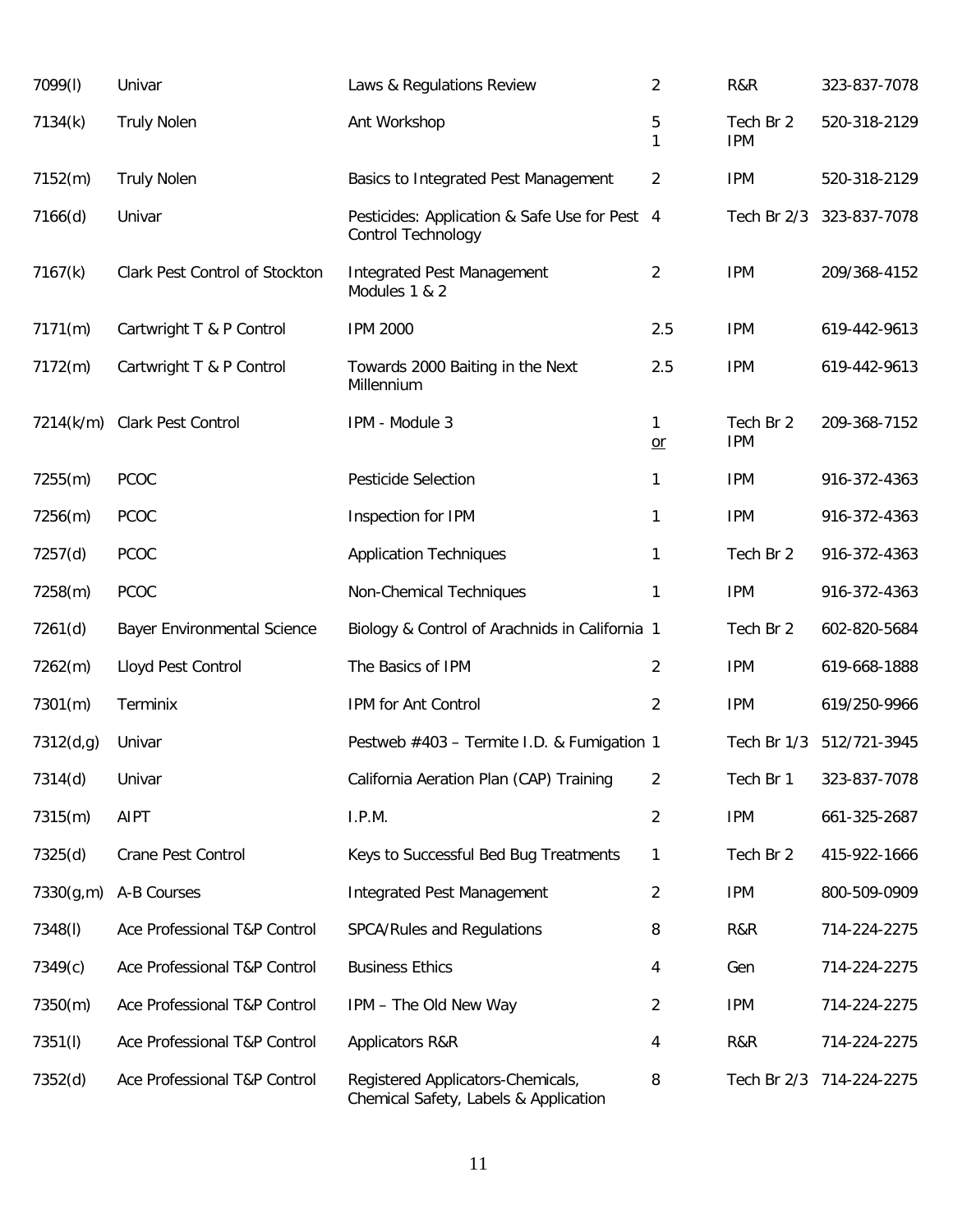| 7372(d,g) | Univar                             | PestWeb #404 -Wood Infesting Beetles & 1<br>Fumigation    |        |                           | Tech Br 1/3 512/721-3945 |
|-----------|------------------------------------|-----------------------------------------------------------|--------|---------------------------|--------------------------|
| 7400(d)   | <b>Target Specialty Products</b>   | Calibration 101                                           | 1      | Tech Br 2/3               | 800-352-3870             |
| 7419(d)   | <b>Bayer Environmental Science</b> | Termite Biology & Control                                 | 1      | Tech Br 3                 | 602-820-5684             |
| 7474(k)   | Clark Pest Control                 | Subterranean Termite Research, Part 1                     | 1      | Tech Br 3                 | 209-368-7152             |
| 7475(k)   | Clark Pest Control                 | Subterranean Termite Research, Part 2                     | 1      | Tech Br 3                 | 209-368-7152             |
| 7476(k)   | Clark Pest Control                 | Subterranean Termite Research, Part 3                     | 1      | Tech Br 3                 | 209-368-7152             |
| 7497(k)   | Clark Pest Control                 | Bees and Wasps                                            | 1      | Tech Br 2                 | 209-368-7152             |
| 7498(k)   | Clark Pest Control                 | <b>House Flies</b>                                        | 1      | Tech Br 2                 | 209-368-7152             |
| 7499(k)   | Clark Pest Control                 | Ratopolis                                                 | 1      | Tech Br 2                 | 209-368-7152             |
| 7500(k)   | Clark Pest Control                 | Introduction to Ants - Biology & ID                       | 1      | Tech Br 2                 | 916/275-1891             |
| 7502(k)   | Clark Pest Control                 | <b>Carpenter Ants and Fire Ants</b>                       | 1      | Tech Br 2                 | 916/275-1891             |
| 7503(k)   | Clark Pest Control                 | Argentine and Pharaoh Ants                                | 1      | Tech Br 2                 | 916/275-1891             |
| 7502(k)   | Clark Pest Control                 | <b>Carpenter Ants and Fire Ants</b>                       | 1      | Tech Br 2                 | 916/275-1891             |
| 7503(k)   | Clark Pest Control                 | Argentine and Pharaoh Ants                                | 1      | Tech Br 2                 | 916/275-1891             |
| 7524(k,m) | <b>Truly Nolen</b>                 | Cockroach Workshop                                        | 2<br>1 | Tech Br 2<br><b>IPM</b>   | 520-318-2129             |
| 7525(k,m) | <b>Truly Nolen</b>                 | No More Fleas Please                                      | 2<br>1 | Tech Br 2<br><b>IPM</b>   | 520-318-2129             |
| 7527(k)   | Clark Pest Control                 | The Spider Challenge                                      | 1      | Tech Br 2                 | 209-368-7152             |
| 7532(d,l) | National Econ Corp.                | EPA Renovation, Repair & Painting                         | 1<br>1 | R&R<br>T Br 3             | 714/978-6320             |
| 7535(I)   | Clark Pest Control                 | Reporting and Disclosure of Pesticide Use, 1<br>Section 1 |        | R&R                       | 209-368-7152             |
| 7536(g)   | Univar                             | PestWeb #208 - Hazard Communication -<br>The MSDS & Label | -1     | R&R                       | 512-721-3945             |
| 7552(k)   | Clark Pest Control                 | Reporting and Disclosure of Pesticides<br>Section 2       | 1      | R&R                       | 209-368-7152             |
| 7558(I)   | A-B Courses                        | Rules & Regulations, Part 3                               | 4      | R&R                       | 800-509-0909             |
| 7564(d,m) | Ensystex                           | <b>Bed Bugs</b>                                           | 1<br>1 | <b>IPM</b><br>Tech Br 1/2 | 858/248-2063             |
| 7565(k)   | Ecolab                             | Small Flies: Beyond the Drain                             | 2      | Tech Br 2                 | 925/639-9359             |
| 7568(k)   | Clark Pest Control                 | <b>Using Pesticides Safely</b>                            | 1      | Tech AB                   | 209-368-7152             |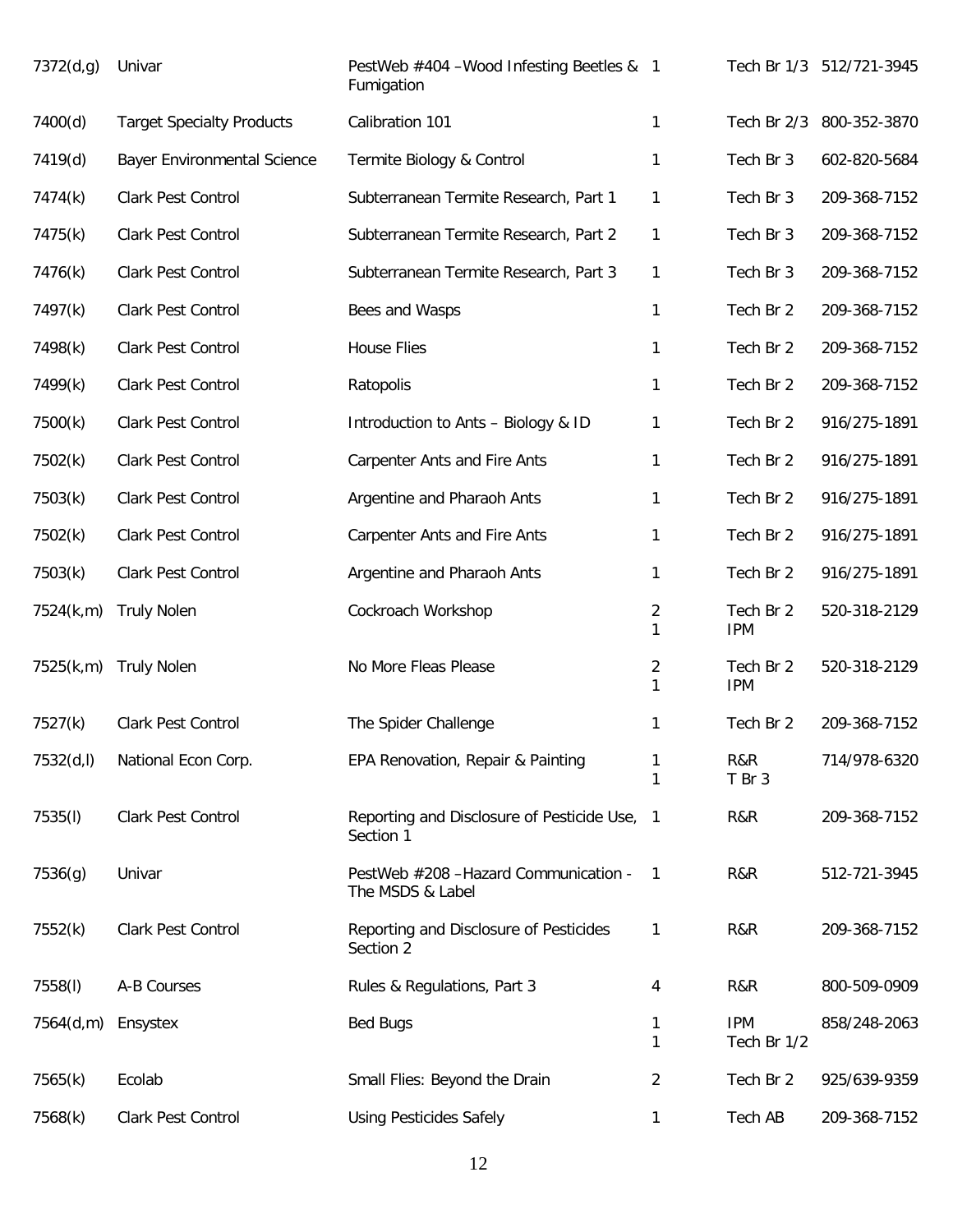|            | 7580(d,g,l) Technical Learning College | <b>Advanced Pest Control</b>                                                   | 7<br>7.5<br>5.5 | R&R<br>Tech Br 2<br>Tech Br 3 | 866-557-1746             |
|------------|----------------------------------------|--------------------------------------------------------------------------------|-----------------|-------------------------------|--------------------------|
| 7585(k)    | Clark Pest Control                     | The Pest Bird Challenge                                                        | 1               | Tech Br 2                     | 209-368-7152             |
| 7586(k)    | Clark Pest Control                     | The Filth Fly Challenge                                                        | 1               | Tech Br 2                     | 209-368-7152             |
| 7587(k)    | Clark Pest Control                     | The Ant Challenge                                                              | 1               | Tech Br 2                     | 209-368-7152             |
| 7588(k)    | Clark Pest Control                     | The Cockroach Challenge                                                        | 1               | Tech Br 2                     | 209-368-7152             |
| 7589(k)    | Clark Pest Control                     | The Bee Challenge                                                              | 1               | Tech Br 2                     | 209-368-7152             |
| 7590(k)    | Clark Pest Control                     | The Rodent Challenge                                                           | 1               | Tech Br 2                     | 209/368-7152             |
| 7591(k)    | Clark Pest Control                     | The Scorpion Challenge                                                         | 1               | Tech Br 2                     | 209/368-7152             |
| 7592(k)    | Clark Pest Control                     | The Small Pest Challenge                                                       | 1               | Tech Br 2                     | 209/368-7152             |
| 7593(k)    | Clark Pest Control                     | The Stored Product Pest Challenge                                              | 1               | Tech Br 2                     | 209/368-7152             |
| 7594(k)    | Clark Pest Control                     | The WDI Challenge                                                              | 1               | Tech Br 2                     | 209/368-7152             |
| 7612(I)    | Crane Pest Control                     | Portable Ladder Safety                                                         | 1.5             | R&R                           | 415-922-1666             |
| 7686(I)    | <b>Bell Laboratories</b>               | Regulatory Update for Rodent Control                                           | $\overline{2}$  | R&R                           | 213-220-1394             |
| 7692(k)    | Crane Pest Control                     | Pest Control Compliance File Training                                          | 1               | Tech Br 2                     | 415-/922-1666            |
| 7693(I)    | Clark Pest Control                     | Safe Use & Calibration of Pesticides                                           | 1               | R&R                           | 209-368-7152             |
| 7694(I)    | Clark Pest Control                     | Safety-Pesticides-MSDS-Labels                                                  | 1               | R&R                           | 209-368-7152             |
| 7712(g, I) | Young's Seminars                       | Pesticide Laws & Regulations                                                   | 8               | R&R                           | 714-329-4509             |
| 7748(d)    | Univar                                 | <b>Fumigation Security</b>                                                     | 1               | Tech Br 1                     | 323-837-7078             |
| 7780(d)    | Univar                                 | Gophers & Moles Really Dig It                                                  | 1               | Tech Br 2                     | 512-721-3945             |
| 7822(d)    | UC Statewide IPM Program               | The Impact of Pesticides on Water<br>Quality/Mitigating Urban Pesticide Runoff | 1               |                               | Tech Br 2/3 530-750-1237 |
| 7823(d)    | UC Statewide IPM Program               | Water Quality & Mitigation: Bifenthrin<br>& Fipronil                           | 1               |                               | Tech Br 2/3 530-750-1237 |
| 7824(d)    | UC Statewide IPM Program               | Pesticide Application Equipment &<br>Calibration                               | 1.5             |                               | Tech Br 2/3 530-750-1237 |
| 7825(m)    | UC Statewide IPM Program               | IPM - A Solution for Reducing Pesticides/<br><b>Pesticide Properties</b>       | 1               | <b>IPM</b>                    | 530-750-1237             |
| 7835(d)    | <b>Central Life Sciences</b>           | Fleas                                                                          | 1               | Tech Br 2                     | 925-239-3131             |
| 7836(d)    | <b>Central Life Sciences</b>           | <b>Bed Bugs</b>                                                                | 1               | Tech Br 2                     | 925-239-3131             |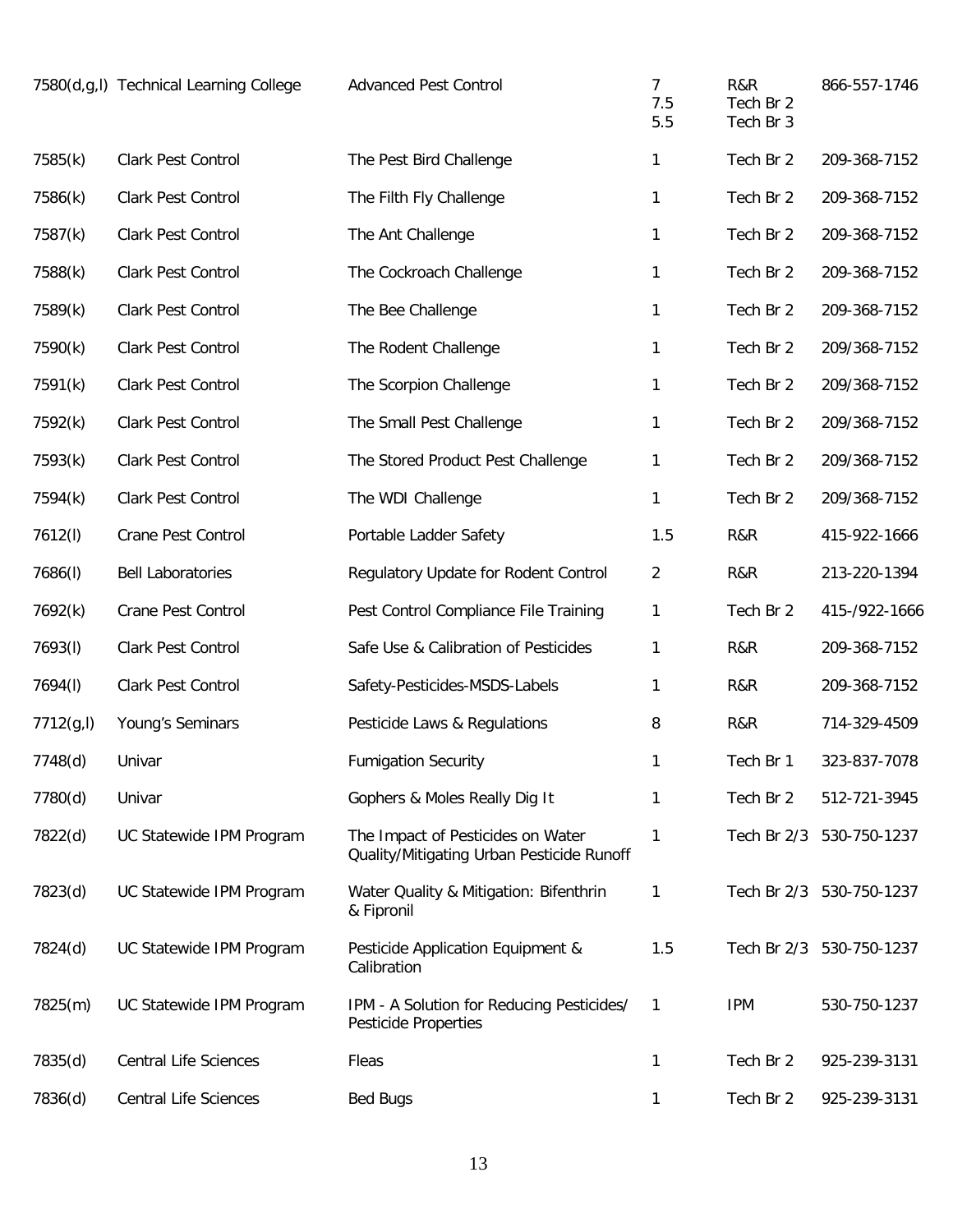| 7858(I)              | Lloyd Pest Control                   | Ladder Safety                                                                                  | $\mathbf{1}$        | R&R                                         | 619/668-1947 |
|----------------------|--------------------------------------|------------------------------------------------------------------------------------------------|---------------------|---------------------------------------------|--------------|
| 7866(g,d,l) Ensystex |                                      | Hazardous Materials Transportation for<br>Fumigators                                           | 2<br>$\overline{2}$ | R&R<br>Tech Br 1                            | 858/249-2063 |
| 7872(d)              | PestWest Environmental               | Advanced Flying Insect Control                                                                 | 1                   | Tech Br 2                                   | 480/747-2688 |
| 7909(d)              | WoodWizzards                         | Woodwizards Wood Repair Products<br>As Part of an IPM Program for Wood<br>Destroying Organisms | $\overline{2}$      | Tech Br 3                                   | 760-535-1188 |
| 7925(g)              | Young's Seminar                      | General Pest Control #4                                                                        | 4<br>4              | Tech Br 2<br>Tech Br 3                      | 714/329-4509 |
| 7930(I)              | Helena Chemical Co.                  | <b>Respiratory Safety Training</b>                                                             | 1                   | R&R                                         | 916/293-1089 |
| 7935(d)              | Ensystex                             | Rodentia Commensalis                                                                           | 1<br>1              | <b>IPM</b><br>Tech Br 2                     | 858/248-2063 |
| 7945(I)              | Helena Chemical Co.                  | <b>Hazard Communication Training</b>                                                           | $\overline{2}$      | R&R                                         | 916/293-1089 |
| 7965(k)              | Borite Termite & Pest                | Gophers                                                                                        | 1                   | Tech Br 2                                   | 818/386-0502 |
| 7966(k)              | Borite Termite & Pest                | Fleas                                                                                          | 1                   | Tech Br 2                                   | 818/386-0502 |
| 7967(k)              | Borite Termite & Pest                | <b>Bed Bugs</b>                                                                                | 1                   | Tech Br 2                                   | 818/386-0502 |
| 7973(I)              | <b>Target Specialty Products</b>     | Respiratory Safety for Fumigators: SCBA                                                        | $\overline{2}$      | R&R                                         | 800/352-3870 |
| 7976(k)              | Truly Nolen of America               | Wood Destroying Organisms 101                                                                  | 4                   | Tech Br 3                                   | 520-318-2129 |
| 7977(I)              | Univar                               | Annual Pesticide Safety Training Module #1 2                                                   |                     | R&R                                         | 323-837-7078 |
| 8023(l,m)            | Ecolab                               | Annual Safety & IPM Review                                                                     | 4<br>$\overline{2}$ | R&R<br><b>IPM</b>                           | 951-232-3290 |
| 8026(d)              | Terminix                             | Drywood Termite Biology & Control                                                              | 1.5                 | Tech Br 1/3                                 | 619-520-0014 |
| 8027(d, I)           | Terminix                             | Terminix Fumigation Safety                                                                     | 1<br>3              | Tech Br 1/3<br>R&R                          | 619-520-0014 |
| 8051(I)              | Syngenta                             | Pyrethroid Label Changes                                                                       | 1                   | R&R                                         | 909-353-5907 |
| 8053(d)              | Syngenta                             | Bed Bug Biology & Control                                                                      | 1                   | Tech Br 2                                   | 909-353-5907 |
| 8059(m)              | <b>Bayer CropScience</b>             | <b>Green Pest Management</b>                                                                   | 1                   | <b>IPM</b>                                  | 602-820-5684 |
| 8060(d)              | <b>Bayer Environmental Science</b>   | Biology and Control of Spiders in California 1                                                 |                     | Tech Br 2                                   | 602-820-5684 |
| 8070(m)              | <b>Bell Laboratories</b>             | IPM for Rodent Control                                                                         | 1                   | <b>IPM</b>                                  | 925-628-8404 |
|                      | 8071(d,l,m) WoodWizzards/BugWizzards | Associate Certified Entomologist Exam<br><b>Preparation Course</b>                             | 4<br>1<br>1<br>1    | Tech Br 2<br>Tech Br 3<br>R&R<br><b>IPM</b> | 949-412-8773 |
| 8077(d)              | Lloyd Pest Control                   | Biology and Control of Desert Ant Species                                                      | 2                   | Tech Br 2                                   | 619-668-1888 |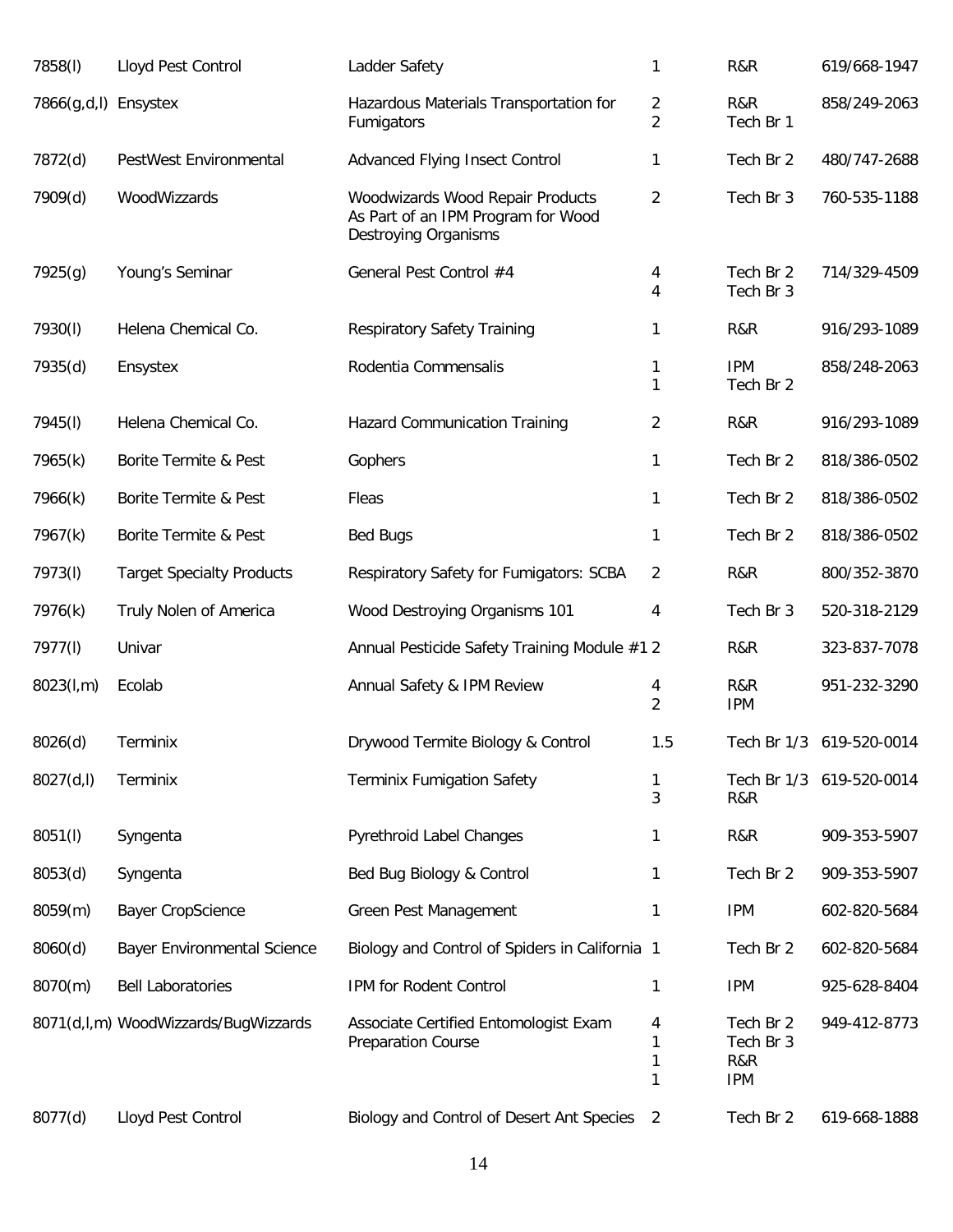|            | 8083 (I,m) Truly Nolen   | <b>AIB/HACCP Training</b>                   | 4<br>$\overline{2}$    | R&R<br><b>IPM</b> | 480-308-0974   |
|------------|--------------------------|---------------------------------------------|------------------------|-------------------|----------------|
| 8121(d)    | Lloyd Pest Control       | Spider Biology and Control                  | $\overline{c}$         | Tech Br 2         | 619-668-1947   |
| 8129(d,g)  | PestEd.Com               | <b>Fumigation Products and Pests</b>        | 4                      | Tech Br 1         | 845-481-4048   |
| 8133(I)    | Univar                   | Hazcomm (GHS) Update                        | 1                      | R&R               | 323-837-7078   |
| 8142(g,m)  | PestEd.Com               | IPM and Safety                              | 2                      | <b>IPM</b>        | 845-481-4048   |
| 8143(d,g)  | PestEd.Com               | Structural Invaders and Control             | $\overline{a}$         | Tech Br 2         | 845-481-4048   |
| 8144(d,g)  | PestEd.Com               | WDO Borates and Baiting                     | $\overline{c}$         | Tech Br 3         | 845-481-4048   |
| 8145(d,g)  | PestEd.Com               | WDO and Label Review                        | 4                      | Tech Br 3         | 845-481-4048   |
| 8146(d,g)  | PestEd.Com               | <b>Structural Pests and Pesticides</b>      | 4                      | Tech Br 2         | 845-481-4048   |
| 8147(d,g)  | PestEd.Com               | Fumigant Safety and Labels                  | 2                      | Tech Br 1         | 845-481-4048   |
| 8178(g, I) | PestEd.Com               | Rules and Regulations #2                    | $\overline{c}$         | R&R               | 845-481-4048   |
| 8183(g, I) | PestEd.Com               | <b>Rules and Regulations</b>                | $\overline{c}$         | R&R               | 845-481-4048   |
| 8184(g, I) | PestEd.Com               | 4 Hour Rules and Regulations                | 4                      | R&R               | 845-481-4048   |
| 8185(d)    | Univar                   | <b>Basic Entomology Module 1</b>            | 1                      | Tech Br 2/3       | 323-837-7078   |
| 8216(d,g)  | PestEd.Com               | 2 Credit General                            | $\overline{2}$<br>$or$ | Tech Br 2<br>Gen  | 845-481-4048   |
| 8217(d,g)  | PestEd.Com               | 4 Hour General Structural                   | 4                      | Gen               | 845-481-4048   |
| 8218(d,g)  | PestEd.Com               | 2 Credit General #2                         | $\overline{2}$<br>$or$ | Tech Br 2<br>Gen  | 845-481-4048   |
| 8263(I)    | Univar                   | Annual Pesticide Training Module #2         | 3                      | R&R               | 323-837-707866 |
| 8264(I)    | Univar                   | 2014 Vikane Caretaker's Program             | $\overline{2}$         | R&R               | 916-371-7600   |
| 8265(d)    | Univar                   | General Insect I.D. & Life Cycles           | 3                      | Tech Br 2/3       | 323-837-7078   |
| 8266(d)    | Univar                   | Venomous, Biting, Stinging Arthropods       | 1                      | Tech Br 2         | 323-837-7078   |
| 8267(I)    | <b>Bayer CropScience</b> | PMP Update on Pollinator Health             | 1                      | R&R               | 760-448-5335   |
| 8275(d)    | Geotech                  | Advances in Termite Control                 | 1                      | Tech Br 3         | 209-329-4338   |
| 8276(d)    | Geotech                  | An Integrated Approach to Bed Bug Control 1 |                        | Tech Br 2         | 209-329-4338   |
| 8285(d)    | Western Exterminator     | What to Do With Moles, Voles & Shrews       | $\overline{2}$         | Tech Br 2         | 800-488-9495   |
| 8299(d)    | <b>BASF</b>              | New Innovations in Termite Control          | 1                      | Tech Br 3         | 562-249-4682   |
| 8300(d)    | <b>BASF</b>              | How to Control Ants Found in California     | 1                      | Tech Br 2         | 562-249-4682   |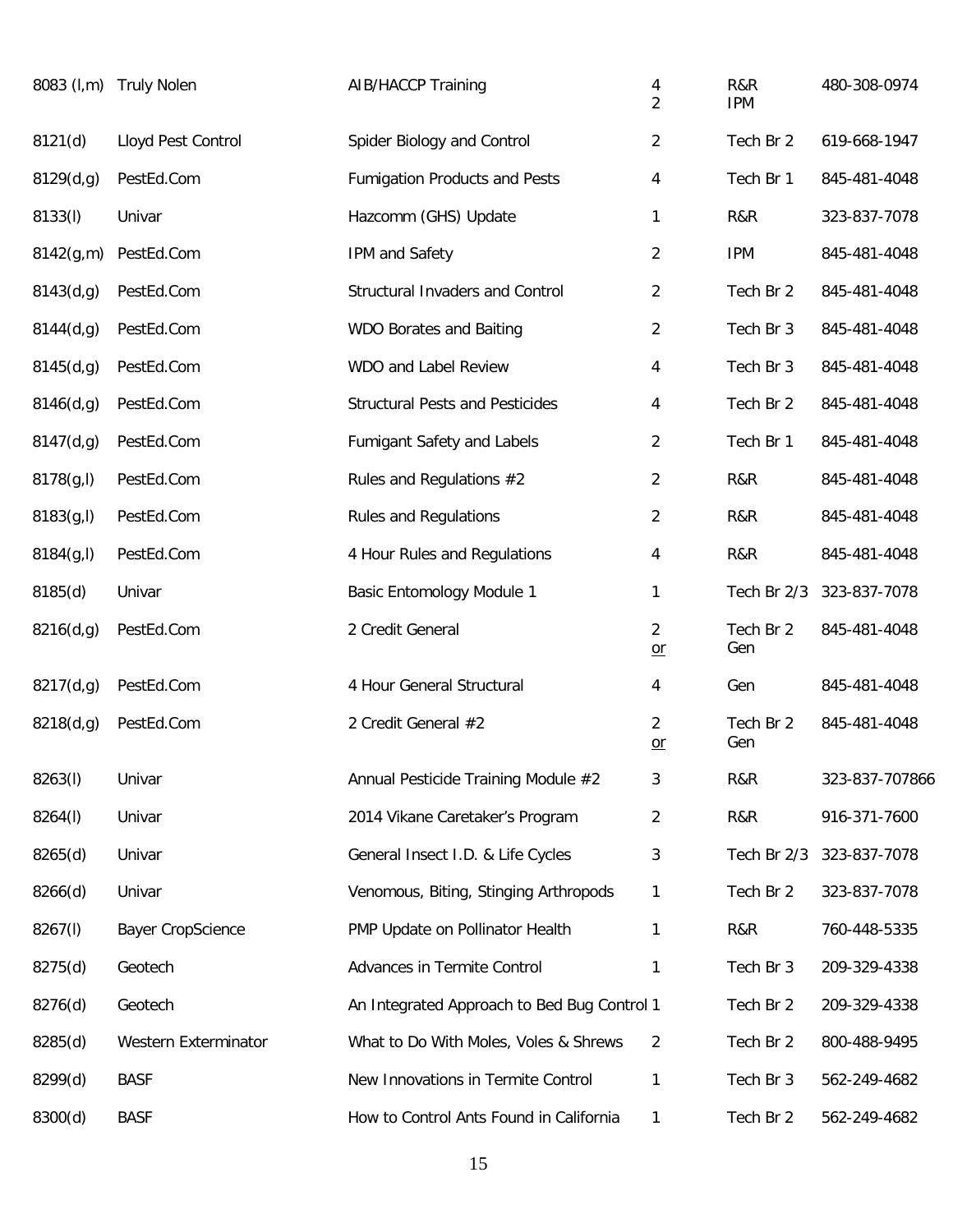| 8301(d)   | <b>BASF</b>                      | How to Control Spiders in California                                                | 1                 | Tech Br 2                             | 562-249-4682 |
|-----------|----------------------------------|-------------------------------------------------------------------------------------|-------------------|---------------------------------------|--------------|
| 8303(d)   | <b>BASF</b>                      | <b>Termiticide Application Training</b>                                             | 1                 | Tech Br 3                             | 562-249-4682 |
| 8304(d)   | Helena Chemical                  | Termite Biology & Control                                                           | $\overline{2}$    | Tech Br 3                             | 916-293-1089 |
| 8305(I)   | <b>BASF</b>                      | Understanding & Communicating Pesticide 1<br><b>Toxicity</b>                        |                   | R&R                                   | 562-249-4682 |
| 8311(I)   | Dewey Pest Control               | Rules & Regulations Update & Review                                                 | $\overline{2}$    | R&R                                   | 626-568-9248 |
| 8312(l)   | Dewey Pest Control               | Proper Inspection for Termites and Rules<br>& Regulations                           | 1.5               | R&R                                   | 626-568-9248 |
| 8317(d)   | Univar                           | Bedbug Update                                                                       | $\overline{2}$    | Tech Br 2                             | 916/371-7600 |
| 8328(d)   | <b>Termite Terry</b>             | <b>Termite Inspection Protocol</b>                                                  | 1                 | Tech Br 3                             | 949-631-7348 |
| 8335(d)   | American City                    | Honey Bee Management                                                                | $\overline{2}$    | Tech Br 2                             | 310/542-8622 |
|           | 8336(d, m) Helena Chemical       | <b>Stored Product Protection</b>                                                    | .50<br>.50        | Tech Br 2<br><b>IPM</b>               | 916/293-1089 |
| 8337(d)   | Helena Chemical                  | <b>Controlling Occasional Invaders</b>                                              | 1                 | Tech Br 2                             | 916/293-1089 |
| 8344(d)   | Agri-Turf Distributing           | <b>B&amp;G Sprayer Repair Class</b>                                                 | 3                 | Tech Br 2/3                           | 831/345-5899 |
| 8345(d)   | Agri-Turf Distributing           | Birchmeir Repair class                                                              | 3                 | Tech Br 2/3                           | 831/345-5899 |
| 8346(d)   | Univar                           | Termite Detection Techniques &<br>Technology                                        | 1                 | Tech Br 3                             | 323-837-7078 |
| 8350(d)   | <b>MGK</b>                       | Cockroach Identification and Control                                                | 1                 | Tech Br 2                             | 559-232-8696 |
| 8351(l,m) |                                  | Center for Environmental Health Providing IPM in Schools and Child Care<br>Settings | $\overline{2}$    | <b>IPM</b>                            | 510/643-3023 |
| 8352(m)   | Agri-Turf Distributing           | Birds of Prey, the Vital Role they play in                                          | 1                 | <b>IPM</b>                            | 831/345-5899 |
| 8353(m)   | Agri-Turf Distributing           | IPM In and Around Buildings                                                         | $\sqrt{2}$        | <b>IPM</b>                            | 831/345-5899 |
| 8354(m)   | Purdue University                | Introduction to Urban and Industrial IPM                                            | 17                | <b>IPM</b>                            | 765/494-2975 |
|           | 8355(d,l,m) Purdue University    | National Wildlife Control IPM                                                       | 10<br>4<br>1<br>1 | Tech Br 2<br><b>IPM</b><br>R&R<br>Gen | 765/494/2975 |
| 8356(m)   | Purdue University                | IPM in Public Buildings & Landscapes                                                | 10                | <b>IPM</b>                            | 765/494-2975 |
| 8358(m)   | <b>Target Specialty Products</b> | Bed Bugs: IPM Update                                                                | $\overline{2}$    | <b>IPM</b>                            | 800/352-3870 |
| 8359(d)   | <b>Target Specialty Products</b> | PMP Management Strategies for Key Pests 2                                           |                   | Tech Br 2                             | 800/352-3870 |
| 8360(d)   | <b>Target Specialty Products</b> | Pest Updates                                                                        | 2.25<br>.50       | Tech Br 2<br>Tech Br 3                | 800/352-3870 |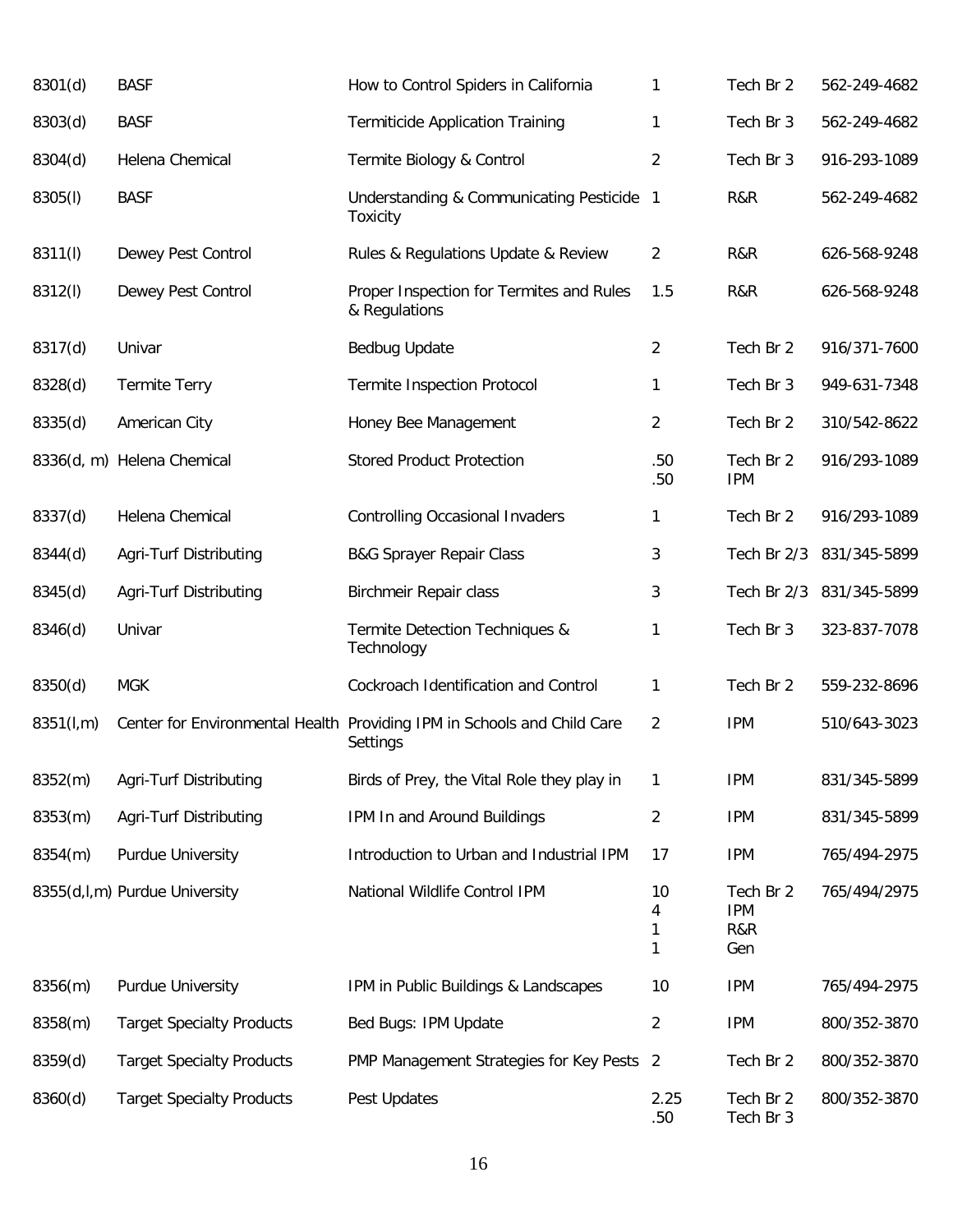| 8362(d,m) | <b>Target Specialty Products</b>      | Bee Biology and Control                                                                   | 1              | Tech Br 2         | 800/352-3870 |
|-----------|---------------------------------------|-------------------------------------------------------------------------------------------|----------------|-------------------|--------------|
| 8363(d)   | <b>Target Specialty Products</b>      | Fleas: Biology and Control                                                                | 1              | Tech Br 2         | 800/352-3870 |
| 8364(d)   | <b>Target Specialty Products</b>      | Biology and Management of Cockroaches                                                     | 1              | Tech Br 2         | 800/352-3870 |
| 8365(m)   | <b>Target Specialty Products</b>      | IPM for Better Pest Management                                                            | 2              | <b>IPM</b>        | 800/352-3870 |
| 8366(d)   | <b>Target Specialty Products</b>      | <b>Advanced Bed Bug Control</b>                                                           | 1              | Tech Br 2         | 800/352-3870 |
| 8367(m)   | Pestec                                | IPM pest Detection & Monitoring; IPM<br>Non-chemical Control                              | 2              | <b>IPM</b>        | 415/572-0627 |
| 8370(l)   | <b>Cardinal Professional Products</b> | Regulatory Compliance for Branch 1<br>Companies                                           | 1              | R&R               | 714-761-3292 |
| 8372(l)   | Syngenta                              | Plight of the Bees                                                                        | 1              | R&R               | 909-353-5907 |
| 8375(I)   | Helena Chemical                       | Prevention and Controlling Pesticide Spills                                               | $\mathbf{1}$   | R&R               | 916/293-1089 |
| 8378(d)   | Geotech Supply                        | <b>Stinging Insect Control</b>                                                            | 1              | Tech Br 2         | 916/949-7092 |
| 8379(m)   | Geotech Supply                        | The Origin and Practical Use of IPM                                                       | 1              | <b>IPM</b>        | 916/949-7092 |
| 8380(d)   | <b>Termite Terry</b>                  | Rodent Biology and Inspections                                                            | 1              | Tech Br 2         | 949-631-7348 |
| 8381(m)   | <b>Termite Terry</b>                  | Rodent Control Methods                                                                    | 1              | <b>IPM</b>        | 949-631-7348 |
| 8384(d)   | Agri-Turf Distributing                | What Termite Inspectors Should Know<br><b>About Fumigations</b>                           | 2              | Tech Br 1/3       | 714-235-9591 |
| 8385(d)   | Agri-Turf Distributing                | Bed Bugs 101                                                                              | 1              | Tech Br 2         | 714-235-9591 |
| 8386(d)   | Agri-Turf Distributing                | Honey Bees & Wasps 101                                                                    | $\overline{c}$ | Tech Br 2         | 714-235-9591 |
| 8389(d)   | <b>CTN Educational Services</b>       | Tomorrow's Choices-USDA-FS Termiticide<br>Report                                          | 1              | Tech Br 3         | 512/829-5114 |
| 8390(d)   | <b>CTN Educational Services</b>       | Scorpions                                                                                 | 1              | Tech Br 2         | 512/829-5114 |
| 8391(I)   | <b>CTN Educational Services</b>       | Revisions to Environmental Hazard &<br>General Labeling for Pyrethroid Non-Ag<br>Products | 1              | R&R               | 512/829-5114 |
| 8392(m)   | <b>CTN Educational Services</b>       | <b>IPM</b>                                                                                | 1              | <b>IPM</b>        | 512/829-5114 |
| 8394(l,m) | Univar                                | Last Chance Seminar - "Laws & IPM"                                                        | 2<br>2         | <b>IPM</b><br>R&R | 323-837-7078 |
| 8395(I)   | Univar                                | Last Chance Seminar - "Rules & Regs"                                                      | 4              | R&R               | 323-837-7078 |
| 8396(d)   | Univar                                | Last Chance Seminar - "Termites- Br. 3"                                                   | 4              | Tech Br 3         | 323-837-7078 |
| 8397(d)   | Univar                                | Last Chance Seminar - General Pest- Br. 2" 4                                              |                | Tech Br 2         | 323-837-7078 |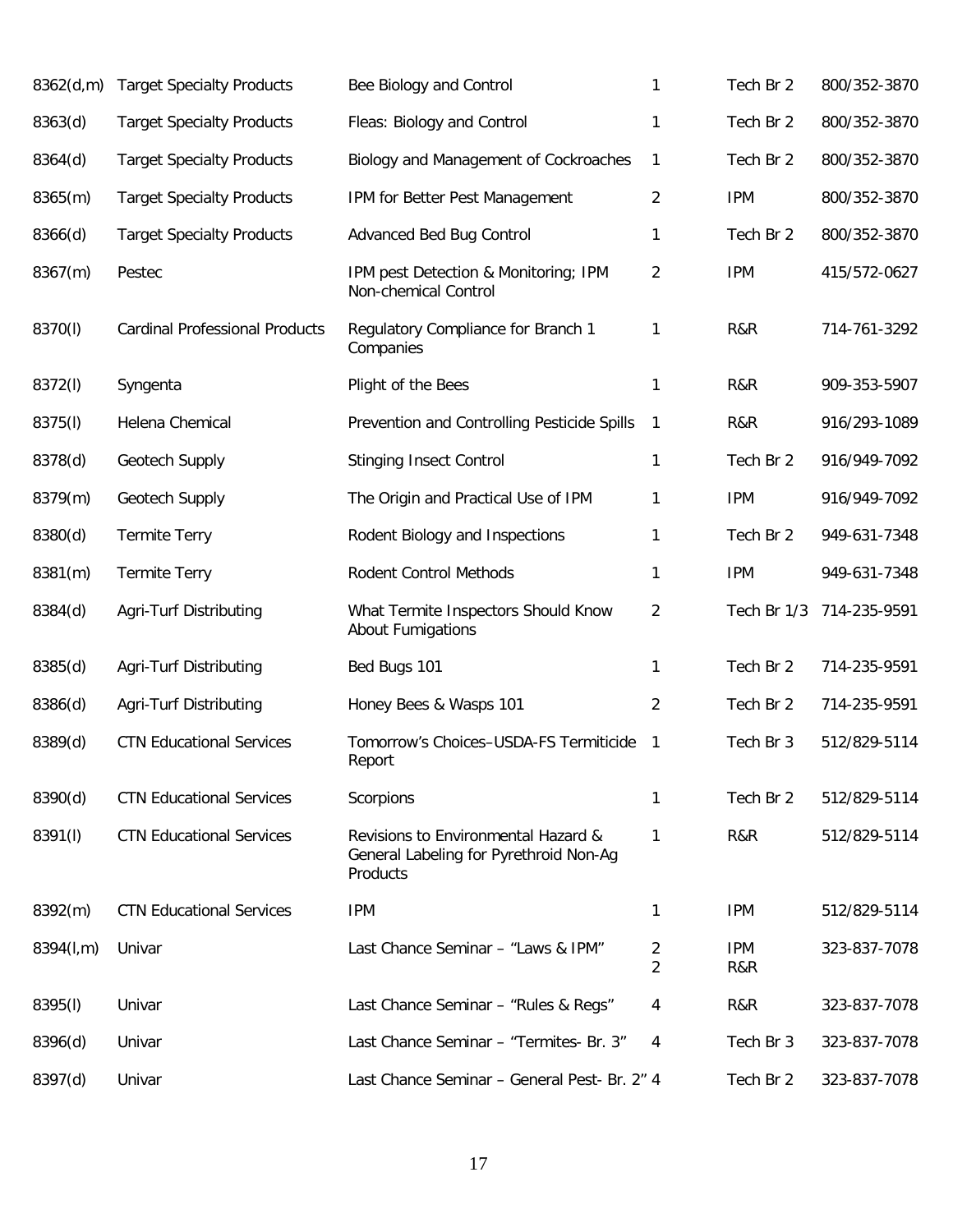| 8404(d)   | Univar                           | The History, Present State, and Future of<br><b>Structural Fumigation</b> | $\mathbf{1}$   | Tech Br 1               | 323-837-7078             |
|-----------|----------------------------------|---------------------------------------------------------------------------|----------------|-------------------------|--------------------------|
| 8408(d)   | Agri-Turf Distributing           | How to Make a Good Subterranean<br><b>Termite Application</b>             | 1              | Tech Br 3               | 714-235-9591             |
| 8409(d)   | Agri-Turf Distributing           | Wood Destroying Organisms 101                                             | 2              | Tech Br 3               | 714-235-9591             |
| 8410(m)   | Agri-Turf Distributing           | Ant Control Using IPM                                                     | 1              | <b>IPM</b>              | 714-235-9591             |
| 8411(m)   | Agri-Turf Distributing           | Rodent Control Using IPM                                                  | 1              | <b>IPM</b>              | 714-235-9591             |
| 8412(d)   | Dow AgroSciences                 | Lions and Tigers and Bed Bugs, Oh My!                                     | 1              |                         | Tech Br 1/2 813/508-4136 |
| 8413(d)   | Dow AgroSciences                 | <b>Drywood Termites</b>                                                   | 1              |                         | Tech Br 1/3 813/508-4136 |
| 8418(I)   | <b>Bayer CropScience</b>         | Pesticides & Water Quality in California                                  | 1              | R&R                     | 602-820-5684             |
| 8422(d)   | Dow AgroSciences                 | Fog Out Prevention                                                        | $\mathbf{1}$   | Tech Br 1               | 949-648-8335             |
| 8425(d)   | <b>Termite Terry</b>             | Pest Control Chemicals and Formulations                                   | 1              | Tech Br 2/3             | 949-631-7348             |
| 8428(d)   | Western Exterminator             | Oh Rats!                                                                  | $\overline{2}$ | Tech Br 2               | 800-488-9495             |
| 8429(d,g) | Pestnetwork.com                  | Life History, Habits, & Control of Fleas                                  | 1              | Tech B. 2               | 979/732-0501             |
| 8439(d,l) | <b>Target Specialty Products</b> | Rodent Management Strategies 2014                                         | 3.25<br>.75    | Tech Br 2<br>R&R        | 800-352-3870             |
| 8440(d)   | <b>B&amp;G Equipment</b>         | <b>Application Economics</b>                                              | 1              | Tech Br 2/3             | 714-319-4422             |
| 8449(I)   | <b>Termite Terry</b>             | Pesticide Toxicity and Labels                                             | 1              | R&R                     | 949-631-7348             |
| 8459(d,m) | Univar                           | CAD Module #1                                                             | 2<br>1         | Tech Br 2<br><b>IPM</b> | 949-514-4983             |
| 8460(d)   | <b>Bayer CropScience</b>         | <b>Understanding Pesticide Formulations</b>                               | 1              | Tech Br 2               | 602-820-5684             |
| 8474(d,g) | Univar                           | Understanding Pesticides: How They Work 1<br>And May Affect You           |                |                         | Tech Br 2/3 512-721-3945 |
| 8475(d,g) | Univar                           | Rodent Biology, Behavior and Management 1                                 |                | Tech Br 2               | 512-721-3945             |
| 8476(d,g) | Univar                           | Domestic Cockroaches                                                      | 1              | Tech Br 2               | 512-721-3945             |
| 8477(d,g) | Univar                           | <b>Wood-Boring Beetles</b>                                                | 1              | Tech Br 3               | 512-721-3945             |
| 8478(I)   | <b>Target Specialty Products</b> | Worker Safety 2015                                                        | 4              | R&R                     | 800-352-3870             |
| 8479(I)   | <b>Target Specialty Products</b> | Worker Safety 2015-2                                                      | $\overline{2}$ | R&R                     | 800-352-3870             |
| 8487(d)   | Helena Chemical                  | Argentine Ant Control Strategies and<br>Programs                          | 1              | T Br. 2                 | 760-212-6141             |
| 8488(d)   | Western Exterminator             | Why Are There Holes in My Shirts?                                         | 2              | T Br. 2                 | 800-488-9495             |
| 8493(I)   | Helena Chemical                  | Respiratory Safety Training, 2014-2015                                    | 1              | R&R                     | 916-293-1089             |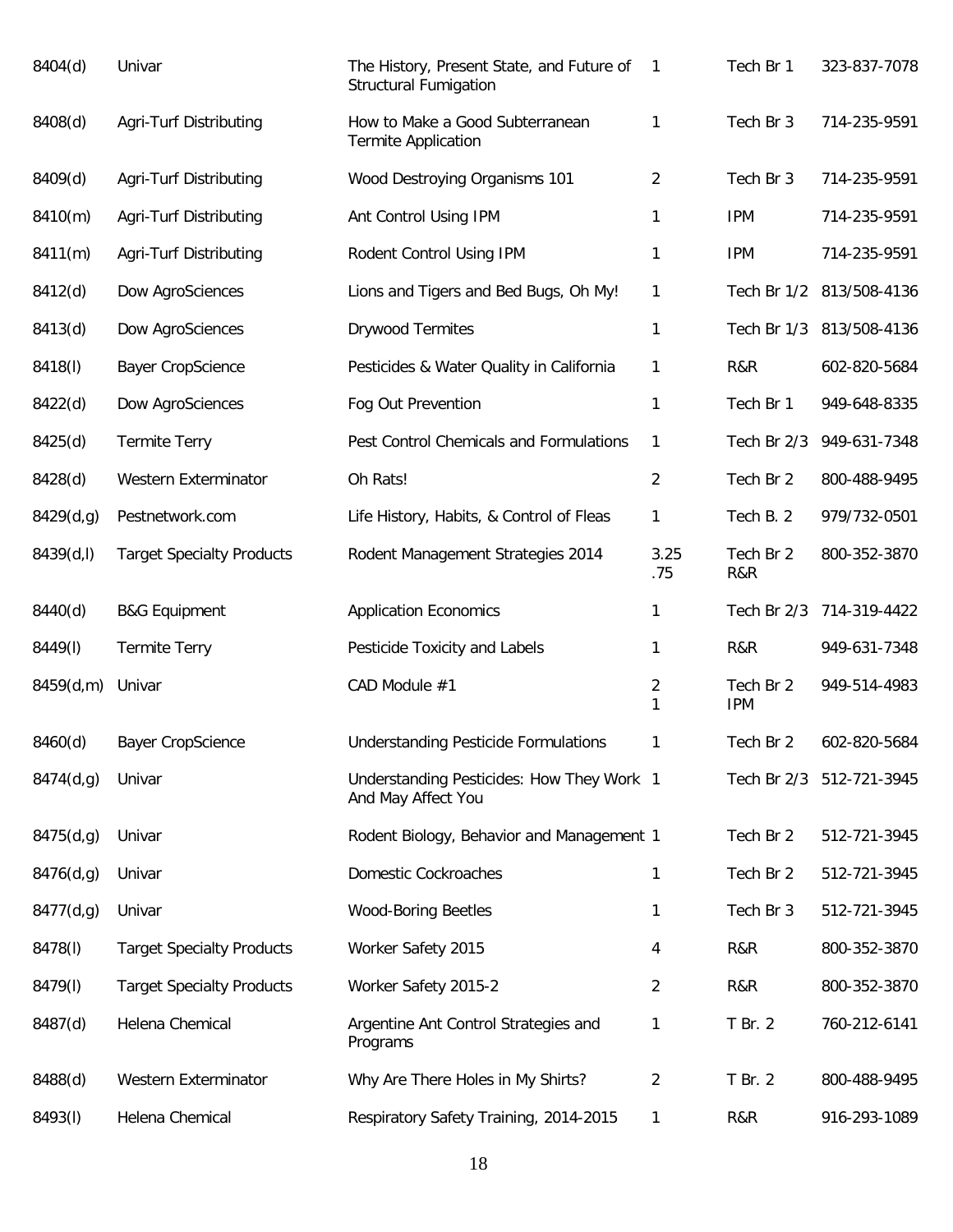| 8494(I)    | Helena Chemical                   | Hazard Communication Training 2014-15                               | 2              | R&R                | 916-239-1089             |
|------------|-----------------------------------|---------------------------------------------------------------------|----------------|--------------------|--------------------------|
| 8495(d)    | Helena Chemical                   | Subterranean Termite Inspection                                     | 1              | Tech Br 3          | 760-212-6141             |
| 8496(d)    | <b>Coast Continuing Education</b> | <b>Fumigation for Structural Pests</b>                              | 4              | Tech Br 1/3        | 760-908-7878             |
| 8497(I)    | Clark - Stockton                  | PPE Generally 2015                                                  | 2              | R&R                | 209-368-7152             |
| 8498(I)    | Clark - Stockton                  | Spill Control 2015                                                  | 1.5            | R&R                | 209-368-7152             |
| 8499(I)    | Clark - Stockton                  | Annual Employee "Right to Know" 2015                                | 2              | R&R                | 209-368-7152             |
| 8500(l)    | Clark - Stockton                  | Respirator Safety 2015                                              | 1              | R&R                | 209-368-7152             |
| 8505(m)    | Helena Chemical                   | Application of IPM Principals to Ant Control 2<br>In Urban Settings |                | <b>IPM</b>         | 760-212-6141             |
| 8510(d)    | Geotech Supply                    | Bed Bug Control                                                     | 1              | Tech Br 2          | 916-949-7092             |
| 8511(d)    | Geotech Supply                    | Spider Control                                                      | 1              | Tech Br 2          | 916-949-7092             |
| 8512(d)    | DowAgroSciences                   | 2015 Vikane Caretakers Program                                      | $\overline{2}$ | Tech Br 1          | 408-995-3357             |
| 8513(l,m)  | UC Statewide IPM Program          | Providing IPM Services in Schools and<br><b>Childcare Settings</b>  | 1<br>1         | <b>IPM</b><br>R&R  | 530-750-1237             |
| 8514(I)    | Borite Termite & Pest             | B & P Code Sections 8500-8505.16                                    | 1              | R&R                | 818-426-1653             |
| 8515(I)    | Borite Termite & Pest             | B & P Code Sections 8516-8519.5                                     | 1              | R&R                | 818-426-1653             |
| 8516(I)    | Borite Termite & Pest             | B & P Code Sections 8520-8536                                       | 1              | R&R                | 818-426-1653             |
| 8517(I)    | Borite Termite & Pest             | B & P Code Sections 8538, 8550-8557                                 | 1              | R&R                | 818-426-1653             |
| 8518(I)    | Borite Termite & Pest             | B & P Code Sections 8560-8572                                       | 1              | R&R                | 818-426-1653             |
| 8519(I)    | Borite Termite & Pest             | B & P Code Sections 8590-8593.1 &<br>8610-8619                      | 1              | R&R                | 818-426-1653             |
| 8520(l)    | Borite Termite & Pest             | B & P Code Sections 8620-8666                                       | 1              | R&R                | 818-426-1653             |
| 8521(I)    | Borite Termite & Pest             | B& P Code Sections 8505.17-8515                                     | 1              | R&R                | 818-426-1653             |
| 8522(d, I) | Borite Termite & Pest             | N-Series Safety Training & Respirator Fit<br>Test                   | 1<br>1         | Tech Br 2/3<br>R&R | 818-426-1653             |
| 8523(d)    | Borite Termite & Pest             | Identifying & Controlling Wood Boring<br><b>Beetles</b>             | 1              | Tech Br 3          | 818-426-1653             |
| 8524(d)    | Borite Termite & Pest             | Termites of California                                              | 1              | Tech Br 3          | 818-426-1653             |
| 8525(d)    | Borite Termite & Pest             | What's the Math All About?                                          | 1.5            |                    | Tech Br 2/3 818-426-1653 |
| 8526(d)    | Borite Termite & Pest             | Cal-OSHA Revised Communications                                     | 1              |                    | Tech Br 2/3 818-426-1653 |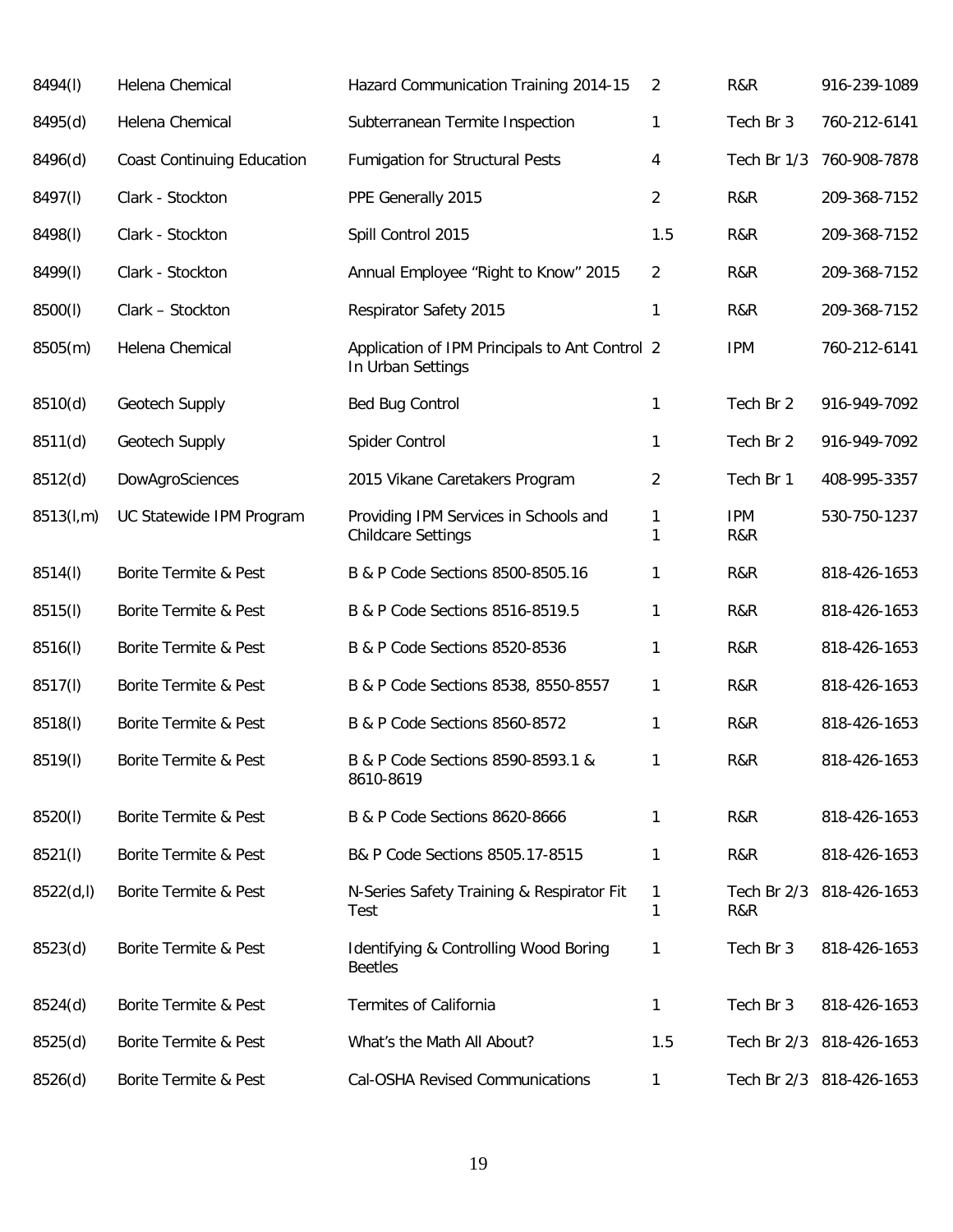| 8527(d) | Borite Termite & Pest              | Sources and Causes of Structural Pest<br>Problems                | 1                   |                         | Tech Br 2/3 818-426-1653 |
|---------|------------------------------------|------------------------------------------------------------------|---------------------|-------------------------|--------------------------|
| 8528(d) | Borite Termite & Pest              | How to Choose the Formulations You Use                           | 2                   |                         | Tech Br 2/3 818-426-1653 |
| 8529(d) | Borite Termite & Pest              | Heat Stress; What's It All About?                                | 1                   |                         | Tech Br 2/3 818-426-1653 |
| 8530(m) | Borite Termite & Pest              | <b>Integrated Pest Management Basics</b>                         | 1                   | <b>IPM</b>              | 818-426-1653             |
| 8531(m) | Borite Termite & Pest              | Integrated Pest Management for Common 2<br>Pest                  |                     | <b>IPM</b>              | 818-426-1653             |
| 8532(d) | Borite Termite & Pest              | Pests You Need to Know                                           | 8                   | Tech Br 2               | 818-426-1653             |
| 8557(l) | Univar                             | Annual Pesticide Training Module #3                              | 3                   | R&R                     | 323-837-7078             |
| 8563(d) | Helena Chemical                    | Urban Rodent Control                                             | 1                   | Tech Br 2               | 916-293-1089             |
| 8565(m) | <b>Central Life Sciences</b>       | Use of FIFRA 25B Exempt Products in<br>an IPM Program            | 1                   | <b>IPM</b>              | 925-239-3131             |
|         | 8567 (d,m) Antimite Termite & Pest | Mosquito Reduction Around Homes and<br><b>Businesses</b>         | $\overline{2}$      | Tech Br 2<br>1 IPM      | 909-606-2301             |
|         | 8568(d,m) Antimite Termite & Pest  | Exclusion-Residential-Proofing                                   | $\overline{2}$<br>1 | <b>IPM</b><br>Tech Br 2 | 909-606-2301             |
| 8569(k) | Antimite Termite & Pest            | Drive With 5                                                     | $\overline{2}$      | Gen                     | 909-606-2301             |
| 8570(k) | Helena Chemical                    | The Business of Real Estate Referrals and<br><b>WDO</b> services | 1                   | Gen                     | 760-212-6141             |
| 8572(d) | Agri-Turf Distributing             | Respirator Training & Fit Test Class                             | 1                   | Tech Br 2               | 831-345-5899             |
| 8576(m) | Wilbur-Ellis Company               | How the Landscape Impacts Structural IPM 1                       |                     | <b>IPM</b>              | 916-717-9631             |
| 8580(I) | Dewey Pest Control                 | Rules and Regulations Update 2015                                | 1                   | R&R                     | 626-568-9246             |
| 8584(d) | <b>Termite Terry</b>               | Subterranean Termite Control                                     | 1                   | Tech Br 3               | 949-631-7348             |
| 8585(l) | Syngenta                           | History of Rules & Regulations in the<br>Pest Control Industry   | 1 or 2              | R&R                     | 909-353-5907             |
| 8586(d) | Helena Chemical                    | The Business of Bird Control                                     | .50<br>.50          | Tech Br 2<br>Gen        | 760-212-6141             |
| 8587(d) | Orkin Pest Control                 | Spiders: Biology, Habits and IPM<br><b>Strategies</b>            | 1                   | Tech Br 2               | 951-278-6202             |
| 8591(d) | Terminix                           | Terminix CORE Manual                                             | 10                  | Tech Br 2/3             | 619-520-0014             |
| 8592(d) | J.T. Eaton                         | Introduction to Gophers & Ground Squirrels 1                     |                     | Tech Br 2               | 330-840-8606             |
| 8593(d) | J.T. Eaton                         | Secondary Poisoning with Rodenticides                            | 1                   | Tech Br 2               | 330-840-8606             |
| 8594(d) | J.T. Eaton                         | Understanding Label Changes with<br>Rodenticides                 | 1                   | Tech Br 2               | 330-840-8606             |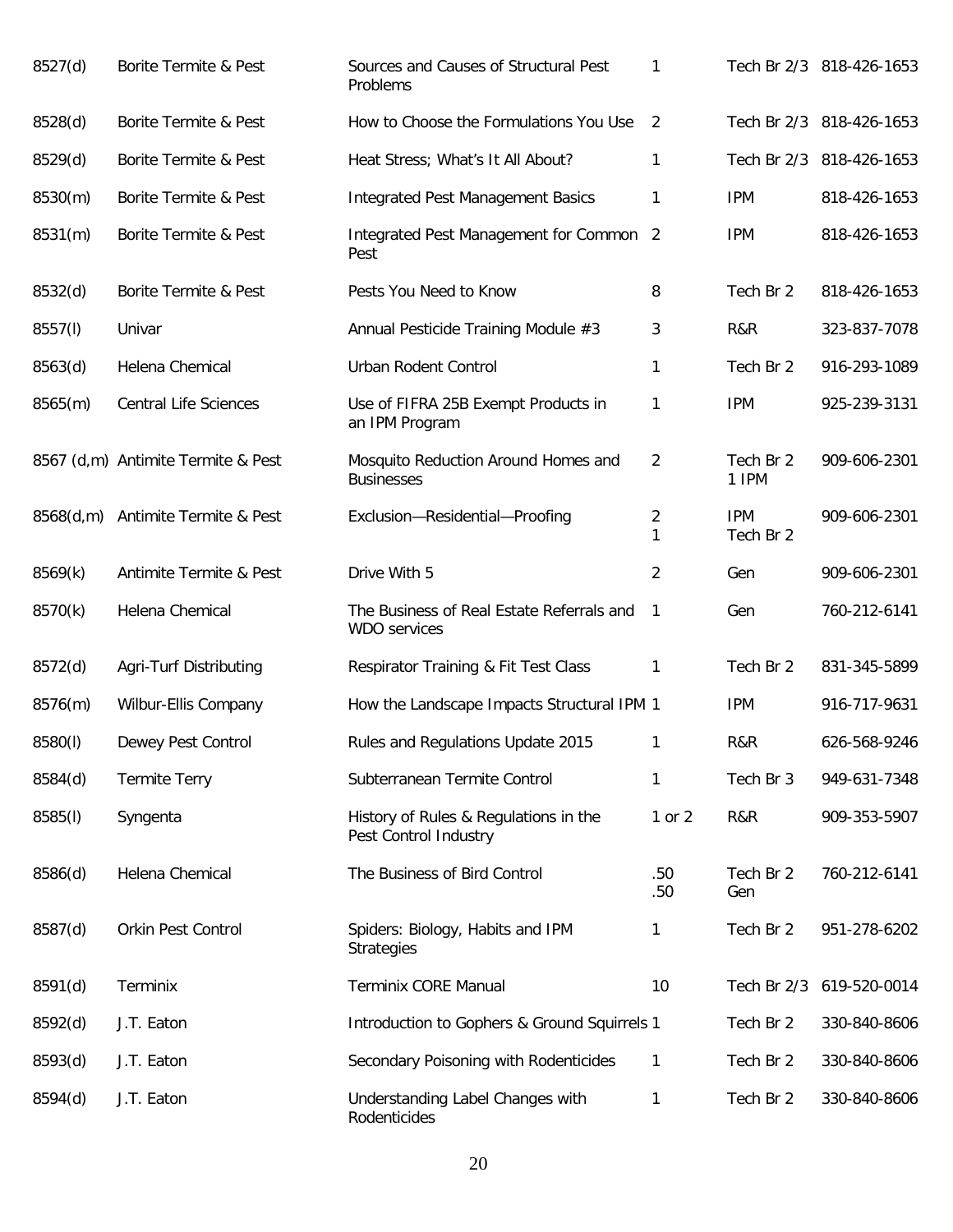| 8595(d)    | Termatrac                    | Termite Detection Techniques and<br>Technology                 | 1                   | Tech Br 3          | 972-730-1970 |
|------------|------------------------------|----------------------------------------------------------------|---------------------|--------------------|--------------|
| 8597(d)    | Orkin                        | Bed Bug Update: Technical Aspects,<br>Service & New Approaches | 1                   | Tech Br 2          | 404-915-5537 |
| 8598(d)    | Orkin                        | German Roach Habits & Best Management 1<br>Practices           |                     | Tech Br 2          | 951-278-6202 |
| 8599(d)    | Orkin                        | Resolving Large Fly Issues                                     | 1                   | Tech Br 2          | 951-278-6202 |
| 8601(d)    | Helena Chemical              | <b>Bird Control Business Principals</b>                        | 1.5<br>.50          | Tech Br 2<br>Gen   | 760-212-6141 |
| 8607(d, I) | SCC/Cardinal Professional    | 2015 Vikane Caretakers Program                                 | $\overline{2}$<br>1 | Tech Br 1/3<br>R&R | 714-761-3292 |
| 8614(d)    | Agri-Turf Distributing       | Wood Destroying Organisms 101, Part A                          | 1                   | Tech Br 3          | 831-345-5899 |
| 8615(d)    | Agri-Turf Distributing       | Wood Destroying Organisms 101, Part B                          | 1                   | Tech Br 3          | 831-345-5899 |
| 8617(l)    | Univar                       | Preparing Technicians for the Field Rep<br>Exam                | $\mathbf{1}$        | R&R                | 323-837-7078 |
| 8622(m)    | Univar                       | Integrated Pest Management and the<br>"Green" Movement         | 1                   | <b>IPM</b>         | 512-721-3945 |
| 8623(m)    | <b>Termite Terry</b>         | <b>Controlling Pests Without Insecticides</b>                  | 1                   | <b>IPM</b>         | 949-631-7348 |
| 8624(d)    | <b>BASF</b>                  | How to Control Drywood Termites                                | 1                   | Tech Br 1/3        | 574-361-5058 |
| 8625(d)    | <b>BASF</b>                  | How to Control Fleas                                           | 1                   | Tech Br 2          | 574-361-5058 |
| 8626(I)    | <b>BASF</b>                  | How to Read Labels & SDS                                       | 1                   | R&R                | 574-361-5058 |
| 8627(d)    | <b>BASF</b>                  | How to Control Cockroaches                                     | 1                   | Tech Br 2          | 574-361-5058 |
| 8628(d)    | Rollins, Inc.                | Five Best Practices for Controlling Bed Bugs 1                 |                     | <b>IPM</b>         | 404-877-4607 |
| 8629(m)    | Rollins, Inc.                | Outdoor Control of Fleas, Ticks and<br><b>Mosquitos</b>        | 1                   | <b>IPM</b>         | 404-877-4607 |
| 8630(m)    | Rollins, Inc.                | Understanding and Control of Silverfish<br>and Firebrats       | 1                   | <b>IPM</b>         | 404-877-4607 |
| 8632(m)    | Rockwell Labs                | Sanitation: Pest in Commercial Accounts                        | 1                   | <b>IPM</b>         | 702-577-6382 |
| 8634(g,m)  | Van Hooser Enterprises       | IPM (Correspondence Course)                                    | $\overline{2}$      | <b>IPM</b>         | 707-410-7907 |
| 8635(m)    | Purdue University            | Bed Bugs IPM                                                   | 12                  | <b>IPM</b>         | 765-494-1270 |
| 8636(m)    | Geotech Supply               | IPM Flying Insect Control                                      | 1                   | <b>IPM</b>         | 916-224-6214 |
| 8637(d)    | <b>Central Life Sciences</b> | Fire Ant Pest Management                                       | 1                   | Tech Br 2          | 925-239-3131 |
| 8640(d)    | Agri-Turf Distributing       | <b>Burrowing Animals</b>                                       | 1                   | Tech Br 2          | 831-345-5899 |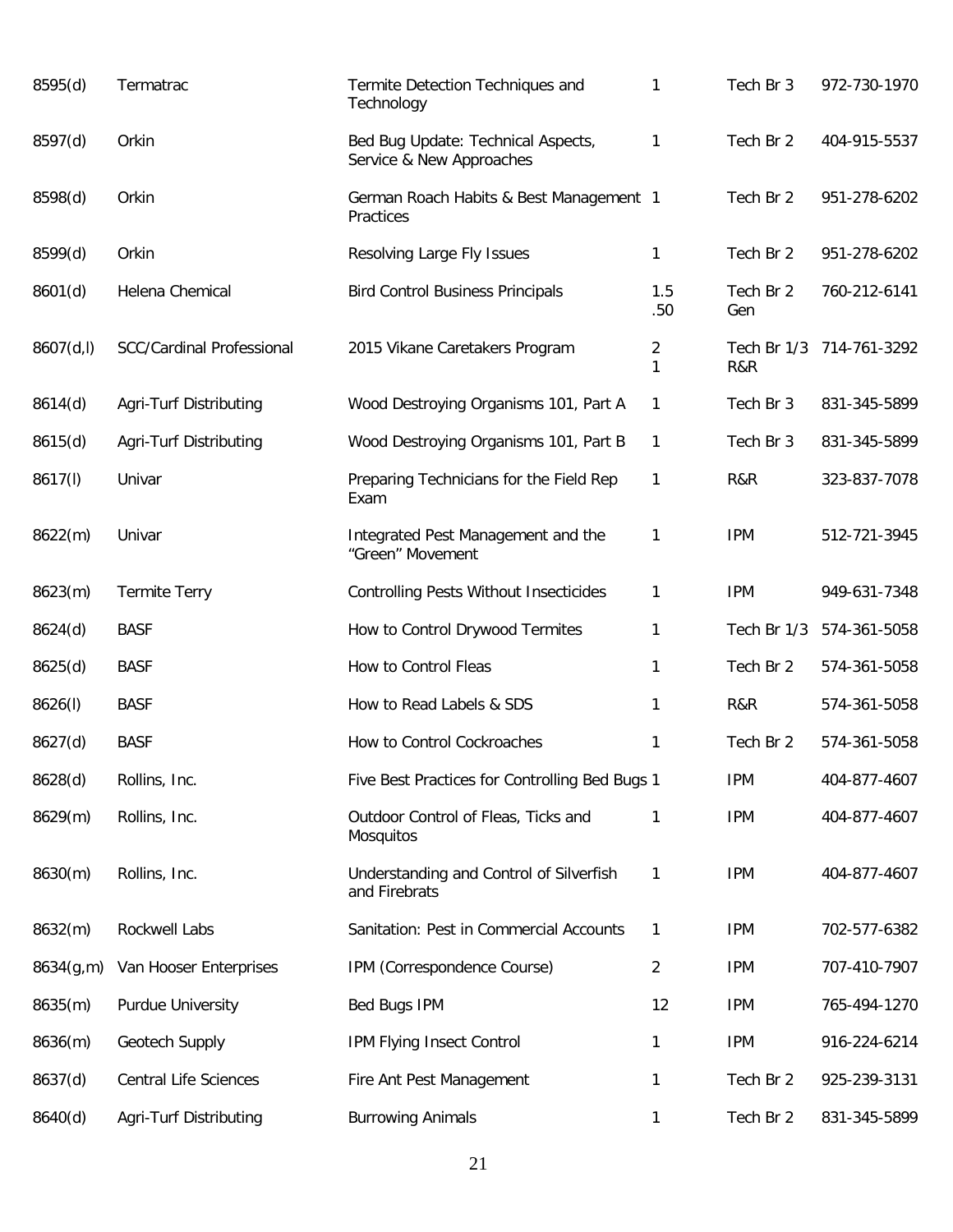| 8642(d)    | Agri-Turf Distributing           | <b>Ant Control Meeting</b>                                | 2      | Tech Br 2          | 831-345-5899 |
|------------|----------------------------------|-----------------------------------------------------------|--------|--------------------|--------------|
| 8649(m)    | Geotech Supply                   | IPM and The Green Trend                                   | 1      | <b>IPM</b>         | 916-224-6614 |
| 8650(d)    | Geotech Supply                   | <b>Carpenter Ant Control</b>                              | 1      | Tech Br 3          | 916-224-6614 |
| 8661(d)    | <b>Target Specialty Products</b> | Bee and Wasp Management                                   | 1      | Tech Br 2          | 800-352-3870 |
| 8662(d)    | <b>Target Specialty Products</b> | Rodent Control and Biology                                | 1      | Tech Br 2          | 800-352-3870 |
| 8663(d)    | <b>Target Specialty Products</b> | Perimeter Pest Management                                 | 1      | Tech Br 2          | 800-352-3870 |
| 8664(d)    | <b>Target Specialty Products</b> | <b>RIFA Certification</b>                                 | 3      | Tech Br 2          | 800-352-3870 |
| 8665(m)    | <b>Target Specialty Products</b> | PCOC IPM Updates                                          | 2      | <b>IPM</b>         | 800-352-3870 |
| 8666(1)    | <b>Target Specialty Products</b> | <b>Respirator Training</b>                                | 1      | R&R                | 800-352-3870 |
| 8667(d)    | <b>Target Specialty Products</b> | <b>Blood Sucking Insects</b>                              | 1      | Tech Br 2          | 800-352-3870 |
| 8668(I)    | <b>Target Specialty Products</b> | Respirator and Worker Safety Training                     | 2      | R&R                | 800-352-3870 |
| 8669(d)    | <b>Target Specialty Products</b> | Applicator's Common Sense                                 | 1      | Tech AB            | 800-352-3870 |
| 8670(I)    | <b>Target Specialty Products</b> | Dealing with Spills                                       | 1      | R&R                | 800-352-3870 |
| 8673(d)    | <b>Target Specialty Products</b> | <b>WDO Meeting</b>                                        | 2      | Tech Br 3          | 800-352-3870 |
| 8677(k)    | Western Exterminator             | Post Replacement, Laying Out Curbs,<br>Rafter Replacement | 2      | Tech Br 3          | 800-698-2440 |
| 8679(d)    | Helena Chemical                  | Care & Maintenance of a B&G Sprayer                       | 1      | Tech Br 2/3        | 916-293-1089 |
| 8680(d)    | Helena Chemical                  | Selecting the Proper Pesticide Formulation 2              |        | Tech Br 2/3        | 916-293-1089 |
| 8681(m)    | Syngenta                         | IPM: What It Means and How It's Done                      | 1 or 2 | <b>IPM</b>         | 909-353-5907 |
| 8686(d, I) | Western Exterminator             | Annual Applicator Training                                | 4<br>8 | R&R<br>Tech Br 2/3 | 800-698-2440 |
| 8687(m)    | J.T. Eaton                       | IPM and Rodent Control                                    | 1      | <b>IPM</b>         | 330-840-8606 |
| 8688(d,g)  | Rollins                          | Best Practices for Controlling Rodents                    | 1      | Tech Br 2          | 404-877-4607 |
| 8689(d,g)  | Rollins                          | Best Practices for Control of Cockroaches                 | 1      | Tech Br 2          | 404-877-4607 |
| 8694(d)    | Mattress Safe                    | Bed Bug Biology & Control                                 | 1      | Tech Br 2          | 972-730-1970 |
| 8695(d)    | Geotech Supply                   | Beetles and Wood Destroying Organisms                     | 1      | Tech Br 3          | 916-224-6214 |
| 8696(d)    | Geotech Supply                   | Cockroach Management and New Research 1                   |        | Tech Br 2          | 916-224-6214 |
| 8697(m)    | Orkin Pest Control               | Structural Integrated Pest Management                     | 1      | <b>IPM</b>         | 951-278-6202 |
| 8698(d)    | Cardinal Pro                     | Best Practices for Challenging Commercial 2               |        | Tech Br 1          | 714-761-3292 |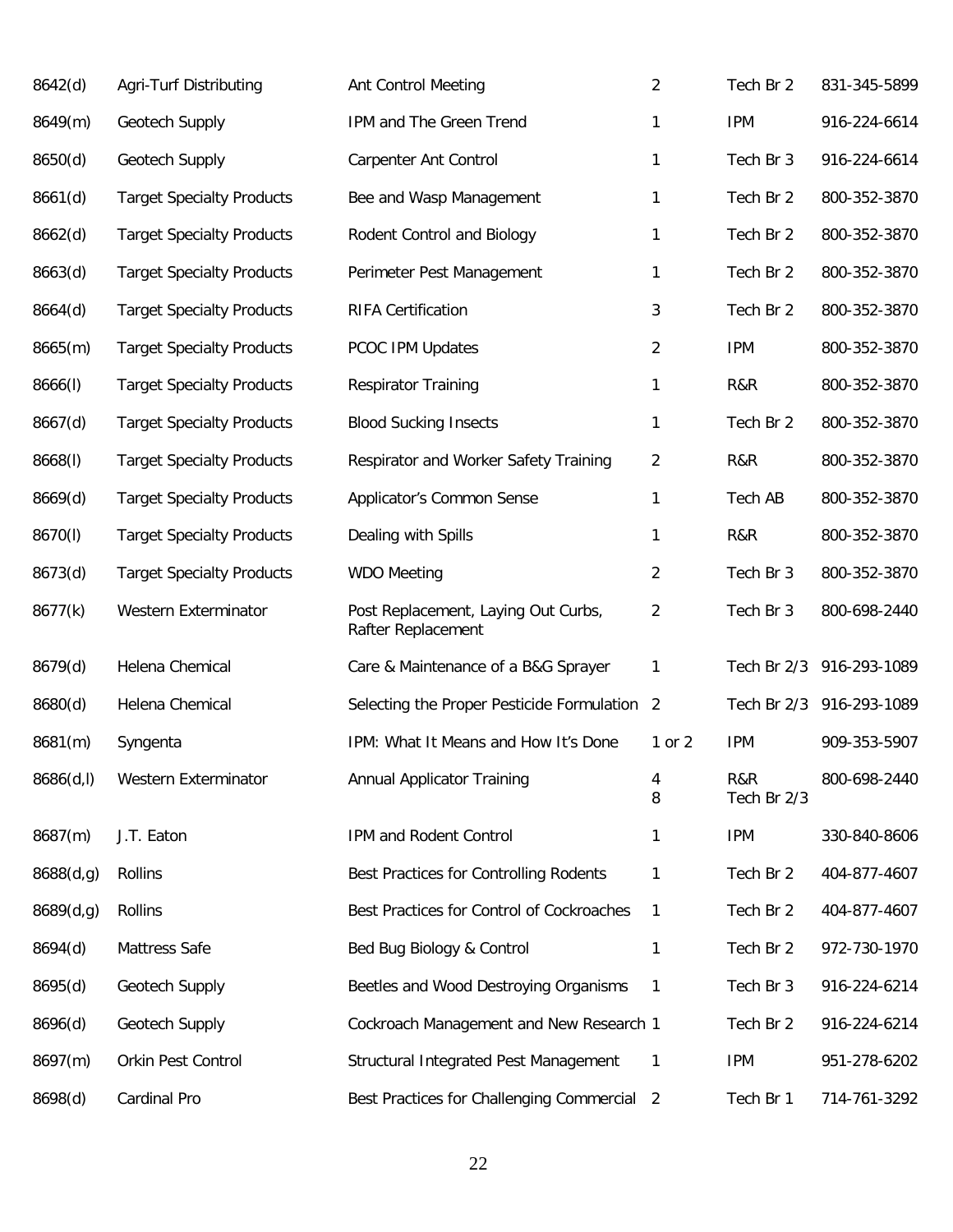| 8699(I)  | Cardinal Pro                 | <b>Electrical Safety for Fumigations</b>                                | 1              | R&R         | 714-761-3292 |
|----------|------------------------------|-------------------------------------------------------------------------|----------------|-------------|--------------|
| 8700(d)  | Helena Chemical              | Perimeter Pest Control Training                                         | 2              | Tech Br 2   | 760-212-6141 |
| 8701(m)  | Agri-Turf Distributing       | Sanitation Pests in Commercial Accounts                                 | 1              | <b>IPM</b>  | 831-345-5899 |
| 8703(d)  | <b>Bell Labs</b>             | Rodenticide Application & Usage                                         | 1              | Tech Br 2   | 574-361-5058 |
| 8706(d)  | Ensystex                     | Pest Identification - Branch II                                         | 1              | Tech Br 2   |              |
| 8707(m)  | Univar                       | Pesticides - Protecting the Environment                                 | 1              | <b>IPM</b>  | 512-721-3945 |
| 8708(I)  | Dewey                        | Rules and Regulations 2015                                              | 1              | R&R         | 626-568-9248 |
| 8709(I)  | J.T. Eaton                   | Rodent IPM and Regulations                                              | 1              | R&R         | 330-840-8606 |
| 8711(M)  | Rollins, Inc.                | The Environment and Pest Control                                        | 1              | <b>IPM</b>  | 404-877-4607 |
| 8712(m)  | Geotech Supply               | The Origin and Practical Use of IPM                                     | 1              | <b>IPM</b>  | 916-949-7092 |
| 8713(I)  | Geotech Supply               | Heat illnesses and the New Heat Illness                                 | $\mathbf{1}$   | R&R         | 916-949-7092 |
| 8714(d)  | Dewey                        | Bed Bug Program                                                         | $\mathbf{1}$   | Tech Br 2   | 626-568-9248 |
| 8723(d)  | Hot Foot America             | <b>Bird Control</b>                                                     | $\overline{2}$ | Tech Br 2   | 415-789-5135 |
| 8726(d)  | <b>MGK</b>                   | Flea Biology, Habits and Control                                        | 1              | Tech Br 2   | 559-232-8696 |
| 8728(d)  | Helena Chemical              | <b>Pesticide Formulations</b>                                           | $\mathbf{1}$   | Tech Br 2/3 | 760-212-6141 |
| 8729(I)  | Orkin Pest Control           | Federal Pesticide Regulation in the U.S.                                | 1              | R&R         | 951-278-6200 |
| 8732(m)  | Borite Termite & Pest        | <b>Advanced IPM Treatment Procedures</b>                                | $\overline{2}$ | <b>IPM</b>  | 818-386-0502 |
| 8739(d)  | Ensystex                     | Using Chitin Synthesis Inhibitors to<br><b>Control Termites</b>         | 1              | Tech Br 3   | 858-248-2063 |
| 8740(m)  | Agri-Turf Distributing       | Integrated Treatment Strategies for Urban 1<br>& Industrial Insect Mgmt |                | <b>IPM</b>  | 831-345-5899 |
| 8741(d)  | Agri-Turf Distributing       | <b>Connected Structures Barrier Certification</b>                       | $\mathbf{1}$   | Tech Br 1   | 831-345-5899 |
| 8742(I)  | Agri-Turf Distributing       | Heat Illness Prevention Plan                                            | 1              | R&R         | 831-345-5899 |
| 8743(d)  | Agri-Turf Distributing       | Backpack & Hand-Held Sprayer Calibration 1                              |                | Tech Br 2   | 831-345-5899 |
| 8748(d)  | Orkin Pest Control           | <b>Stored Product Pests</b>                                             | 1              | Tech Br 2   | 951-278-6200 |
| 8750(m)  | Green Dog Pest Service       | Utilizing K-9 Assisted Bed Bug Inspections<br>In Urban IPM              | -1             | <b>IPM</b>  | 951-790-2847 |
| 8775 (d) | <b>FMC</b>                   | Bed Bug & Carpenter Ant Update and<br><b>Management Practices</b>       | 1              | Tech Br 2   | 614-392-1384 |
| 8779(d)  | <b>Central Life Sciences</b> | Rules & Regulations for Pest Management 2                               |                | R&R         | 925-239-3131 |
| 8785(I)  | Cardinal Pro                 | California Aeration Plan (CAP) Training                                 | 2              | R&R         | 714-761-3292 |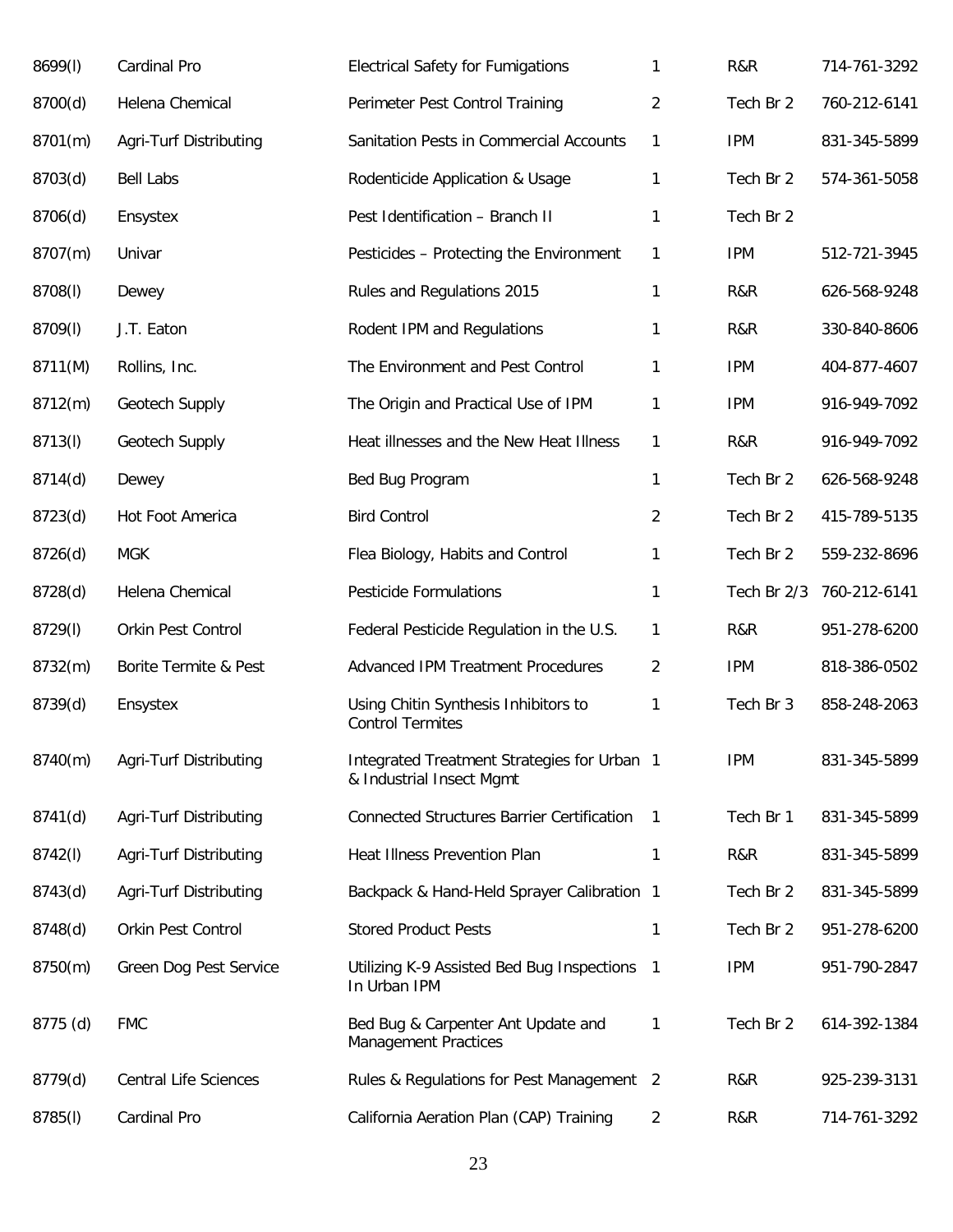| 8786(d) | Univar                           | Introduction to Small & Large Filth Flies                      | 1              | Tech Br 2   | 512-271-3945             |
|---------|----------------------------------|----------------------------------------------------------------|----------------|-------------|--------------------------|
| 8787(I) | Univar                           | Personal Protective Equipment                                  | 1              | R&R         | 512-721-3945             |
| 8788(d) | Univar                           | Entomology 101: The Insect Head                                | 1              | Tech Br 2/3 | 512-721-3945             |
| 8789(d) | Univar                           | Insecticide Application: Equipment &<br>Simple Calculations    | 1              |             | Tech Br 2/3 512-721-3945 |
| 8790(l) | <b>Control Solutions</b>         | Laws & Regulations                                             | $\overline{2}$ | R&R         | 713-203-4058             |
| 8795(m) | <b>Target Specialty Products</b> | <b>IPM Tool Box</b>                                            | $\mathbf{1}$   | <b>IPM</b>  | 800-352-3870             |
| 8796(m) | <b>Target Specialty Products</b> | Principles of IPM                                              | $\mathbf{1}$   | <b>IPM</b>  | 800-352-3870             |
| 8797(I) | Advanced IPM                     | Respirator Selection and Training                              | $\overline{2}$ | R&R         | 916-281-0149             |
| 8798(I) | Advanced IPM                     | Worker Safety and Pesticide Safety                             | 3              | R&R         | 916-281-0149             |
| 8799(I) | <b>Cardinal Pro Products</b>     | HazMat Training                                                | $\overline{2}$ | R&R         | 530-666-1020             |
| 8806(d) | Orkin Pest Control               | Spider Biology and Control                                     | 1              | Tech Br 2   | 817-808-8654             |
| 8817(I) | Crane Pest Control               | <b>Respirator Safety Training</b>                              | $\mathbf{1}$   | R&R         | 415-922-1666             |
| 8818(m) | <b>Bell Laboratories</b>         | Rodent Management in Food Processing<br>and Storage Facilities | $\mathbf{1}$   | <b>IPM</b>  | 925-628-8404             |
| 8831(d) | <b>Central Life Sciences</b>     | Fogging in Food Processing and Handling<br>Establishments      | $\mathbf{1}$   | Tech Br 2   | 925-239-3131             |
| 8842(d) | Agri-Turf Distributing           | <b>SCBA Annual Refresher Training</b>                          | 1              | T AB        | 831-345-5899             |
| 8844(I) | Univar                           | Annual Safety Training Module #4                               | 3              | R&R         | 323-837-7078             |
| 8845(d) | Univar                           | Fogging in Food Processing & Handling<br>Establishments        | 1              | Tech Br 2   | 323-837-7078             |
| 8846(m) | Univar                           | Pheromones in Food Processing "Stored<br>Product Pests"        | 1              | <b>IPM</b>  | 323-837-7078             |
| 8849(I) | Crane Pest Control               | Pesticide Safety Employee Training                             | 3              | R&R         | 415-922-1666             |
| 8850(d) | Univar                           | Mosquito Biology & Larval Management                           | 1              | Tech Br 2   | 512-721-394              |
| 8851(d) | Univar                           | The California Aeration Plan: Aeration<br>Without an SCBA      | 1              | Tech Br 1   | 512-721-3945             |
| 8852(m) | Borite Termite & Pest            | Biorational and Organic Pest Control                           | 1              | <b>IPM</b>  | 818-386-0502             |
| 8853(d) | Borite Termite & Pest            | <b>Advanced Formations and Mixtures</b>                        | 1              | Tech Br 2   | 818-386-0502             |
| 8862(d) | <b>Drexel Chemical</b>           | Fumigation Problems, What Can Go Wrong 1                       |                | Tech AB     | 805-598-2054             |
| 8864(d) | Geotech Supply                   | <b>Wood Destroying Beetles</b>                                 | $\mathbf{1}$   | Tech Br 3   | 916-224-6214             |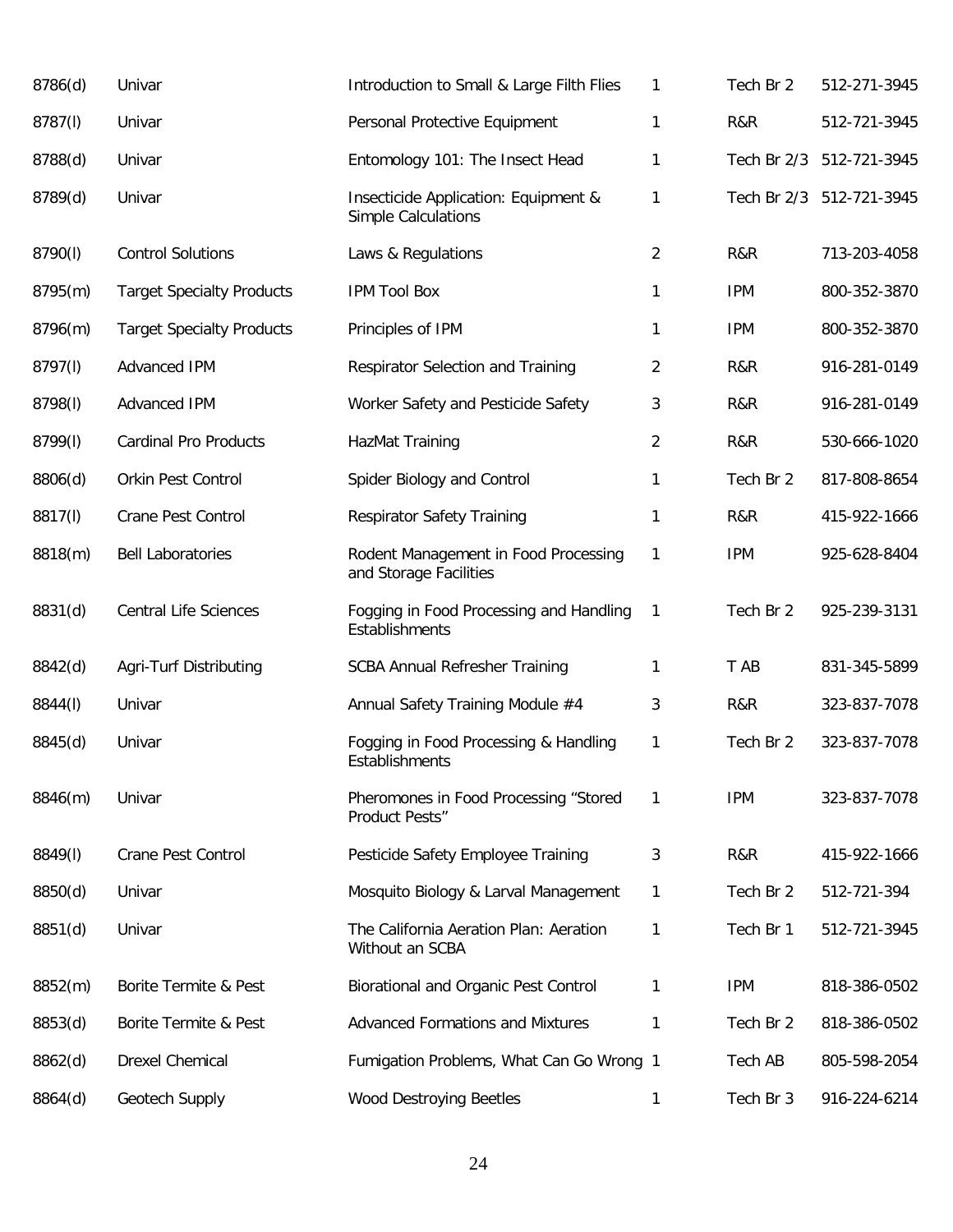| 8865(I)   | Crane Pest Control               | Summary of Worker Safety/Protection<br>Regulations                           | 2                                | R&R                     | 415-922-1666             |
|-----------|----------------------------------|------------------------------------------------------------------------------|----------------------------------|-------------------------|--------------------------|
| 8871(I)   | Geotech Supply                   | Annual Pesticide Safety Training                                             | 1                                | R&R                     | 916-224-6214             |
| 8882(d)   | Geotech Supply                   | <b>Rodent Exclusion Control</b>                                              | 1                                | Tech Br 2               | 916-224-6214             |
| 8883(I)   | <b>Rollins</b>                   | State & Federal Regulations that Impact<br>Our Business                      | $\mathbf{1}$                     | R&R                     | 404-877-4607             |
| 8884(I)   | <b>Rollins</b>                   | Control of Flies Using an IPM Approach                                       | 1                                | <b>IPM</b>              | 404-877-4607             |
| 8888(d,m) | Clark Pest Control               | Stored Product Insect Identification,<br>Monitoring & IPM Control Strategies | $\overline{a}$<br>1.5            | Tech Br 2<br><b>IPM</b> | 209-368-7152             |
| 8889(m)   | <b>Clark Pest Control</b>        | IPM Inspection Techniques and Problem<br>Solving                             | $\overline{2}$                   | <b>IPM</b>              | 209-368-7152             |
| 8890(m)   | <b>Western Exterminator</b>      | Why Is My Cereal Moving?                                                     | 2                                | <b>IPM</b>              | 800-488-9495             |
| 8892(d)   | Dewey Pest Control               | Small Flies in Drains                                                        | 1                                | Tech Br 2               | 626-568-9246             |
| 8893(m)   | Helena Chemical                  | Utilizing IPM Principals to Control Filth Flies 1                            |                                  | <b>IPM</b>              | 760-212-6141             |
| 8894(m)   | Helena Chemical                  | Utilizing IPM Principals to Control Small<br>Flies and Midges                | 1                                | <b>IPM</b>              | 760-212-6141             |
| 8895(l,m) | DPR/SPCB                         | Special Considerations for Using<br>Pesticides Around Children               | .50<br>.50                       | <b>IPM</b><br>R&R       | 916-445-2489             |
| 8896(d)   | B & G Equipment                  | Backyard Mosquito Control                                                    | 1                                | Tech Br 2               | 714-319-4422             |
| 8903(k,m) | Clark Pest Control               | Rodent Management                                                            | $\overline{2}$<br>$\overline{2}$ | Tech Br 2<br><b>IPM</b> | 209-368-7152             |
| 8904(m)   | Helena Chemical                  | Utilizing IPM Principals to Control Spiders                                  | 2<br>2                           | Tech Br 2<br><b>IPM</b> | 760-212-6141             |
| 8907(m)   | <b>PCOC</b>                      | IPM for Schools and Day-Care Facilities                                      | 1                                | <b>IPM</b>              | 404-915-5537             |
| 8908(m)   | Orkin                            | IPM for Schools and Day-Care Facilities                                      | $\mathbf{1}$                     | <b>IPM</b>              | 404-915-5537             |
| 8910(d)   | Univar                           | Zika Presentation                                                            | 1                                | Tech Br 2               | 323-837-7078             |
| 8913(d)   | <b>Target Specialty Products</b> | <b>B &amp; G Maintenance</b>                                                 | 2                                | Tech Br 2/3             | 800-352-3870             |
| 8914(I)   | <b>Target Specialty Products</b> | Spill Contingency Program                                                    | 1                                | R&R                     | 800-352-3870             |
| 8915(d)   | <b>Target Specialty Products</b> | Ant Management                                                               | 1                                | Tech Br 2               | 800-352-3870             |
| 8916(I)   | <b>Target Specialty Products</b> | <b>EPA Updates</b>                                                           | 1                                | R&R                     | 800-352-3870             |
| 8917(d)   | <b>Target Specialty Products</b> | Inspection Techniques for Branches 1/3                                       | $\overline{2}$                   | Tech Br 1/3             | 800-352-3870             |
| 8918(d)   | <b>Target Specialty Products</b> | Sprayer Maintenance                                                          | $\overline{2}$                   |                         | Tech Br 2/3 800-352-3870 |
| 8919(d)   | <b>Target Specialty Products</b> | <b>Bed Bugs</b>                                                              | 1                                | Tech Br 2               | 800-352-3870             |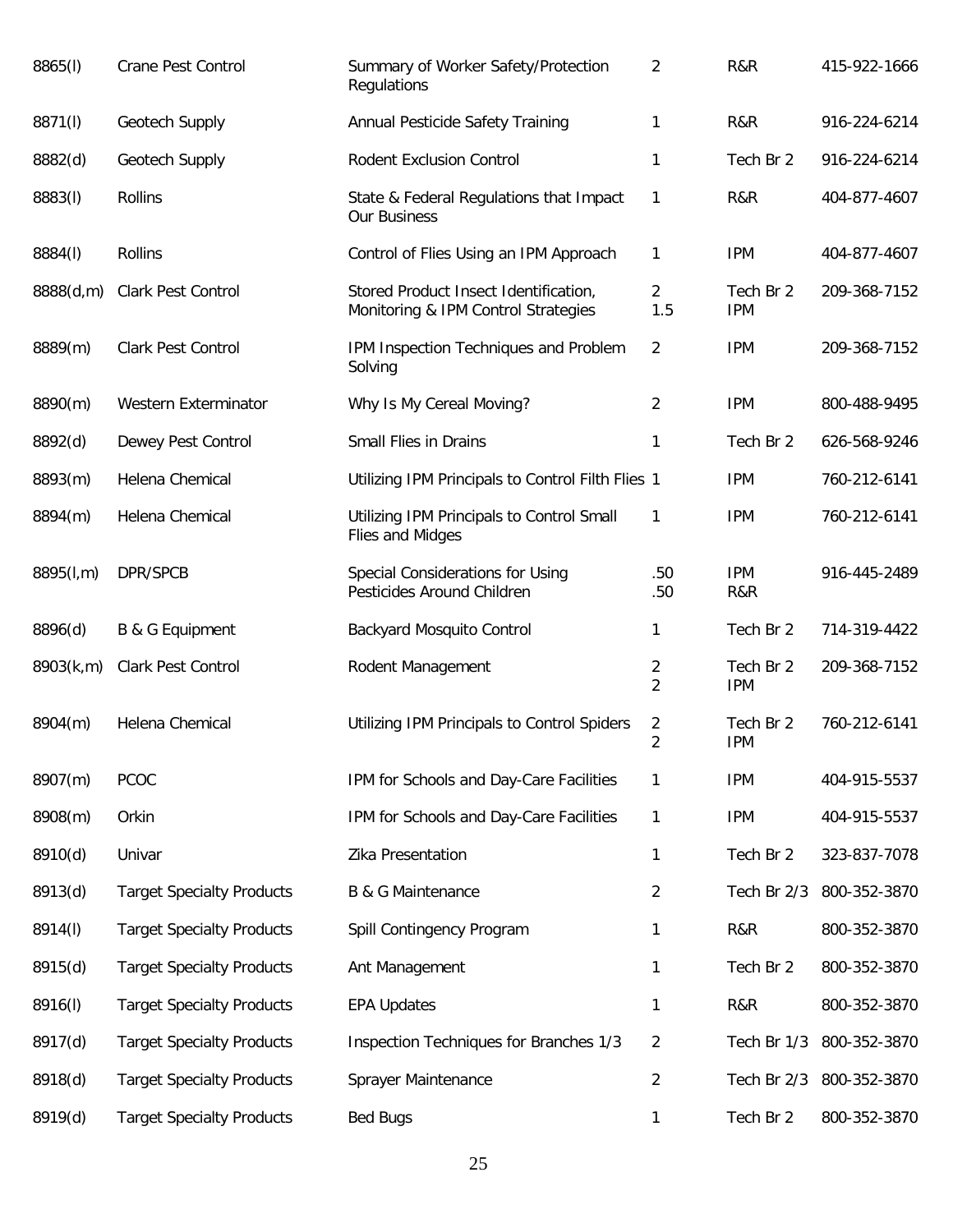| 8926(d)   | Agri-Turf Distributing           | DOT - Hazardous Material Training                                   | $\overline{2}$             | Tech Br 1                      | 831-345-5899 |
|-----------|----------------------------------|---------------------------------------------------------------------|----------------------------|--------------------------------|--------------|
| 8927(m)   | Borite Termite & Pest            | Advanced Rodent Control as part of an<br><b>IPM Plan</b>            | $\overline{2}$             | <b>IPM</b>                     | 818-386-0502 |
| 8928(d,m) | Clark Pest Control               | Cockroach Control-Monitoring and IPM<br><b>Control Strategies</b>   | 3<br>1                     | Tech Br 2<br><b>IPM</b>        | 209-368-7152 |
| 8929(d,m) | Clark Pest Control               | Fly Management in Food Plants:<br>Monitoring & IPM Control Strategy | 2<br>1.5                   | Tech Br 2<br><b>IPM</b>        | 209-368-7152 |
| 8930(d,m) | Clark Pest Control               | Urban & Structural Ant Management                                   | 1.5<br>.75                 | Tech Br 2<br><b>IPM</b>        | 209-368-7152 |
| 8931(d,m) | Clark Pest Control               | Occasional Invaders: Biology, Monitoring,<br>& Management           | 1.5<br>.75                 | Tech Br 2<br><b>IPM</b>        | 209-368-7152 |
| 8933(d)   | <b>Control Solutions</b>         | Ant Identification and Control                                      | 1                          | Tech Br 2                      | 713-203-4058 |
| 8934(m)   | <b>Control Solutions</b>         | Insect Resistance and Best Management<br>Practices                  | 1                          | <b>IPM</b>                     | 713-203-4058 |
| 8935(d)   | <b>Control Solutions</b>         | Principals of Spider Management                                     | $\overline{2}$             | Tech Br 2                      | 713-203-4058 |
| 8936(d)   | <b>Control Solutions</b>         | Understanding the Life Cycle of the Flea<br>Is Key to Control       | 1                          | Tech Br 2                      | 713-203-4058 |
| 8937(d)   | <b>Control Solutions</b>         | Back to Basics Cockroach Training Program 1                         |                            | Tech Br 2                      | 713-203-4058 |
| 8938(d)   | <b>Control Solutions</b>         | Termite Biology and Control                                         | 1                          | Tech Br 3                      | 713-203-4058 |
| 8939(d)   | <b>Target Specialty Products</b> | Pest Control Updates                                                | $\overline{2}$             | Tech Br 2                      | 800-352-3870 |
| 8940(d)   | <b>Target Specialty Products</b> | Drywood Termites                                                    | 1                          | Tech Br 3                      | 800-352-3870 |
| 8941(d)   | <b>Target Specialty Products</b> | <b>B&amp;G Handheld Sprayer Basics</b>                              | 3                          | Tech Br 2/3                    | 800-352-3870 |
| 8942(d)   | <b>Target Specialty Products</b> | <b>Birchmeier Rebuild</b>                                           | $\overline{2}$             | Tech Br 2/3                    | 800-352-3870 |
| 8943(I)   | <b>Target Specialty Products</b> | Safety Updates-2                                                    | $\overline{2}$             | R&R                            | 800-352-3870 |
| 8944(I)   | <b>Target Specialty Products</b> | Safety Updates-3                                                    | 3                          | R&R                            | 800-352-3870 |
| 8945(m)   | <b>Target Specialty Products</b> | IPM in Sensitive Settings                                           | $\overline{2}$             | <b>IPM</b>                     | 800-352-3870 |
| 8946(d,m) | Bird-B-Gone                      | Hands-On Bird Control Training                                      | 4<br>$\overline{2}$<br>1.5 | Tech Br 2<br><b>IPM</b><br>Gen | 800-392-6915 |
| 8947(d)   | Orkin (Rollins)                  | Challenges in Managing Urban Wildlife                               | 1                          | Tech Br 2                      | 404-877-4607 |
| 8948(d)   | Orkin (Rollins)                  | Challenges with some Invasive and<br><b>Overwintering Pests</b>     | 1                          | Tech Br 2                      | 404-877-4607 |
| 8949(d)   | Orkin (Rollins)                  | Rodents: Treatment Techniques and<br>New Advances                   | 1                          | Tech Br 2                      | 404-877-4607 |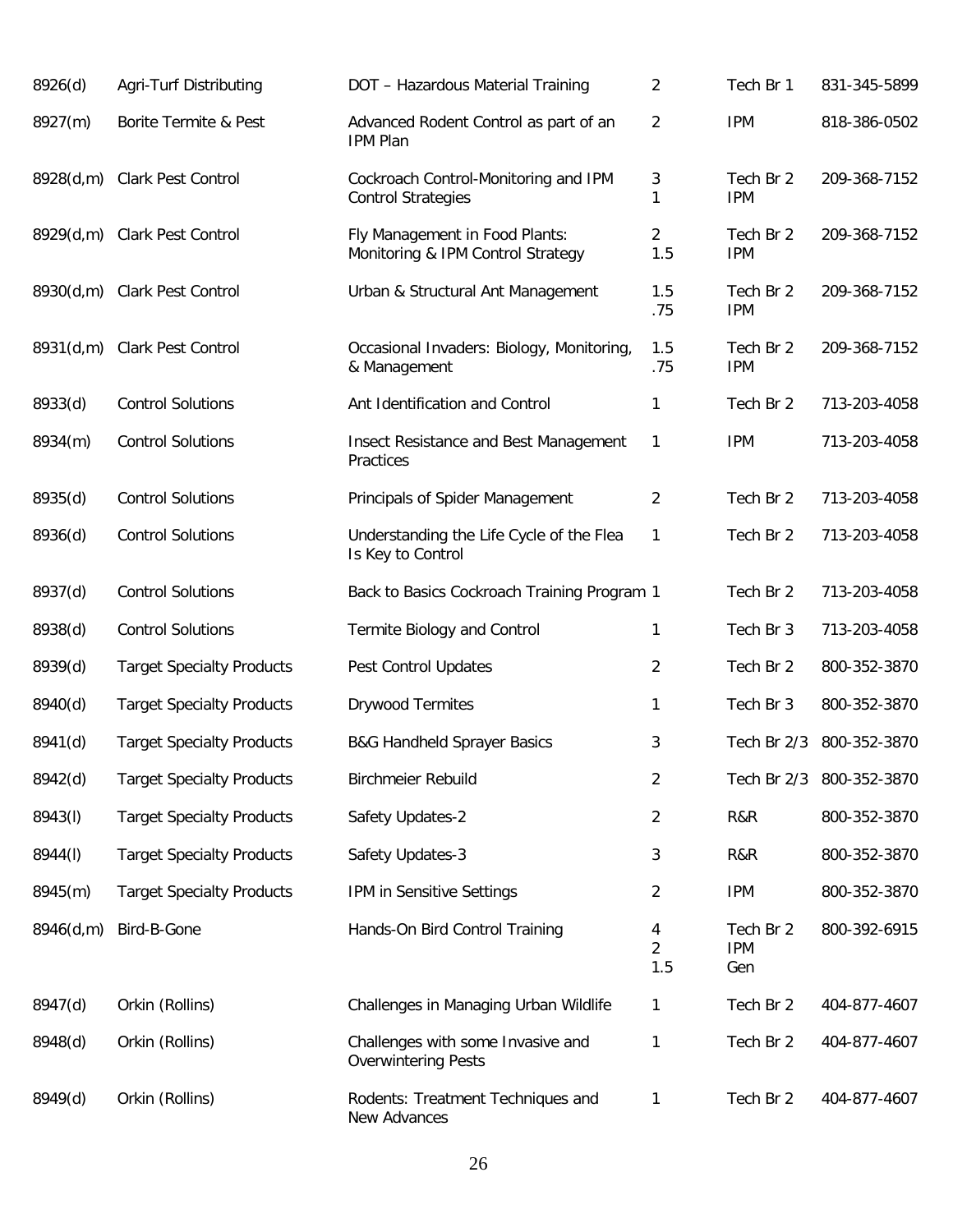| 8950(m)       | PCOC Big Valley                    | Historical Review of Termite Monitoring<br><b>Techniques &amp; Devices</b>                            | 1              | <b>IPM</b>              | 916-997-6045             |
|---------------|------------------------------------|-------------------------------------------------------------------------------------------------------|----------------|-------------------------|--------------------------|
| 8957(d)       | <b>Target Specialty Products</b>   | Spiders                                                                                               | 1              | Tech Br 2               | 800-352-3870             |
| 8958(m)       | <b>Target Specialty Products</b>   | <b>HSA-IPM Training</b>                                                                               | $\mathbf{1}$   | <b>IPM</b>              | 800-352-3870             |
| 8959(d)       | <b>Target Specialty Products</b>   | Rodent Proofing                                                                                       | $\overline{2}$ | Tech Br 2               | 800-352-3870             |
| 8960(d)       | <b>Target Specialty Products</b>   | <b>Stored Product Pests</b>                                                                           | $\mathbf{1}$   | Tech Br 2               | 800-352-3870             |
| 8961(d)       | <b>Target Specialty Products</b>   | Jeopardy Branch 2                                                                                     | 1              | Tech Br 2               | 800-352-3870             |
| 8962(d)       | <b>Target Specialty Products</b>   | Flies: Biology and Control                                                                            | $\mathbf{1}$   | Tech Br 2               | 800-352-3870             |
| 8963(d)       | <b>Target Specialty Products</b>   | <b>Beetles</b>                                                                                        | 1              | Tech Br 1/3             | 800-352-3870             |
| 8964(d)       | <b>Target Specialty Products</b>   | <b>Managing Termites</b>                                                                              | 1              | Tech Br 1/3             | 800-352-3870             |
| 8965(I)       | <b>Target Specialty Products</b>   | HazMat 49CFR 172 & 177<br>(*Br 1 topic- FR & OPR ONLY)                                                | $\overline{2}$ | $R&R*$                  | 800-352-3870             |
| 8966(I)       | <b>Target Specialty Products</b>   | Jeopardy - Rules                                                                                      | 1              | R&R                     | 800-352-3870             |
| 8967(m)       | Borite Termite & Pest              | Ants as Part of an Advanced IPM Program                                                               | $\mathbf{1}$   | <b>IPM</b>              | 818-386-0502             |
| 8968(d)       | <b>Bayer Environmental Science</b> | <b>Bayer Mosquito Solutions</b>                                                                       | 1              | Tech Br 2               | 602-820-5684             |
| 8969(l,m)     | Agri-Turf Distributing             | Healthy Schools Act Requirements for<br>Schools & Child Care Centers, School<br>Site Employees & PMPs | 1<br>1         | R&R<br><b>IPM</b>       | 831-345-5899             |
| 8970(m)       | <b>BASF</b>                        | IPM for Subterranean Termite Control                                                                  | $\mathbf{1}$   | <b>IPM</b>              | 574-361-5048             |
| 8971(d)       | Univar                             | Wildlife Management: The Mammals                                                                      | $\mathbf{1}$   | Tech Br 2               | 512-721-3945             |
| 8973(d,m) MGK |                                    | Understanding the Mosquito and<br><b>Techniques for Control</b>                                       | .5<br>$.5\,$   | Tech Br 2<br><b>IPM</b> | 559-232-8696             |
| 8974(d,m)     | <b>MGK</b>                         | Small Fly Control                                                                                     | $.5\,$<br>.5   | Tech Br 2<br><b>IPM</b> | 559-232-8696             |
| 8975(d)       | <b>MGK</b>                         | Principles of Fogging                                                                                 | 1              | Tech Br 2               | 559-232-8696             |
| 8979(d)       | Syngenta                           | Drywood Termite Biology & Inspection<br>Techniques                                                    | 1              | Tech Br 3               | 909-353-5907             |
| 8980(d)       | Geotech Supply                     | Ant Origins & Control                                                                                 | 1              |                         | Tech Br 2/3 916-949-7090 |
| 8982(d, I)    | Borite Termite & Pest              | Termite Control as Part of an Advanced<br><b>IPM Plan</b>                                             | 1<br>1         | R&R                     | Tech Br 1/3 818-386-0502 |
| 8985(d)       | Douglas Products                   | <b>Fumigation Facts</b>                                                                               | 2              |                         | Tech Br 1/3 760-703-2973 |
| 8986(d)       | Douglas Products                   | Connected Structures & Structural<br>Fumigation                                                       | 1              | <b>Tech AB</b>          | 760-703-2973             |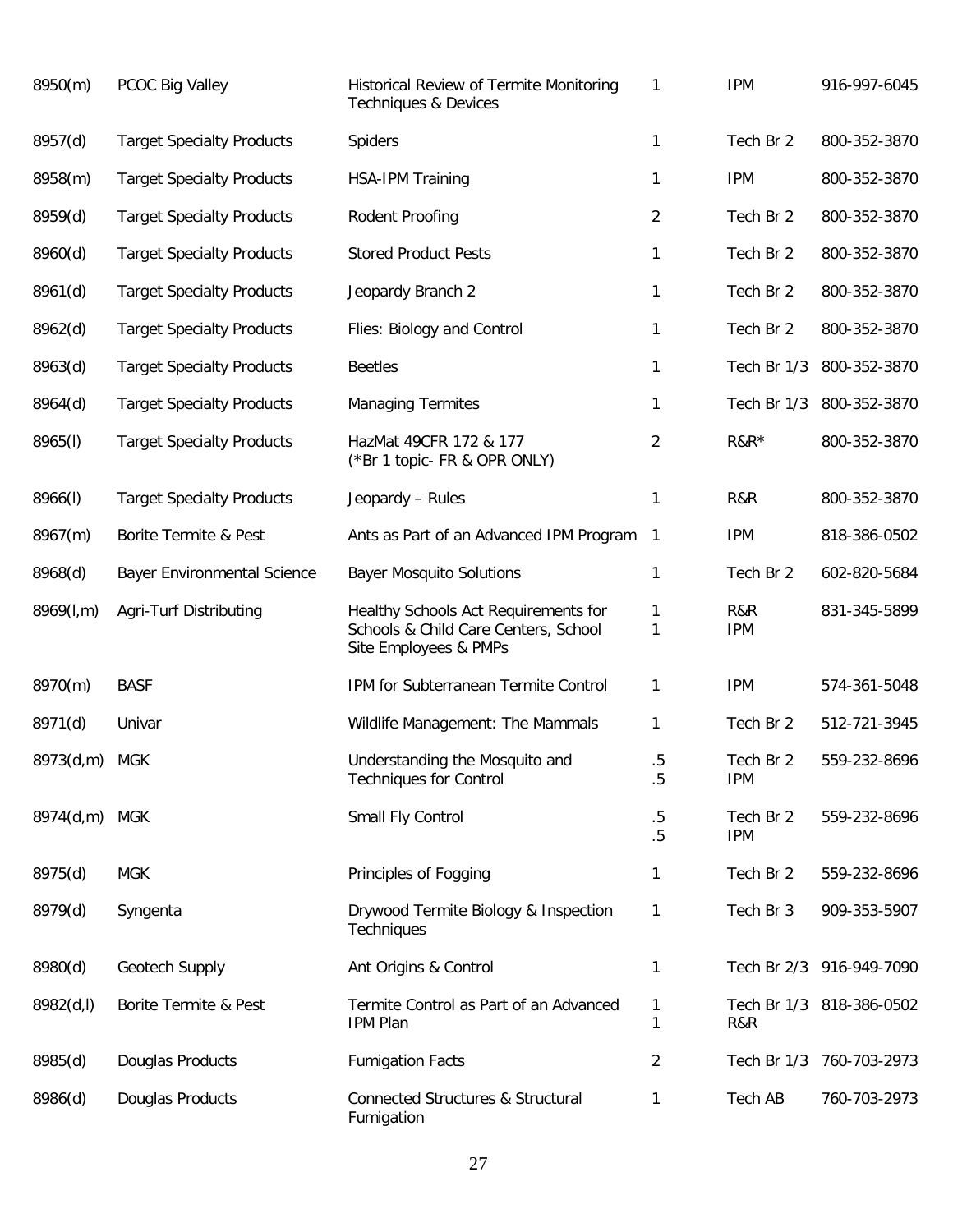| 8987(d)          | Douglas Products             | Common Structural Insect Pests in CA                                    | 1                          | Tech Br 3                                   | 760-703-2973 |
|------------------|------------------------------|-------------------------------------------------------------------------|----------------------------|---------------------------------------------|--------------|
| 8989(m)          | Ensystex                     | <b>Structure Infesting Flies</b>                                        | 1                          | <b>IPM</b>                                  | 858-248-2063 |
| 8990(d)          | Ensystex                     | Zythor Dose Calculations Using the<br><b>Fumicalc Calculator</b>        | 1                          | Tech Br 2                                   | 858-248-2063 |
| 8991(d)          | Syngenta                     | Advances in Cockroach Control                                           | 1                          | Tech Br 2                                   | 909-353-5907 |
| 8992(d)          | Syngenta                     | Mosquito Biology & Control for Residential 1<br>& Commercial Properties |                            | Tech Br 2                                   | 909-353-5907 |
| 8993(d)          | Lloyd Pest Control           | Vikane 2016 Caretakers                                                  | $\overline{2}$             | Tech Br 1/3                                 | 619-668-1888 |
| 8994(d)          | Univar                       | Ant Biology & Management                                                | 1                          | Tech Br 2                                   | 512-721-3945 |
| 8995(d)          | Univar                       | Introduction to Sulfuryl Fluoride                                       | 1                          | Tech Br 1                                   | 512-721-3945 |
| 8996(I)          | Univar                       | An In-Depth Look at Pesticide Labels & SDS 1                            |                            | R&R                                         | 512-721-3945 |
| 9000(d,m)        | Bird-B-Gone                  | Intermediate Bird Control                                               | 2<br>$\overline{2}$        | Tech Br 2<br><b>IPM</b>                     | 800-392-6915 |
| 9001(d)          | Bird-B-Gone                  | <b>Basic Bird Control</b>                                               | 2                          | Tech Br 2                                   | 800-392-6915 |
| 9002(d)          | Douglas Products             | Bed Bugs 101                                                            | 1                          | Tech Br 1/2                                 | 760-703-2973 |
| 9003(d,m)        | Western Exterminator         | What Can We Do About Overwintering<br>Insects                           | 2                          | <b>IPM</b>                                  | 800-488-9495 |
| 9005(d)          | Borite Termite & Pest        | Borate Applciations as Part of an<br>Advanced IPM Plan                  | 1<br>$or$                  | Tech Br 3<br><b>IPM</b>                     | 818-386-0502 |
| 9006(d,m)        | <b>FMC Corp</b>              | Common Insects Found in Food<br><b>Handling Facilities</b>              | 1<br>$or$                  | Tech Br 2<br><b>IPM</b>                     | 714-833-1911 |
| 9007(d)          | Agri-Turf Distributing       | Dewey Wood Destroying Organisms                                         | 3                          | Tech Br 3                                   | 831-345-5899 |
| 9008(d)          | Agri-Turf Distributing       | Insecticide Chemistry & Modes of Action                                 | 1                          | Tech Br 2                                   | 831-345-5899 |
| 9009(d)          | <b>Central Life Sciences</b> | Mosquito Pest Management                                                | 1                          | Tech Br 2                                   | 925-239-3131 |
| 9010(d,l,m) FISA |                              | IPM in the Food Environment                                             | 1<br>4.5<br>1<br>1         | R&R<br>Tech Br 2<br>Tech Br 1<br><b>IPM</b> | 913-397-1185 |
| 9011(d,l,m) FISA |                              | IPM in the Food Environment II                                          | 1<br>4.5<br>$.5\,$<br>1.5  | R&R<br>Tech BR 2<br>Tech Br 1<br><b>IPM</b> | 913-397-1185 |
| 9012(d,l,m) FISA |                              | IPM in the Food Environment III                                         | 1<br>4.5<br>$\overline{2}$ | R&R<br>Tech BR 2<br>Tech BR 1<br><b>IPM</b> | 913-397-1185 |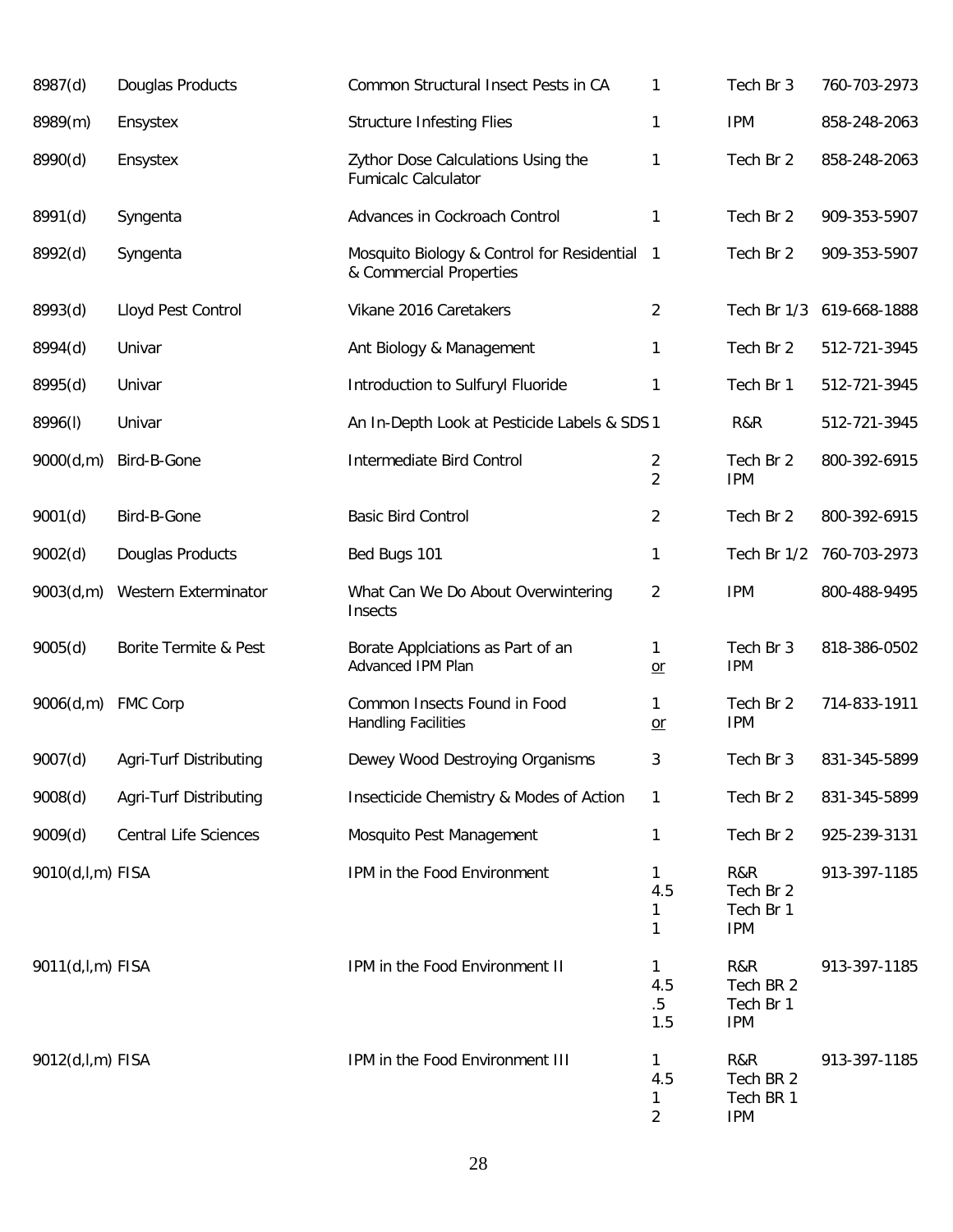| 9017(m)   | Dewey Pest Control                                          | <b>Servicing Commercial Food Plants</b>                            | 1                          | <b>IPM</b>                     | 626-568-9248 |
|-----------|-------------------------------------------------------------|--------------------------------------------------------------------|----------------------------|--------------------------------|--------------|
| 9018(d)   | Dewey Pest Control                                          | Flea & Ticks Biology and Control                                   | 1                          | Tech Br 2                      | 626-568-9248 |
| 9019(d)   | Dewey Pest Control                                          | Rodent Control Tips N Tricks                                       | $\mathbf{1}$               | Tech Br 2                      | 626-568-9248 |
| 9020(d)   | <b>NPMA</b>                                                 | Rodenticide Stewardship Training                                   | 1                          | Tech Br 2                      | 703-352-6762 |
| 9022(d,m) | Univar                                                      | CAD 2016 - WTH                                                     | 1<br>$\overline{2}$        | <b>IPM</b><br>Tech Br 2        | 949-514-4983 |
| 9023(d,m) | Univar                                                      | CAD 2016 - MF                                                      | 1<br>$\overline{2}$        | <b>IPM</b><br>Tech Br 2        | 949-514-4983 |
| 9024(d)   | Geotech Supply                                              | Occasional Invaders                                                | $\mathbf{1}$               | Tech Br 2                      | 916-224-6214 |
| 9025(d)   | Geotech Supply                                              | <b>Stored Product Pest Control</b>                                 | $\mathbf{1}$               | Tech Br 2                      | 916-224-6214 |
| 9026(m)   | Western Exterminator                                        | Spiders: Mostly Good                                               | $\overline{2}$             | <b>IPM</b>                     | 800-488-9495 |
| 9027(l)   | Univar                                                      | Fipronil - Proper Use                                              | $\mathbf{1}$               | R&R                            | 323-837-7078 |
| 9029(d)   | Borite Termite & Pest                                       | Rodent Biology as Part of an Advanced<br><b>IPM Plan</b>           | 1                          | Tech Br 2                      | 818-386-0502 |
| 9030(m)   | Agri-Turf Distributing                                      | Vertebrate Update                                                  | $\mathbf{1}$               | <b>IPM</b>                     | 831-345-5899 |
| 9031(d)   | <b>CTN Educational Services</b>                             | Evaluation of Altriset & Termidor HE<br><b>Copack Termiticides</b> | 1                          | Tech Br 3                      | 512-829-5114 |
| 9032(m)   | <b>CTN Educational Services</b>                             | What Causes Bed Bug Control Failure:<br>The Resident Factor        | 1                          | <b>IPM</b>                     | 512-829-5114 |
| 9033(l)   | <b>CTN Educational Services</b>                             | The New SDS                                                        | 1                          | R&R                            | 512-829-5114 |
|           | 9034(d,l,m) Santa Clara County<br>Agricultural Commissioner | Healthy Schools Act: Update & IPM                                  | $.5\,$<br>$.5\,$<br>.5     | R&R<br>Tech Br 2<br><b>IPM</b> | 408-918-4600 |
| 9039(d)   | <b>CTN Educational Services</b>                             | National Pesticide Information Center                              | 1                          | Tech Br 2/3                    | 512-829-5114 |
| 9041(l)   | Los Angeles CAC                                             | <b>CAP Class</b>                                                   | $\overline{2}$             | R&R                            | 626-575-5466 |
| 9042      | <b>Target Specialty Products</b>                            | West Coast Rodent Academy Day 1                                    | 1.75<br>2<br>1.25          | Tech Br 2<br><b>IPM</b><br>R&R | 800-352-3870 |
| 9043      | <b>Target Specialty Products</b>                            | West Coast Rodent Academy Day 2                                    | 4.5<br>1.5                 | Tech Br 2<br>R&R               | 800-352-3870 |
| 9044      | <b>Target Specialty Products</b>                            | West Coast Rodent Academy Day 3                                    | $\overline{2}$<br>1.5<br>1 | Tech Br 2<br><b>IPM</b><br>R&R | 800-352-3870 |
| 9045(d)   | Geotech Supply                                              | Applications for Health, Safety, and<br>Environment                | 1                          | Tech Br 2                      | 916-949-7090 |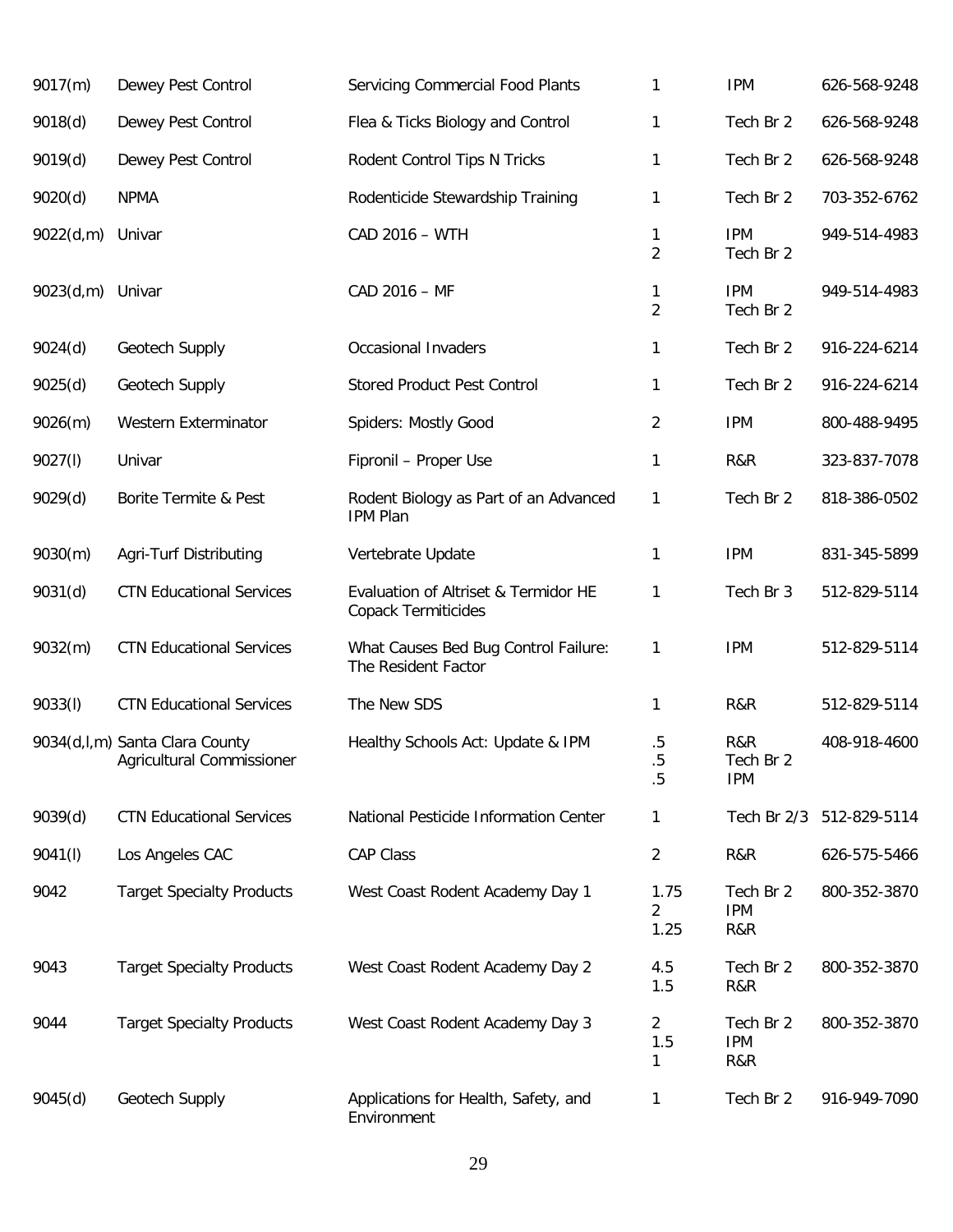| 9046(d)   | Geotech Supply         | Rodent Control Around Structures                                            | 1                | Tech Br 2         | 916-949-7090 |
|-----------|------------------------|-----------------------------------------------------------------------------|------------------|-------------------|--------------|
| 9047(d)   | Geotech Supply         | The Dipterans and their Control                                             | 1                | Tech Br 2         | 916-949-7090 |
| 9048(d)   | Geotech Supply         | A Practical Approach to Roach Control                                       | 1                | Tech Br 2         | 916-949-7090 |
| 9049(m)   | Borite Termite & Pest  | <b>Integrated Pest Management</b>                                           | 2                | <b>IPM</b>        | 818-386-0502 |
| 9050(d)   | Ecolab                 | Rodent Control Strategies                                                   | 2                | Tech Br 2         | 925-639-9359 |
| 9051(d)   | Ecolab                 | <b>Cockroach Control Strategies</b>                                         | 2                | Tech Br 2         | 925-639-9359 |
| 9052(d)   | Ecolab                 | Small Fly Control Strategies                                                | 2                | Tech Br 2         | 925-639-9359 |
| 9054(d)   | Western Exterminator   | <b>Biting Back at Bedbugs</b>                                               | 2                | Tech Br 2         | 800-488-9495 |
| 9058(d)   | Douglas Products       | <b>CAP Overview</b>                                                         | 1                | Tech Br 1         | 760-703-2973 |
| 9059(m)   | UC IPM                 | Bed Bug BMPs for Multi-Unit Housing                                         | 1                | <b>IPM</b>        | 510-670-5624 |
| 9060(m)   | UC IPM                 | Providing IPM Services Within Multi-Unit<br><b>Housing Environments</b>     | 1                | <b>IPM</b>        | 510-670-5624 |
| 9061(l,m) | UC IPM                 | Providing IPM Services to Schools &<br><b>Child Care Centers</b>            | $.5\,$<br>$.5\,$ | R&R<br><b>IPM</b> | 510-670-5624 |
| 9062(m)   | UC IPM                 | IPM for Outdoor Cockroaches<br>in California                                | 1                | <b>IPM</b>        | 510-670-5624 |
| 9063(m)   | UC IPM                 | Bait Station Systems for Use Against<br>Subterranean Termites in California | 1                | <b>IPM</b>        | 510-670-5624 |
| 9065(m)   | Rockwell Labs          | (ABC) Advanced Baiting Control                                              | 1                | <b>IPM</b>        | 702-577-6382 |
| 9066(d)   | <b>Drexel Chemical</b> | Master Fume Stewardship Class 2017                                          | $\overline{2}$   | Tech Br 1/3       | 469-763-6166 |
| 9067(d)   | Douglas Products       | Commitment to Excellence with Vikane<br>Fumigation                          | 1                | Tech Br 1         | 760-703-2973 |
| 9082(m)   | Western Exterminator   | <b>Next Generation Pest Management:</b><br>The future of Pest Control       | 2                | <b>IPM</b>        | 800-488-9495 |
| 9083(d)   | Univar                 | Stored Product Pests: ID & Mgmt with<br>Pheromones                          | 1                | Tech Br 2         | 521-721-3945 |
| 9084(d)   | Univar                 | Animal Classification: Everything in it's<br>Order                          | $\mathbf{1}$     | Tech Br 2         | 521-721-3945 |
| 9085(l)   | Borite Termite & Pest  | Structural Pest Control Act 8505.1 - 8616.6 1                               |                  | R&R               | 818-426-1653 |
| 9086(l)   | Borite Termite & Pest  | Article 5- WDO 1992, 1993-1993.1<br>& 1996-1996.1                           | 1                | R&R               | 818-426-1653 |
| 9087(l)   | Borite Termite & Pest  | Structural Pest Control Act Article 1:<br>8506-8519.5                       | 1                | R&R               | 818-426-1653 |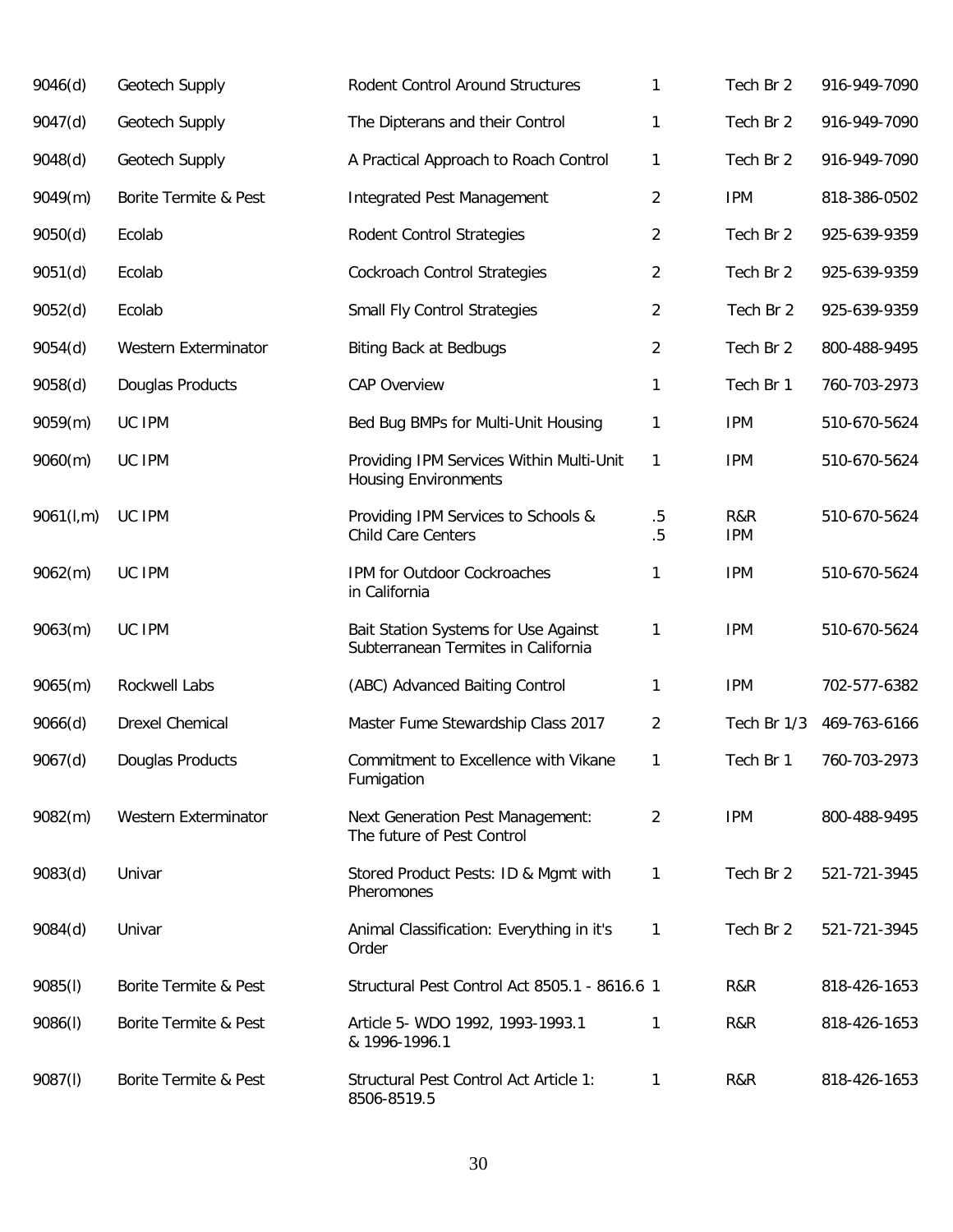| 9088(k)    | Borite Termite & Pest          | Safety Training: N-Series Safety Training<br>& Respirator Fit Test | 2              |                         | Tech Br 2/3 818-426-1653 |
|------------|--------------------------------|--------------------------------------------------------------------|----------------|-------------------------|--------------------------|
| 9089(I)    | Clark Pest Control             | Annual Employee 'Right to Know' 2017                               | $\overline{2}$ | R&R                     | 209-368-7152             |
| 9090(l)    | Clark Pest Control             | Spill Control 2017                                                 | 1.5            | R&R                     | 209-368-7152             |
| 9091(I)    | Clark Pest Control             | PPE Generally 2017                                                 | 2              | R&R                     | 209-368-7152             |
| 9092(k, l) | Clark Pest Control             | Respirator Safety 2017                                             | 1              | R&R                     | 209-368-7152             |
|            | 9093(d,k,l) Clark Pest Control | All Hands on Deck 2017                                             | 2<br>1<br>1    | Tech Br 2<br>R&R<br>Gen | 209-368-7152             |
| 9094(d)    | PCOC                           | Rodent Proofing                                                    | 1              | Tech Br 2/3             | 916-372-4363             |
| 9095(l)    | Borite Termite & Pest          | <b>Business and Professions Code Section</b><br>8514-8519.5        | $\overline{2}$ | R&R                     | 818-426-1653             |
| 9096(l)    | Borite Termite & Pest          | <b>Business and Professions Code Section</b><br>8538-8550-8557     | 1              | R&R                     | 818-426-1653             |
| 9097(I)    | Borite Termite & Pest          | Article 6: 8616.4-8619                                             | 1              | R&R                     | 818-426-1653             |
| 9098(I)    | Advanced IPM                   | Annual Respirator Training 2017                                    | 3              | R&R                     | 916-281-0149             |
| 9099(m)    | <b>MGK</b>                     | Innovations in Bed Bug Control                                     | 1              | <b>IPM</b>              | 559-232-8696             |
| 9100(d)    | PCT Distance Learning          | Avitrol Corp - Avitrol Whole Corn                                  | 1              | Tech Br 2               | 901-508-2467             |
| 9101(d)    | PCT Distance Learning          | Reneotech, Inc Ecoraider Insect Killer                             | 1              | Tech Br 2               | 901-508-2467             |
| 9102(d)    | PCT Distance Learning          | <b>TRECE Inc Cidetrak IMM</b>                                      | 1              | Tech Br 2               | 901-508-2467             |
| 9103(d)    | PCT Distance Learning          | Central Garden & Pest Precor 2625 Premise 1<br>Spray               |                | Tech Br 2               | 901-508-2467             |
| 9104(d)    | PCT Distance Learning          | Bell Laboratories Contrac All Weather Blox 1                       |                | Tech Br 2               | 901-508-2467             |
| 9105(d)    | PCT Distance Learning          | LiphaTech First Strike Soft Bait                                   | 1              | Tech Br 2               | 901-508-2467             |
| 9106(d)    | <b>PCT Distance Learning</b>   | JT Eaton Bait Block Rodenticide                                    | 1              | Tech Br 2               | 901-508-2467             |
| 9107(d)    | PCT Distance Learning          | JT Eaton Kills Bed Bugs Plus                                       | 1              | Tech Br 2               | 901-508-2467             |
| 9108(d)    | PCT Distance Learning          | Syngenta Demand CS - Part 1                                        | 1              | Tech Br 2/3             | 901-508-2467             |
| 9109(d)    | PCT Distance Learning          | Syngenta Demand CS - Part 2                                        | 1              | Tech Br 2/3             | 901-508-2467             |
| 9110(d)    | PCT Distance Learning          | Rockwell Labs Eco Via EC - Part 1                                  | 1              | Tech Br 2/3             | 901-508-2467             |
| 9111(d)    | PCT Distance Learning          | Rockwell Labs Eco Via EC - Part 2                                  | 1              | Tech Br 2/3             | 901-508-2467             |
| 9112(d)    | PCT Distance Learning          | MGK NyGuard IGR - Part 1                                           | 1              | Tech Br 2               | 901-508-2467             |
| 9113(d)    | PCT Distance Learning          | MGK NyGuard IGR - Part 2                                           | 1              | Tech Br 2               | 901-508-2467             |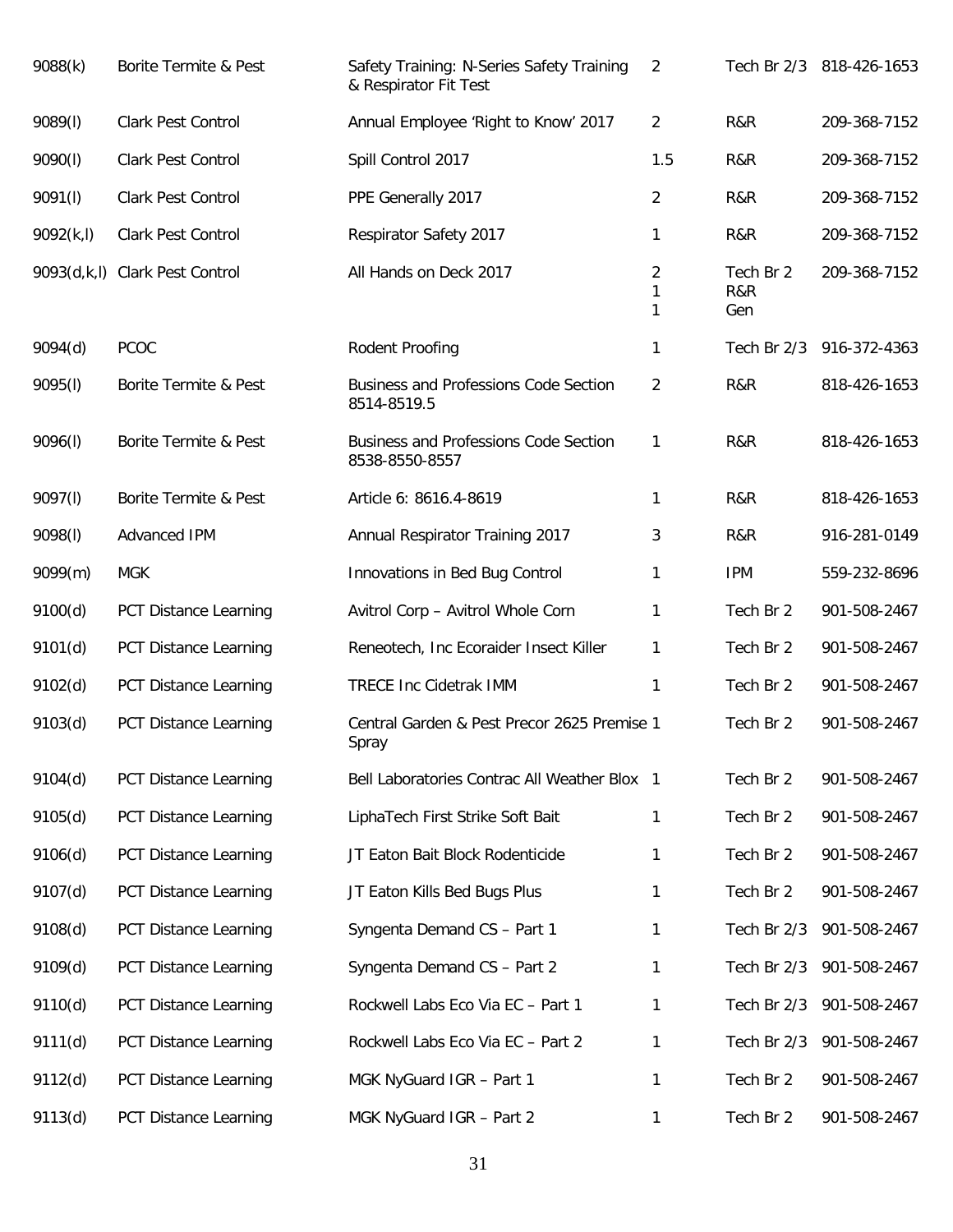| 9114(d) | <b>PCT Distance Learning</b> | MGK Onslaught FastCap Spider & Scorpion 1<br>Insecticide - Part 1 |                | Tech Br 2   | 901-508-2467 |
|---------|------------------------------|-------------------------------------------------------------------|----------------|-------------|--------------|
| 9115(d) | PCT Distance Learning        | MGK Onslaught FastCap Spider & Scorpion 1<br>Insecticide - Part 2 |                | Tech Br 2   | 901-508-2467 |
| 9116(d) | PCT Distance Learning        | Bayer Maxforce Complete Insect Bait                               | 1              | Tech Br 2   | 901-508-2467 |
| 9117(d) | PCT Distance Learning        | Bayer Maxforce Quantum Ant Bait                                   | 1              | Tech Br 2   | 901-508-2467 |
| 9118(d) | PCT Distance Learning        | Bayer Suspend Polyzone - Part 1                                   | 1              | Tech Br 2   | 901-508-2467 |
| 9119(d) | PCT Distance Learning        | Bayer Suspend Polyzone - Part 2                                   | 1              | Tech Br 2   | 901-508-2467 |
| 9120(d) | PCT Distance Learning        | Bayer Temprid SC - Part 1                                         | 1              | Tech Br 2   | 901-508-2467 |
| 9121(d) | PCT Distance Learning        | Bayer Temprid SC - Part 2                                         | 1              | Tech Br 2   | 901-508-2467 |
| 9122(d) | PCT Distance Learning        | AMVAC Orthene PCO Pellets Insecticide                             | 1              | Tech Br 2   | 901-508-2467 |
| 9123(d) | PCT Distance Learning        | <b>AMVAC Nuvan Poststrips</b>                                     | 1              | Tech Br 2   | 901-508-2467 |
| 9124(d) | PCT Distance Learning        | AMVAC Nuvan Poststrips +                                          | 1              | Tech Br 2   | 901-508-2467 |
| 9125(d) | PCT Distance Learning        | AMVAC Nuvan Fog 2 EC                                              | 1              | Tech Br 2   | 901-508-2467 |
| 9126(d) | PCT Distance Learning        | AMVAC Nuvan Fog 4 EC                                              | 1              | Tech Br 2   | 901-508-2467 |
| 9127(d) | PCT Distance Learning        | AMVAC Wisdom TC Flowable - Part 1                                 | 1              | Tech Br 2/3 | 901-508-2467 |
| 9128(d) | PCT Distance Learning        | AMVAC Wisdom TC Flowable - Part 2                                 | 1              | Tech Br 2/3 | 901-508-2467 |
| 9129(d) | PCT Distance Learning        | <b>BASF Trelona Compressed Termite Bait</b>                       | 1              | Tech Br 3   | 901-508-2467 |
| 9130(d) | PCT Distance Learning        | <b>BASF Phantom Pressurized Insecticide</b>                       | 1              | Tech Br 2   | 901-508-2467 |
| 9131(d) | <b>PCT Distance Learning</b> | <b>BASF Cy-kick Pressurized Insecticide</b>                       | 1              | Tech Br 2/3 | 901-508-2467 |
| 9132(d) | PCT Distance Learning        | BASF Alpine Cockroach Gel Bait                                    | 1              | Tech Br 2   | 901-508-2467 |
| 9133(d) | PCT Distance Learning        | <b>BASF Alpine WSG Water Soluble Granules</b>                     | $\overline{1}$ | Tech Br 2   | 901-508-2467 |
| 9134(d) | <b>PCT Distance Learning</b> | <b>BASF Alpine Pressurized Fly Bait</b>                           | 1              | Tech Br 2   | 901-508-2467 |
| 9135(d) | PCT Distance Learning        | BASF Alpine Flea & Bed Bug Pressurized<br>Insecticide             | 1              | Tech Br 2   | 901-508-2467 |
| 9136(d) | PCT Distance Learning        | <b>BASF Termidor HE High Efficiency</b><br>Termicide - Part 1     | 1              | Tech Br 3   | 901-508-2467 |
| 9137(d) | PCT Distance Learning        | <b>BASF Termidor HE High Efficiency</b><br>Termicide - Part 2     | 1              | Tech Br 3   | 901-508-2467 |
| 9138(d) | PCT Distance Learning        | BASF Termidor HE High Efficiency<br>Termicide - Part 3            | 1              | Tech Br 3   | 901-508-2467 |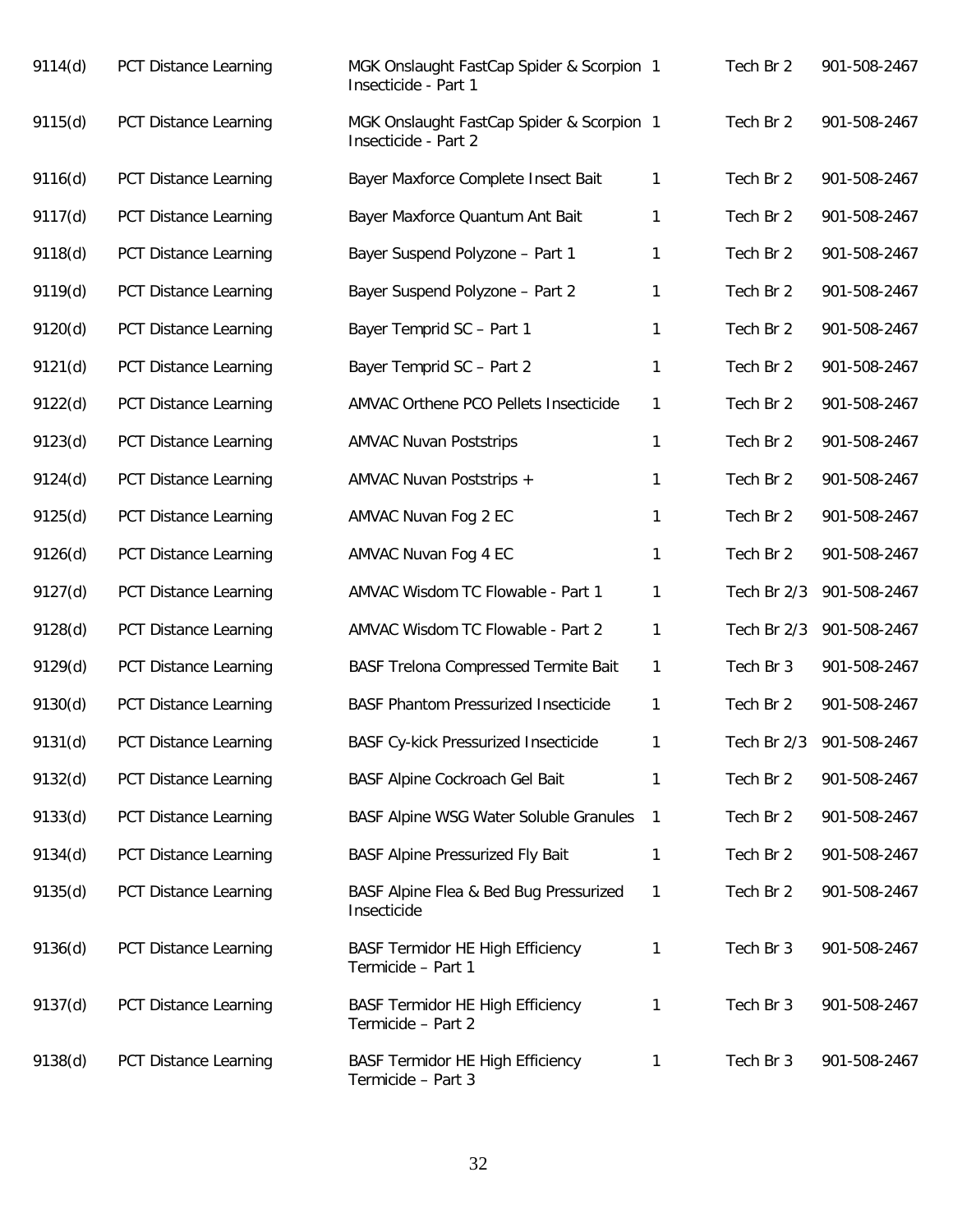| 9139(d)    | PCT Distance Learning            | BASF Termidor 80WG Termicide/Insecticide 1<br>Pest Control Uses  |                |                    | Tech Br 2/3 901-508-2467 |
|------------|----------------------------------|------------------------------------------------------------------|----------------|--------------------|--------------------------|
| 9140(d)    | PCT Distance Learning            | BASF Termidor 80WG Termicide/Insecticide 1<br>Part 1             |                |                    | Tech Br 2/3 901-508-2467 |
| 9141(d)    | PCT Distance Learning            | BASF Termidor 80WG Termicide/Insecticide 1<br>Part 2             |                |                    | Tech Br 2/3 901-508-2467 |
| 9142(d)    | PCT Distance Learning            | BASF Termidor 80WG Termicide/Insecticide 1<br>Part 3             |                | Tech Br 2/3        | 901-508-2467             |
| 9143(d)    | PCT Distance Learning            | BASF Termidor Foam Termicide/Insecticide 1                       |                | Tech Br 2/3        | 901-508-2467             |
| 9144(d)    | PCT Distance Learning            | BASF Termidor Dry Termicide - California                         | 1              | Tech Br 3          | 901-508-2467             |
| 9146(I)    | Geotech Supply                   | Geotech Annual Pesticide Safety Training                         | 4              | R&R                | 916-224-6214             |
| 9147(k)    | Agri-Turf Distributing           | 2017 Master Fume Specialty Gas Fumigant 2<br>Stewardship Program |                | Tech Br 1          | 831-345-5899             |
| 9148(l)    | Agri-Turf Distributing           | 2017 Annual Worker Safety Training 4.0                           | 4              | R&R                | 831-345-5899             |
| 9149(I)    | Agri-Turf Distributing           | 2017 Annual Worker Safety Training 2.0                           | $\overline{2}$ | R&R                | 831-345-5899             |
| 9150(k)    | Agri-Turf Distributing           | Gopher Biology & Control                                         | 1              | Tech Br 2          | 831-345-5899             |
| 9151(m)    | Orkin/Rollins                    | Termites and Other Wood Destroying<br>Organisms                  | 1              | <b>IPM</b>         | 404-877-4607             |
| 9152(m)    | Orkin/Rollins                    | IPM, GMP and Food Safety Audits                                  | 1              | <b>IPM</b>         | 404-877-4607             |
| 9153(c,k)  | Orkin/Rollins                    | Safety in the Workplace                                          | 1              | Tech AB            | 404-877-4607             |
| 9154(d)    | Douglas Products                 | 2017 Vikane Caretakers                                           | $\overline{2}$ | Tech Br 1/3        | 765-412-8739             |
| 9155(l)    | <b>Target Specialty Products</b> | Worker Safety 2017                                               | 4              | R&R                | 800-352-3870             |
| 9156(l)    | <b>Target Specialty Products</b> | Worker Safety 2017-2                                             | $\overline{2}$ | R&R                | 800-352-3870             |
| 9157(d)    | <b>Target Specialty Products</b> | Master Fume 2017                                                 | $\overline{2}$ | Tech Br 1/3        | 800-352-3870             |
| 9158(d)    | <b>Target Specialty Products</b> | Beg Bugs-2                                                       | $\overline{2}$ | Tech Br 2          | 800-352-2870             |
| 9159(d)    | Agri-Turf Distributing           | How to Handle a Chemical Spill                                   | 1              | <b>Tech AB</b>     | 831-345-5899             |
| 9161(l)    | Advanced IPM                     | Pesticide Safety Training, SDS and Label<br>Review 2017          | 4              | R&R                | 916-281-0149             |
| 9166(l)    | Western Exterminator             | Laws & Regulations 2017                                          | 3              | R&R                | 800-488-9195             |
| 9169(k, l) | Univar                           | 2017 Caretaker Vikane Fumigant                                   | 1<br>1         | Tech Br 1/3<br>R&R | 323-837-7078             |
| 9170(k)    | Univar                           | Rodenticide Modes of Action and Proper<br><b>Bait Placement</b>  | 1              | Tech Br 2          | 323-837-7078             |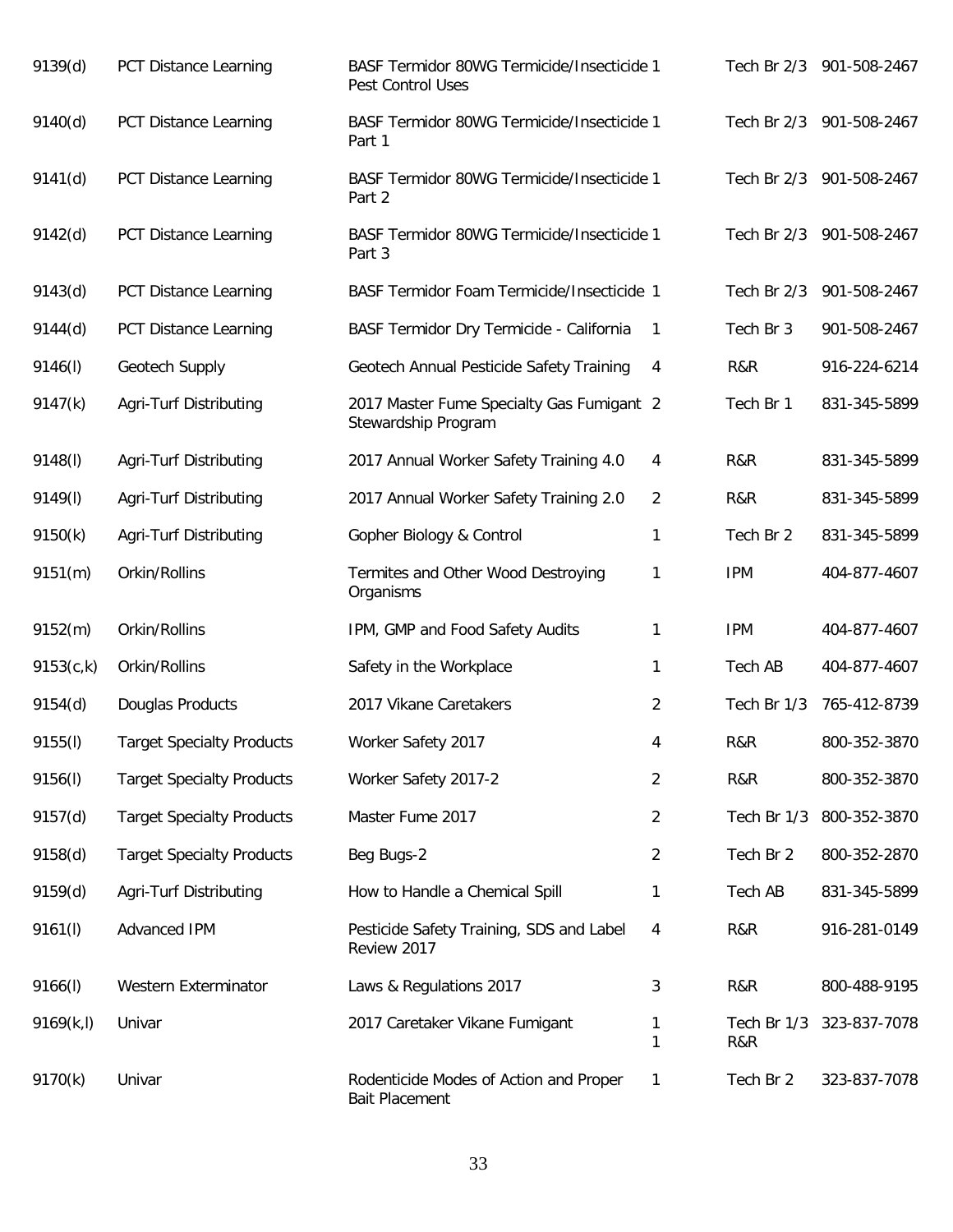|            | 9172(k,m) Western Exterminator   | Those Sneaky Termites!                                                   | 1.5<br>$.5\,$    | Tech Br 3<br><b>IPM</b>   | 800-488-9495 |
|------------|----------------------------------|--------------------------------------------------------------------------|------------------|---------------------------|--------------|
| 9178(d, I) | <b>FMC Corporation</b>           | Comprehensive Residential Pest Control<br>Solutions                      | $.5\,$<br>.5     | R&R<br><b>Tech AB</b>     | 714-833-1911 |
| 9179(d)    | <b>B&amp;G Equipment</b>         | Aerosol Fogging Application & Equipment                                  | 1                | Tech Br 2                 | 714-319-4422 |
| 9180(d, I) | Cardinal Professional/SCC        | 2017 Vikane Caretakers Program                                           | 2<br>1           | Tech Br 1/3<br>R&R        | 714-761-3292 |
| 9181(d)    | Ensystex                         | Zythor Stewardship Training 2017                                         | 1                | Tech Br 1                 | 858-248-2063 |
| 9184(I)    | Western Exterminator             | Respirator Safety                                                        | 1                | R&R                       | 484-331-4733 |
| 9185(I)    | Agri-Turf Distributing           | Ladder Safety                                                            | 1                | R&R                       | 831-345-5899 |
| 9191(d, I) | Douglas Products                 | Inspecting Structures for Fumigation                                     | $.5\,$<br>$.5\,$ | R&R<br>Tech Br 1/3        | 714-222-6191 |
| 9192(m)    | Dewey Pest Control               | <b>IPM/Service Protocol</b>                                              | .75<br>.25       | <b>IPM</b><br>Gen         | 626-568-9248 |
| 9193(d)    | Dewey Pest Control               | German Cockroach in Multi-Family Dwelling .75                            | .25              | Tech Br 2<br>Gen          | 626-568-9248 |
| 9194(I)    | Dewey Pest Control               | Pesticide Disclosure/Notice Rules &<br>Regulations                       | 2                | R&R                       | 626-568-9248 |
| 9197(k,m)  | Western Exterminator             | <b>Ants 101</b>                                                          | 1.5<br>$.5\,$    | Tech Br 2/3<br><b>IPM</b> | 484-331-4733 |
| 9206(d)    | ITB Co. Inc.                     | Birchmeier Backpack Maintenance, Repair<br>and Calibration               | 1                | Tech 2/3                  | 800-866-1357 |
| 9207(k)    | Rollins Inc.                     | Small Nuisance and Filth Flies                                           | 1                | Tech Br 2                 | 404-877-4607 |
| 9214(k)    | Orkin Pest Control               | <b>Small Flies</b>                                                       | 1                | Tech Br 2                 | 951-278-6202 |
| 9215(I)    | Orkin Pest Control               | CA Rules & Regulations                                                   | 3                | R&R                       | 951-278-6202 |
| 9216(m)    | Orkin Pest Control               | IPM in Commercial Environments                                           | 1                | <b>IPM</b>                | 951-278-6202 |
| 9217(I)    | Orkin Pest Control               | Safety, Labels and the Law                                               | 2                | R&R                       | 951-278-6202 |
| 9218(I)    | Orkin Pest Control               | Surface Water Protection                                                 | 1                | R&R                       | 951-278-6202 |
| 9219(d, I) | Douglas Products                 | Fumigation Facts 101                                                     | .75<br>.25       | Tech AB<br>R&R            | 714-222-6191 |
| 9220(d, I) | Douglas Products                 | HOA 101: Guide to Presenting Fumigation<br><b>Homeowners Association</b> | .75<br>.25       | Tech AB<br>R&R            | 714-222-6191 |
| 9223(d, I) | <b>Target Specialty Products</b> | PCO Field Day 2017                                                       | 3.5<br>$.5\,$    | Tech Br 2<br>R&R          | 562-802-2238 |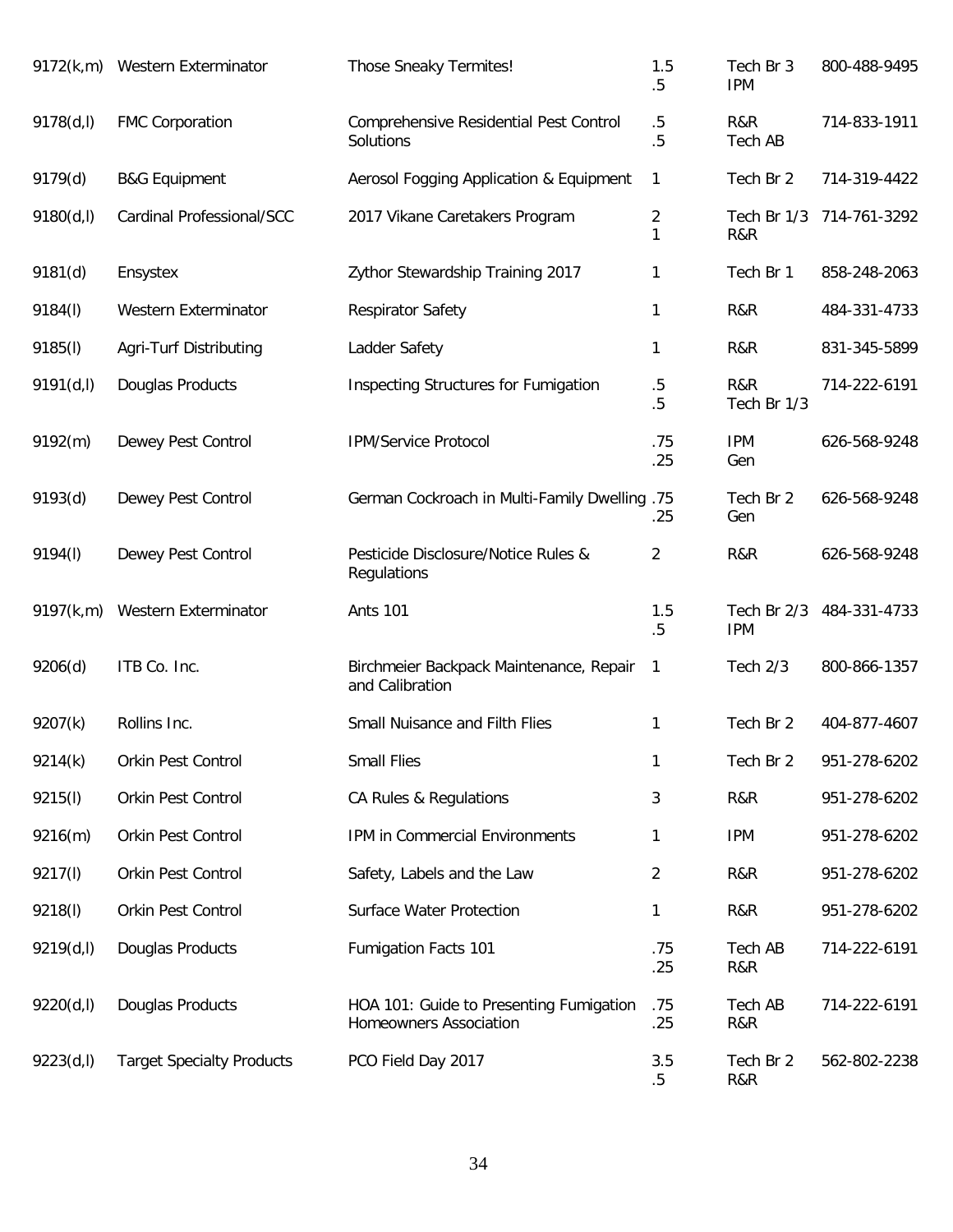| 9224(d)   | Agri-Turf Distributing                | Birchmeier Sprayer Repair & Maintenance<br>Class                                                   | 3              |                         | Tech Br 2/3 831-345-5899 |
|-----------|---------------------------------------|----------------------------------------------------------------------------------------------------|----------------|-------------------------|--------------------------|
| 9225(d)   | Agri-Turf Distributing                | B&G Sprayer Repair & Maintenance Class                                                             | 3              | Tech Br 2/3             | 831-345-5899             |
| 9226(k)   | Western Exterminator                  | Professional Mosquito Management                                                                   | 2              | Tech Br 2               | 484-331-4733             |
| 9227(k)   | Lloyd Pest Control                    | LPC Bed Bug Biology and Morphology                                                                 | 2              | Tech Br 2               | 619-520-9793             |
| 9228(d)   | <b>Cardinal Professional Products</b> | Fimigation Safety with Metal Phosphide<br>Fumigants                                                | 1              | Tech Br 1               | 530-666-1020             |
| 9229(d)   | <b>Cardinal Professional Products</b> | Fimigation Safety with Methyl Bromide                                                              | 1              | Tech Br 1               | 530-666-1020             |
| 9230(d)   | <b>Cardinal Professional Products</b> | Fimigation Safety with ECO2FUME                                                                    | 1              | Tech Br 1               | 530-666-1020             |
| 9231(d)   | <b>Cardinal Professional Products</b> | Fimigation Safety with VAPORPH3OS                                                                  | 1              | Tech Br 1               | 530-666-1020             |
| 9232(d)   | <b>Cardinal Professional Products</b> | Fimigation Safety with ProFume                                                                     | 1              | Tech Br 1               | 530-666-1020             |
| 9233(k)   | Geotech Supply                        | <b>Flying Insect Control</b>                                                                       | 1              | Tech Br 2               | 916-224-6214             |
| 9234(I)   | Advanced IPM                          | Prevention and Handling of Pesticide Spills 2                                                      |                | R&R                     | 916-281-0149             |
| 9235(k,m) | Rollins Inc.                          | Ants on the March                                                                                  | $.5\,$<br>.5   | Tech Br 2<br><b>IPM</b> | 404-877-4607             |
| 9236(m)   | Rollins Inc.                          | Pest Control & Environmental Stewardship                                                           | $\mathbf{1}$   | <b>IPM</b>              | 404-877-4607             |
| 9237(m)   | Agri-Turf Distributing                | <b>Integrated Pest Management Solutions</b>                                                        | 2              | <b>IPM</b>              | 831-345-5899             |
| 9240(k)   | <b>Ecolab Pest Elimination</b>        | <b>General Pest Elimination</b>                                                                    | $\overline{2}$ | Tech Br 2               | 951-232-3290             |
| 9241(m)   | Western Exterminator                  | <b>Pesticide Application Review</b>                                                                | 2              | <b>IPM</b>              | 484-331-4733             |
| 9243(i)   | <b>SPCB</b>                           | GROUP MASTER ACTIVITY FOR SPCB<br><b>BOARD MEETING</b>                                             | 1<br>1         | R&R<br>Gen              | 916-561-8700             |
| 9245(j)   | <b>SPCB</b>                           | <b>GROUP MASTER ACTIVITY FOR SPCB</b><br>COMMITTEE MEETING *Credit type depends on committee focus | 1              | *Varies                 | 916-561-8700             |
| 9246(d)   | Western Exterminator                  | WECO Bed Bug Program                                                                               | 2              | Tech Br 2               | 714-517-9000             |
| 9247(d,m) | Rollins Inc.                          | Conductive Conditions for Pest Populations 1<br>and How to Eliminate Them                          | $or$           | Tech Br 2<br><b>IPM</b> | 404-877-4607             |
| 9248(d,m) | Rollins Inc.                          | Reduced Risk Pest Management                                                                       | 1<br>$or$      | Tech Br 2<br><b>IPM</b> | 404-877-4607             |
|           | 9249(d,m) Rollins Inc.                | Fall, Occasional and Accidental Invaders:<br>What's in a Name?                                     | 1<br>$or$      | Tech Br 2<br><b>IPM</b> | 404-877-4607             |
|           | 9250(d,m) Western Exterminator        | Is That a Mole, Vole or Shrew?                                                                     | 2<br>$or$      | Tech Br 2<br><b>IPM</b> | 484-331-4733             |
|           | 9251(d,g,k) Cartwright T&P Control    | Well Treatment and Decontamination                                                                 | 1              |                         | Tech Br 2/3 619-442-8713 |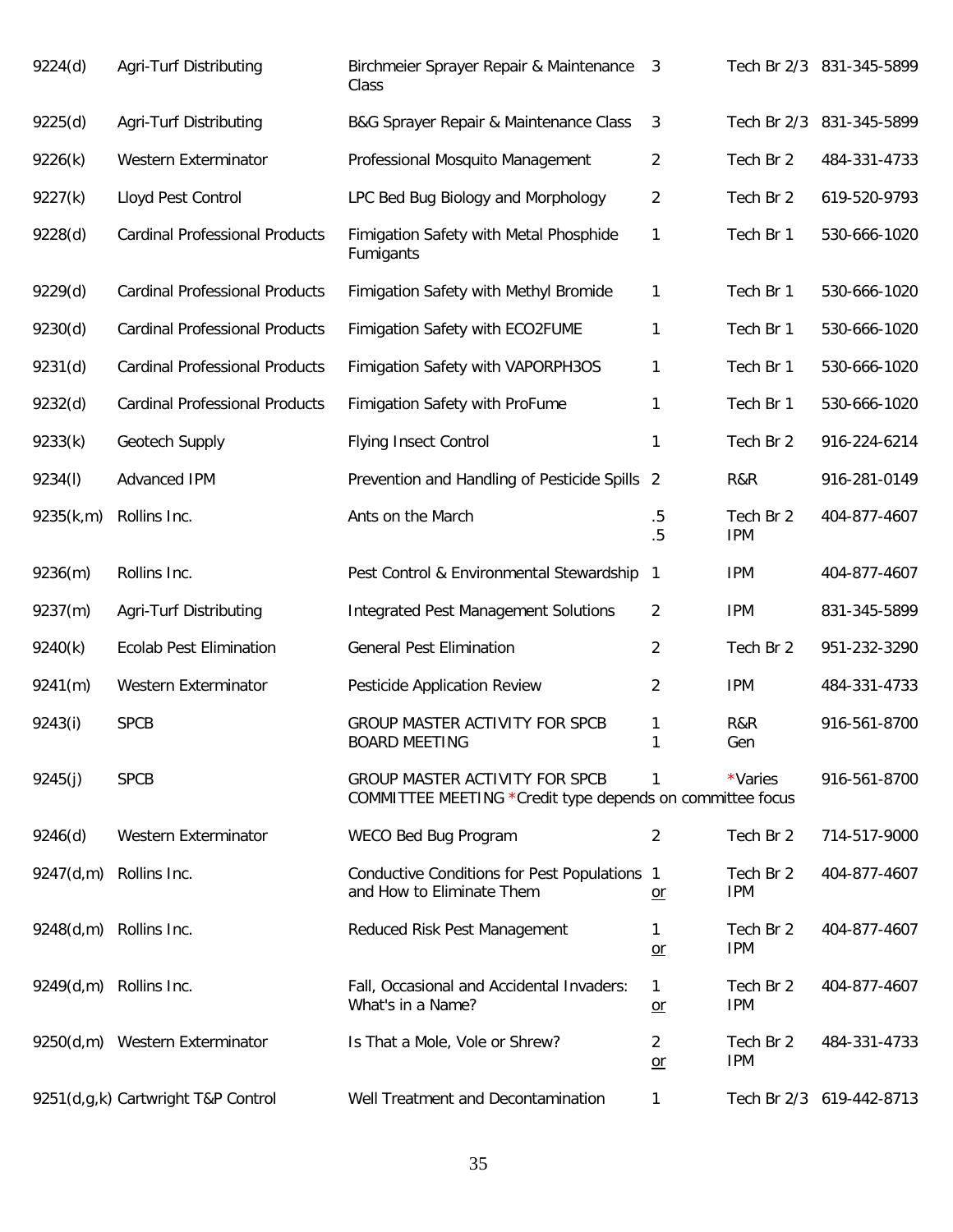|           | 9252(d,g,k) Cartwright T&P Control   | <b>Odor Reduction</b>                                           | 1                   |                         | Tech Br 2/3 619-442-9613 |
|-----------|--------------------------------------|-----------------------------------------------------------------|---------------------|-------------------------|--------------------------|
| 9253(l)   | Green Dog Pest Service               | CA's AB 551- Bed Bug Landlord Law                               | 1<br>1              | R&R<br>Gen              | 626-484-8563             |
| 9254(k)   | Geotech Supply                       | B&G Care, Maintenance and Application<br>Hazards                | 3                   |                         | Tech Br 2/3 916-224-6214 |
| 9255(m)   | <b>UC Statewide IPM</b>              | UC Update: New Trends & Techniques<br>for WDO Management        | 1                   | <b>IPM</b>              | 510-499-2930             |
| 9256(l)   | Univar                               | GP Orientation: Preparing for the Field<br>Rep. Exam            | $\overline{2}$      | R&R                     | 951-536-5136             |
| 9257(d,m) | Univar                               | GP I: Identification of Pest Problems                           | 2<br>$\overline{2}$ | Tech Br 2<br><b>IPM</b> | 951-536-5136             |
| 9258(d)   | Univar                               | GP II: Pest Identification                                      | 4                   | Tech Br 2               | 951-536-5136             |
| 9259(d)   | Univar                               | <b>GP III: Treatment Method Determination</b>                   | 4                   | Tech Br 2/3             | 951-536-5136             |
| 9260(l,m) | Univar                               | GP IV-VIII: Prep, Application, Maintenance, 2<br>Safety and R&R | 2                   | R&R<br>Tech Br 2/3      | 951-536-5136             |
| 9263(l)   | Univar                               | Pesticide Storage, Transportation & Disposal                    | $\overline{1}$      | R&R                     | 512-721-3945             |
| 9264(l,m) | Advanced IPM                         | <b>Healthy Schools Act</b>                                      | 1.5                 | R&R                     | 916-281-0149             |
| 9266(l)   | CTN Educational Services Inc.        | <b>Environmental Protection/Laws</b>                            | 1                   | R&R                     | 512-829-5114             |
| 9267(l)   | CTN Educational Services Inc.        | Environmental Protection and Drift                              | 1                   | R&R                     | 512-829-5114             |
| 9268(I)   | CTN Educational Services Inc.        | Pesticide Applicator Safety                                     | 1                   | R&R                     | 512-829-5114             |
| 9269(l)   | CTN Educational Services Inc.        | <b>Public Safety</b>                                            | 1                   | R&R                     | 512-829-5114             |
|           | 9270(d,g,k) Cartwright T & P Control | <b>Crawl Space Foundations</b>                                  | 1                   | Tech Br 3               | 619-442-9613             |
|           | 9271(d,g,k) Cartwright T & P Control | <b>Basement Foundations</b>                                     | 1                   | Tech Br 3               | 619-442-9613             |
|           | 9272(d,g,k) Cartwright T & P Control | Attack of the Killer Bees National<br>Geographic                | 1                   | Tech Br 2               | 619-442-9613             |
|           | 9273(d,g,k) Cartwright T & P Control | Killer Bees TLC                                                 | 1                   | Tech Br 2               | 619-442-9613             |
| 9274(g)   | Univar                               | Subterranean Termites & Building<br>Foundations                 | 1                   | Tech Br 3               | 512-721-3945             |
| 9275(d)   | Western Exterminator                 | Rodenticides and Their Alternatives                             | 2                   | Tech Br 2               | 484-331-4733             |
| 9276(d)   | Syngenta                             | <b>Stinging Insects</b>                                         | 1                   | Tech Br 2               | 909-353-5907             |
| 9277(d,m) | Agri-Turf Distributing               | Utilizing IPM Principles to Control Filth Flies .5              | .5                  | Tech Br 2<br><b>IPM</b> | 714-235-9591             |
| 9278(d)   | Agri-Turf Distributing               | Subterranean Termite Inspection Tips                            | 1                   | Tech Br 3               | 714-235-9591             |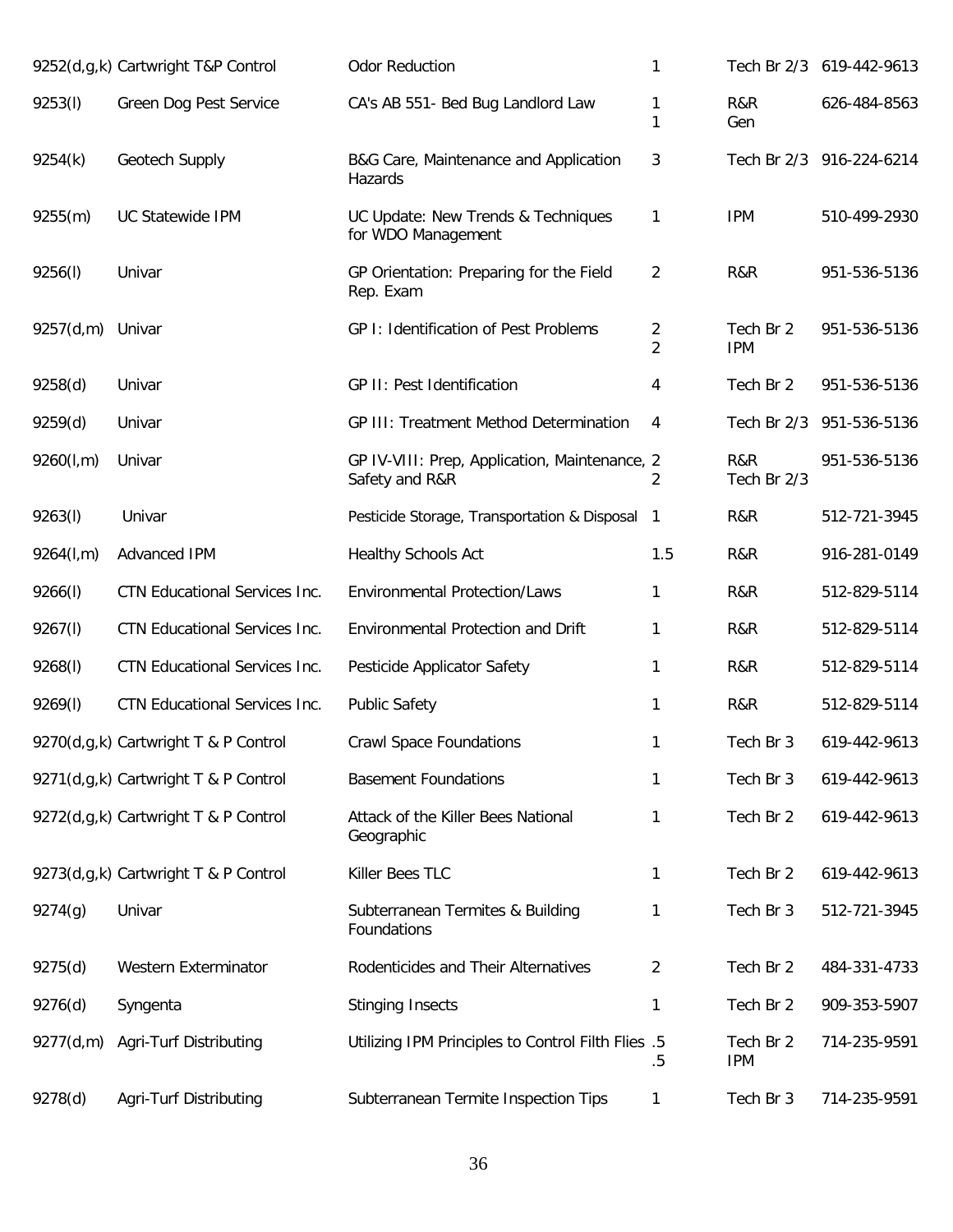| 9279(g)   | <b>NPMA</b>                      | Introduction to Pest Groups                                              | 1                 | Tech Br 2               | 703-352-6762 |
|-----------|----------------------------------|--------------------------------------------------------------------------|-------------------|-------------------------|--------------|
| 9280(g)   | <b>NPMA</b>                      | <b>Bed Bug Basics</b>                                                    | 1                 | Tech Br 2               | 703-352-6762 |
| 9281(g)   | <b>NPMA</b>                      | Biting Flies: Biology, Behavior and Control                              | - 1               | Tech Br 2               | 703-352-6762 |
| 9282(g)   | <b>NPMA</b>                      | Cockroach and Termites: Biology, Behavior 1<br>and Control               |                   | Tech Br 2/3             | 703-352-6762 |
| 9283(g)   | <b>NPMA</b>                      | Filth Breeding Flies: Biology, Behavior and 1<br>Control                 |                   | Tech Br 2               | 703-352-6762 |
| 9284(g)   | <b>NPMA</b>                      | Ants: Biology, Behavior and Control                                      | 1                 | Tech Br 2               | 703-305-6762 |
| 9285(g)   | <b>NPMA</b>                      | Social and Solitary Hymenoptera: Biology,<br><b>Behavior and Control</b> | 1                 | Tech Br 2               | 703-305-6762 |
| 9286(g)   | <b>NPMA</b>                      | <b>ACE Complete Course</b>                                               | 8                 | Tech Br 2               | 703-352-6762 |
| 9287(d,m) | Agri-Turf Distributing           | IPM Principles Applied to Controlling Biting<br>Flies & Mosquitoes       | $.5\,$<br>$.5\,$  | Tech Br 2<br><b>IPM</b> | 714-235-9591 |
| 9288(d)   | Agri-Turf Distributing           | Cockroaches: Biology, Identification &<br>Control                        | 1                 | Tech Br 2               | 714-235-9591 |
| 9289(m)   | Agri-Turf Distributing           | IPM Principles Applied to Control Tramp<br>Ants                          | 1                 | <b>IPM</b>              | 714-235-9591 |
| 9290(m)   | Agri-Turf Distributing           | IPM Principles Applied to Structural Pest<br>Control                     | 1                 | <b>IPM</b>              | 714-235-9591 |
| 9292(m)   | Agri-Turf Distributing           | Utilizing IPM Princiles to Control Small Flies 1<br>& Midgets            |                   | <b>IPM</b>              | 714-235-9591 |
| 9293(m)   | Agri-Turf Distributing           | IPM Principles Applied to Controlling<br><b>Argentine Ants</b>           | 1                 | <b>IPM</b>              | 714-235-9591 |
| 9294(m)   | Agri-Turf Distributing           | Utilizing IPM Principles to Control Spiders                              | 1                 | <b>IPM</b>              | 714-235-9591 |
| 9295(d)   | Agri-Turf Distributing           | <b>Pesticide Formulations</b>                                            | $\mathbf{1}$      | Tech Br 2/3             | 714-235-9591 |
| 9297(m)   | <b>Target Specialty Products</b> | Bed Bugs: IPM Update                                                     | $\overline{2}$    | <b>IPM</b>              | 800-352-3870 |
| 9298(m)   | <b>Target Specialty Products</b> | PMP Strategies for Key Pests                                             | $\overline{2}$    | Tech Br 2               | 800-352-3870 |
| 9299(d,m) | <b>Target Specialty Products</b> | Bee Biology & Control                                                    | $\mathbf{1}$<br>1 | Tech Br 2<br><b>IPM</b> | 800-352-3870 |
| 9300(d)   | <b>Target Specialty Products</b> | Fleas: Biology & Control                                                 | 1                 | Tech Br 2               | 800-352-3870 |
| 9301(d)   | <b>Target Specialty Products</b> | Cockroaches: Biology & Management                                        | 1                 | Tech Br 2               | 800-352-3870 |
| 9302(m)   | <b>Target Specialty Products</b> | IPM for Better Pest Management                                           | $\overline{2}$    | <b>IPM</b>              | 800-352-3870 |
| 9303(d)   | <b>Target Specialty Products</b> | <b>Pesticide Formulations</b>                                            | 1                 | Tech Br 2/3             | 800-352-3870 |
| 9304(d)   | <b>Target Specialty Products</b> | Ant Management Strategies                                                | $\overline{2}$    | Tech Br 2               | 800-352-3870 |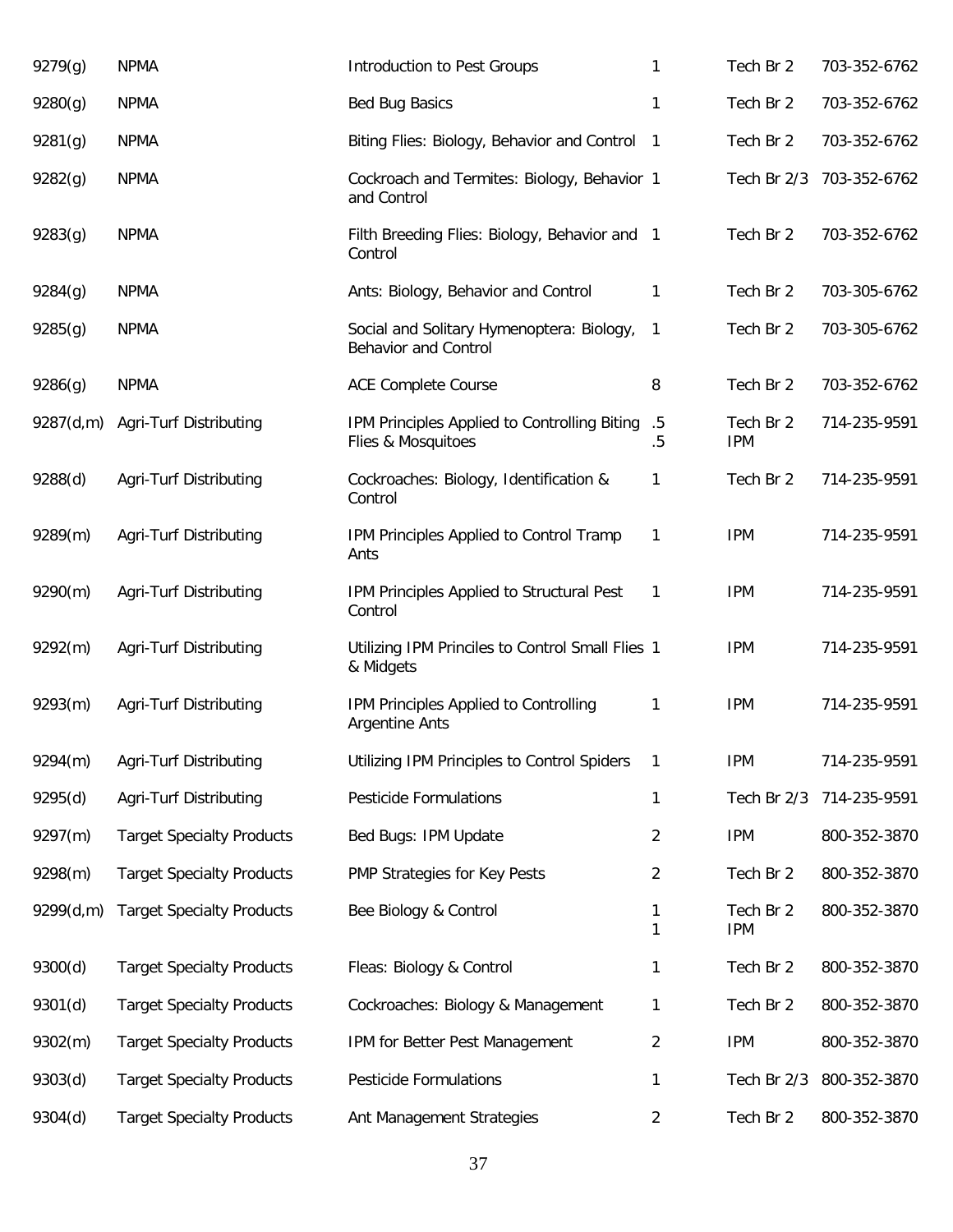| 9305(d, I) | <b>Target Specialty Products</b> | <b>Application Techniques</b>                                | 1<br>1              | R&R<br>Tech Br 2/3      | 800-352-3870             |
|------------|----------------------------------|--------------------------------------------------------------|---------------------|-------------------------|--------------------------|
| 9306(d)    | <b>Target Specialty Products</b> | Dealing with Mosquitoes                                      | 1                   | Tech Br 2               | 800-352-3870             |
| 9309(k)    | Western Exterminator             | Cockroaches 101                                              | 2                   | Tech Br 2               | 800-488-9495             |
| 9310(g,k)  | Orkin/Rollins                    | Is Monitoring In your Toolbox?                               | $.5\,$<br>.5        | Tech Br 2<br><b>IPM</b> | 404-877-4607             |
| 9311(g,k)  | Orkin/Rollins                    | What's New in Bed Bug Biology, Behavior,<br>and Control?     | $.5\,$<br>.5        | Tech Br 2<br><b>IPM</b> | 404-877-4607             |
| 9312(g,k)  | Orkin/Rollins                    | Taking a Bite Out of Scorpions and Spiders .5                | .5                  | Tech Br 2<br><b>IPM</b> | 404-877-4607             |
| 9313(d)    | Univar                           | Bed Bugs Control and California<br>Law, AB551                | 1                   | Tech Br 2               | 323-837-7078             |
| 9314(k)    | Univar                           | Univar CAD 10-17                                             | 1<br>$\overline{2}$ | Tech Br 3<br>Tech Br 2  | 949-514-4983             |
| 9315(h)    | <b>UC Statewide IPM</b>          | UC IPM: a Showcase of Resources                              | 1                   | Gen                     | 510-499-2930             |
| 9317(d,g)  | Univar                           | Termite Biology & Pest Identification                        | 1                   | Tech Br 3               | 512-721-3945             |
| 9319(k)    | Ensystex II                      | Sored Product Pests - Identification                         | 1                   | Tech Br 2               | 858-248-2063             |
| 9324(I)    | Dewey Pest Control               | Rules & Regs Product Label Review                            | 1                   | R&R                     | 626-568-9248             |
| 9325(k)    | Dewey Pest Control               | Wet Weather Program & Application<br>Methods                 | 1                   | Tech Br 2/3             | 626-568-9248             |
| 9326(k, l) | Dewey Pest Control               | Rules & Regulations- Bed Bug Biology,<br>Protocol and AB 551 | $.5\,$<br>$.5\,$    | R&R<br>Tech Br 1/2      | 626-568-9248             |
| 9328(I)    | Lloyd Pest Control               | Spill Control #2                                             | 1                   | R&R                     | 619-668-1947             |
| 9329(k)    | Lloyd Pest Control               | Rodent Control and Biology #2                                | $\overline{2}$      | Tech Br 2               | 619-668-1947             |
| 9330(k)    | Lloyd Pest Control               | Pesticide Safety Training #2                                 | 2                   | R&R                     | 619-668-1947             |
| 9332(k)    | Walter Mendieta                  | <b>Fly Control</b>                                           | 1<br>$or$           | Tech Br 2<br><b>IPM</b> | 314-810-2150             |
| 9333(c)    | Univar                           | Intro. to Leadership Training for PMP's                      | 1                   | Gen                     | 951-536-5136             |
| 9339(m)    | Western Exterminator             | Organic Pest Management                                      | 2                   | <b>IPM</b>              | 800-488-9495             |
| 9342(d)    | Western Exterminator             | Fabric Pests: Why Are There Holes in<br>My Jacket?           | 2                   | Tech Br 2               | 800-488-9495             |
| 9343(d)    | Univar                           | Compressed Air Sprayers: Troubleshooting 1<br>& Maintenance  |                     |                         | Tech Br 2/3 512-721-3945 |
| 9345(I)    | CTN Educational Services Inc.    | Active Ingredients Eligible for Minimum Risk 1               |                     | R&R                     | 512-829-5114             |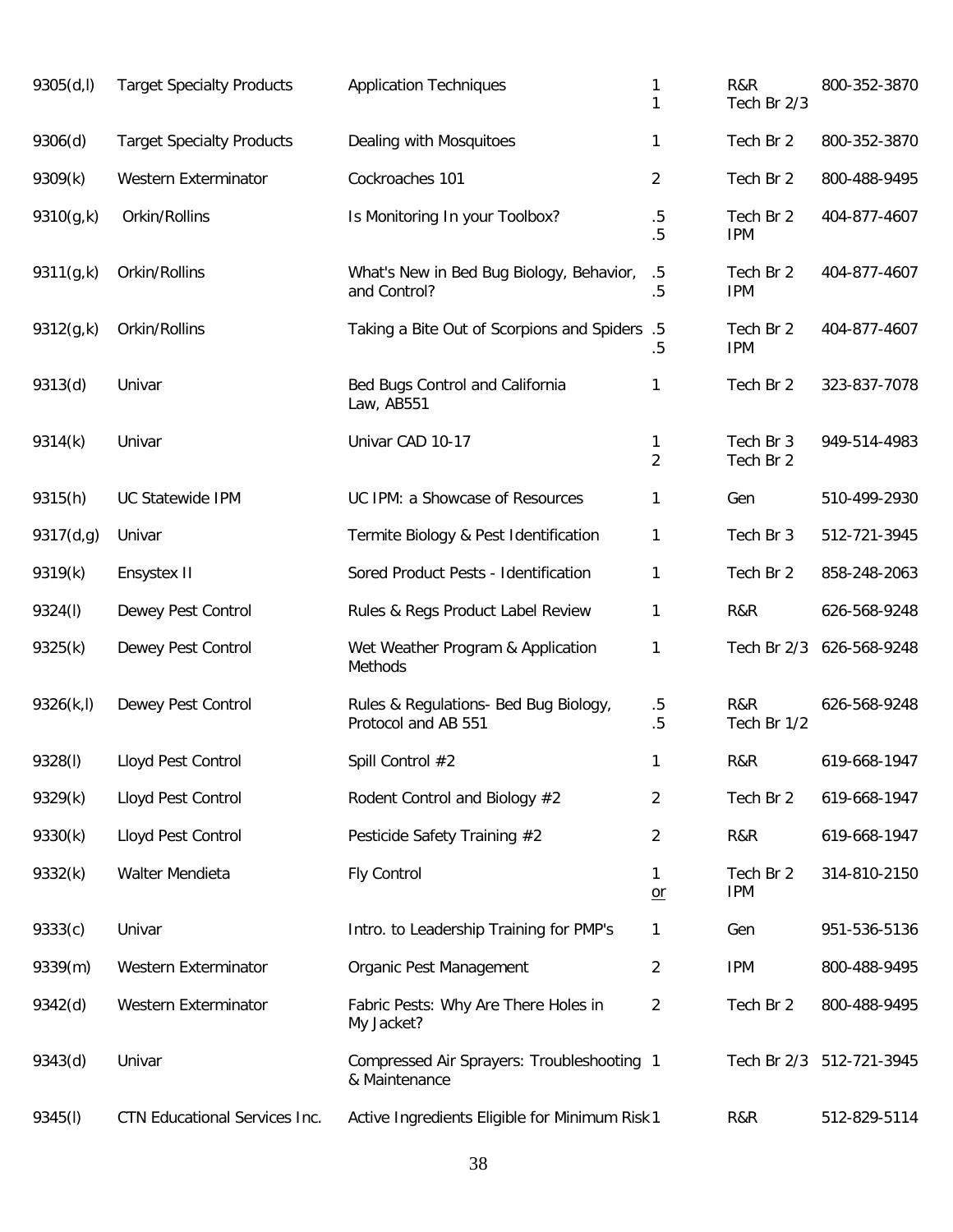| 9346(d)    | CTN Educational Services Inc.        | Mobility of Termiticides in Soil                                                         | 1                              | Tech Br 3               | 512-829-5114 |
|------------|--------------------------------------|------------------------------------------------------------------------------------------|--------------------------------|-------------------------|--------------|
| 9347(d)    | CTN Educational Services Inc.        | Tawny Crazy Ant                                                                          | 1                              | Tech Br 2               | 512-829-5114 |
| 9348(d)    | <b>CTN Educational Services Inc.</b> | <b>Pesticide Fact Sheets</b>                                                             | 1                              | Tech Br 2/3             | 512-829-5114 |
| 9356(g)    | Orkin / Rollins Inc.                 | Emerging Pest Management Research<br>And Technologies                                    | 1                              | Gen                     | 404-877-4607 |
| 9357(m)    | Orkin / Rollins Inc.                 | Integrated Pest Management (IPM), Good<br>Manufacturing Practices (GMP), and Food Safety | - 1                            | <b>IPM</b>              | 404-877-4607 |
| 9358(k)    | Orkin / Rollins Inc.                 | Termite Baiting: Who, What, Where,<br>When, Why, and How                                 | 1                              | Tech Br 3               | 404-877-4607 |
| 9359(m)    | <b>Central Life Sciences</b>         | Using 25b Exempt Products in an IPM<br>Program                                           | 1                              | <b>IPM</b>              | 925-239-3131 |
| 9360(k)    | <b>Clark Pest Control</b>            | CPC Br III WDO Technical Training                                                        | 6                              | Tech Br 3               | 209-368-7152 |
| 9364(I)    | Lloyd Pest Control                   | Safe Driving and Handling of Pest<br><b>Control Vehicles</b>                             | $\overline{2}$                 | R&R                     | 619-668-1888 |
| 9365(d)    | Lloyd Pest Control                   | Subterranean Termite Bio & Control                                                       | $\overline{2}$                 | Tech Br 3               | 619-688-1888 |
| 9366(I)    | Western Exterminator                 | 2018 Laws & Regulations Review                                                           | 2                              | R&R                     | 800-488-9495 |
| 9367(I)    | Advanced IPM                         | <b>Respirator Training 2018</b>                                                          | 3                              | R&R                     | 916-281-0149 |
| 9368(k,l)  | Cardinal Professional/SCC            | 2018 Vikane Caretakers Program                                                           | $\overline{2}$<br>$\mathbf{1}$ | Tech Br 1/3<br>R&R      | 714-761-3292 |
| 9369(I)    | Agri-Turf Distributing               | 2018 Annual Worker Safety Training 2.0                                                   | $\overline{2}$                 | R&R                     | 831-345-5899 |
| 9370(l)    | Agri-Turf Distributing               | 2018 Annual Worker Safety Training 4.0                                                   | 4                              | R&R                     | 831-345-5899 |
| 9372(k,l)  | Univar                               | 2018 Caretakers<br>* FOR FR's AND OPR's ONLY (Fumigants)                                 | 1<br>1                         | $R&R*$<br>Tech Br 1/3   | 323-837-7078 |
| 9373(I)    | Clark Pest Control                   | Annual PPE Training 2018                                                                 | 3                              | R&R                     | 209-368-7152 |
| 9374(I)    | Clark Pest Control                   | Annual Pesticide Safety Training 2018                                                    | 4                              | R&R                     | 209-368-7152 |
|            | 9375(d,g,k) Cartwright T & P Control | Slab Foundations                                                                         | 1                              | Tech Br 3               | 619-442-9613 |
| 9376(k)    | Douglas Products                     | 2018 Vikane Caretakers                                                                   | $\overline{2}$                 | Tech Br 1/3             | 714-222-6191 |
| 9377(m)    | <b>Bayer CropScience</b>             | IPM Solutions for Rodent Management                                                      | 1                              | <b>IPM</b>              | 760-448-5335 |
| 9378(k)    | <b>Bayer CropScience</b>             | Cockroach Control in Multi-Family Housing                                                | $\mathbf{1}$                   | Tech Br 2               | 760-448-5335 |
| 9379(d,l)  | Woods Pest Control                   | 2018 Training<br>Changed to Continuous                                                   | 6<br>4<br>1                    | R&R<br>Gen<br>Tech Br 2 | 530-229-0458 |
| 9380(g, I) | Pestnetwork.com                      | FIFRA - Laws & Regulations                                                               | 1                              | R&R                     | 979-732-0501 |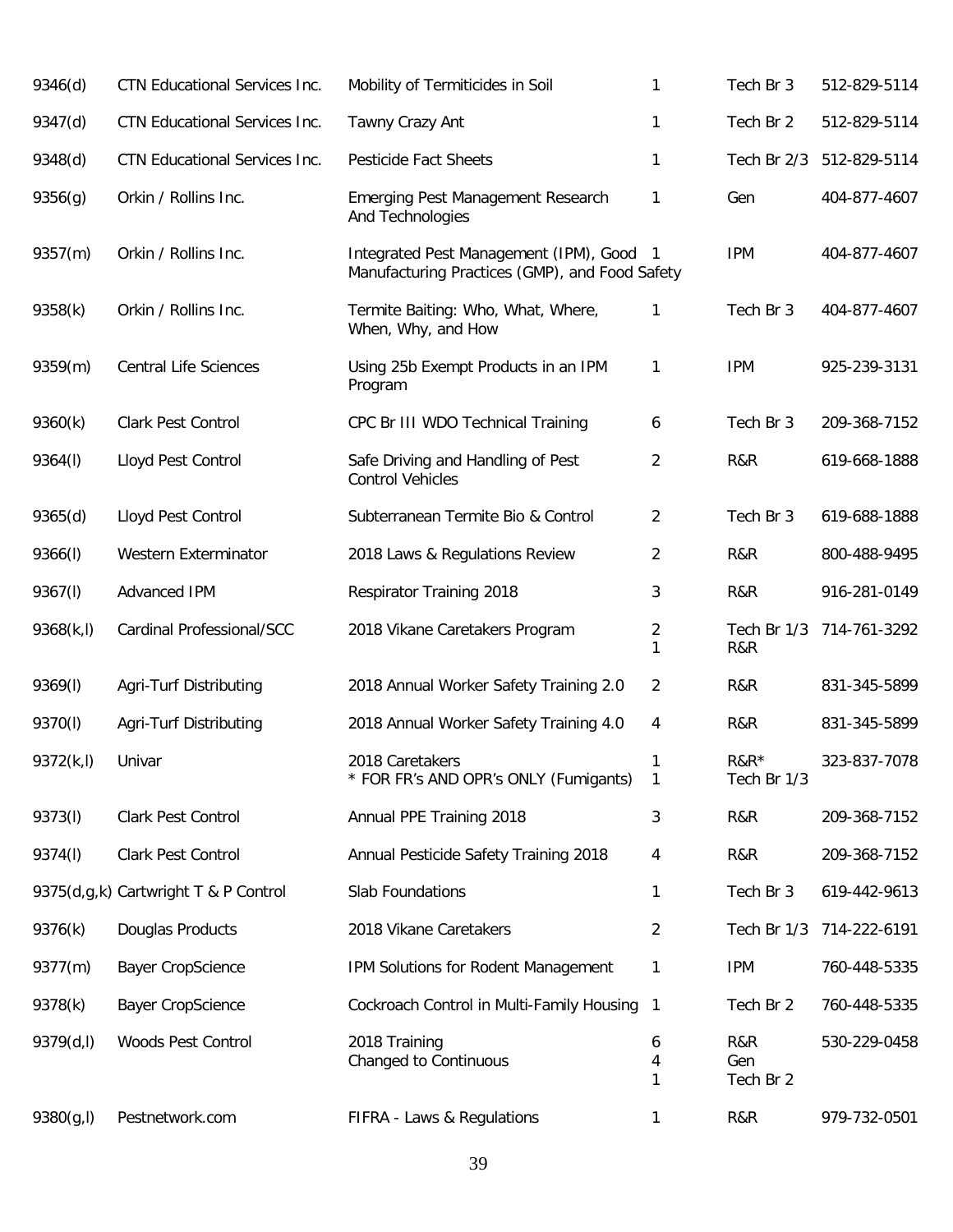| 9381(g, I) | Pestnetwork.com                     | The EPA and It's Role in Pesticide<br>Application                             | 1 | R&R         | 979-732-0501 |
|------------|-------------------------------------|-------------------------------------------------------------------------------|---|-------------|--------------|
| 9382(g, I) | Pestnetwork.com                     | <b>Pesticide Families</b>                                                     | 1 | R&R         | 979-732-0501 |
| 9383(g, I) | Pestnetwork.com                     | Pesticide Applicator Safety                                                   | 1 | R&R         | 979-732-0501 |
| 9384(g,m)  | Pestnetwork.com                     | <b>Environmental Protection</b>                                               | 1 | <b>IPM</b>  | 979-732-0501 |
| 9385(d,g)  | Pestnetwork.com                     | Life History & Habits of Carpenter Ants                                       | 1 | Tech Br 2/3 | 979-732-0501 |
| 9386(d,g)  | Pestnetwork.com                     | Life History, Habits & Control of Fleas                                       | 1 | Tech Br 2   | 979-732-0501 |
| 9387(d,g)  | Pestnetwork.com                     | Identifying Cockroaches In & Around the<br>Home                               | 1 | Tech Br 2   | 979-732-0501 |
| 9388(d,g)  | Pestnetwork.com                     | The Eastern Subterranean Termite                                              | 1 | Tech Br 3   | 979-732-0501 |
| 9389(d,g)  | Pestnetwork.com                     | Beetles That Attack Wood: Identifying<br>Beetles That Will Re-Infest Wood     | 1 | Tech Br 1/3 | 979-732-0501 |
| 9390(d,g)  | Pestnetwork.com                     | Beetles That Attack Wood: Identifying<br>Beetles That Will Not Re-Infest Wood | 1 | Tech Br 1/3 | 979-732-0501 |
| 9391(g, I) | <b>Certified Training Institute</b> | Pesticide Hazards and First Aid                                               | 1 | R&R         | 800-727-7204 |
| 9392(g, I) | <b>Certified Training Institute</b> | <b>Pesticide Formulations</b>                                                 | 1 | R&R         | 800-727-7204 |
| 9393(g, I) | <b>Certified Training Institute</b> | Personal Protective Equipment and<br><b>Emergency Response</b>                | 1 | R&R         | 800-727-7204 |
| 9394(g, I) | <b>Certified Training Institute</b> | <b>Federal Pesticide Laws</b>                                                 | 1 | R&R         | 800-727-7204 |
| 9395(g,l)  | <b>Certified Training Institute</b> | Transportation, Storage, Security and<br><b>Professional Conduct</b>          | 1 | R&R         | 800-727-7204 |
| 9396(g,l)  | <b>Certified Training Institute</b> | Pesticide Labeling                                                            | 1 | R&R         | 800-727-7204 |
| 9397(I)    | Geotech Supply                      | Annual Pesticide Safety Training                                              | 4 | R&R         | 916-224-6214 |
| 9398(m)    | Geotech Supply                      | HSA IPM for Schools and Daycare Facilities 1                                  |   | <b>IPM</b>  | 916-224-6214 |
| 9399(I)    | <b>Target Specialty Products</b>    | Worker Safety 2018                                                            | 4 | R&R         | 800-352-3870 |
| 9400(l)    | <b>Target Specialty Products</b>    | Worker Safety 2018-2                                                          | 2 | R&R         | 800-352-3870 |
| 9401(k)    | <b>Target Specialty Products</b>    | Master Fume Stewardship 2018                                                  | 2 | Tech Br 1/3 | 800-352-3870 |
| 9405(k)    | Geotech Supply                      | Flea Control                                                                  | 1 | Tech Br 2   | 500-589-0541 |
| 9406(m)    | Western Exterminator                | Service Excellence in Food Processing<br><b>Facilities</b>                    | 2 | <b>IPM</b>  | 800-488-9495 |
| 9408(k)    | Douglas Products                    | Master Fume Stewardship 2018                                                  | 2 | Tech Br 1/3 | 469-866-1069 |
| 9409(k)    | Cardinal Professional/SCC           | Pesticide Safety Training Series                                              | 2 | Tech Br 2   | 714-761-3292 |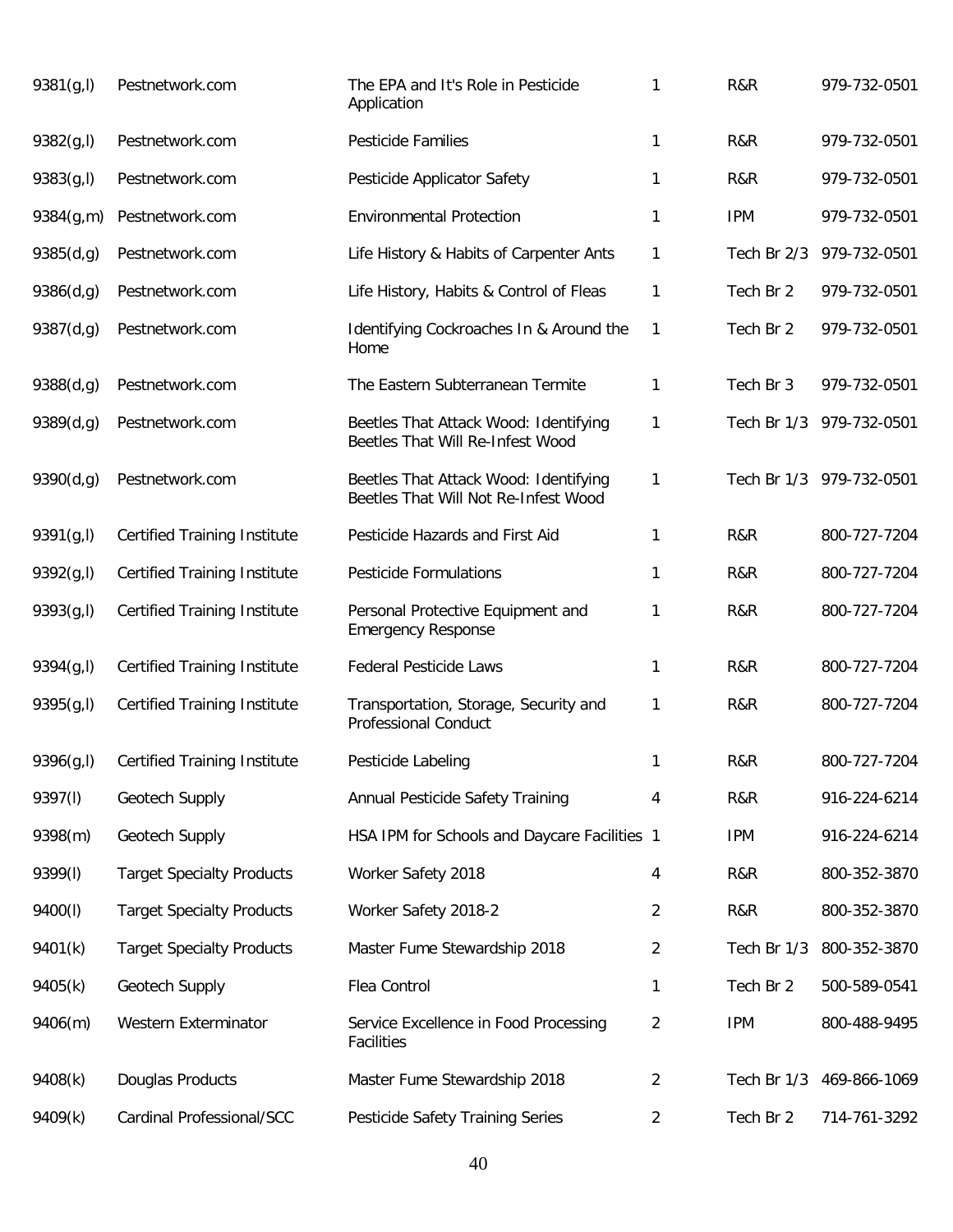| 9410(k)    | Douglas Products                 | Introduction to Vikane Gas Fumigants                                | 1                   | Tech AB                  | 714-222-6191             |
|------------|----------------------------------|---------------------------------------------------------------------|---------------------|--------------------------|--------------------------|
| 9411(k, l) | <b>Sprague Pest Solutions</b>    | Sprague Spring Tri-Annual Training                                  | 2<br>1              | R&R<br>Tech Br 2         | 253-377-9068             |
| 9412(d)    | Agri-Turf Distributing           | 2018 Master Fume Stewardship Program                                | $\overline{2}$      |                          | Tech Br 1/3 831-345-5899 |
| 9413(d, I) | CAPCA ED                         | CAPCA ED Ontario                                                    | .75<br>.25          | R&R<br><b>IPM</b>        | 805-704-3255             |
| 9414(k)    | Orkin/Rollins                    | Fight the Bite: What's New With<br>Mosquitoes and Ticks             | 1                   | Tech Br 2                | 404-877-4607             |
| 9415(k)    | Orkin/Rollins                    | Public Enemy Number One: Controlling<br>Nuisance Ants               | 1                   | Tech Br 2                | 404-877-4607             |
| 9416(I)    | Orkin/Rollins                    | Pesticide Applicator Safety: A Case of the<br>What If's             | 1                   | R&R                      | 404-877-4607             |
| 9420(c)    | PCOC                             | Defensive Driving                                                   | $\mathbf{1}$        | Gen                      | 916-372-4363             |
| 9423(l,m)  | <b>UC Statewide IPM</b>          | Best Practices for Urban Pyrethroid<br>Applicators                  | 3.5<br>$.5\,$<br>.5 | R&R<br><b>IPM</b><br>Gen | 530-750-1241             |
| 9424(d)    | <b>Target Specialty Products</b> | <b>WDO- Construction and Treatment</b><br>Techniques 101            | 1                   | Tech Br 1/3              | 800-352-3870             |
| 9430(k,m)  | <b>Western Exterminators</b>     | Those Tricky Ticks                                                  | 1<br>1              | Tech Br 2<br><b>IPM</b>  | 800-488-9495             |
| 9435(d)    | Univar                           | Modern Bed Bug Management                                           | 1                   | Tech Br 2                | 512-721-3945             |
| 9436(k, l) | Terminix                         | Terminix Fume & Safety School                                       | 8.75<br>5.25        | R&R<br>Tech Br 1/3       | 760-535-4858             |
| 9437(k)    | <b>Target Specialty Products</b> | Argentine Ants and Other Related<br>Nuisance Ants - Online Training | 1                   | Tech Br 2                | 800-352-3870             |
| 9438(k)    | <b>Target Specialty Products</b> | Termite Basics - Online Training                                    | 1                   | Tech Br 3                | 800-352-3870             |
| 9439(k)    | American City Pest & Termite     | Bed Bug Control - The American City<br>Protocals                    | 2                   | Tech Br 2                | 310-542-8622             |
| 9440(k)    | Syngenta                         | Building Construction and It's Effect on<br><b>Termite Control</b>  | 1                   | Tech Br 3                | 909-353-5907             |
| 9441(k)    | Syngenta                         | Spider Biology & Control                                            | 1                   | Tech Br 2                | 909-353-5907             |
| 9443(k)    | Modern Methods                   | Gopher Biology and Control                                          | 1                   | Tech Br 2                | 702-577-5382             |
| 9447(m)    | Woods Pest Control               | <b>IPM 101</b>                                                      | 1                   | <b>IPM</b>               | 530-229-0458             |
| 9448(m)    | Woods Pest Control               | <b>IPM 102</b>                                                      | 1                   | <b>IPM</b>               | 530-229-0458             |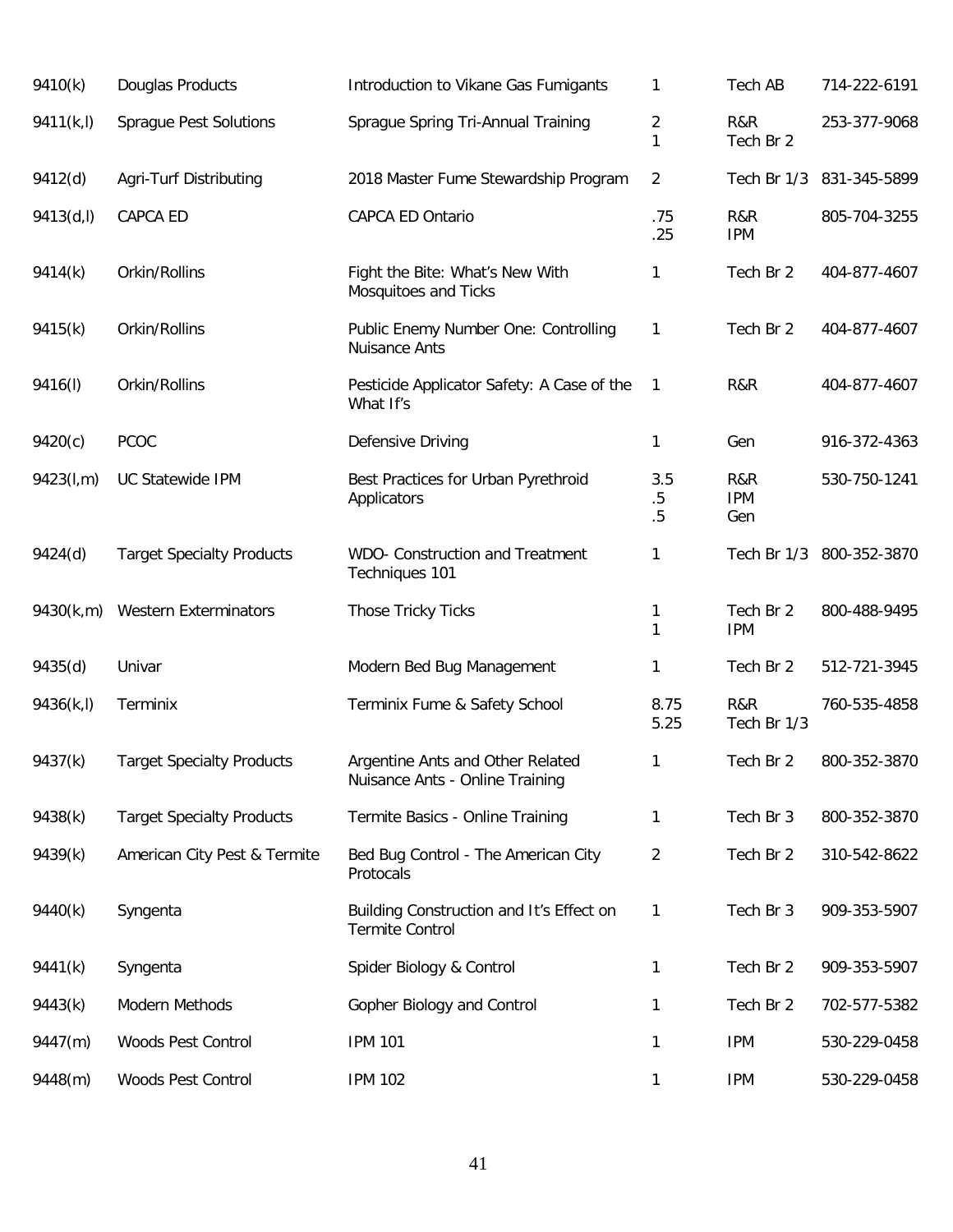| 9449(m) | Agri-Turf Distributing       | Birds of Prey, the Vital Role They Play<br>in IPM                        | 1  | <b>IPM</b> | 831-345-5899 |
|---------|------------------------------|--------------------------------------------------------------------------|----|------------|--------------|
| 9450(l) | PCT Distance Learning        | Noble Pines Steri-Fab                                                    | 1  | R&R        | 901-508-2467 |
| 9451(I) | PCT Distance Learning        | LiphaTech Takedown Soft Bait                                             | 1  | R&R        | 901-508-2467 |
| 9452(l) | PCT Distance Learning        | MGK Crossfire Bed Bug Concentrate                                        | 1  | R&R        | 901-508-2467 |
| 9453(I) | PCT Distance Learning        | Innovative Products Gourmet Ant Bait Gel                                 | -1 | R&R        | 901-508-2467 |
| 9454(I) | PCT Distance Learning        | Innovative Products Gourmet Liquid Ant Bait 1                            |    | R&R        | 901-508-2467 |
| 9455(I) | PCT Distance Learning        | AMVAC Nuvan Fog 5%                                                       | 1  | R&R        | 901-508-2467 |
| 9456(I) | PCT Distance Learning        | AMVAC Nuvan Directed Spray Aerosol                                       | 1  | R&R        | 901-508-2467 |
| 9457(I) | PCT Distance Learning        | Syngenta Advion Ant Gel Bait                                             | 1  | R&R        | 901-508-2467 |
| 9458(I) | PCT Distance Learning        | Syngenta Advion Roach Gel Bait                                           | 1  | R&R        | 901-508-2467 |
| 9459(I) | PCT Distance Learning        | Syngenta Tandem Insecticide - Part 1                                     | 1  | R&R        | 901-508-2467 |
| 9460(l) | <b>PCT Distance Learning</b> | Syngenta Tandem Insecticide - Part 2                                     | 1  | R&R        | 901-508-2467 |
| 9461(I) | PCT Distance Learning        | Syngenta Weatherblok XT                                                  | 1  | R&R        | 901-508-2467 |
| 9462(I) | PCT Distance Learning        | BASF PT Advert DF Dry Flowable Cockroach 1<br>Bait                       |    | R&R        | 901-508-2467 |
| 9463(I) | PCT Distance Learning        | <b>BASF Termidor HP High Efficiency</b><br>Termiticide - Part 1          | 1  | R&R        | 901-508-2467 |
| 9464(I) | PCT Distance Learning        | <b>BASF Termidor HP High Efficiency</b><br>Termiticide - Part 2          | 1  | R&R        | 901-508-2467 |
| 9465(I) | PCT Distance Learning        | <b>BASF Termidor HP High Efficiency</b><br>Termiticide - Part 3          | 1  | R&R        | 901-508-2467 |
| 9466(l) | PCT Distance Learning        | BASF Termidor SC Termiticide/Insecticide - 1<br>Part 1                   |    | R&R        | 901-508-2467 |
| 9467(I) | PCT Distance Learning        | BASF Termidor SC Termiticide/Insecticide - 1<br>Part 2                   |    | R&R        | 901-508-2467 |
| 9468(I) | PCT Distance Learning        | BASF Termidor SC Termiticide/Insecticide - 1<br>Part 3                   |    | R&R        | 901-508-2467 |
| 9469(I) | PCT Distance Learning        | BASF Termidor SC Termiticide/Insecticide - 1<br>Pest Control Uses (Br 2) |    | R&R        | 901-508-2467 |
| 9470(l) | PCT Distance Learning        | Bayer Delta Dust                                                         | 1  | R&R        | 901-508-2467 |
| 9471(I) | PCT Distance Learning        | Bayer Maxforce Magnum Roach Gel Bait                                     | 1  | R&R        | 901-508-2467 |
| 9472(I) | PCT Distance Learning        | Bayer Temprid FX - Part 1                                                | 1  | R&R        | 901-508-2467 |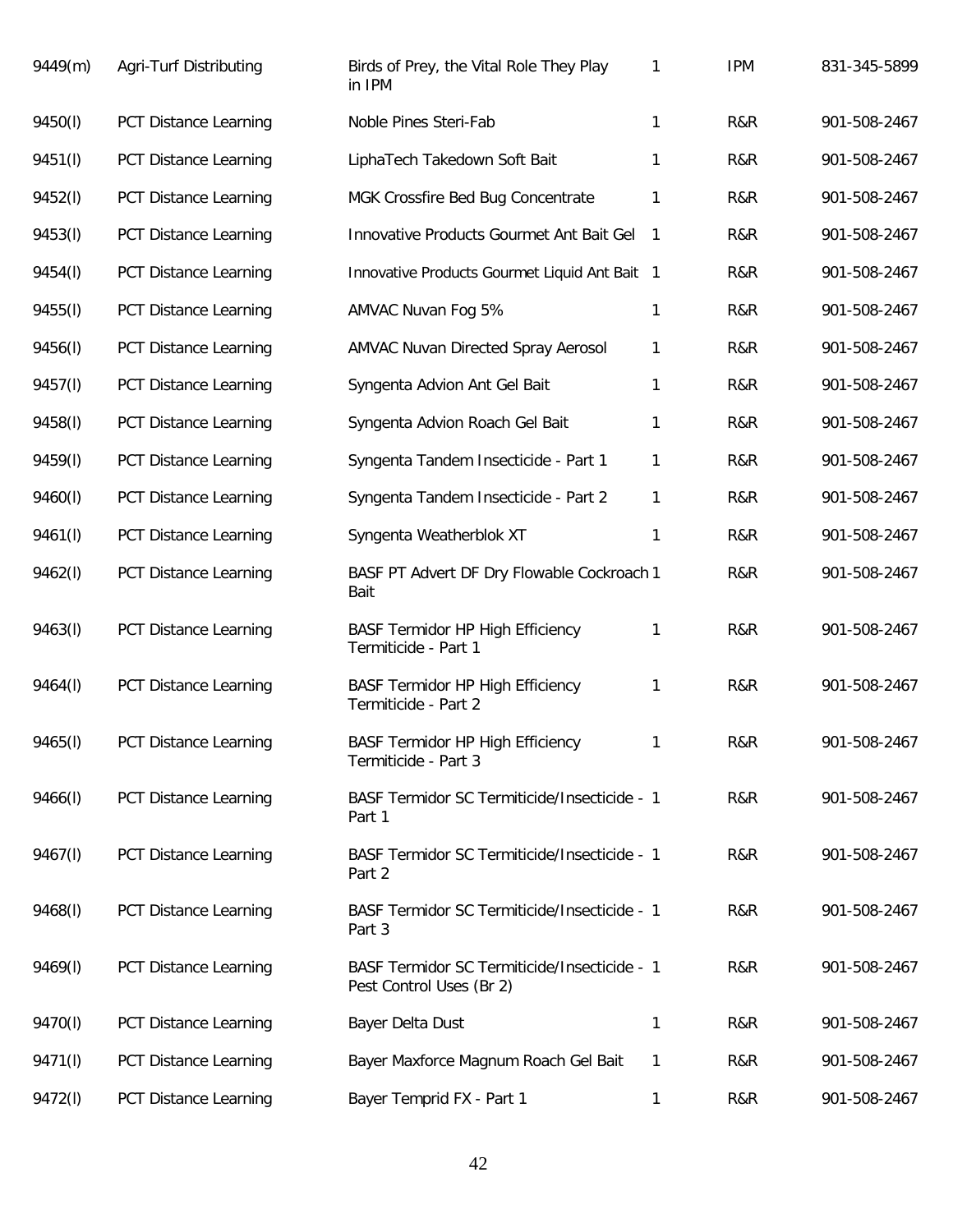| 9473(I)   | PCT Distance Learning                 | Bayer Temprid FX - Part 2                                                 | 1            | R&R                            | 901-508-2467 |
|-----------|---------------------------------------|---------------------------------------------------------------------------|--------------|--------------------------------|--------------|
| 9474(I)   | PCT Distance Learning                 | Bayer Temprid Ready to Spray                                              | 1            | R&R                            | 901-508-2467 |
| 9475(I)   | PCT Distance Learning                 | Bayer Tempo Ultra WP Insecticide - Part 1 1                               |              | R&R                            | 901-508-2467 |
| 9476(I)   | PCT Distance Learning                 | Bayer Tempo Ultra WP Insecticide - Part 2 1                               |              | R&R                            | 901-508-2467 |
| 9478(k,m) | Western Exterminator                  | Nuisance Summer Invaders                                                  | 1<br>1       | Tech Br 2<br><b>IPM</b>        | 800-488-9495 |
| 9479(k)   | <b>Target Specialty Products</b>      | ID, Biology and Basic Mgmt of Interior<br>Cockroaches - Online Training   | 1            | Tech Br 2                      | 800-352-3870 |
|           | 9480(k,l,m) Target Specialty Products | Ant and Spider Meeting                                                    | 2<br>1<br>.5 | Tech Br 2<br><b>IPM</b><br>R&R | 800-352-3870 |
| 9481(d,l) | <b>Target Specialty Products</b>      | PCO Field Day                                                             | 4<br>.5      | Tech Br 2<br>R&R               | 800-352-3870 |
| 9483(m)   | Geotech Supply                        | IPM Flying Insect Control                                                 | 1            | <b>IPM</b>                     | 916-224-6214 |
| 9484(k)   | Geotech Supply                        | <b>Termite Control</b>                                                    | 1            | Tech Br 3                      | 916-224-6214 |
| 9485(k)   | Geotech Supply                        | <b>Bed Bug Control</b>                                                    | 1            | Tech Br 2                      | 916-224-6214 |
| 9486(k)   | Geotech Supply                        | Perimeter Pest Management                                                 | 1            | Tech Br 2                      | 916-224-6214 |
| 9487(k)   | Geotech Supply                        | <b>Controlling Arachnids</b>                                              | 1            | Tech Br 2                      | 916-224-6214 |
| 9488(k)   | Geotech Supply                        | <b>Termite Applications and Tools</b>                                     | 1            | Tech Br 3                      | 916-224-6214 |
| 9489(k)   | Geotech Supply                        | <b>Stinging Insect Control</b>                                            | 1            | Tech Br 2                      | 916-224-6214 |
| 9490(k)   | Geotech Supply                        | Ants and Effective Control                                                | 1            | Tech Br 2/3                    | 916-224-6214 |
| 9491(I)   | PCOC                                  | Portable Ladder Safety                                                    | 1            | R&R                            | 916-372-4363 |
| 9492(d)   | <b>Certified Training Institute</b>   | Balancing Pest Management and Pollinator 1<br>Health                      |              | Tech Br 2                      | 800-727-7104 |
| 9493(d)   | <b>Certified Training Institute</b>   | Cage Trapping Techniques                                                  | 3            | Tech Br 2                      | 800-727-7104 |
| 9494(d)   | <b>Certified Training Institute</b>   | Disease Management in Enclosed Spaces                                     | 2            | Tech Br 2                      | 800-727-7104 |
| 9495(m)   | <b>Certified Training Institute</b>   | Integrated Pest and Resistance Mgmt                                       | 1            | <b>IPM</b>                     | 800-727-7104 |
| 9496(d)   | <b>Certified Training Institute</b>   | Pollinator Stewardship                                                    | 1<br>$or$    | Tech Br 2<br>PAU               | 800-727-7104 |
| 9497(d)   | <b>Certified Training Institute</b>   | Vertebrate Structural Pest Control and ID                                 | 4            | Tech Br 2                      | 800-727-7104 |
| 9498(d)   | <b>Certified Training Institute</b>   | Zika and Other Mosquito Borne Diseases                                    | 1            | Tech Br 2                      | 800-727-7104 |
| 9499(d)   | <b>Certified Training Institute</b>   | Pesticides in the Environment, Pest<br>Management and How Fungicides Work | 1            | Tech Br 2                      | 800-727-7104 |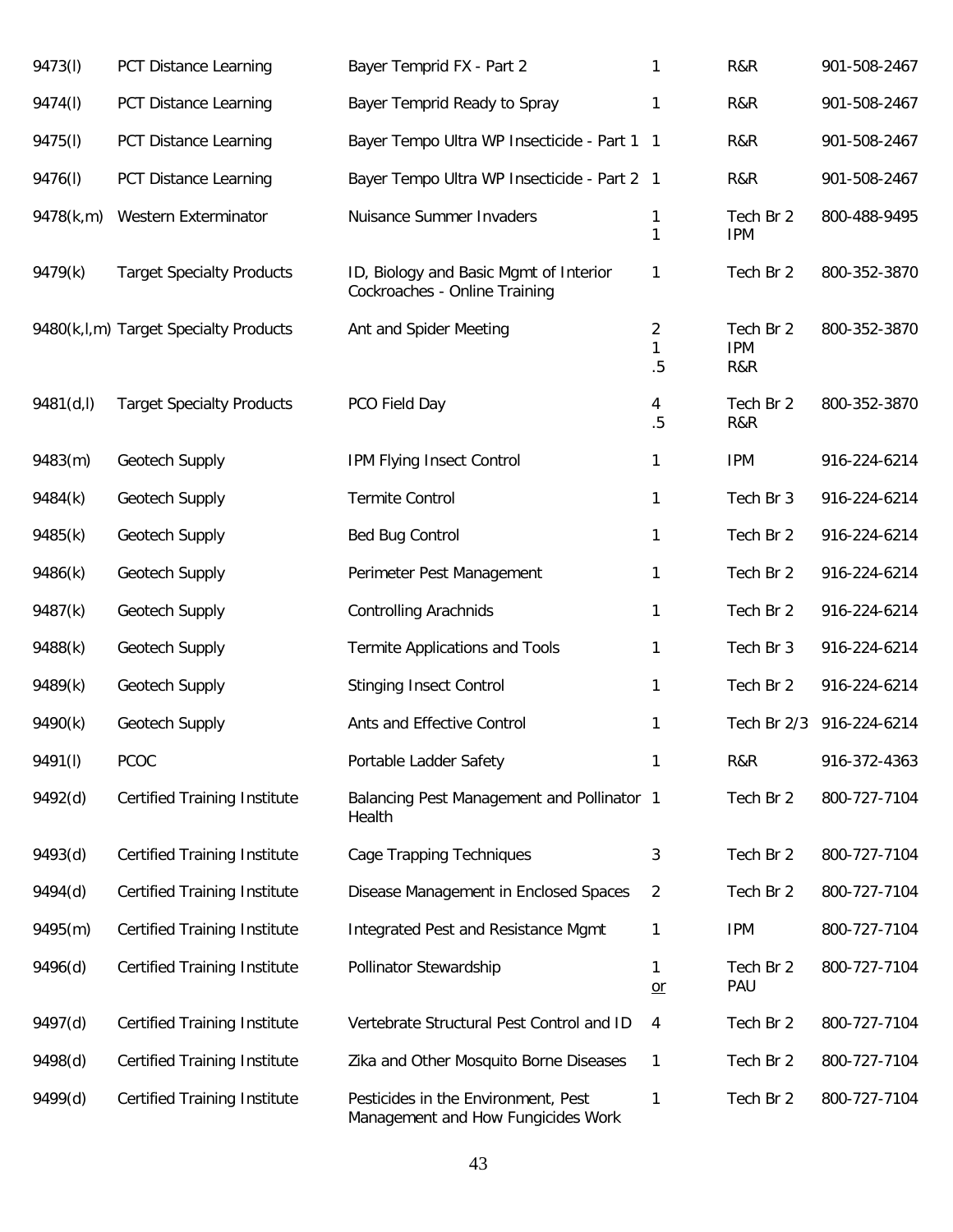| 9500(d)   | Univar                                | Hard Ticks: Vectors of Human Diseases                   | 1                             | Tech Br 2                                   | 512-721-3945 |
|-----------|---------------------------------------|---------------------------------------------------------|-------------------------------|---------------------------------------------|--------------|
| 9501(l)   | Dewey Pest Control                    | Bed Bugs and Assembly Bill 551                          | 1                             | R&R                                         | 626-568-9248 |
|           | 9504(d,l,m) Sprague Pest Solutions    | Sprague 2018 Fly Biology and Control                    | 1<br>1<br>1                   | Tech Br 2<br><b>IPM</b><br>R&R              | 253-272-4400 |
| 9505(d)   | Geotech Supply                        | Humane Pest Bird Control 101                            | 1<br>$or$                     | Tech Br 2<br><b>IPM</b>                     | 949-320-3346 |
| 9506(d)   | Rollins, Inc                          | Bed Bugs: We Have the Tools                             | 1                             | Tech Br 2                                   | 404-877-4607 |
| 9507(d)   | Rollins, Inc.                         | Commensal Rodents: Are You Going to<br>Finish That?     | 1                             | Tech Br 2                                   | 404-877-4607 |
| 9508(d)   | Rollins, Inc.                         | Flies: A Public Health Threat                           | 1                             | Tech Br 2                                   | 404-877-4607 |
| 9509(m)   | Western Exterminator                  | There's a Fly in My Soup                                | 2                             | <b>IPM</b>                                  | 800-488-9495 |
| 9510(l)   | <b>Target Specialty Products</b>      | <b>PCOC Safety Updates</b>                              | 1                             | R&R                                         | 800-352-3870 |
| 9511(d,l) | Western Exterminator                  | WDO New Hire Class (Day 1)                              | 4<br>$\overline{2}$           | Tech Br 3<br>R&R                            | 800-488-9495 |
|           | 9512(d,l,m) Western Exterminator      | WDO New Hire Class (Day 2)                              | 2<br>$\overline{2}$<br>1<br>1 | <b>IPM</b><br>Tech Br 3<br>Tech Br 2<br>R&R | 800-488-9495 |
| 9513(d)   | <b>Target Specialty Products</b>      | Termite Field Day                                       | 3<br>$.5\,$<br>.5             | Tech Br 3<br>Tech Br 1/3<br>Tech Br 1       | 800-352-3870 |
| 9514(d,m) | <b>Truly Nolen</b>                    | Scorpion Workshop                                       | $\overline{c}$<br>1           | Tech Br 2<br><b>IPM</b>                     | 520-318-2100 |
| 9516(d)   | PCOC                                  | <b>DPR Pyrethroid Update</b>                            | 1                             | Tech Br 2                                   | 916-372-4363 |
| 9518(d)   | <b>Truly Nolen</b>                    | Drywood Termites & Truguard                             | 4<br>4                        | Tech Br 3<br>Tech Br 3                      | 520-318-2129 |
| 9519(m)   | Western Exterminator                  | Outdoor Wildlife Management                             | 2                             | <b>IPM</b>                                  | 800-488-9495 |
| 9520(d)   | <b>Cardinal Professional Products</b> | Best Practice for Challenging Commercial<br>Fumigations | $\overline{2}$                | Tech Br 1                                   | 714-761-3292 |
| 9521(l)   | <b>Cardinal Professional Products</b> | California Aeration Plan Training                       | 1                             | R&R                                         | 714-761-3292 |
| 9522(l)   | <b>Cardinal Professional Products</b> | HazMat Training                                         | 2                             | R&R                                         | 714-761-3292 |
| 9523(d)   | Dewey Pest Control                    | <b>WDO Inspection Protocol</b>                          | 1                             | Tech Br 3                                   | 626-568-9248 |
| 9524(m)   | Lloyd Pest Control                    | <b>Healthy Schools Act Training</b>                     | 2                             | <b>IPM</b>                                  | 619-668-1947 |
| 9525(d)   | <b>Target Specialty Products</b>      | Perimeter Pest Management                               | 1                             | Tech Br 2                                   | 800-352-3870 |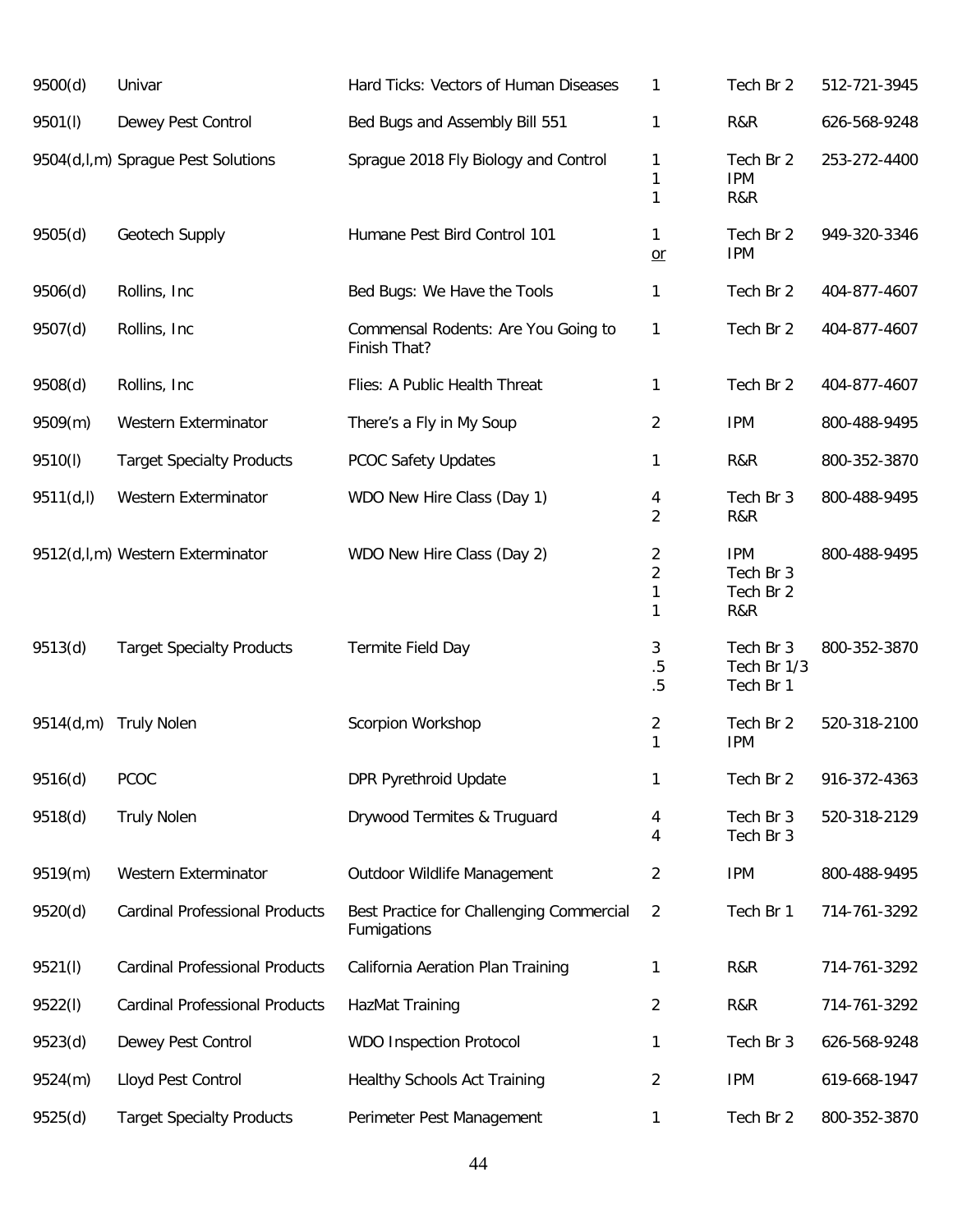| 9526(l)            | <b>Target Specialty Products</b>      | Respirator and Worker Safety Training                            | 2                               | R&R                                                                     | 800-352-3870 |
|--------------------|---------------------------------------|------------------------------------------------------------------|---------------------------------|-------------------------------------------------------------------------|--------------|
| 9527(d)            | <b>Target Specialty Products</b>      | Occasional Invaders                                              | 1                               | Tech Br 2                                                               | 800-352-3870 |
| 9528(I)            | <b>Target Specialty Products</b>      | Dealing with Spills                                              | 1                               | R&R                                                                     | 800-352-3870 |
| 9529(d)            | <b>Target Specialty Products</b>      | <b>Applicators Common Sense</b>                                  | 1                               | Tech Br 2/3                                                             | 800-352-3870 |
| 9530(d)            | <b>Target Specialty Products</b>      | <b>Blood Sucking Insects</b>                                     | 1                               | Tech Br 2                                                               | 800-352-3870 |
| 9531(I)            | <b>Target Specialty Products</b>      | Worker Safety for Fumigators                                     | 2                               | R&R                                                                     | 800-352-3870 |
| 9532(d)            | Univar                                | Mosquito-Borne Diseases & Adult<br>Management                    | 1                               | Tech Br 2                                                               | 512-721-3945 |
| 9533(d)            | <b>Cardinal Professional Products</b> | Fumigation Basics for Branch 2 & 3                               | 2                               | Tech AB                                                                 | 916-997-6045 |
| 9534(I)            | <b>ExCimex</b>                        | Worker's Safety - Pesticides                                     | 8                               | R&R                                                                     | 619-253-4157 |
| 9535(d,l)          | Dewey Pest Control                    | WDO Rules and Regulation                                         | 1<br>.5                         | Tech AB<br>R&R                                                          | 626-568-9248 |
| 9536(d)            | <b>Target Specialty Products</b>      | Zythor Stewardship                                               | 2                               | Tech Br 1/3                                                             | 800-352-3870 |
| 9537(d,m)          | Western Exterminator                  | <b>Commensal Rodents: Solving Persistent</b><br>Infestations     | 1<br>$.5\,$                     | Tech Br 2<br><b>IPM</b>                                                 | 800-488-9495 |
| 9539(d,l,m) FISA   |                                       | Food Industry Pest Management II                                 | 1.25<br>1<br>1<br>1<br>1<br>.75 | R&R<br>Tech AB<br>Tech Br 1/3<br>Tech Br 2<br>Tech Br 2/3<br><b>IPM</b> | 913-397-1185 |
| 9545(d,l,m) Univar |                                       | 2018 So. Cal CAD                                                 | 1<br>1<br>.5<br>.5              | R&R<br>Tech Br 2<br>Tech Br 1/3<br><b>IPM</b>                           | 323-837-7078 |
| 9549(d)            | <b>Target Specialty Products</b>      | Bee and Wasp Management                                          | 1                               | Tech Br 2                                                               | 800-352-3870 |
| 9550(l)            | <b>NPMA</b>                           | Using Pyrethroids Responsibly in California 1                    |                                 | R&R                                                                     | 703-352-6762 |
| 9551(k)            | Orkin                                 | A Tale of Two Cockroaches                                        | 1                               | Tech Br 2                                                               | 404-877-4607 |
| 9552(k)            | Orkin                                 | Mode of Action: How and Why What We<br>Use Works                 | 1                               | Tech Br 2/3                                                             | 404-877-4607 |
| 9553(k)            | Orkin                                 | WDO: You Mean There's More Than Just<br>Termites?                | 1                               | Tech Br 3                                                               | 404-877-4607 |
| 9554(h)            | <b>PCOC</b>                           | Rodenticides: Selecting a Product That<br><b>Fits Your Needs</b> | 1                               | Tech Br 2                                                               | 916-372-4363 |
| 9555(k)            | Western Exterminator                  | Keeping One Jump Ahead of Fleas                                  | 2                               | Tech Br 2                                                               | 800-488-9495 |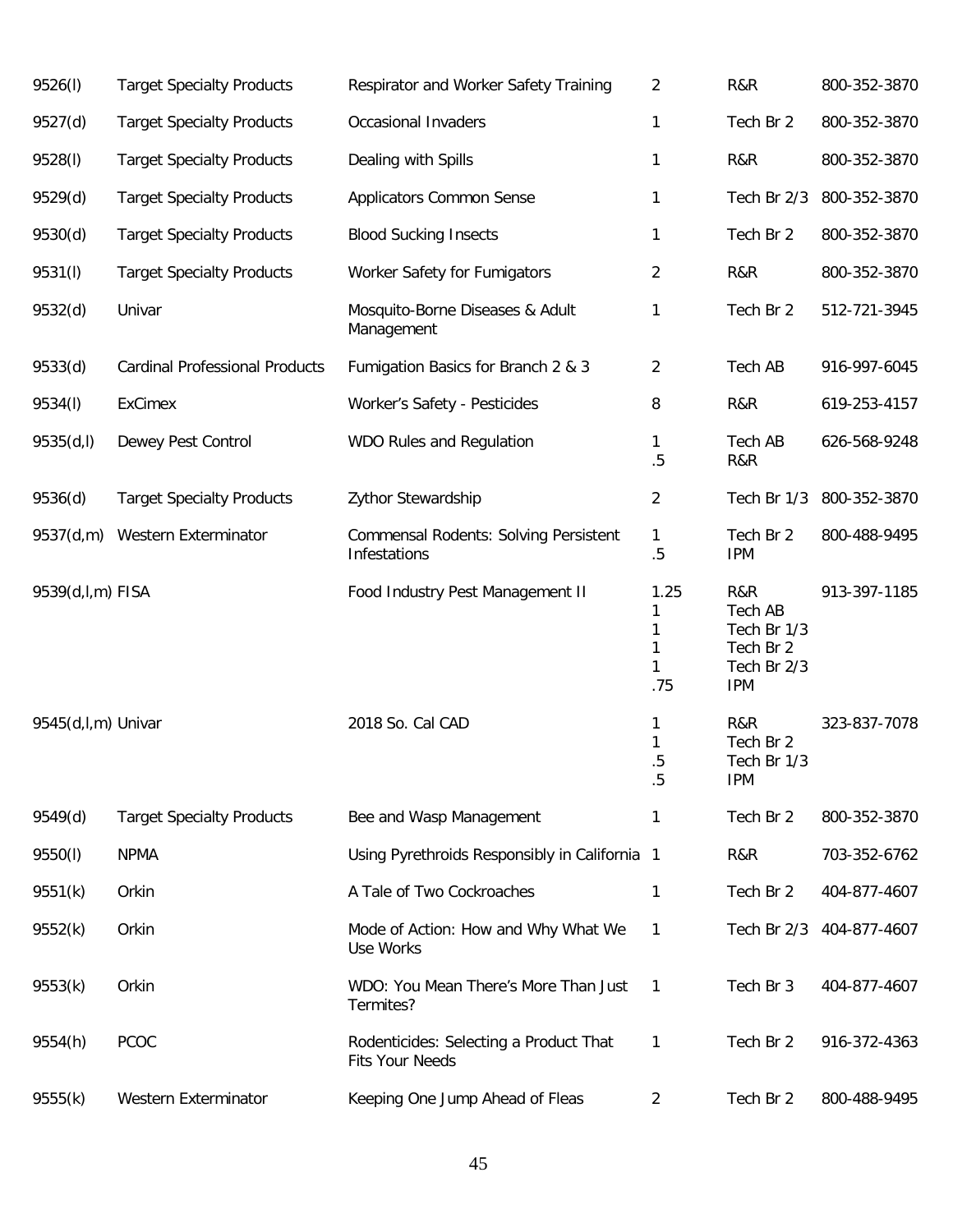| 9558(I)    | Advanced IPM                          | Spill Control Training 2018                                                        | $\overline{2}$ | <b>IPM</b>                | 916-281-0149 |
|------------|---------------------------------------|------------------------------------------------------------------------------------|----------------|---------------------------|--------------|
| 9559(m)    | Geotech Supply                        | IPM Foundations and Practical Use                                                  | 1              | <b>IPM</b>                | 916-224-6214 |
| 9560(d)    | Univar                                | Common Spiders & Their Management                                                  | 1              | Tech Br 2                 | 512-721-3945 |
| 9561(d)    | Lloyd Pest Control                    | <b>WDO Construction</b>                                                            | 2              | Tech Br 3                 | 619-520-9793 |
| 9562(d)    | Lloyd Pest Control                    | <b>WDO Inspections</b>                                                             | 2              | Tech Br 3                 | 619-520-9793 |
| 9563(d)    | Lloyd Pest Control                    | SDS-Your Right to Know #2                                                          | 1              | R&R                       | 619-520-9793 |
| 9564(I)    | Lloyd Pest Control                    | Use and Care of an Air Purifying Respirator 1                                      |                | R&R                       | 619-520-9793 |
| 9565(l)    | CTN Educational Services Inc.         | <b>Hazard Communications</b>                                                       | 1              | R&R                       | 512-829-5114 |
| 9566(k)    | CTN Educational Services Inc.         | Dark Rover Ant                                                                     | 1              | Tech Br 2                 | 512-829-5114 |
| 9567(k)    | CTN Educational Services Inc.         | New Technologies for Termite Management 1                                          |                | Tech Br 3                 | 512-829-5114 |
| 9568(k)    | CTN Educational Services Inc.         | Registration & Other Review Programs<br>Predating Pesticide Re-Registration Review | $\mathbf{1}$   | Tech AB                   | 512-829-5114 |
| 9569(m)    | <b>ExCimex</b>                        | IPM for Trash Collection - Trash Chute<br>Pest Management                          | $\overline{2}$ | <b>IPM</b>                | 619-253-4157 |
| 9570(k,l)  | <b>Quality Pest Services</b>          | What a Branch 3 Needs to Know About<br>Fumigation                                  | 1<br>1         | R&R<br>Tech Br 1/3        | 714-630-4800 |
| 9571(k)    | Western Exterminator                  | Wood Destroying Beetles: Behind the<br>Emergence Holes & Sawdust                   | $\overline{2}$ | Tech Br 3                 | 800-488-9495 |
| 9572(m)    | <b>BASF</b>                           | Rodent Control and IPM                                                             | 1              | <b>IPM</b>                | 574-361-5058 |
| 9573(d)    | <b>BASF</b>                           | Controlling Rodents in California                                                  | 1              | Tech Br 2                 | 574-361-5058 |
| 9574(m)    | <b>Bayer CropScience</b>              | An IPM Approach to German Cockroach<br>Control                                     | 1              | <b>IPM</b>                | 760-448-5335 |
| 9577(l,m)  | Dewey Pest Control                    | Good Manufacturing Practices - What the<br>PMP Should Know                         | $.5\,$<br>.5   | R&R<br><b>IPM</b>         | 626-568-9248 |
| 9578(k, l) | Western Exterminator                  | 2019 Pesticide Usage and Operations                                                | 2<br>1         | R&R<br>Tech Br 2/3        | 800-488-9495 |
| 9579(k,m)  | Western Exterminator                  | Stop! This is a Sensitive Account                                                  | 1<br>1         | <b>IPM</b><br>Tech Br 2/3 | 800-488-9498 |
| 9580(l)    | Agri-Turf Distributing                | 2019 Annual Worker Safety Training 2.0                                             | 2              | R&R                       | 831-345-5899 |
| 9581(l)    | Agri-Turf Distributing                | 2019 Annual Worker Safety Training 4.0                                             | 4              | R&R                       | 831-345-5899 |
| 9582(k)    | <b>Cardinal Professional Products</b> | Fall Protection and Ladder Safety                                                  | 1              | Tech AB                   | 530-666-1020 |
| 9583(I)    | Clark Pest Control                    | Annual PPE Training 2019                                                           | 3              | R&R                       | 209-368-7152 |
| 9584(I)    | Clark Pest Control                    | Annual Pesticide Safety Training 2019                                              | 5              | R&R                       | 209-368-7152 |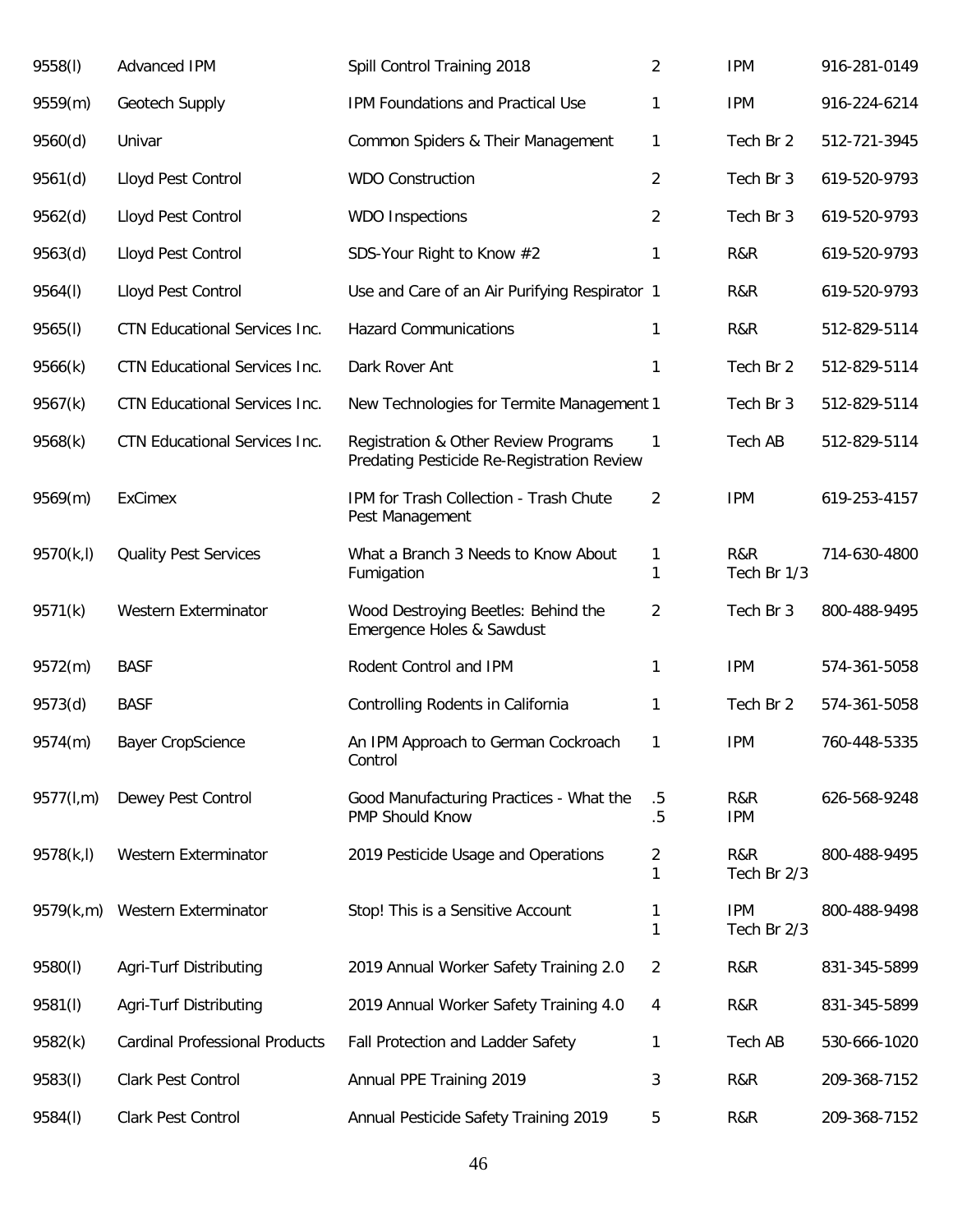| 9587(I)    | Geotech Supply                        | Annual Pesticide Safety Training                                                                   | 4              | R&R                      | 916-224-6214             |
|------------|---------------------------------------|----------------------------------------------------------------------------------------------------|----------------|--------------------------|--------------------------|
| 9588(d)    | <b>PCOC</b>                           | WDO Construction and Treatment 101                                                                 | 1              | Tech Br 1/3              | 916-372-4363             |
| 9589(d)    | <b>PCOC</b>                           | How to Handle a Chemical Spill                                                                     | 1              |                          | Tech Br 2/3 916-372-4363 |
| 9591(m)    | <b>ExCimex</b>                        | Principles of Integrated Pest Management                                                           | $\overline{2}$ | <b>IPM</b>               | 619-253-4157             |
| 9595(I)    | Advanced IPM                          | Annual Respirator Training 2019                                                                    | 3              | R&R                      | 916-281-0149             |
| 9596(I)    | Orkin (Rollins)                       | The Termiticide Label: Everything You<br>Need to Know and More                                     | 1              | R&R                      | 404-877-4607             |
| 9597(m)    | Orkin (Rollins)                       | Integrated Pest Management (IPM), Good<br>Manufacturing Practices (GMP), and Food<br>Safety Audits | $\overline{1}$ | <b>IPM</b>               | 404-877-4607             |
| 9598(k)    | Orkin (Rollins)                       | Spiders! Not as Scary as You May Think                                                             | 1              | Tech Br 2                | 404-877-4607             |
| 9599(k/l)  | Geotech Supply                        | Application Considerations and Our<br>Industry                                                     | 1<br>$or$      | R&R<br>Tech Br 2/3       | 916-224-6214             |
| 9600(m)    | The Pest Posse                        | Commercial Kitchen Inspection                                                                      | 1              | <b>IPM</b>               | 408-320-2589             |
| 9601(1)    | PCOC                                  | Safety Program for Structural Pest<br><b>Control Licensees</b>                                     | 1              | R&R                      | 916-372-4363             |
| 9603(k, l) | <b>Cardinal Professional Products</b> | 2019 Vikane Caretakers Program                                                                     | 2<br>1         | R&R                      | Tech Br 1/3 714-761-3292 |
| 9604(k)    | Douglas Products                      | 2019 Caretakers Training                                                                           | 2              | Tech Br 1/3              | 760-703-2973             |
| 9605(k)    | <b>Target Specialty Products</b>      | PCOC Rodent Control                                                                                | 1              | Tech Br 2                | 800-352-3870             |
| 9606(k)    | <b>Target Specialty Products</b>      | PCOC Ant Management Strategies                                                                     | 1              | Tech Br 2                | 800-352-3870             |
| 9607(1)    | <b>Target Specialty Products</b>      | Worker Safety 2019                                                                                 | 4              | R&R                      | 800-352-3870             |
| 9608(1)    | <b>Target Specialty Products</b>      | Worker Safety-2 2019                                                                               | $\overline{2}$ | R&R                      | 800-352-3870             |
| 9609(1)    | Crane Pest Control                    | Pesticide Safety Employee Training                                                                 | 3              | R&R                      | 415-922-1666             |
| 9610(l,m)  | Woods Pest Control                    | 2019 Training                                                                                      | 8.5<br>2<br>.5 | R&R<br><b>IPM</b><br>Gen | 530-229-0458             |
| 9611(k)    | <b>Cardinal Professional Products</b> | Ask the Ag Department                                                                              | 1              | Tech Br 1                | 714-761-3292             |
| 9612(k)    | Douglas Products                      | HOA 101: A Guide to Presenting<br>Fumigation to Homeowners Association                             | 1              |                          | Tech Br 1/3 714-222-6191 |
| 9613(l,k)  | Douglas Products                      | Homeowner Topics to Cover                                                                          | 1<br>1         | R&R<br>Tech Br 1/3       | 714-222-6191             |
| 9614(l)    | Douglas Products                      | The Label is the Law                                                                               | $\overline{2}$ | R&R                      | 714-222-6191             |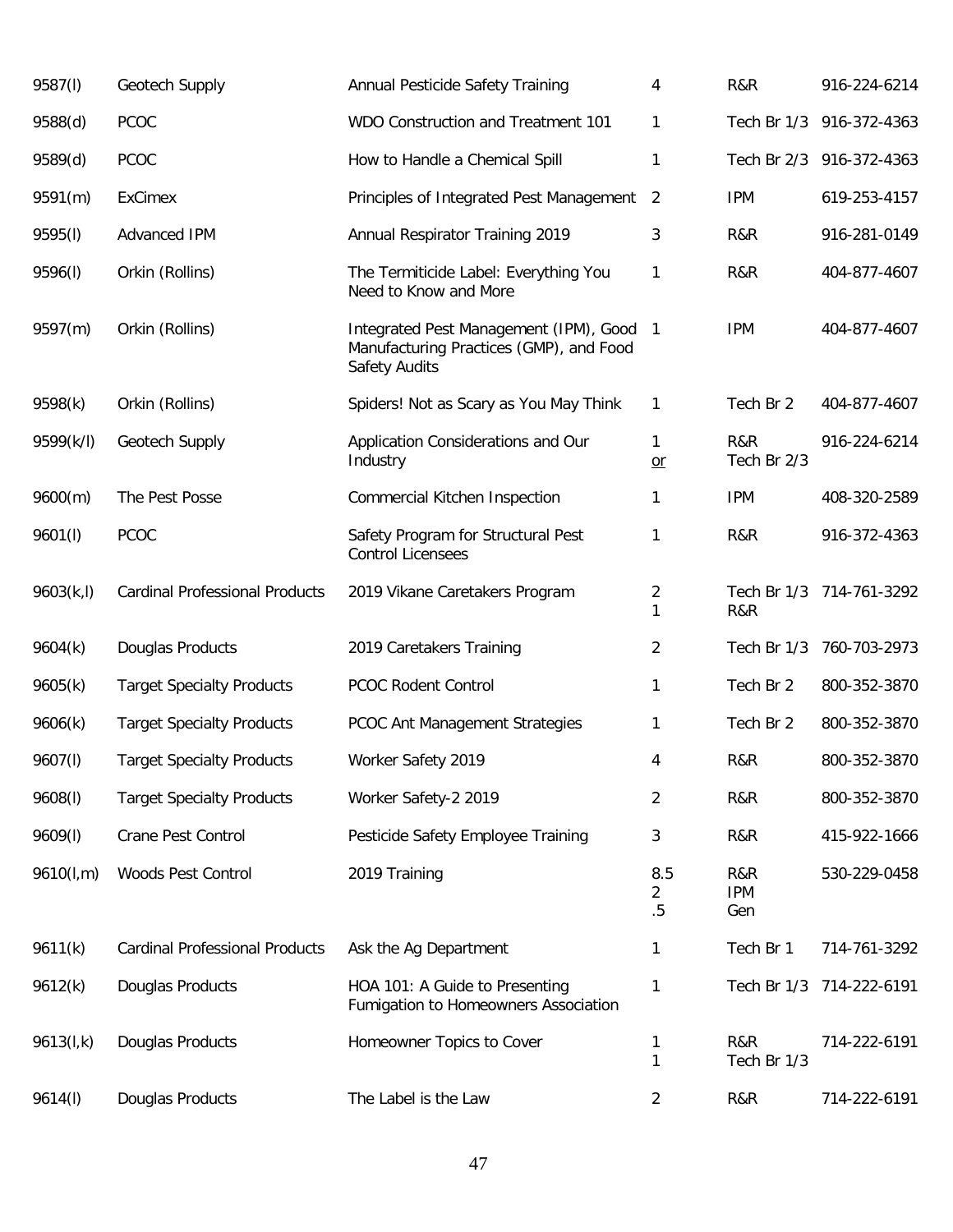| 9615(k)    | Douglas Products                    | Getting the Most Out of a Fumigation                                     | 1                 | Tech Br 1                                     | 714-222-6191 |
|------------|-------------------------------------|--------------------------------------------------------------------------|-------------------|-----------------------------------------------|--------------|
| 9616(1)    | <b>PCT Distance Learning</b>        | <b>BASF Selontra Rodent Bait</b>                                         | 1                 | R&R                                           | 901-508-2467 |
| 9617(l)    | PCT Distance Learning               | <b>BASF Trelona ATBS Annual Bait Stations</b>                            | 1                 | R&R                                           | 901-508-2467 |
| 9618(l)    | PCT Distance Learning               | Control Solutions Taurus SC Termiticide/<br>Insecticide - Part 1         | 1                 | R&R                                           | 901-508-2467 |
| 9619(I)    | PCT Distance Learning               | Control Solutions Taurus SC Termiticide/<br>Insecticide - Part 2         | $\mathbf{1}$      | R&R                                           | 901-508-2467 |
| 9620(l)    | PCT Distance Learning               | Control Solutions Taurus SC Termiticide/<br>Insecticide - Misc. Pests    | 1                 | R&R                                           | 901-508-2467 |
| 9621(l)    | PCT Distance Learning               | Control Solutions Fuse Termiticide/<br>Insecticide - Part 1              | 1                 | R&R                                           | 901-508-2467 |
| 9622(l)    | PCT Distance Learning               | Control Solutions Fuse Termiticide/<br>Insecticide - Part 2              | 1                 | R&R                                           | 901-508-2467 |
| 9623(l)    | PCT Distance Learning               | Control Solutions Fuse Termiticide/<br>Insecticide - Pest Control Uses   | 1                 | R&R                                           | 901-508-2467 |
| 9624(l)    | PCT Distance Learning               | Ensystex IV Bithor SC - Part 1                                           | 1                 | R&R                                           | 901-508-2467 |
| 9625(l)    | PCT Distance Learning               | Ensystex IV Bithor SC - Part 2                                           | 1                 | R&R                                           | 901-508-2467 |
| 9626(l)    | Advanced IPM                        | 2019 Pesticide Safety Training                                           | 4                 | R&R                                           | 916-281-0149 |
| 9631(k)    | Dewey Pest Control                  | German Roaches in Commercial Kitchens                                    | 1.5               | Tech Br 2                                     | 626-568-9248 |
| 9632(d, l) | Univar                              | 2019 Caretaker                                                           | 1<br>$\mathbf{1}$ | R&R<br>Tech Br 1/3                            | 323-837-7078 |
| 9635(m)    | <b>Target Specialty Products</b>    | Principles of IPM                                                        | 1                 | <b>IPM</b>                                    | 800-352-3870 |
| 9636(k)    | Western Exterminator                | 2019 Fumigation Training, Stewardship<br>Training, SCBA Re-Certification | 4                 | Tech Br 1                                     | 800-488-9495 |
|            | 9637(k,l,m) Clark Pest Control      | Technical Training for Beginners Part 1                                  | 1<br>1<br>4<br>1  | R&R<br><b>IPM</b><br>Tech Br 2<br>Tech Br 2/3 | 209-368-7152 |
|            | 9638(k,l,m) Clark Pest Control      | Technical Training for Beginners Part 2                                  | 1<br>1<br>4       | R&R<br>IPM or Tech Br 2<br>Tech Br 2          | 209-368-7152 |
| 9639(k)    | Douglas Products                    | Master Fume Stewardship 2019                                             | 2                 | Tech Br 1/3                                   | 469-866-1069 |
| 9640(k)    | Western Exterminator                | Defending Against Subterranean Termites                                  | 2                 | Tech Br 3                                     | 800-488-9495 |
| 9642(d, l) | <b>Target Specialty Products</b>    | <b>VPC 2019</b>                                                          | 1.5<br>1.5        | R&R<br>Tech Br 2                              | 800-352-3870 |
| 9643(m)    | <b>Certified Training Institute</b> | IPM for Termite Prevention                                               | 1                 | <b>IPM</b>                                    | 800-727-7104 |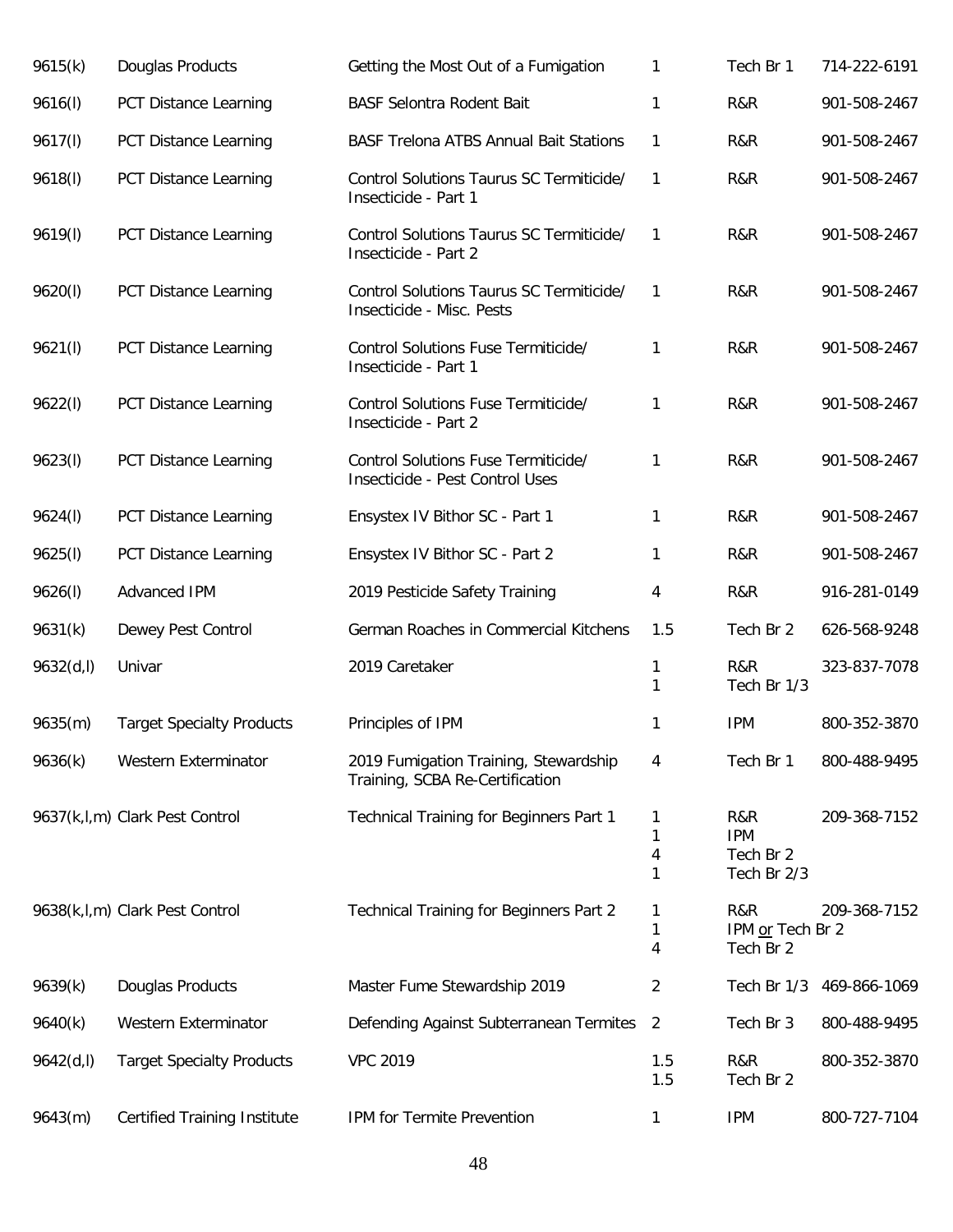| 9644(k)    | Lloyd Pest Control                    | Biology & Control of the Pocket Gopher                       | 1                                 | Tech Br 2                                | 619-668-1947 |
|------------|---------------------------------------|--------------------------------------------------------------|-----------------------------------|------------------------------------------|--------------|
| 9645(k)    | Lloyd Pest Control                    | Control of Bees, Wasps and Hornets                           | 1                                 | Tech Br 2                                | 619-668-1947 |
| 9646(k)    | Lloyd Pest Control                    | Biology & Control of Nuisance Flies                          | 1                                 | Tech Br 2                                | 619-668-1947 |
| 9647(I)    | Terminix                              | <b>CA Report Writing</b>                                     | 3                                 | R&R                                      | 760-535-4858 |
| 9648(k, l) | Terminix                              | <b>Chemical Formulations &amp; Pesky Pests</b>               | 2<br>$\overline{2}$<br>2.5<br>1.5 | R&R<br>Tech Br 1/3<br>Tech Br 2/3<br>Gen | 760-535-4858 |
| 9649(I)    | Lloyd Pest Control                    | Ladder Safety #2                                             | 1                                 | R&R                                      | 619-668-1947 |
| 9650(k)    | Western Exterminator                  | 2019 Respirator Training                                     | 1                                 | Tech AB                                  | 800-488-9495 |
| 9651(l)    | Univar                                | Pesticides & the Environment                                 | 1                                 | R&R                                      | 512-721-3945 |
| 9652(l)    | <b>Target Specialty Products</b>      | Safety Updates-3                                             | 3                                 | R&R                                      | 800-352-3870 |
| 9653(k)    | <b>Target Specialty Products</b>      | Respirator Safety for Fumigators: SCBA                       | $\overline{c}$                    | Tech Br 1                                | 800-352-3870 |
| 9654(m)    | <b>Target Specialty Products</b>      | <b>IPM Tool Box</b>                                          | 1                                 | <b>IPM</b>                               | 800-352-3870 |
| 9657(m)    | Senestech                             | Paradigm Shift/IPM Technique for<br>Rodent Control           | 1                                 | <b>IPM</b>                               | 480-338-2540 |
| 9658(k)    | <b>Central Life Sciences</b>          | Roach Pest Management                                        | 1                                 | Tech Br 2                                | 925-239-3131 |
| 9659(k,l)  | Western Exterminator                  | WDO New Hire Class 2019                                      | 3<br>1<br>5<br>3                  | R&R<br>Tech Br 2<br>Tech Br 3<br>Gen     | 714-721-7726 |
| 9661(d,m)  | PestWest USA LLC                      | Pesky Flies 5.0                                              | 1<br>$or$                         | Tech Br 2<br><b>IPM</b>                  | 515-333-8923 |
|            | 9669(d,l,m) Target Specialty Products | WCRA Day 1                                                   | 2.75<br>2.25<br>1                 | Tech Br 2<br><b>IPM</b><br>R&R           | 800-352-3870 |
| 9670(d, I) | <b>Target Specialty Products</b>      | WCRA Day 2                                                   | 5.25<br>1.75                      | Tech Br 2<br>R&R                         | 800-352-3870 |
|            | 9671(d,l,m) Target Specialty Products | WCRA Day 3                                                   | 1.25<br>1.25<br>1.5               | Tech Br 2<br><b>IPM</b><br>R&R           | 800-352-3870 |
| 9672(k)    | Orkin (Rollins)                       | Biology and Control of Nuisance Ants                         | 1                                 | Tech Br 2                                | 404-877-4607 |
| 9673(k)    | Orkin (Rollins)                       | It Takes a Will and a Way: Controlling<br>German Cockroaches | 1                                 | Tech Br 2                                | 404-877-4607 |
| 9674(k)    | Orkin (Rollins)                       | Pesticide Safety: Regulatory Perspectives                    | 1                                 | Tech 2/3                                 | 404-877-4607 |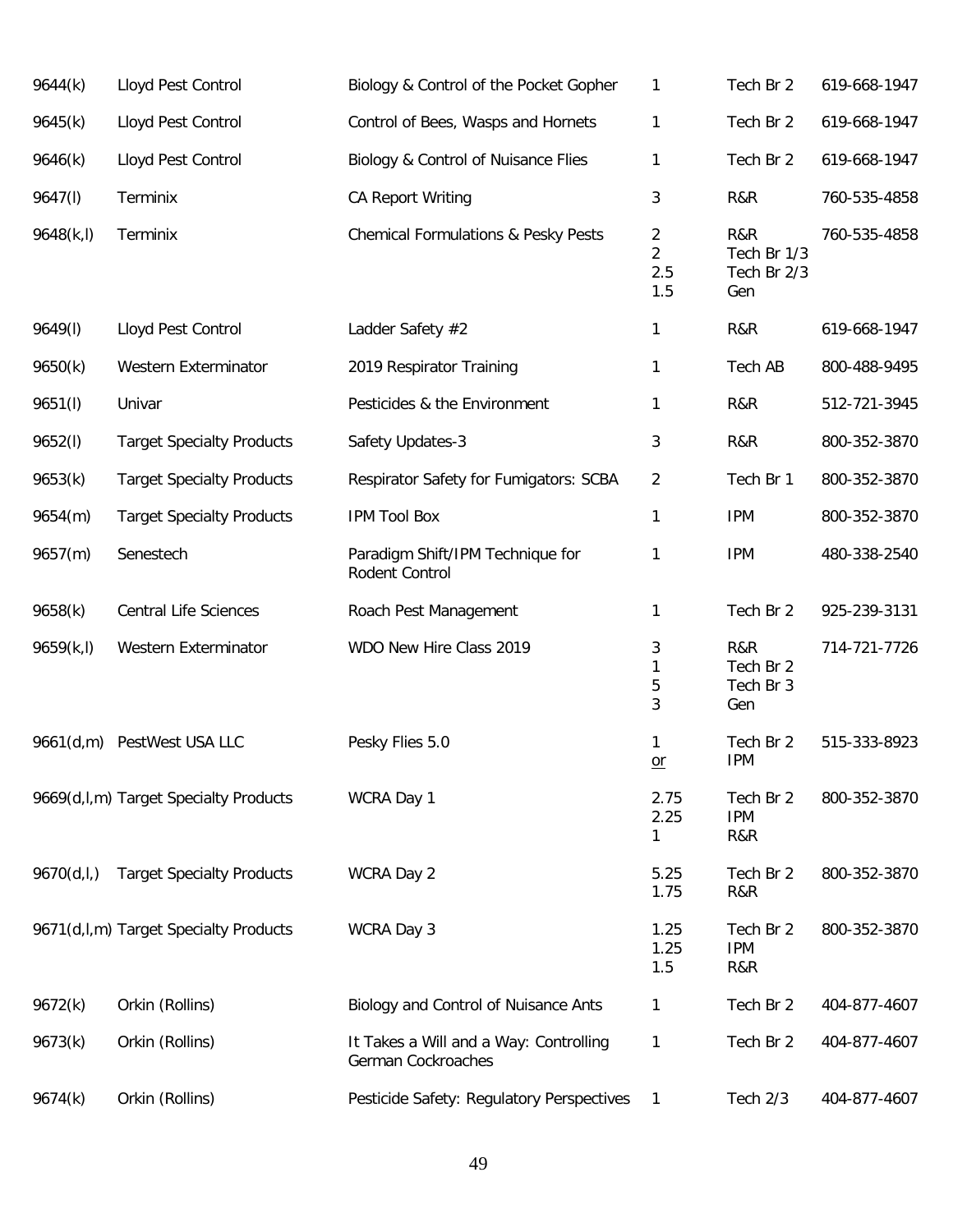| 9675(k)    | Western Exterminator                | Invasion of the Ants                                              | 1                | Tech Br 2                     | 800-488-9495             |
|------------|-------------------------------------|-------------------------------------------------------------------|------------------|-------------------------------|--------------------------|
| 9677(I)    | <b>Certified Training Institute</b> | Reading the Pesticide Label: Beyond the<br><b>Basics</b>          | 2                | R&R                           | 800-727-7104             |
| 9678(d,m)  | <b>Certified Training Institute</b> | Bed Bugs: Overview & Management                                   | 1<br>1           | <b>IPM</b><br>Tech Br 2       | 800-727-7104             |
| 9679(d)    | <b>Certified Training Institute</b> | Intro to Monsquito Control                                        | 2                | Tech Br 2                     | 800-727-7104             |
| 9680(d)    | <b>Certified Training Institute</b> | Mosquito Identification                                           | 3                | Tech Br 2                     | 800-727-7104             |
| 9681(d,m)  | <b>Certified Training Institute</b> | Mosquito Management & Control                                     | 1<br>1           | <b>IPM</b><br>Tech Br 2       | 800-727-7104             |
| 9682(d)    | Syngenta                            | Ant Biology & Control                                             | 1 or 2           | Tech Br 2                     | 909-353-5907             |
| 9683(I)    | Syngenta                            | History of the Pest Control Industry                              | 1 or 2           | R&R                           | 909-353-5907             |
| 9684(d)    | Douglas Products                    | Fumigation Facts- 1 Hour                                          | 1                | Tech Br 1/3                   | 760-703-2973             |
| 9685(k, l) | Douglas Products                    | Homeowner Topics to Cover- 1 Hour                                 | $.5\,$<br>$.5\,$ | Tech Br 1/3<br>R&R            | 760-703-2973             |
| 9686(1)    | Douglas products                    | The Label is the Law- 1 Hour                                      | 1                | R&R                           | 760-703-2973             |
| 9688(k, l) | Clark Pest Control                  | Introduction to Wood-Destroying<br>Organism Pest Management       | 1<br>3.5<br>1.5  | R&R<br>Tech Br 3<br>Tech Br 3 | 209-368-7152             |
| 9690(m)    | <b>Bell Laboratories</b>            | IPM for Rodent Control                                            | 1                | <b>IPM</b>                    | 925-628-8404             |
| 9691(l,m)  | <b>DPR</b>                          | Best Management Practices Around<br>Children                      | $.5\,$<br>.5     | R&R<br><b>IPM</b>             | 916-324-4077             |
| 9696(l)    | The Pest Posse                      | How to Read a Material (Pesticide) Label<br>And Chemical Toxicity | 1                | R&R                           | 408-320-2589             |
| 9697(d)    | The Pest Posse                      | Compressed Air Sprayer - How does it<br>Work and Maintenance      | 1                | Tech Br 2/3                   | 408-320-2589             |
| 9698(d)    | <b>GreenTech Heat Solutions</b>     | General Pest and Heat Treatment<br><b>Strategies</b>              | 8                | Tech Br 2                     | 714-588-5924             |
| 9699(d)    | Univar                              | Ants                                                              | 2                | Tech Br 2                     | 323-837-7078             |
| 9700(l)    | Univar                              | Pesticide Safety & Regulations Update                             | 1                | R&R                           | 323-837-7078             |
| 9701(d,m)  | Agri-Turf Distributing              | Bee Removal 101                                                   | 1<br>1           | <b>IPM</b><br>Tech Br 2       | 831-345-5899             |
| 9702(d)    | Western Exterminator                | Taking the Sting Out Safely                                       | 2                | Tech Br 2                     | 800-488-9495             |
| 9703(l)    | Geotech Supply                      | Labels, SDS, and the GHS                                          | 1                | R&R                           | 916-224-6214             |
| 9704(k)    | Geotech Supply                      | B&G Repair and Rebuild and Application<br>Hazards                 | 3                |                               | Tech Br 2/3 916-224-6214 |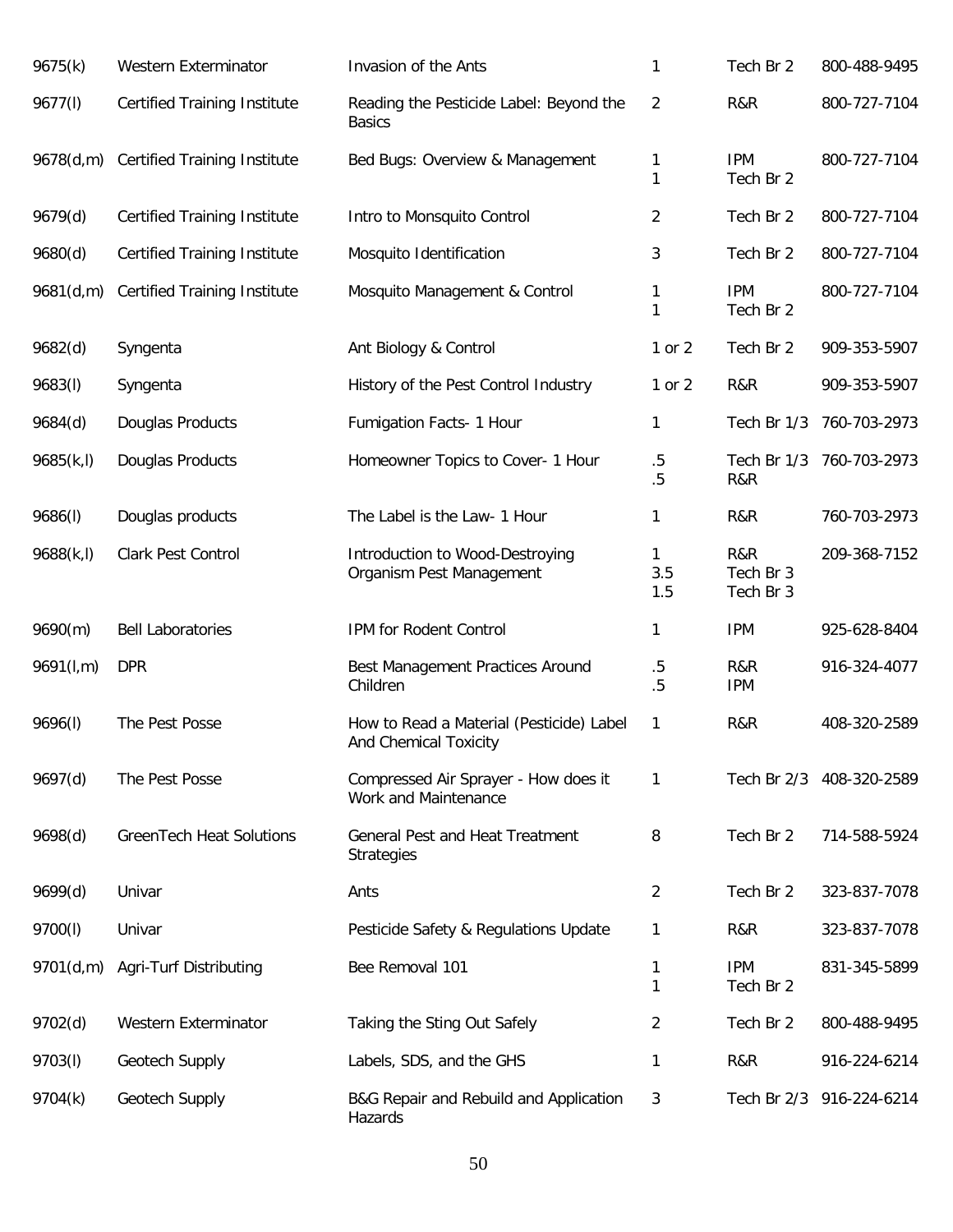| 9705(l,m) | Geotech Supply                     | HSA Regulations and the IPM Process                                                           | $\mathbf{1}$<br>$or$                       | R&R<br><b>IPM</b>                                  | 916-224-6214 |
|-----------|------------------------------------|-----------------------------------------------------------------------------------------------|--------------------------------------------|----------------------------------------------------|--------------|
| 9706(m)   | <b>Bayer Environmental Science</b> | IPM for Bed Bugs in Healthcare Facilities                                                     | 1                                          | <b>IPM</b>                                         | 602-820-5684 |
| 9708(d)   | <b>PCOC</b>                        | Structural Pest Control a Global View -<br><b>Shared Problems and Solutions</b>               | $\mathbf{1}$                               | Tech Br 2/3                                        | 916-372-4363 |
| 9709(d)   | PCOC                               | New Technologies and Approaches for<br>Managing Bed Bugs                                      | 1                                          | Tech Br 2                                          | 916-372-4363 |
| 9710(d)   | <b>PCOC</b>                        | The Future of Rodent Management                                                               | 1                                          | Tech Br 2                                          | 916-372-4363 |
| 9713(d)   | <b>Target Specialty Products</b>   | Vertebrate Management                                                                         | 4                                          | Tech Br 2                                          | 800-352-3870 |
| 9714(d)   | <b>Target Specialty Products</b>   | Inspection and Application Tune-up                                                            | 4                                          | Tech Br 2/3                                        | 800-352-3870 |
| 9715(d)   | <b>Target Specialty Products</b>   | Mosquito Management Updates                                                                   | $\overline{2}$                             | Tech Br 2                                          | 800-352-3870 |
| 9716(d)   | UC IPM                             | All We Know About Drywood Termites<br>And Their Management                                    | 1                                          | Tech Br 3                                          | 626-586-1981 |
|           | 9719(d,l,m) Pest Control Courses   | Branch 2: General Pest- A Complete<br>Course to Recertify Your License                        | 8<br>4<br>$\overline{2}$<br>$\overline{2}$ | R&R<br>Tech Br 2<br><b>IPM</b><br>Gen              | 850-324-1718 |
|           | 9720(d,l,m) Pest Control Courses   | Branch 3: Termite- A Complete Course to<br>Recertify Your License                             | 8<br>4<br>$\overline{2}$<br>$\overline{2}$ | R&R<br>Tech Br 3<br><b>IPM</b><br>Gen              | 850-324-1718 |
|           | 9721(d,l,m) Pest Control Courses   | Branch 2 and 3: General Pest and Termite- 8<br>A Complete Course to Recertify Your<br>License | 4<br>4<br>$\sqrt{2}$<br>$\overline{2}$     | R&R<br>Tech Br 2<br>Tech Br 3<br><b>IPM</b><br>Gen | 850-324-1718 |
| 9722(d,m) | <b>Control Solutions</b>           | <b>CSI Educational Symposium</b>                                                              | 1<br>1<br>1                                | Tech Br 2<br>Tech Br 3<br><b>IPM</b>               | 713-203-4058 |
| 9723(k)   | Western Exterminator               | Successful Strategies for German<br>Cockroach Management                                      | 2                                          | Tech Br 2                                          | 800-488-9495 |
| 9724(I)   | <b>Crane Pest Control</b>          | Summary of Worker Safety/Pretection<br>Regulations                                            | $\overline{2}$                             | R&R                                                | 415-922-1666 |
| 9725(k)   | <b>BASF</b>                        | Termite Rodeo                                                                                 | 4                                          | Tech Br 3                                          | 562-249-4682 |
| 9726(k,m) | Borite Termite & Pest              | Green and Organic Pest Control as Part of<br>An Adv. IPM Plan                                 | 2<br>1                                     | <b>IPM</b><br>Tech Br 2/3                          | 909-534-5882 |
| 9727(k)   | Orkin/Rollins                      | Bed Bug Monitoring and Control: What's<br>New?                                                | $\mathbf{1}$                               | Tech Br 2                                          | 404-877-4607 |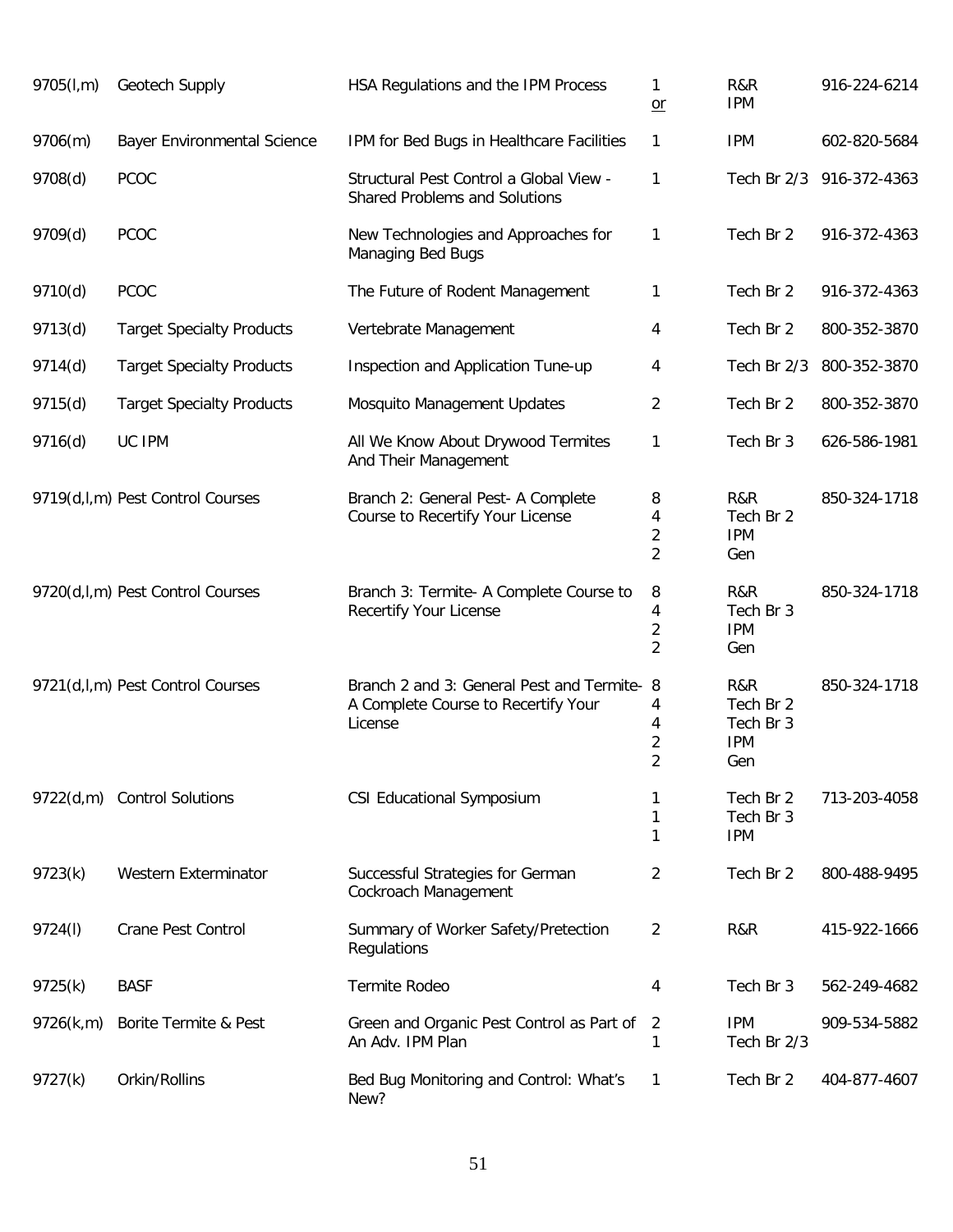| 9728(k)    | Orkin/Rollins                         | Commensal Rodents: If We Provide, They 1<br>Will Come              |                     | Tech Br 2               | 404-877-4607             |
|------------|---------------------------------------|--------------------------------------------------------------------|---------------------|-------------------------|--------------------------|
| 9729(k)    | Orkin/Rollins                         | Fall, Occasional, and Accidental Invaders;<br>Here They Come Again | $\mathbf{1}$        | Tech Br 2               | 404-877-4607             |
| 9730(d)    | Corteva Agriscience                   | Rodent Biology & Electronic Monitoring                             | $\mathbf{1}$        | Tech Br 2               | 317-402-8643             |
| 9731(d)    | James Shaver                          | Successful Pest Management in<br><b>Commercial Kitchens</b>        | 1                   | Tech Br 2               | 480-760-5874             |
| 9732(d, l) | Truly Nolen of America                | Bed Bug Treatments and Protocols                                   | 1<br>5              | R&R<br>Tech Br 2        | 520-318-2129             |
| 9733(m)    | <b>Cardinal Professional Products</b> | IPM in Food Processing                                             | 1                   | <b>IPM</b>              | 916-997-6045             |
| 9734(k,m)  | Excimex                               | Ants- IPM in an Urban Environment                                  | 2<br>1              | Tech Br 2<br><b>IPM</b> | 619-253-4157             |
| 9735(k)    | The Pest Posse                        | Spill Control Procedures                                           | 1                   | Tech AB                 | 408-320-2589             |
| 9736(m)    | <b>Western Exterminator</b>           | When the Bell Rings - IPM in<br>Schools/Daycare                    | 1.5                 | <b>IPM</b>              | 800-488-9495             |
| 9738(c)    | Ecolab                                | <b>Account Treatment</b>                                           | $\mathbf{1}$        | Gen                     | 951-232-3290             |
| 9739(k)    | Syngenta                              | Drywood Termite Biology & Inspection                               | 1                   | Tech Br 3               | 909-353-5907             |
| 9740(k,m)  | Excimex                               | Cockroaches- IPM in an Urban<br>Environment                        | $\overline{2}$<br>1 | Tech Br 2<br><b>IPM</b> | 619-253-4157             |
| 9741(k)    | Borite Termite & Pest                 | Controlling Wood Boring Beetles in Homes                           | $\overline{1}$      | Tech Br 3               | 818-426-1653             |
| 9742(k)    | Borite Termite & Pest                 | <b>Bed Bugs</b>                                                    | $\mathbf{1}$        | Tech Br 2               | 818-426-1653             |
| 9743(k)    | Borite Termite & Pest                 | <b>Heat Stress</b>                                                 | 1                   | Tech Br 2/3             | 818-426-1653             |
| 9744(k)    | Borite Termite & Pest                 | How to Choose the Formulations You Use                             | 2                   |                         | Tech Br 2/3 818-426-1653 |
| 9745(m)    | Borite Termite & Pest                 | <b>Reduced Impact Services</b>                                     | $\overline{2}$      | <b>IPM</b>              | 818-426-1653             |
| 9746(m)    | Borite Termite & Pest                 | Integrated Pest Management (IPM) Basics 1                          |                     | <b>IPM</b>              | 818-426-1653             |
| 9747(I)    | Borite Termite & Pest                 | Cal-OSHA Revised Communications Standards 1                        |                     | R&R                     | 818-426-1653             |
| 9748(I)    | Borite Termite & Pest                 | Article 2 2.5 Pesticides 8538 & 8553                               | 1                   | R&R                     | 818-426-1653             |
| 9749(I)    | Borite Termite & Pest                 | Enforcement & Discipline                                           | 2                   | R&R                     | 818-426-1653             |
| 9751(l,m)  | Green Dog Pest Services               | Canine Scent Detection for Bed Bugs in<br>IPM or ABP               | 1<br>1              | R&R<br><b>IPM</b>       | 951-790-2847             |
| 9752(k,l)  | Ecolab                                | Pesticide Safe Handling & General Safety                           | 3<br>1              | R&R<br>Tech AB          | 623-707-5937             |
| 9753(d)    | Syngenta                              | <b>Structural Infesting Roaches</b>                                | 1                   | Tech Br 2               | 909-353-5907             |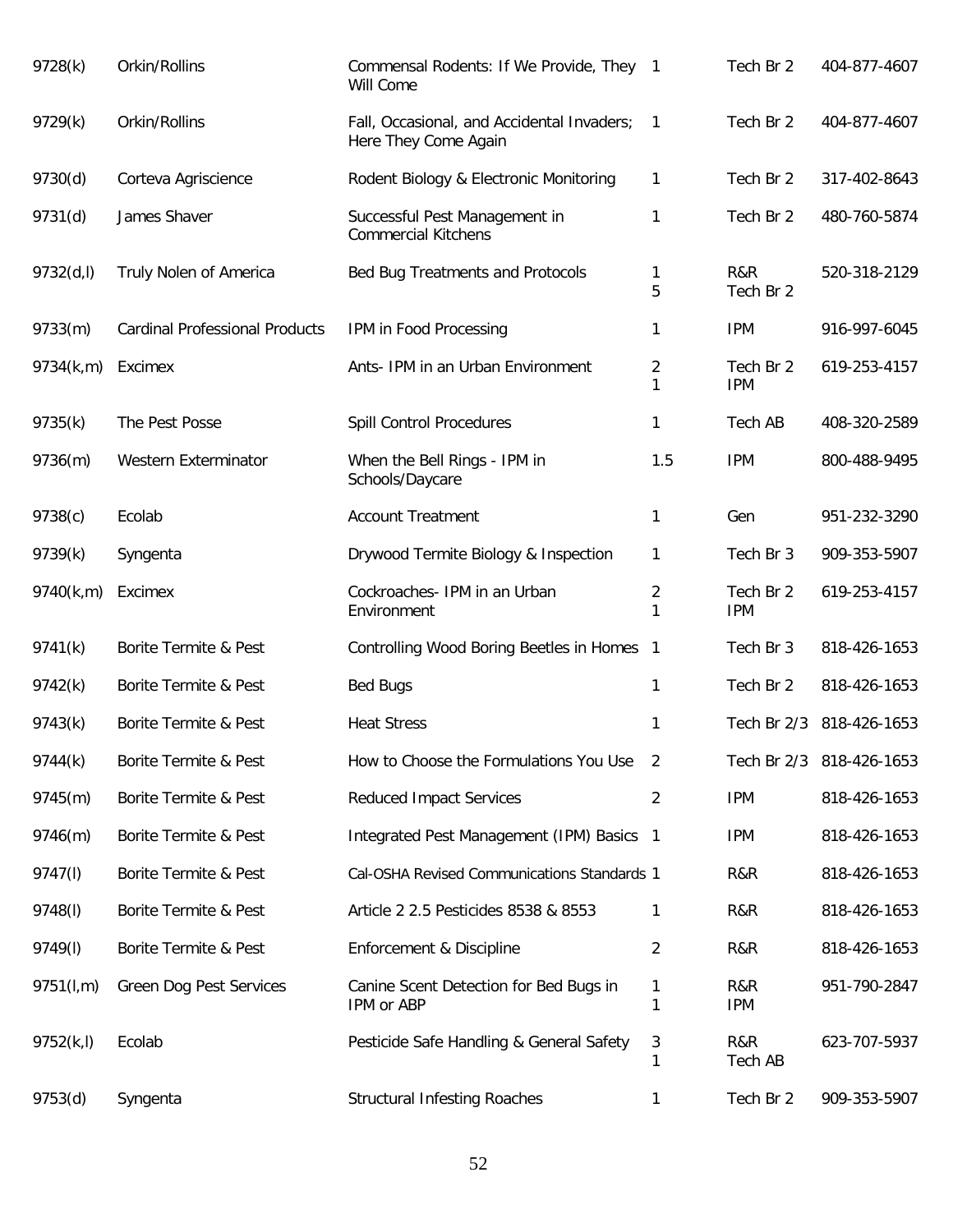| 9754(m)            | James Shaver                        | IPM - Rodents 101                                                | 1                   | <b>IPM</b>                     | 480-760-5874 |
|--------------------|-------------------------------------|------------------------------------------------------------------|---------------------|--------------------------------|--------------|
| 9755(m)            | O'Brien's Enterprises               | <b>Integrated Pest Management</b>                                | 2                   | <b>IPM</b>                     | 805-748-0232 |
| 9756(I)            | <b>Certified Training Institute</b> | <b>Respirator Protection</b>                                     | 1                   | R&R                            | 800-727-7104 |
| 9757(d)            | Syngenta                            | Syngenta Spray School                                            | 2                   | Tech Br 2                      | 909-353-5907 |
| 9758(k,l,m) Ecolab |                                     | <b>Cockroach Elimination Strategies</b>                          | 1<br>1<br>1         | R&R<br>Tech Br 2<br><b>IPM</b> | 623-707-5937 |
| 9759(d, I)         | <b>NPMA</b>                         | NPMA Pest Management in Health Care<br>Facilities                | $.5\,$<br>.5        | R&R<br>Tech Br 2/3             | 703-352-6762 |
| 9761(l)            | The Pest Posse                      | Review of the Arilon Material (Pesticide)<br>Label and Field Use | 1                   | R&R                            | 408-320-2589 |
| 9762(k)            | Western Exterminating               | The Tweet Stops Here                                             | 1.5                 | Tech Br 2                      | 800-488-9495 |
| 9764(I)            | San Diego PCOC                      | Pesticide Laws and Regulations, Overview<br>Of Violations        | 1                   | R&R                            | 858-521-8876 |
| 9770(d,l)          | <b>FISA</b>                         | Food Industry Pest Management II                                 | 3<br>1<br>1.5       | R&R<br>Tech Br 1<br>Tech Br 2  | 913-397-1185 |
| 9771(k)            | Western Exterminator                | The Scary Hairy Misunderstood Spider                             | 1.5                 | Tech Br 2                      | 800-488-9495 |
| 9772(d)            | Syngenta                            | Bed Bug Biology & Control                                        | 1                   | Tech Br 2                      | 909-353-5907 |
| 9773(d)            | <b>NPMA</b>                         | NPMA Rodenticide Stewardship                                     | 1                   | Tech Br 2                      | 703-352-6762 |
| 9774(I)            | <b>ExCimex</b>                      | The Label is the Law                                             | 2                   | R&R                            | 619-253-4157 |
| 9775(m)            | Orkin                               | Pest Proofing & Exclusion: IPM                                   | 1                   | <b>IPM</b>                     | 404-877-4607 |
| 9776(k)            | Orkin                               | What's Biting Me?                                                | 1                   | Gen                            | 404-877-4607 |
| 9777(k)            | Orkin                               | Other WDO: There is a Fungus Among Us                            | $\mathbf{1}$        | Tech Br 3                      | 404-877-4607 |
| 9778(d)            | <b>Green Tech Heat Solutions</b>    | Wood Destroying Pests and Heat<br><b>Treatment Strategies</b>    | 7.5                 | Tech Br 1/3                    | 714-588-5924 |
| 9779(k, l)         | Univar                              | Univar CAD 2019                                                  | 1<br>$\overline{2}$ | R&R<br>Tech Br 2/3             | 323-837-7078 |
| 9786(I)            | Douglas Products                    | <b>Fumigation Log Review</b>                                     | 1                   | R&R                            | 760-703-2973 |
| 9787(d)            | Douglas Products                    | Fumigation Show & Tell                                           | 1                   | Tech Br 1                      | 760-703-2973 |
| 9794(k)            | Western Exterminator                | That Protein Was Not Listed on the Food<br>Label!                | 1.5                 | Tech Br 2                      | 800-488-9495 |
| 9795(k)            | O'Brien's Enterprises               | Safety in the Field                                              | 2                   | Gen                            | 805-748-0232 |
| 9800(k)            | <b>MGK</b>                          | <b>General Entomology</b>                                        | 1                   | Tech Br 2                      | 612-750-4221 |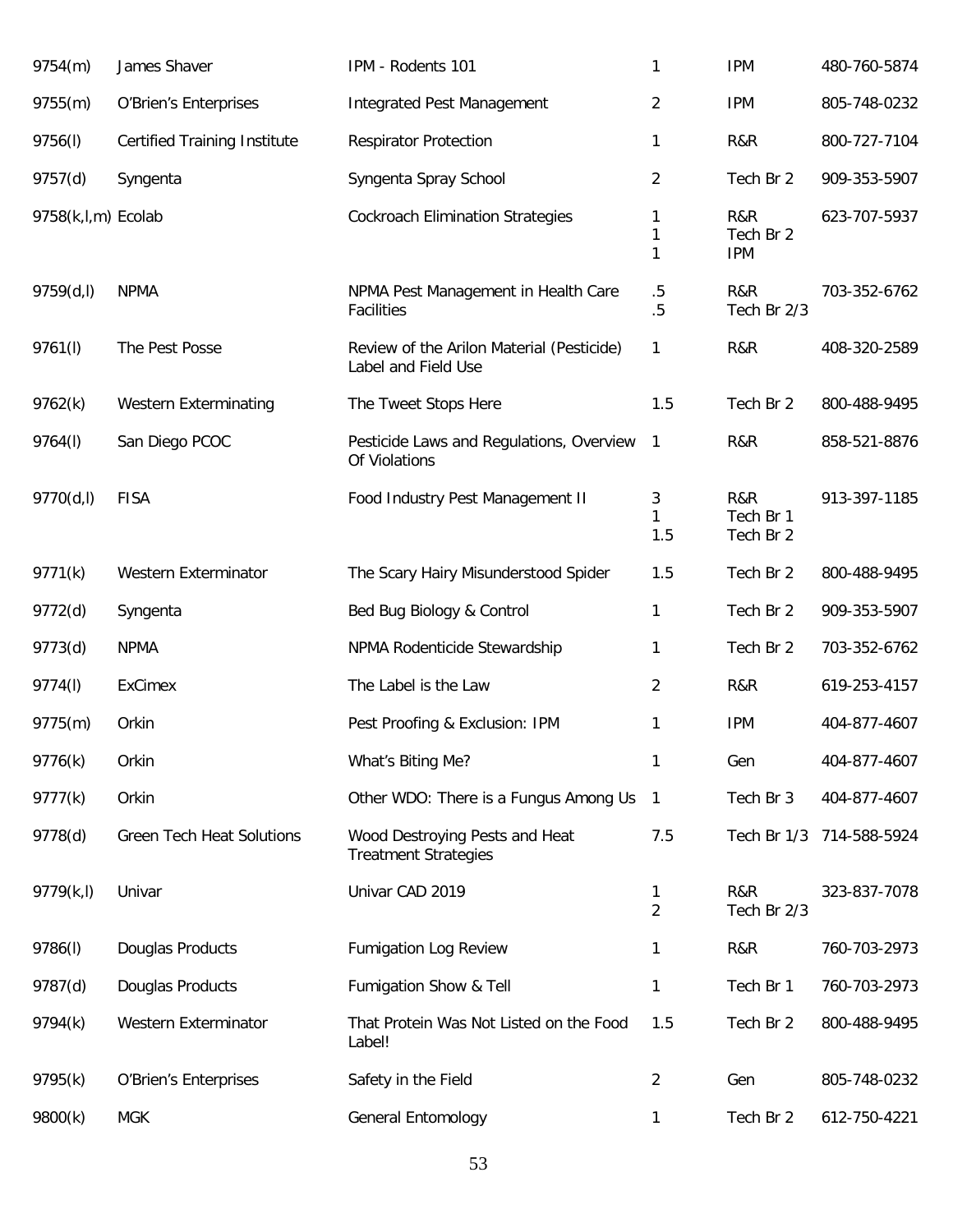| 9801(k)    | <b>MGK</b>                               | <b>Controlling Ants with Pesticides</b>                                        | 1<br>Qr         | Tech Br 2<br><b>IPM</b>                | 612-750-4221             |
|------------|------------------------------------------|--------------------------------------------------------------------------------|-----------------|----------------------------------------|--------------------------|
| 9802(k)    | <b>MGK</b>                               | Applications & Equipment                                                       | 1               | Tech Br 2                              | 612-750-4221             |
|            | 9807(g,l,m) Certified Training Institute | <b>General Structural Pest Control</b>                                         | 2<br>.5<br>.5   | Tech Br 2<br>R&R<br><b>IPM</b>         | 800-727-7104             |
| 9808(g)    | <b>Certified Training Institute</b>      | <b>Structure Infesting Pest Management</b>                                     | 3               | Tech Br 2                              | 800-727-7104             |
| 9809(g)    | <b>Certified Training Institute</b>      | <b>Structure Invading Pest Management</b>                                      | 3               | Tech Br 2                              | 800-727-7104             |
| 9810(g)    | <b>Certified Training Institute</b>      | Rodents and Other Vertebrate Pest<br>Management                                | $\overline{2}$  | Tech Br 2                              | 800-727-7104             |
| 9811(d)    | <b>BugWizzards</b>                       | Pesticide Formulation Selection for Pest<br>Management Professionals           | 1               |                                        | Tech Br 2/3 949-412-8773 |
| 9812(d)    | CTN Educational Services Inc.            | Submitted Papers for Termites                                                  | 1               | Tech Br 3                              | 512-829-5114             |
| 9813(d)    | CTN Educational Services Inc.            | Updates to the Federal Imported Fire Ant<br>Quarantine                         | 1               | Tech Br 2                              | 512-829-5114             |
| 9814(I)    | CTN Educational Services Inc.            | Active Ingredients Eligible for Minimum<br>Risk Pesticide Products FIFRA 25(b) | 1               | R&R                                    | 512-829-5114             |
| 9815(m)    | CTN Educational Services Inc.            | <b>IPM</b>                                                                     | 1               | <b>IPM</b>                             | 512-829-5114             |
| 9816(k)    | Western Exterminator                     | Next Generation Pest Management in<br><b>Food Plants</b>                       | 1.5             | Tech Br 2/3                            | 800-488-9495             |
| 9817(I)    | Clark Pest Control                       | Annual PPE Training 2020                                                       | 3               | R&R                                    | 209-368-7152             |
| 9818(I)    | Clark Pest Control                       | Annual Pesticide Safety Training 2020                                          | 5               | R&R                                    | 209-368-7152             |
| 9820(d)    | <b>MGK</b>                               | Pesticides & Formulations                                                      | 1               |                                        | Tech Br 2/3 612-750-4221 |
| 9821(k, l) | Dewey Pest Control                       | Bed Bugs- what, where, who, when and<br>Why                                    | 1<br>.5         | R&R<br>Tech Br 2                       | 626-568-9248             |
| 9822(l)    | Agri-Turf Distributing                   | 2020 Annual Worker Safety Training 2.0                                         | $\overline{2}$  | R&R                                    | 831-345-5899             |
| 9823(I)    | Agri-Turf Distributing                   | 2020 Annual Worker Safety Training 4.0                                         | 4               | R&R                                    | 831-345-5899             |
| 9824(I)    | Agri-Turf Distributing                   | 2020 Fumigation AWS Training<br>* FOR FR's AND OPR's ONLY (Fumigants)          | 4               | $R&R*$                                 | 831-345-5899             |
| 9825(k)    | Liphatech                                | History and Use of Rodenticides                                                | 1               | Tech Br 2                              | 404-788-0892             |
| 9826(k)    | Liphatech                                | Rodent Behavior and Control                                                    | 1               | Tech Br 2                              | 404-788-0892             |
| 9827(d,m)  | <b>Target Specialty Products</b>         | <b>Commercial Pest Solutions</b>                                               | 1.5<br>1.5<br>1 | Tech Br 2<br>Tech Br 2/3<br><b>IPM</b> | 800-352-3870             |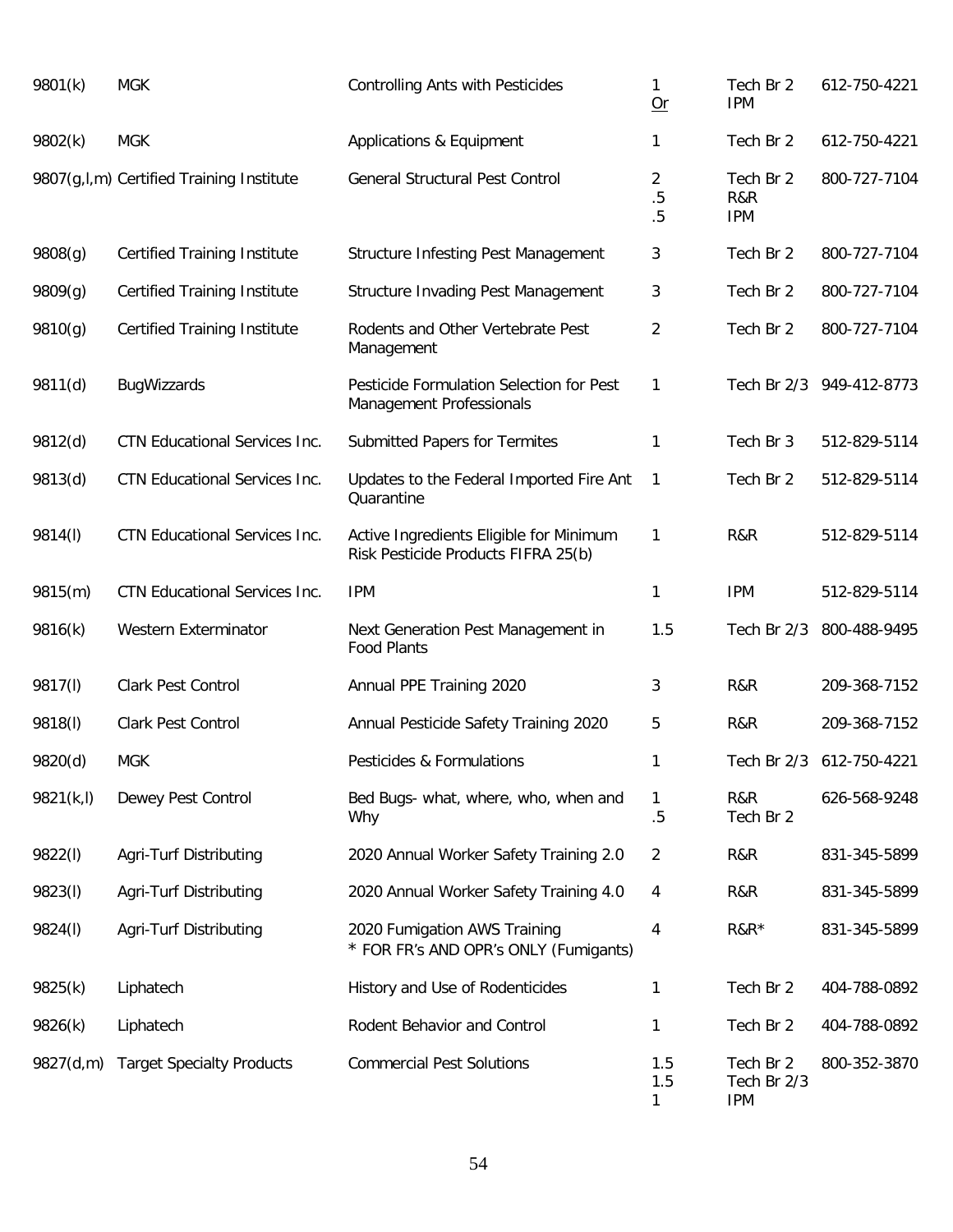| 9828(I)    | Advanced IPM                           | Annual Respirator Training 2020                                                      | 3                                | R&R                                                | 916-472-1440 |
|------------|----------------------------------------|--------------------------------------------------------------------------------------|----------------------------------|----------------------------------------------------|--------------|
| 9829(I)    | O'Brien's Enterprises                  | Rules & Regulations                                                                  | 8                                | R&R                                                | 805-748-0232 |
| 9830(k)    | Geotech Supply                         | The How to of Rodent Exclusion                                                       | 1                                | Tech Br 2                                          | 916-224-6214 |
| 9831(k)    | Geotech Supply                         | How to Control Roaches                                                               | 1                                | Tech Br 2                                          | 916-224-6214 |
| 9832(k)    | Geotech Supply                         | <b>Stored Product Pest Control</b>                                                   | 1                                | Tech Br 2                                          | 916-224-6214 |
| 9833(k)    | Geotech Supply                         | Fabric Pest Control                                                                  | 1                                | Tech Br 2                                          | 916-224-6214 |
| 9834(I)    | Geotech Supply                         | Geotech Annual Safety Training                                                       | 4                                | R&R                                                | 916-224-6214 |
| 9835(I)    | O'Brien's Enterprises                  | Rules & Regulations- 4 hrs.                                                          | 4                                | R&R                                                | 805-748-0232 |
| 9836(d)    | Douglas Products                       | 2020 Vikane Caretakers                                                               | 2                                | Tech Br 1/3                                        | 760-703-2973 |
| 9837(d)    | Orkin                                  | 'Tis the Season: Ticks; Mosquitos;<br>Diseases Transmission & Environmental Concerns | 1                                | Tech Br 2                                          | 404-877-4607 |
| 9838(d)    | Orkin                                  | The Swarms are Coming!                                                               | 1                                | Tech Br 3                                          | 404-877-4607 |
| 9839(m)    | Orkin                                  | IPM, GMP and Food Safety Audits                                                      | 1                                | <b>IPM</b>                                         | 404-877-4607 |
| 9840(I)    | Western Exterminator                   | Rentokil 2020 Respirator Training                                                    | 1                                | R&R                                                | 800-488-9495 |
| 9844(d,l)  | <b>SCC/Cardinal Pro Products</b>       | 2020 Vikane Caretakers Program                                                       | 1<br>$\overline{2}$              | R&R<br>Tech Br 1/3                                 | 714-761-3292 |
| 9845(k)    | Pest Posse Academy                     | <b>Fundamentals of Ants</b>                                                          | 1                                | Tech Br 2                                          | 408-320-2589 |
| 9846(k)    | Pest Posse Academy                     | The Who and What of Bed Bugs                                                         | 1                                | Tech Br 2                                          | 408-320-2589 |
| 9847(k)    | Pest Posse Academy                     | Overview of IPM and German Cockroaches 1                                             |                                  | Tech Br 2                                          | 408-320-2589 |
| 9848(g,m)  | <b>Technical Learning College</b>      | Mosquito Control                                                                     | 5<br>2                           | Tech Br 2<br><b>IPM</b>                            | 928-468-0665 |
| 9849(g)    | <b>Technical Learning College</b>      | <b>Termite Control</b>                                                               | 2<br>8                           | Tech Br 3<br>Tech Br 3                             | 928-468-0665 |
| 9850(g, I) | <b>Technical Learning College</b>      | Pesticide Safety Training                                                            | 10<br>4                          | R&R<br>Tech AB                                     | 928-468-0665 |
|            | 9851(g,l,m) Technical Learning College | <b>Advanced Pest Control</b>                                                         | 4<br>9<br>3<br>$\mathbf{1}$<br>3 | R&R<br>Tech Br 2<br>Tech Br 3<br><b>IPM</b><br>Gen | 928-468-0665 |
|            | 9852(g,l,m) Technical Learning College | Ant Control                                                                          | 1<br>4<br>3<br>1                 | R&R<br>Tech Br 2<br>Tech Br 2/3<br><b>IPM</b>      | 928-468-0665 |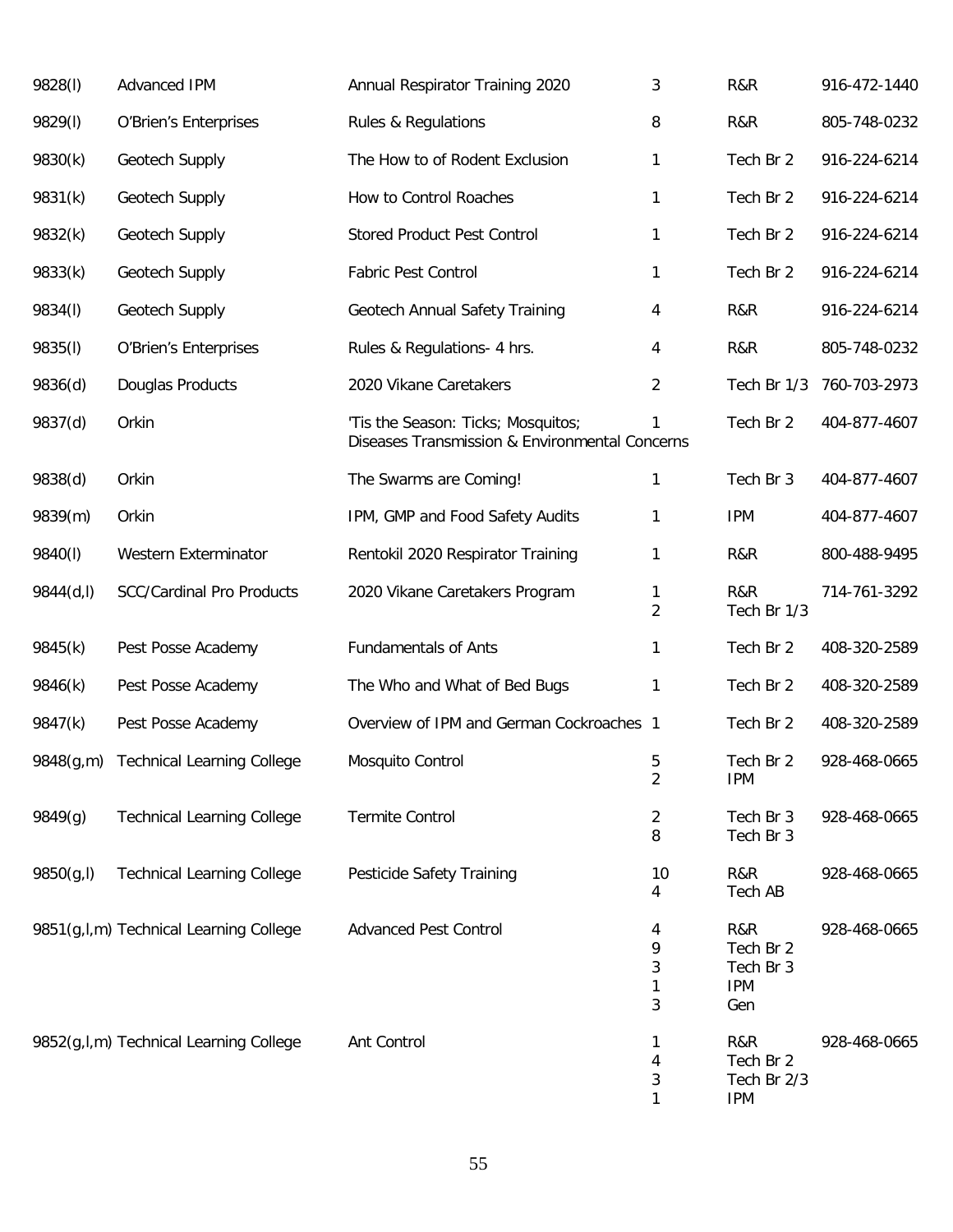|            | 9853(g,l,m) Technical Learning College   | <b>Tick Control</b>                                                            | 1<br>8<br>1    | R&R<br>Tech Br 2<br><b>IPM</b> | 928-468-0665 |
|------------|------------------------------------------|--------------------------------------------------------------------------------|----------------|--------------------------------|--------------|
|            | 9854(g,l,m) Technical Learning College   | Cockroach Control                                                              | 1<br>5<br>1    | R&R<br>Tech Br 2<br><b>IPM</b> | 928-468-0665 |
|            | 9855(g, I, m) Technical Learning College | Spider Control                                                                 | 1<br>3<br>1    | R&R<br>Tech Br 2<br><b>IPM</b> | 928-468-0665 |
|            | 9856(g,l,m) Technical Learning College   | Africanized Honey Bees                                                         | 1<br>5<br>1    | R&R<br>Tech Br 2<br><b>IPM</b> | 928-468-0665 |
| 9857(I)    | <b>Sprague Pest Solutions</b>            | Annual Pesticide Label Review                                                  | 3              | R&R                            | 253-377-9068 |
| 9858(k)    | Western Exterminator                     | <b>Wood Damage Detectives</b>                                                  | 3              | Tech Br 1/3                    | 800-488-9495 |
|            | 9859(d,l,m) Univar Solutions             | Univar CAD 2020                                                                | 1<br>1<br>1    | R&R<br>Tech Br 2<br><b>IPM</b> | 323-837-7078 |
| 9860(l)    | <b>Target Specialty Products</b>         | Worker Safety 2020                                                             | 4              | R&R                            | 800-352-3870 |
| 9861(I)    | <b>Target Specialty Products</b>         | Worker Safety 2020-2                                                           | $\overline{2}$ | R&R                            | 800-352-3870 |
| 9863(I)    | Advanced IPM                             | Annual Pesticide Safety Training 2020                                          | 2.5            | R&R                            | 916-472-1440 |
| 9864(k)    | Ensystex                                 | Zythor Stewardship 2020                                                        | 1.5            | Tech Br 1/3                    | 805-895-8078 |
| 9865(I)    | <b>Univar Solutions</b>                  | 2020 Caretakers<br>*FOR FR's AND OPR's ONLY (Fumigants)                        | $\overline{2}$ | $R&R*$                         | 323-837-7078 |
| 9867(m)    | The Termite Guy                          | <b>Integrated Pest Management</b>                                              | $\overline{2}$ | <b>IPM</b>                     | 714-835-0135 |
| 9868(k, l) | Western Exterminator                     | Pesticide Application & Regulatory Review                                      | 1<br>1.5       | R&R<br>Tech Br 2/3             | 800-488-9495 |
| 9869(k,m)  | Western Exterminator                     | Stop the Buzz with Integrated Mosquito<br>Management                           | 1              | Tech Br 2                      | 800-488-9495 |
| 9870(I)    | <b>Castech Pest Services</b>             | Annual Safety Training 2020                                                    | 3              | R&R                            | 559-352-7294 |
| 9871(k)    | <b>Castech Pest Services</b>             | Subterranean & Drywood Termite<br>Biology & Control                            | $\overline{2}$ | Tech Br 1/3                    | 559-352-7294 |
| 9872(k)    | <b>Castech Pest Services</b>             | Cockroach Biology & Control                                                    | 2              | Tech Br 2                      | 559-352-7294 |
| 9873(k)    | <b>Castech Pest Services</b>             | Spider Biology & Control                                                       | 1              | Tech Br 2                      | 559-352-7294 |
| 9874(k)    | <b>BASF</b>                              | Curing Your Pest Pains: Strategies for<br>Solving Your Top General Pest Issues | 1              | Tech Br 2                      | 562-249-4682 |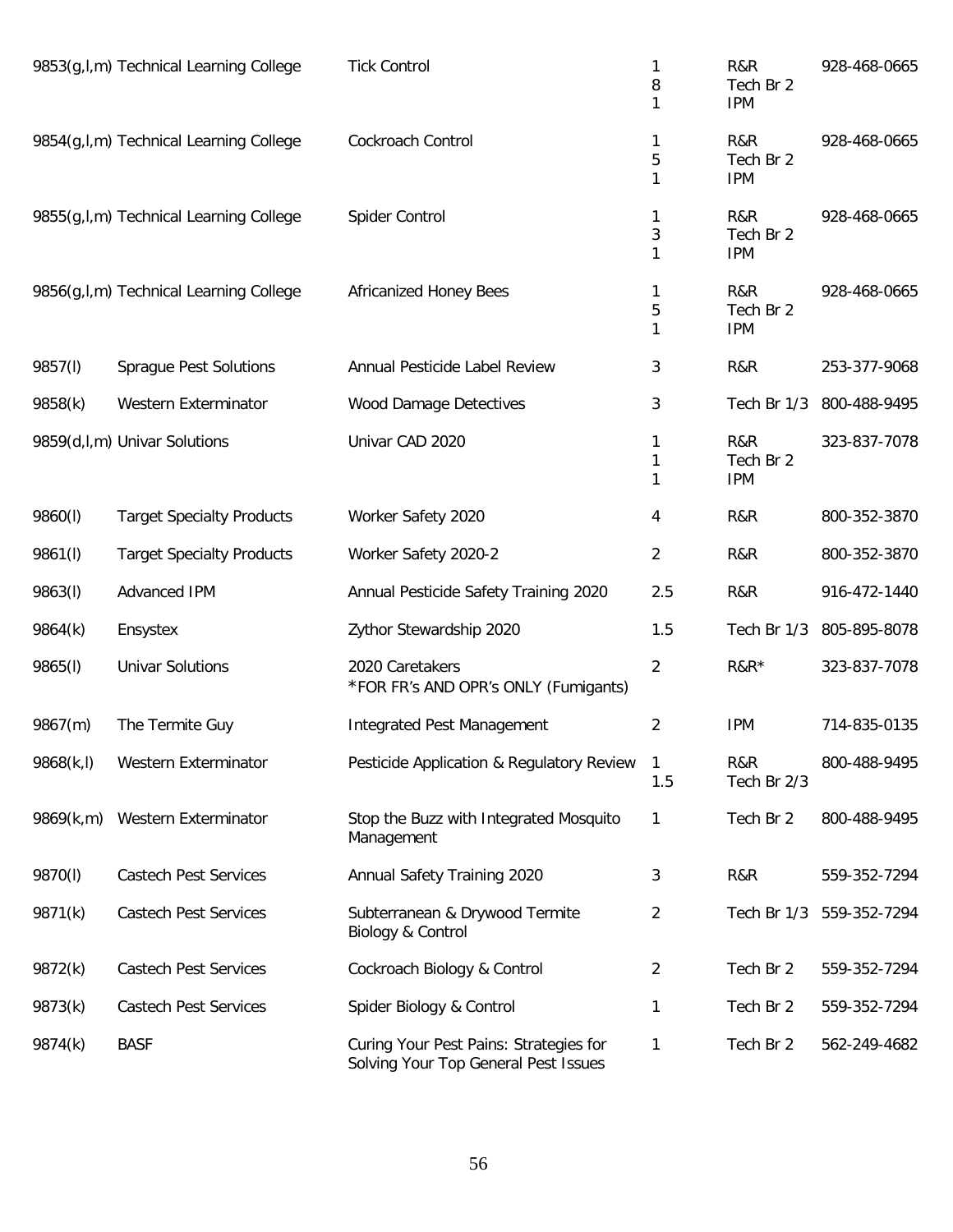| 9875(k)          | <b>BASF</b>                         | Termites Behave! Termite Behavior and<br><b>Management Strategies</b>     | 1                               | Tech Br 3                      | 562-249-4682 |
|------------------|-------------------------------------|---------------------------------------------------------------------------|---------------------------------|--------------------------------|--------------|
| 9876(d,l,m) BASF |                                     | <b>WCRA 2020 Day 1</b>                                                    | 1<br>4<br>1                     | R&R<br>Tech Br 2<br><b>IPM</b> | 562-249-4682 |
| 9877(d,l,m) BASF |                                     | <b>WCRA 2020 Day 2</b>                                                    | 2<br>4.5<br>1                   | R&R<br>Tech Br 2<br><b>IPM</b> | 562-249-4682 |
| 9878(d,l,m) BASF |                                     | <b>WCRA 2020 Day 3</b>                                                    | $.5\,$<br>$\overline{2}$<br>1.5 | R&R<br>Tech Br 2<br><b>IPM</b> | 562-249-4682 |
| 9886(d,m)        | ExCimex                             | Rodents: IPM in an UrbanEnvironment                                       | 2<br>1                          | Tech Br 2<br><b>IPM</b>        | 619-253-4157 |
| 9887(d)          | <b>Certified Training Institute</b> | Mice: The Ubiquitous Commensal Rodent                                     | 1                               | Tech Br 2                      | 800-727-7104 |
| 9888(d)          | <b>Certified Training Institute</b> | Bat Damage Management                                                     | 1                               | Tech Br 2                      | 800-727-7104 |
| 9889(d)          | <b>Certified Training Institute</b> | The Control and Management of<br><b>Unprotected Birds</b>                 | 1                               | Tech Br 2                      | 800-727-7104 |
| 9890(l)          | <b>Certified Training Institute</b> | Pesticide Labels and Safety Data Sheets                                   | 1                               | R&R                            | 800-727-7104 |
| 9891(I)          | <b>Certified Training Institute</b> | Environmental Fate and Transport of<br>Pesticides                         | 1                               | R&R                            | 800-727-7104 |
| 9892(I)          | <b>Certified Training Institute</b> | Pesticide Antimicrobials                                                  | 1                               | R&R                            | 800-727-7104 |
| 9893(I/m)        | Advanced IPM                        | Healthy Schools Act "Basic Pest<br>Management"                            | 1<br>$or$                       | R&R<br><b>IPM</b>              | 916-472-1440 |
| 9894(I/m)        | <b>Advanced IPM</b>                 | Healthy Schools Act "Practical Pest<br>Management"                        | 1<br>or                         | R&R<br><b>IPM</b>              | 916-472-1440 |
| 9898(k)          | Orkin                               | Ants Are More Than a Nuisance                                             | 1                               | Tech Br 2                      | 404-877-4607 |
| 9899(k)          | Orkin                               | It's a Plane? It's a Bird? It's a Large Fly!                              | 1                               | Tech Br 2                      | 404-877-4607 |
| 9900(l)          | Western Exterminator                | Pesticide Exposure and Spill Control for<br>The Pesticide Applicator      | 2                               | R&R                            | 800-488-9495 |
| 9902(m)          | Green Dog Pest Service              | K-9 Assisted Bed Bug Inspections as Part<br>of IPM or ABP Protocols       | 2                               | <b>IPM</b>                     | 626-484-8563 |
| 9905(I)          | <b>Target Specialty Products</b>    | Worker Safety for Fumigators 2020<br>*FOR FR's AND OPR's ONLY (Fumigants) | $\overline{2}$                  | $R&R*$                         | 800-352-3870 |
| 9906(d)          | Synergy                             | General Pest Control for the Technician                                   | 1.5                             | Tech Br 2                      | 775-203-7776 |
| 9907(d,m)        | Synergy                             | Bed Bug Biology & IPM Infestation Control 1                               | $.5\,$                          | Tech Br 2<br><b>IPM</b>        | 775-203-7776 |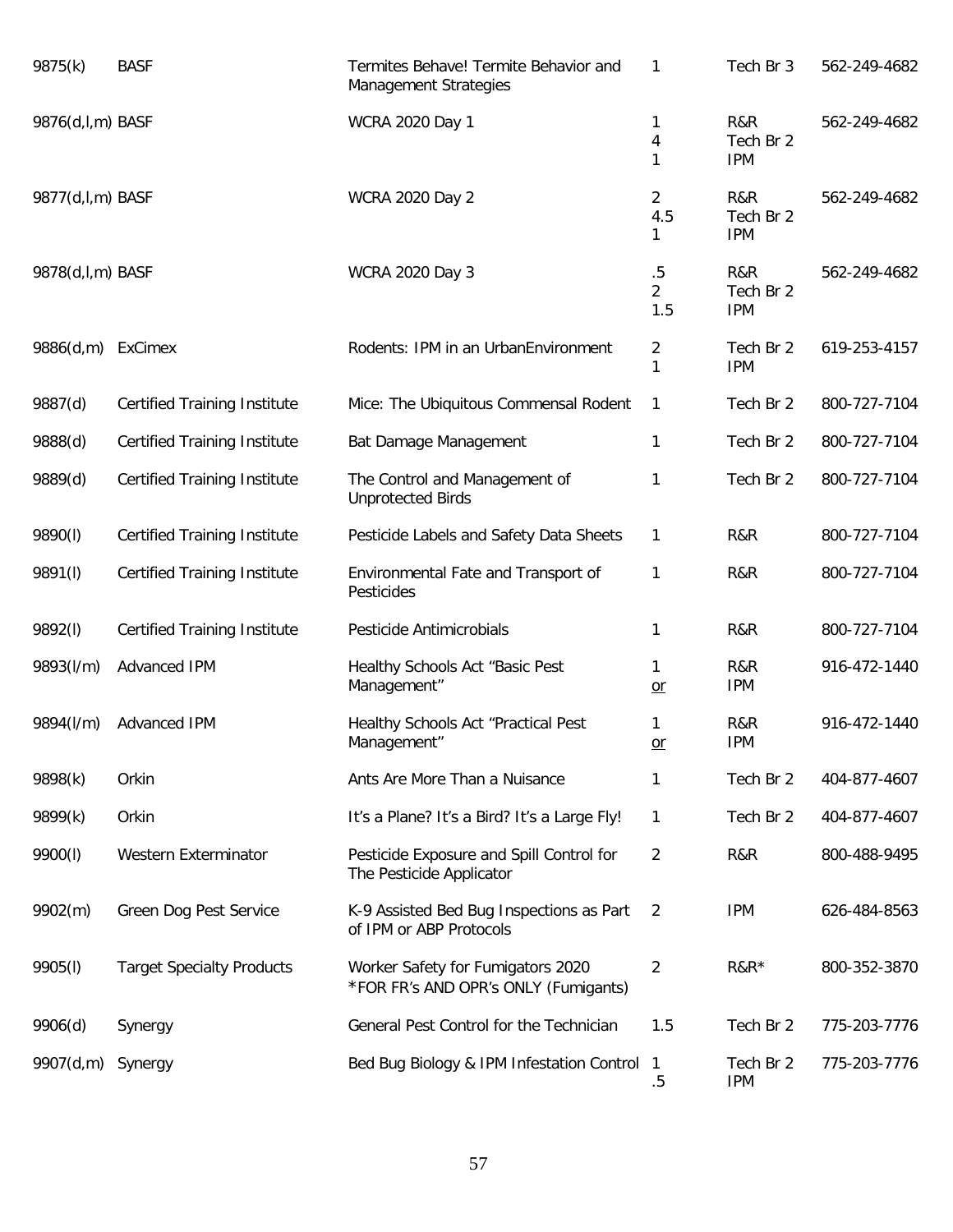| 9908(d,m) Synergy |                                      | German Coakroach Biology & IPM Control                                                                  | 1<br>$.5\,$      | Tech Br 2<br><b>IPM</b> | 775-203-7776 |
|-------------------|--------------------------------------|---------------------------------------------------------------------------------------------------------|------------------|-------------------------|--------------|
| 9909(d)           | <b>B&amp;G Equipment</b>             | Care and Maintenance of Tank Sprayers                                                                   | 1                | Tech Br 2/3             | 678-588-1839 |
| 9910(d)           | <b>B&amp;G Equipment</b>             | Residential Mosquito Control                                                                            | 1                | Tech Br 2               | 678-588-1839 |
|                   | 9911(d,g,k) Cartwright T & P Control | Ratopolis                                                                                               | 1                | Tech Br 2               | 619-442-9613 |
| 9912(l)           | <b>Certified Training Institute</b>  | Understanding Rodenticides and Their<br>Labels                                                          | 1                | R&R                     | 800-727-7104 |
| 9913(g)           | <b>Certified Training Institute</b>  | Euthanasia & Carcass Disposal: Methods<br><b>And Pitfalls</b>                                           | 1                | Gen                     | 800-727-7104 |
| 9914(d)           | Geotech Supply                       | Integrated Approach to Fly Control                                                                      | 1                | Tech Br 2               | 209-329-9483 |
| 9915(d)           | Western Exterminator                 | Preventing Pesky Intruders - The<br>Peridomestic Cockroaches                                            | $\overline{2}$   | Tech Br 2               | 800-488-9495 |
| 9916(d,m)         | Rockwell Labs                        | Sanitation Pest Management                                                                              | 1<br>$or$        | Tech Br 2<br><b>IPM</b> | 818-742-7229 |
| 9917(d)           | Rockwell Labs                        | Perimeter Service                                                                                       | 1                | Tech Br 2               | 818-742-7229 |
| 9918(d)           | Dr. Nina Jenkins                     | Bed Bug Biology, Chemical Resistance and 1<br>Implementation of New Tools for Control<br>And Prevention |                  | Tech Br 2               | 814-411-0823 |
| 9919(I)           | Dewey Pest Control                   | Dewey New Hire Training- Pest Disclosure, 1<br>Right to Know, Treatment Prep                            |                  | R&R                     | 626-568-9248 |
| 9920(l)           | Dewey Pest Control                   | Dewey New Hire Training- Safety                                                                         | 1                | R&R                     | 626-568-9248 |
| 9921(d)           | Dewey Pest Control                   | Dewey New Hire Training- Basic Biology<br>Of Commone Pests                                              | $\overline{2}$   | Tech Br 2               | 626-568-9248 |
| 9922(c)           | Dewey Pest Control                   | Dewey New Hire Training- Scenarios Real<br>Life Events                                                  | -1               | Gen                     | 626-568-9248 |
| 9924(I)           | <b>Target Specialty Products</b>     | <b>SCBA Safety</b>                                                                                      | $\overline{2}$   | R&R                     | 800-352-3870 |
| 9925(g,k)         | <b>Target Specialty Products</b>     | Bed Bug Biology and Control-Online                                                                      | 1                | Tech Br 2               | 800-352-3870 |
| 9926(m)           | <b>UC Statewide IPM</b>              | Bed Bug BMPs for Multi-Unit Housing                                                                     | 1                | <b>IPM</b>              | 510-499-2930 |
| 9927(m)           | UC Statewide IPM                     | Providing IPM Serevices Within Multi-Unit<br>Housing                                                    | 1                | <b>IPM</b>              | 510-499-2930 |
| 9928(l,m)         | UC Statewide IPM                     | Providing IPM Services to Schols and Child<br>Care                                                      | $.5\,$<br>$.5\,$ | R&R<br><b>IPM</b>       | 510-499-2930 |
| 9929(m)           | UC Statewide IPM                     | Alternative Management for Outdoor<br>Cockroaches                                                       | 1                | <b>IPM</b>              | 510-499-2930 |
| 9930(m)           | UC Statewide IPM                     | Using Bait Stations for Subterranean<br><b>Termite Control</b>                                          | 1                | <b>IPM</b>              | 510-499-2930 |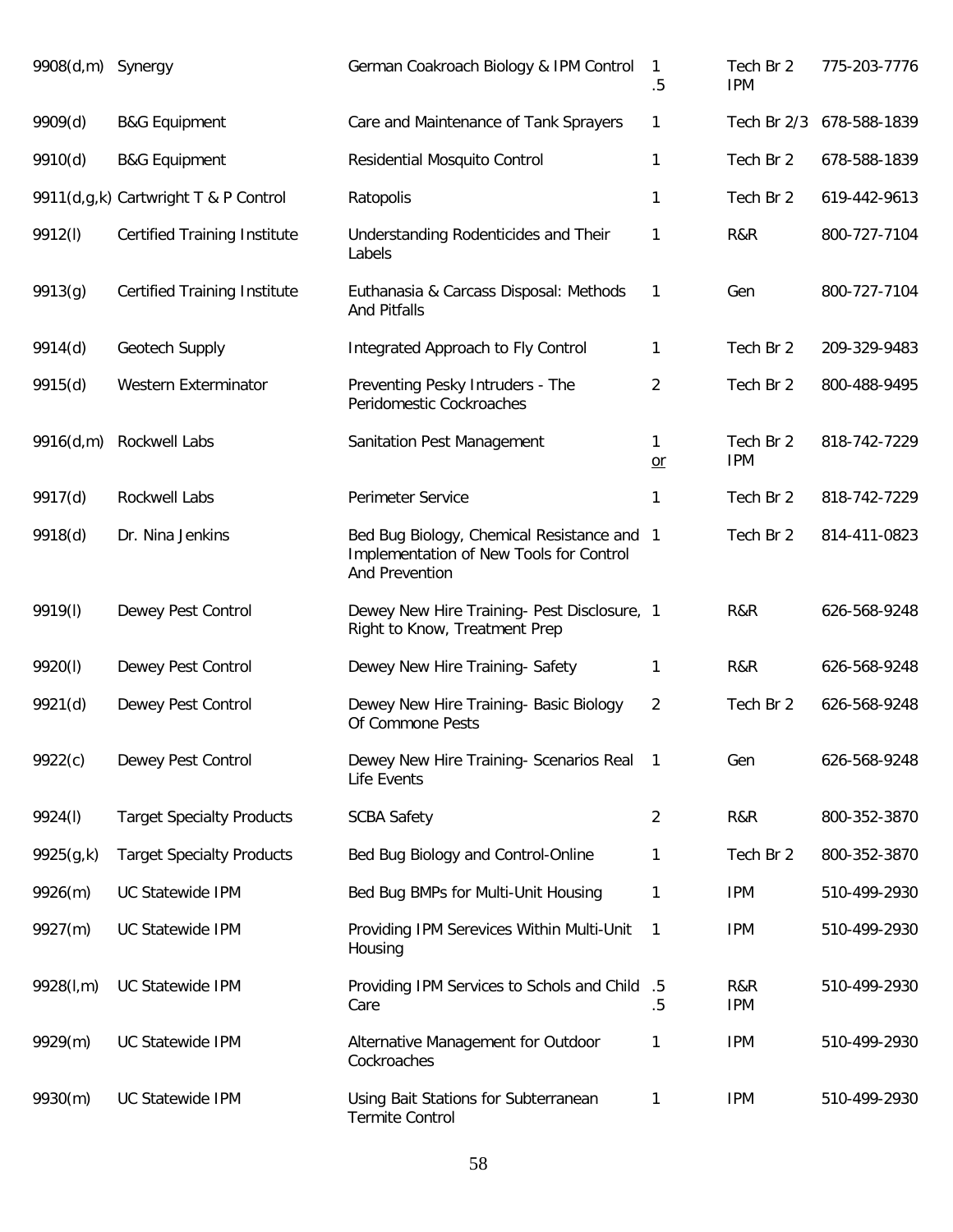| 9931(m)   | <b>UC Statewide IPM</b> | IPM for Yellowjackets in Urban Landscapes 1                              |                     | <b>IPM</b>              | 510-499-2930 |
|-----------|-------------------------|--------------------------------------------------------------------------|---------------------|-------------------------|--------------|
| 9932(d)   | Pest Posse Academy      | Overview of What is PPE and Respiratory<br>Protection                    | $\mathbf{1}$        | Tech Br 2/3             | 408-320-2589 |
| 9933(d)   | Pest Posse Academy      | Overview of Rodents and Rodenticide                                      | 1                   | Tech Br 2               | 408-320-2589 |
| 9934(k)   | Western Exterminator    | Swat Out Small Flies                                                     | $\overline{2}$      | Tech Br 2               | 800-488-949  |
| 9935(k)   | Woods Pest Control      | <b>Stinging Pests</b>                                                    | 1                   | Tech Br 2               | 530-229-0458 |
| 9936(k)   | Woods Pest Control      | <b>Pesticide Formulations</b>                                            | 1                   | Tech Br 2               | 530-229-0458 |
| 9937(k)   | Woods Pest Control      | <b>Delusional Parasitosis</b>                                            | 1                   | Tech Br 2               | 530-229-0458 |
| 9938(I)   | Veseris                 | Hazardous Spill Control                                                  | $\mathbf{1}$        | R&R                     | 323-837-7078 |
| 9939(I)   | Veseris                 | Respiratory Protection and Regulatory<br>Update                          | 1                   | R&R                     | 323-837-7078 |
| 9940(I)   | Veseris                 | Rules & Regulations Update                                               | 2 or 4              | R&R                     | 323-837-7078 |
| 9941(I)   | Veseris                 | <b>Hazard Communication Training</b>                                     | 2                   | R&R                     | 323-837-7078 |
| 9942(d)   | Veseris                 | Rodent Pest Management                                                   | 2                   | Tech Br 2               | 323-837-7078 |
| 9943(I)   | Veseris                 | HM-232 for Fumigators<br>*FOR FR's AND OPR's ONLY (Fumigants)            | 1                   | $R&R*$                  | 323-837-7078 |
| 9944(I)   | Veseris                 | Pesticide Safety / Regulations Update                                    | 4                   | R&R                     | 323-837-7078 |
| 9945(d)   | Veseris                 | <b>Bed Bugs</b>                                                          | $\overline{2}$      | Tech Br 2               | 323-837-7078 |
| 9946(d)   | Veseris                 | Termite Detection and Techniques                                         | 1                   | Tech Br 3               | 323-837-7078 |
| 9947(I,m) | Veseris                 | Last Chance Seminar- Laws and IPM                                        | 2<br>$\overline{2}$ | R&R<br><b>IPM</b>       | 323-837-7078 |
| 9948(I)   | <b>Veseris</b>          | Last Chance Seminar- Rules & Regulations 4                               |                     | R&R                     | 323-837-7078 |
| 9949(d)   | Veseris                 | Last Chance Seminar- Termites, Branch 3                                  | 4                   | Tech Br 3               | 323-837-7078 |
| 9950(d)   | Veseris                 | Last Chance Seminar- General Pest,<br>Branch <sub>2</sub>                | 4                   | Tech Br 2               | 323-837-7078 |
| 9951(I)   | Ecolab                  | SPS Bootcamp Training- Session 1<br>*FOR FR's AND OPR's ONLY (Fumigants) | 2<br>$\mathbf{1}$   | $R&R^*$<br>Gen          | 623-707-5937 |
| 9952(m)   | Orkin                   | If You Feed Them, They Will Come<br>Infesting and Invading Cockroaches   | 1                   | <b>IPM</b>              | 404-229-9289 |
| 9953(k,m) | Western Exterminator    | Service Recovery: Tackling Heavy<br>Infestations                         | 1<br>1              | Tech Br 2<br><b>IPM</b> | 800-488-9495 |
| 9962(I)   | Synergy                 | CA Rules and Regulations 2020                                            | 1.5                 | R&R                     | 775-203-7776 |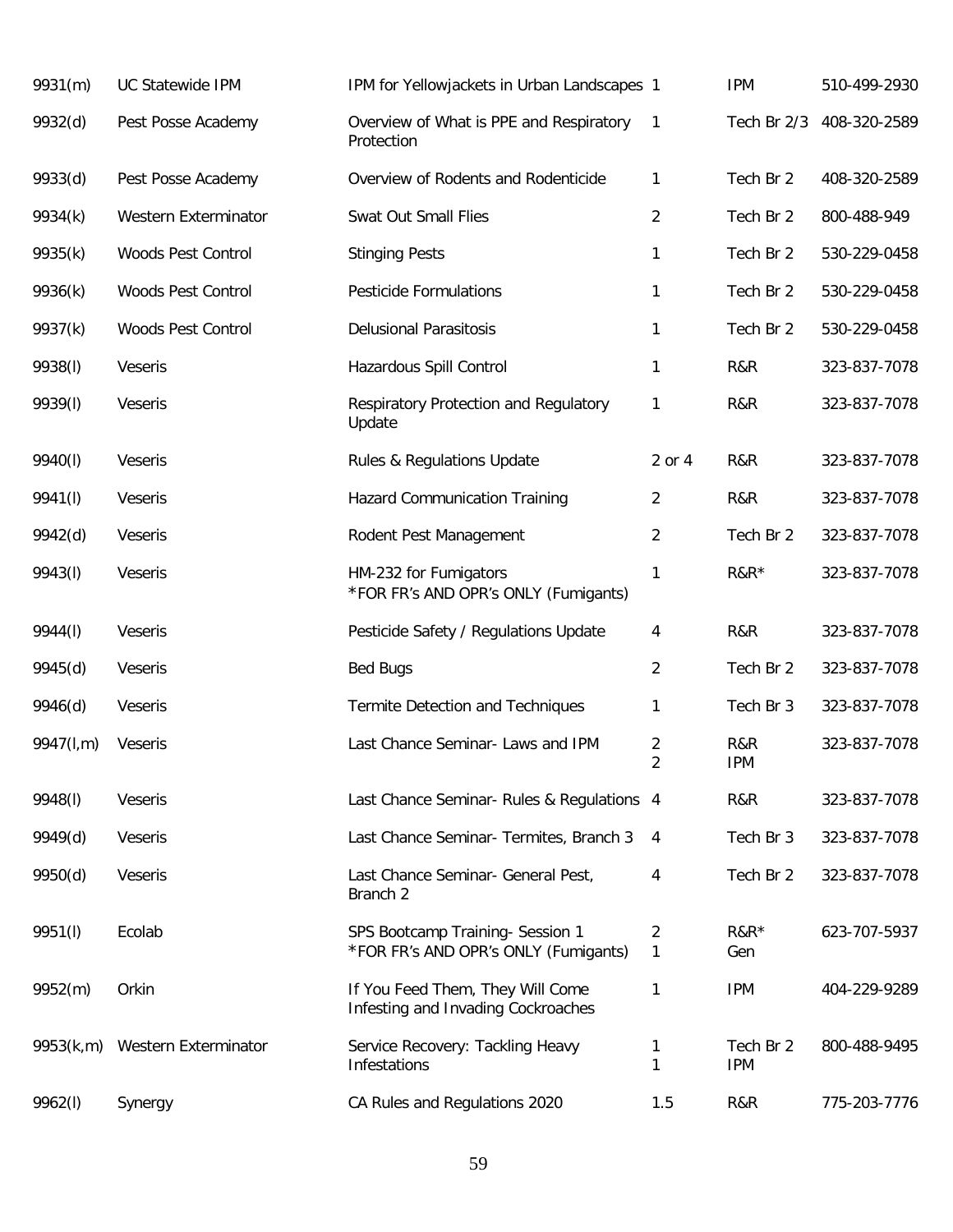| 9963(d)   | <b>Certified Training Institute</b> | <b>Inspecting Structures for Wildlife</b>                          | $\overline{2}$ | Tech Br 2        | 800-727-7104 |
|-----------|-------------------------------------|--------------------------------------------------------------------|----------------|------------------|--------------|
| 9964(d,l) | <b>Certified Training Institute</b> | Wood Destroying Pest Management                                    | 5.5<br>$.5\,$  | Tech Br 3<br>R&R | 800-727-7104 |
| 9965(I)   | PCT Distance Learning               | Zoecon Precor 2625 Premise Spray                                   | 1              | R&R              | 901-508-2467 |
| 9966(I)   | PCT Distance Learning               | <b>BASF Trelona Compressed Termite Bait</b>                        | 1              | R&R              | 901-508-2467 |
| 9967(I)   | PCT Distance Learning               | Bell Laboratories Contrac All Weather Blox 1                       |                | R&R              | 901-508-2467 |
| 9968(I)   | PCT Distance Learning               | Bayer Maxforce Quantum Ant Bait                                    | 1              | R&R              | 901-508-2467 |
| 9969(I)   | PCT Distance Learning               | Bayer Maxforce Complete Insect Bait                                | 1              | R&R              | 901-508-2467 |
| 9970(l)   | PCT Distance Learning               | BASF Termidor Dry Termiticide-California                           | 1              | R&R              | 901-508-2467 |
| 9971(l)   | PCT Distance Learning               | BASF Termidor Foam Termiticide/Insecticide                         | - 1            | R&R              | 901-508-2467 |
| 9972(l)   | PCT Distance Learning               | BASF Termidor 80WG Termiticide/Insecticide- 1<br>Pest Control Uses |                | R&R              | 901-508-2467 |
| 9973(I)   | PCT Distance Learning               | <b>BASF PT Phantom Pressurized Insecticide</b>                     | $\mathbf{1}$   | R&R              | 901-508-2467 |
| 9974(I)   | PCT Distance Learning               | <b>BASF PT Cykick Pressurized Insecticide</b>                      | 1              | R&R              | 901-508-2467 |
| 9975(I)   | PCT Distance Learning               | BASF Alpine WSG Water Soluble Granules                             | $\mathbf{1}$   | R&R              | 901-508-2467 |
| 9976(I)   | PCT Distance Learning               | BASF PT Apline Pressurized Fly Bait                                | 1              | R&R              | 901-508-2467 |
| 9977(I)   | PCT Distance Learning               | BASF Alpine Cockroach Gel Bait                                     | 1              | R&R              | 901-508-2467 |
| 9978(I)   | PCT Distance Learning               | Avitrol Corp-Avitrol Whole Corn                                    | 1              | R&R              | 901-508-2467 |
| 9979(I)   | PCT Distance Learning               | <b>AMVAC Nuvan Prostrips</b>                                       | 1              | R&R              | 901-508-2467 |
| 9980(l)   | PCT Distance Learning               | AMVAC Orthene PCO Pellets Insecticide                              | 1              | R&R              | 901-508-2467 |
| 9981(I)   | PCT Distance Learning               | AMVAC Nuvan Fog 4EC                                                | 1              | R&R              | 901-508-2467 |
| 9982(I)   | <b>PCT Distance Learning</b>        | AMVAC nuvan Prostrips +                                            | 1              | R&R              | 901-508-2467 |
| 9983(I)   | PCT Distance Learning               | LiphaTech FirstStrike Soft Bait                                    | 1              | R&R              | 901-508-2467 |
| 9984(I)   | PCT Distance Learning               | JT Eaton Bait Block Rodenticide                                    | 1              | R&R              | 901-508-2467 |
| 9985(I)   | PCT Distance Learning               | JT Eaton Kills Bed Bugs Plus                                       | 1              | R&R              | 901-508-2467 |
| 9986(I)   | PCT Distance Learning               | AMVAC Nuvan Fog 2EC                                                | 1              | R&R              | 901-508-2467 |
| 9987(I)   | PCT Distance Learning               | <b>TRECE Inc Cidetrak IMM</b>                                      | 1              | R&R              | 901-508-2467 |
| 9988(I)   | PCT Distance Learning               | Reneotech, Inc Ecoraider Insect Killer                             | 1              | R&R              | 901-508-2467 |
| 9989(I)   | PCT Distance Learning               | BASF Termidor 80WG Termiticide/<br>Insecticide-Part 1              | 1              | R&R              | 901-508-2467 |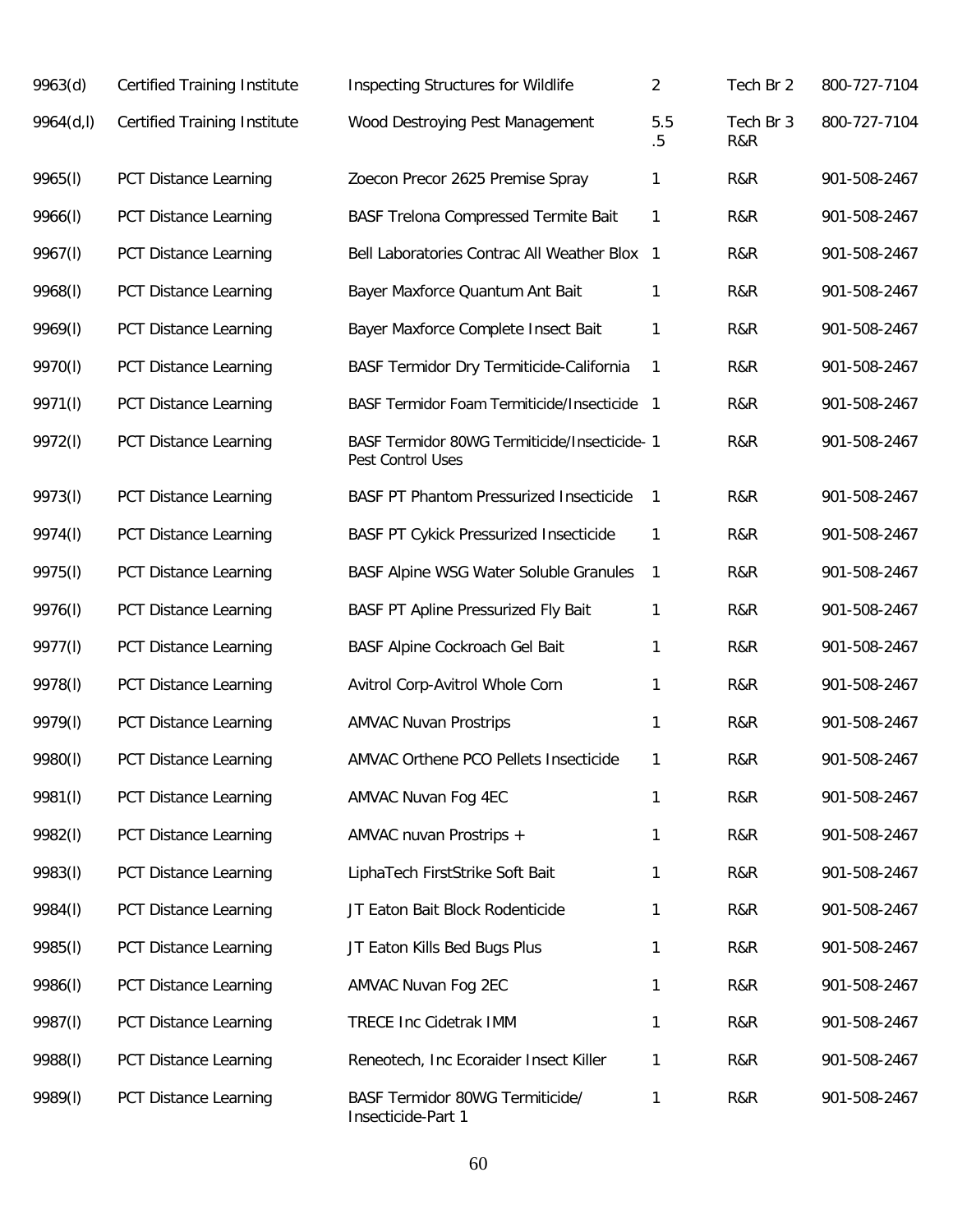| 9990(l)  | PCT Distance Learning        | BASF Termidor 80WG Termiticide/<br>Insecticide-Part 2                                 | 1              | R&R        | 901-508-2467 |
|----------|------------------------------|---------------------------------------------------------------------------------------|----------------|------------|--------------|
| 9991(I)  | PCT Distance Learning        | BASF Termidor 80WG Termiticide/<br>Insecticide-Part 3                                 | 1              | R&R        | 901-508-2467 |
| 9992(I)  | PCT Distance Learning        | AMVAC Wisdom TC Flowable-Part 1                                                       | 1              | R&R        | 901-508-2467 |
| 9993(I)  | PCT Distance Learning        | AMVAC Wisdom TC Flowable-Part 2                                                       | 1              | R&R        | 901-508-2467 |
| 9994(I)  | PCT Distance Learning        | Bayer Suspend Polyzone-Part 1                                                         | 1              | R&R        | 901-508-2467 |
| 9995(I)  | PCT Distance Learning        | Bayer Suspend Polyzone-Part 2                                                         | 1              | R&R        | 901-508-2467 |
| 9996(I)  | PCT Distance Learning        | MGK NyGuard IGR-Part 1                                                                | 1              | R&R        | 901-508-2467 |
| 9997(I)  | <b>PCT Distance Learning</b> | MGK NyGuard IGR-Part 2                                                                | 1              | R&R        | 901-508-2467 |
| 9998(I)  | PCT Distance Learning        | MGK Onslaught FastCap Spider & Scorpion 1<br>Insecticide-Part 1                       |                | R&R        | 901-508-2467 |
| 9999(I)  | PCT Distance Learning        | MGK Onslaught FastCap Spider & Scorpion 1<br>Insecticide-Part 2                       |                | R&R        | 901-508-2467 |
| 10000(l) | PCT Distance Learning        | <b>BASF Termidor HP High Efficiency</b><br>Termiticide-Part 1                         | 1              | R&R        | 901-508-2467 |
| 10001(l) | PCT Distance Learning        | <b>BASF Termidor HE High Efficiency</b><br>Termiticide-Part 2                         | 1              | R&R        | 901-508-2467 |
| 10002(l) | PCT Distance Learning        | <b>BASF Termidor HE High Efficiency</b><br>Termiticide-Part 3                         | 1              | R&R        | 901-508-2467 |
| 10003(l) | PCT Distance Learning        | Rockwell Labs Eco Via EC-Part 1                                                       | $\mathbf{1}$   | R&R        | 901-508-2467 |
| 10004(l) | <b>PCT Distance Learning</b> | Rockwell Labs Eco Via EC-Part 2                                                       | 1              | R&R        | 901-508-2467 |
| 10005(l) | PCT Distance Learning        | Syngenta Demand CS-Part 1                                                             | 1              | R&R        | 901-508-2467 |
| 10006(l) | <b>PCT Distance Learning</b> | Syngenta Demand CS-Part 2                                                             | 1              | R&R        | 901-508-2467 |
| 10007(l) | <b>PCT Distance Learning</b> | Bayer Temprid SC-Part 2                                                               | 1              | R&R        | 901-508-2467 |
| 10008(l) | The Termite Guy              | <b>Rules and Regulations</b>                                                          | 4              | R&R        | 714-264-6899 |
| 10009(d) | The Termite Guy              | Fumigations and General Info                                                          | $\overline{2}$ | Tech Br 1  | 714-264-6899 |
| 10010(d) | The Termite Guy              | Termite Biology, Carpenter Bees, Carpenter 4<br>Ants, Wood Boring Beetles and Control |                | Tech Br 3  | 714-264-6899 |
| 10011(m) | The Termite Guy              | <b>Integrated Pest Management</b>                                                     | $\overline{2}$ | <b>IPM</b> | 714-264-6899 |
| 10012(g) | The Termite Guy              | Transporting Pesticides, Pesticide Safety<br>And Healthy School Act                   | $\overline{2}$ | Gen        | 714-264-6899 |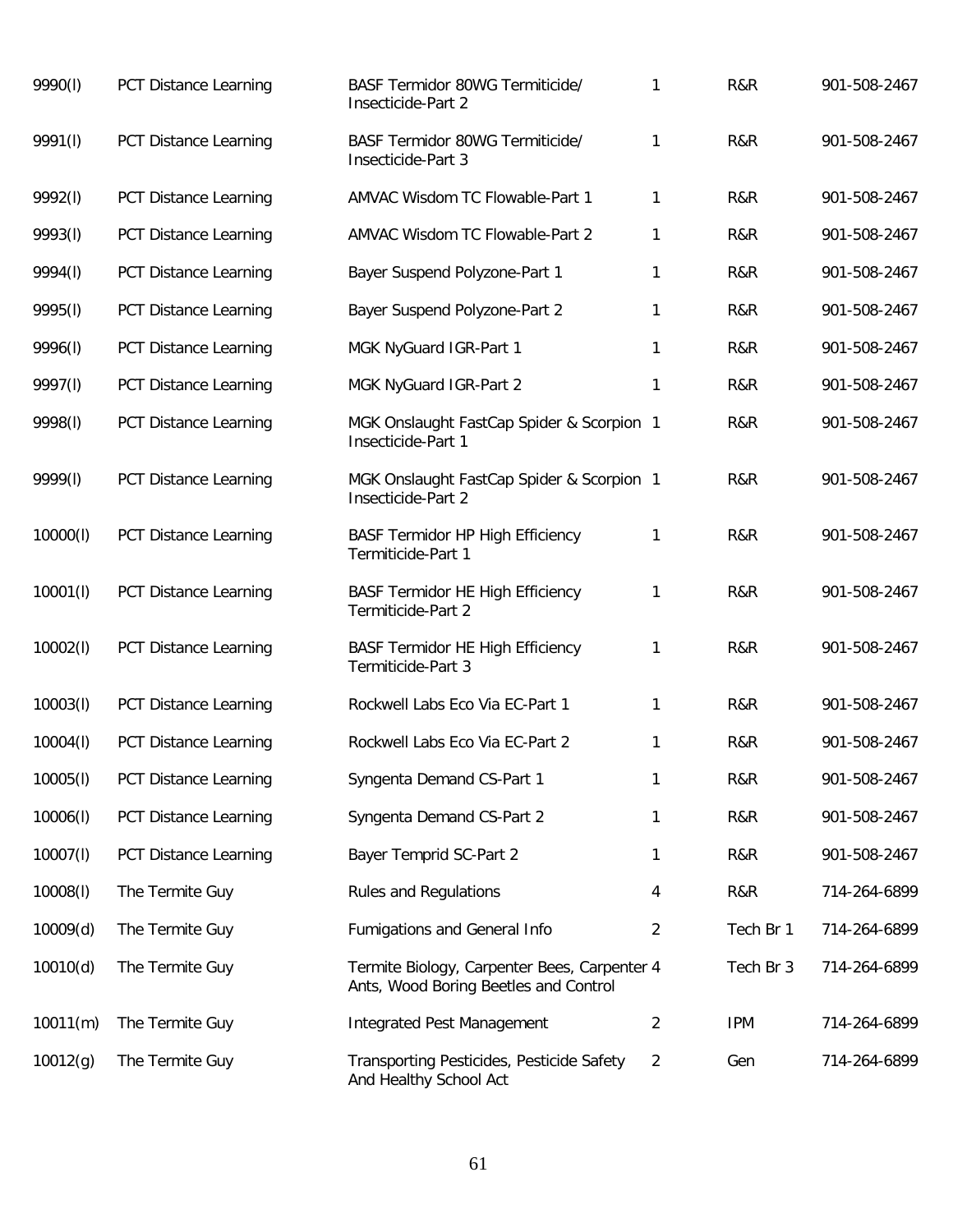| 10013(l) | The Termite Guy           | BRI-II & III Fumigation Rules & Regs,<br>Vikane Safety Data Sheet and Aeration (CAP)<br>*FOR FR's AND OPR's ONLY (Fumigants) | 4                    | $R&R*$                  | 714-264-6899 |
|----------|---------------------------|------------------------------------------------------------------------------------------------------------------------------|----------------------|-------------------------|--------------|
| 10015(d) | Geotech Supply            | Rodenticide Active Ingredients,<br>Formulations, and Delivery Systems                                                        | 1                    | Tech Br 2               | 916-767-2853 |
| 10016(d) | Dewey Pest Control        | Flea & Tick Biology and Control                                                                                              | 1                    | Tech Br 2               | 626-568-9248 |
| 10017(k) | Western Exterminator      | <b>Outsmarting Crafty Rats</b>                                                                                               | 1.5                  | Tech Br 2               | 800-488-9495 |
| 10018(k) | Orkin                     | Wasps, Not Just Your Average Pest                                                                                            | 1                    | Tech Br 2               | 404-229-9289 |
| 10019(k) | Orkin                     | Mice - Not All Cute and Fuzzy                                                                                                | 1                    | Tech Br 2               | 404-229-9289 |
| 10020(l) | Dewey Pest Control        | Heat Illness & Driver Safety                                                                                                 | 1                    | R&R                     | 626-568-9248 |
| 10021(d) | Dewey Pest Control        | Termite Biology, Identification &<br><b>Structure Nomenclature</b>                                                           | 1.5                  | Tech Br 3               | 626-568-9248 |
| 10024(d) | Syngenta                  | <b>Common Stinging Insects</b>                                                                                               | 1                    | Tech Br 2               | 909-353-5907 |
| 10025(d) | Syngenta                  | Mosquito Biology & Control                                                                                                   | 1                    | Tech Br 2               | 909-353-5907 |
| 10026(d) | Syngenta                  | Rodent Biology & Control                                                                                                     | 1                    | Tech Br 2               | 909-353-5907 |
|          | 10027(d,m) Geotech Supply | A Guide to Flea Control                                                                                                      | 1<br>$or$            | Tech Br 2<br><b>IPM</b> | 916-224-6214 |
|          | 10028(d,m) Geotech Supply | Muck It Up! Roach and Small Fly Control                                                                                      | $\mathbf{1}$<br>$or$ | Tech Br 2<br><b>IPM</b> | 916-224-6214 |
| 10029(I) | Geotech Supply            | Spills Happen. Are You Ready?                                                                                                | 1                    | R&R                     | 916-224-6214 |
| 10030(l) | Geotech Supply            | Annual Pesticide Safety Training                                                                                             | 4                    | R&R                     | 916-224-6214 |
| 10031(l) | Geotech Supply            | Guide to Fall Protection and Ladder Safety                                                                                   | $\overline{1}$       | R&R                     | 916-224-6214 |
| 10034(d) | Douglas Products          | <b>Termite Inspection Module</b>                                                                                             | 1                    | Tech Br 1/3             | 408-431-6674 |
| 10035(l) | Veseris                   | Pesticide Storage, Transport & Disposal                                                                                      | 1                    | R&R                     | 512-721-3945 |
| 10036(d) | Veseris                   | Fumigation from the Beginning                                                                                                | 1                    | Tech Br 1               | 512-721-3945 |
| 10037(d) | Veseris                   | Rodent Biology, Behavior and Management 1                                                                                    |                      | Tech Br 2               | 512-721-3945 |
| 10038(d) | Veseris                   | Mites of Public Health Importance                                                                                            | 1                    | Tech Br 2               | 512-721-3945 |
| 10039(d) | Veseris                   | Domestic Cockroaches                                                                                                         | 1                    | Tech Br 2               | 512-721-3945 |
| 10040(d) | Veseris                   | Termite Biology & Pest Identification                                                                                        | 1                    | Tech Br 2               | 512-721-3945 |
| 10041(d) | Veseris                   | <b>Wood-Boring Beetles</b>                                                                                                   | 1                    | Tech Br 3               | 512-721-3945 |
| 10042(d) | Veseris                   | Understanding Pesticides: How They Work 1                                                                                    |                      | Tech Br 2/3             | 512-721-3945 |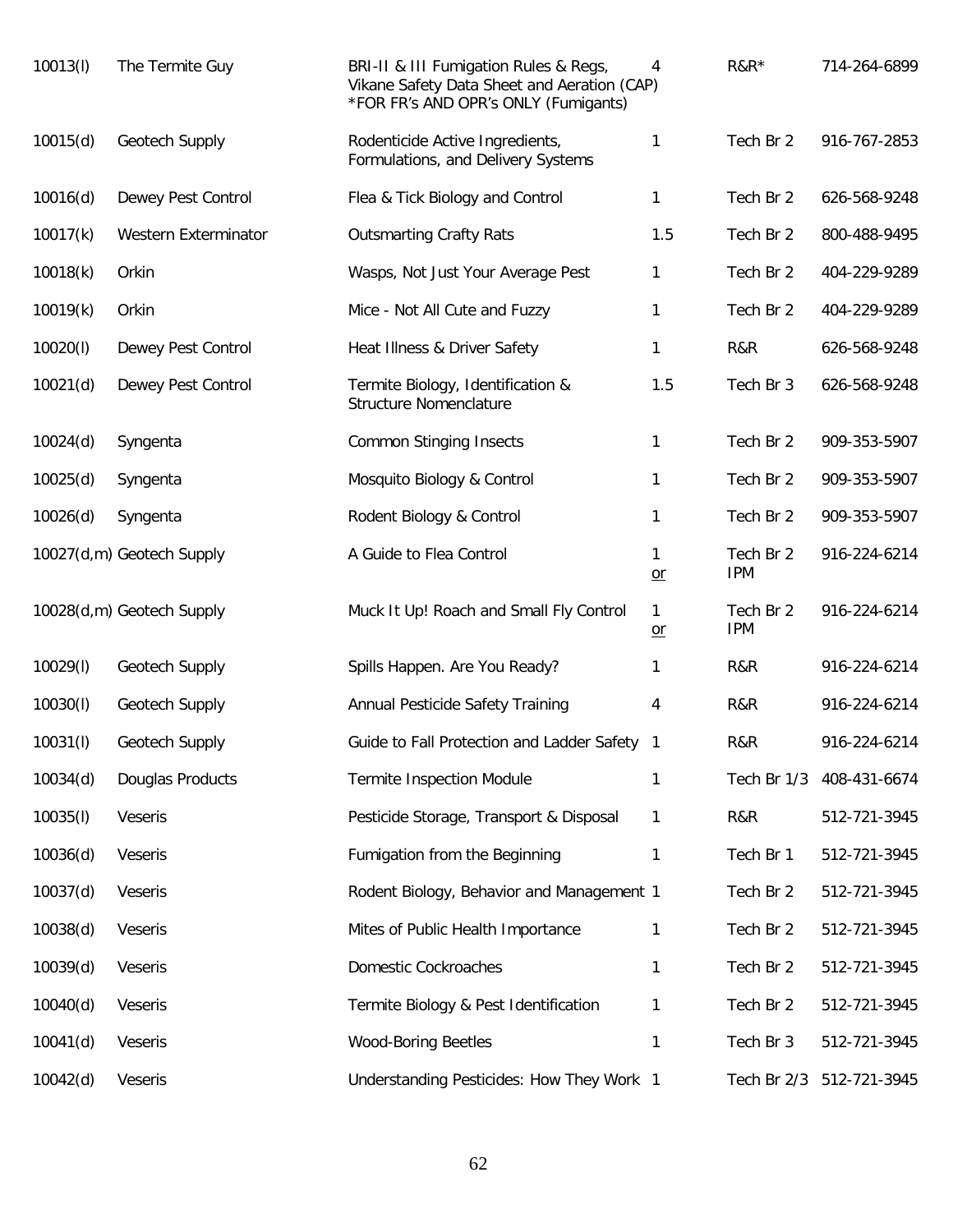| 10043(d)    | Veseris                              | Subterranean Termites & Building<br>Foundations                                                             | 1              | Tech Br 3               | 512-721-3945 |
|-------------|--------------------------------------|-------------------------------------------------------------------------------------------------------------|----------------|-------------------------|--------------|
| 10044(d)    | Orkin                                | Bed Bugs Aren't New, Have We Learned<br>Anything New?                                                       | 1              | Tech Br 2               | 404-229-9289 |
| 10045(d)    | Orkin                                | Wood Destroying Organisms That Impact<br>the Pest Control Industry                                          | 1              | Tech Br 3               | 404-229-9289 |
| 10046(d)    | Dewey Pest Control                   | Rodent Control                                                                                              | $\mathbf{1}$   | Tech Br 2               | 626-568-9248 |
| 10047(d, I) | Western Exterminator                 | No Squatting in My Yard! (wildlife)                                                                         | .5<br>1        | R&R<br>Tech Br 2        | 484-331-4733 |
| 10048(l)    | Lloyd Pest Control                   | Accidental Release Measures for Pesticides 1                                                                |                | R&R                     | 619-668-1947 |
| 10049(l)    | Lloyd Pest Control                   | Annual Pesticide Safety Training                                                                            | 2              | R&R                     | 619-668-1947 |
| 10050(d)    | Lloyd Pest Control                   | LPC Bed Bug Biology & Morphology #2                                                                         | 2              | Tech Br 2               | 619-668-1947 |
| 10051(d)    | <b>Target Specialty Products</b>     | ID, Biology and Management of Indoor<br><b>Flies</b>                                                        | 1              | Tech Br 2               | 800-352-3870 |
| 10053(l)    | Planet Orange                        | <b>Pesticide Selection Considerations</b>                                                                   | $\overline{2}$ | R&R                     | 530-263-7599 |
| 10054(l)    | Planet Orange                        | How to Read Labels & SDS                                                                                    | 2              | R&R                     | 530-263-7599 |
| 10056(d)    | Dewey Pest Control                   | Wood Destroying Pest & Fungi                                                                                | $\mathbf{1}$   | Tech Br 3               | 626-568-9248 |
| 10057(d)    | Dewey Pest Control                   | Understanding the Mosquito and Control                                                                      | 1.5            | Tech Br 2               | 626-568-9248 |
| 10058(k)    | Western Exterminator                 | Good Night Bedbugs!                                                                                         | 1.5            | Tech Br 2               | 484-331-4733 |
| 10059(m)    | <b>Central Life Sciences</b>         | FIFRA 25b Exempt Products in an IPM<br>Program                                                              | $\mathbf{1}$   | <b>IPM</b>              | 925-239-3131 |
|             | 10060(d,m) Target Specialty Products | A Comprehensive IPM Approach to Rodent 1<br>Pest Management                                                 | 1              | Tech Br 2<br><b>IPM</b> | 800-352-3870 |
| 10063(d)    | Planet Orange                        | Bed Bug Management                                                                                          | $\overline{2}$ | Tech Br 2               | 530-263-7599 |
| 10064(d)    | <b>NPMA</b>                          | V-Pestworld 2020: Rat Behavior and the<br>Impact of COVID-Related Human Behavior<br>Changes                 | 1              | Tech Br 2               | 571-224-0375 |
| 10065(d)    | <b>NPMA</b>                          | V-Pestworld 2020: Eliminating<br>(Not "Treating") German Cockroaches in<br>Low-Income Housing Facilities    | 1              | Tech Br 2               | 571-224-0375 |
| 10066(d)    | <b>NPMA</b>                          | V-Pestworld 2020: Bed Bugs and Post<br>Traumatic Stress Disorder: People Coping<br>with Infestations        | 1              | Tech Br 2               | 571-224-0375 |
| 10067(d)    | <b>NPMA</b>                          | V-Pestworld 2020: Understanding Wood<br>Quality, Deterioration, and Protection to<br>Shape Your WDO Program | 1              | Tech Br 3               | 571-224-0375 |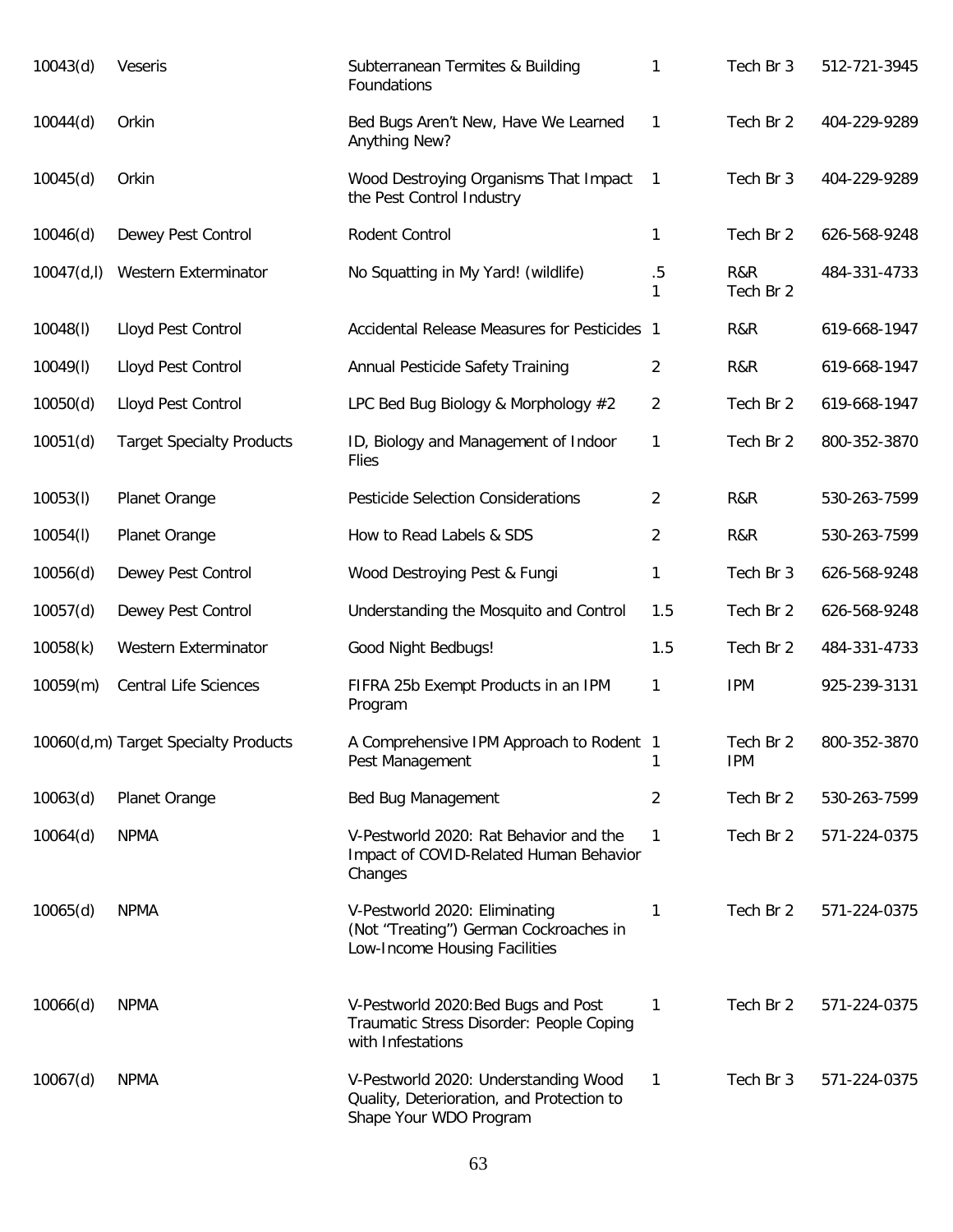| 10068(d) | <b>NPMA</b> | V-Pestworld 2020: Debunking the Top 3<br>Myths in Mosquito Control                                                          | 1              | Tech Br 2  | 571-224-0375             |
|----------|-------------|-----------------------------------------------------------------------------------------------------------------------------|----------------|------------|--------------------------|
| 10069(d) | <b>NPMA</b> | V-Pestworld 2020: Pest Control Crystal Ball: 1<br>The Future of Management Using Genetics                                   |                |            | Tech Br 2/3 571-224-0375 |
| 10070(d) | <b>NPMA</b> | V-Pestworld 2020: Why Can't I Do Termite 1<br>Control Based on a YouTube Video?                                             |                | Tech Br 3  | 571-224-0375             |
| 10071(d) | <b>NPMA</b> | V-Pestworld 2020: Lessons Learned From<br>the New, Incasive Asian Longhorn Tick.                                            | $\overline{1}$ | Tech Br 2  | 571-224-0375             |
| 10072(d) | <b>NPMA</b> | V-Pestworld 2020: Risk Based Bird<br>Prevention: Urging Commercial Clients to<br>Resolve Bird Challenges Proactively        | 1              | Tech Br 2  | 571-224-0375             |
| 10073(d) | <b>NPMA</b> | V-Pestworld 2020: Pest Control in Audited 1<br><b>Food Facilities</b>                                                       |                | Tech Br 2  | 571-224-0375             |
| 10074(d) | <b>NPMA</b> | V-Pestworld 2020: Mix it Up: Understanding 1<br>Understanding Pesticide Formulations for<br><b>Better Control</b>           |                | Tech Br 2  | 571-224-0375             |
| 10075(d) | <b>NPMA</b> | V-Pestworld 2020: Research Update from 1<br>University of Tennessee's Urban Entomology<br>Laboratory                        |                | Tech Br 2  | 571-224-0375             |
| 10076(d) | <b>NPMA</b> | V-Pestworld 2020: Dispelling Myths, Urban 1<br>Legends: It's Time to Set the Record Straight<br>on the Brown Recluse Spider |                | Tech Br 2  | 571-224-0375             |
| 10077(d) | <b>NPMA</b> | V-Pestworld 2020: Taking Aim at Invasive<br>Ants: Your Guide to Controlling America's<br><b>Top Nuisance Pest</b>           | $\overline{1}$ | Tech Br 2  | 571-224-0375             |
| 10078(d) | <b>NPMA</b> | V-Pestworld 2020: It's Time to Take Your<br>Flea Control Program to the Next Level                                          | 1              | Tech Br 2  | 571-224-0375             |
| 10079(d) | <b>NPMA</b> | V-Pestworld 2020: Finding My Granule                                                                                        | 1              | Tech Br 2  | 571-224-0375             |
| 10080(d) | <b>NPMA</b> | V-Pestworld 2020: Cracking the Termite<br>Code: Deciphering One of Nature's Most<br><b>Cryptic and Destructive Pests</b>    | 1              | Tech Br 3  | 571-224-0375             |
| 10081(d) | <b>NPMA</b> | V-Pestworld 2020: Kitchen Confidential:<br>Dishing Out the Dirt on Controlling Pests<br>in Commercial Kitchens              | 1              | Tech Br 2  | 571-224-0375             |
| 10082(m) | <b>NPMA</b> | V-Pestworld 2020: Putting the Foundation<br>of IPM into Practice                                                            | $\overline{1}$ | <b>IPM</b> | 571-224-0375             |
| 10083(d) | <b>NPMA</b> | V-Pestworld 2020: The Ins and Outs of<br><b>Electronic Remote Monitoring</b>                                                | 1              | Tech Br 2  | 571-224-0375             |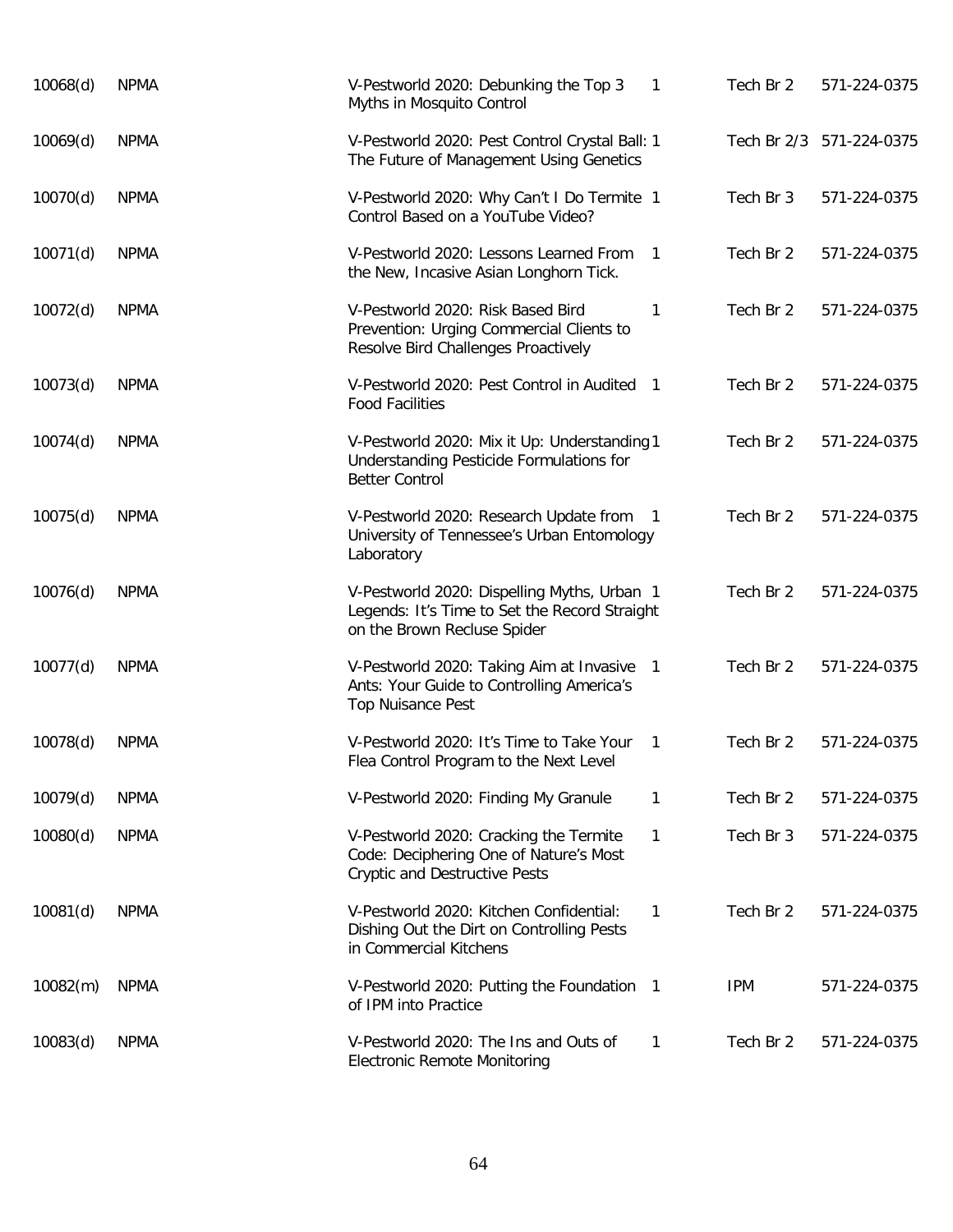| 10084(g)        | <b>NPMA</b>                         | V-Pestworld 2020: Delivering Top-Notch<br>Safety Outcomes for Our Customers and<br>Teams                       | 1              | Gen                     | 571-224-0375 |
|-----------------|-------------------------------------|----------------------------------------------------------------------------------------------------------------|----------------|-------------------------|--------------|
| 10085(d)        | <b>NPMA</b>                         | V-Pestworld 2020: Autos & RVs & Vans,<br>Oh My! An Inside Look at a Specialty<br><b>Fumigation Operation</b>   | 1              | Tech Br 1               | 571-224-0375 |
| 10086(d)        | <b>NPMA</b>                         | V-Pestworld 2020: Taking the Bite Out of<br>Backyard Mosquito Control: A Scientific<br>Perspective             | $\mathbf{1}$   | Tech Br 2               | 571-224-0375 |
| 10087(d)        | <b>NPMA</b>                         | V-Pestworld 2020: Follow the Nose: Canine 1<br>Scent Detection for Pest Detection                              |                | Tech Br 2               | 571-224-0375 |
| 10088(d)        | <b>NPMA</b>                         | V-Pestworld 2020: The Big Easy Recipe for 1<br>City-Wide Rodent Management                                     |                | Tech Br 2               | 571-224-0375 |
| 10089(d)        | <b>NPMA</b>                         | V-Pestwold 2020: Changing the Approach<br>for Pest Prevention and Control in Public<br><b>Housing Agencies</b> | $\overline{1}$ | Tech Br 2               | 571-224-0375 |
| 10092(l)        | <b>Target Specialty Products</b>    | Worker Safety - 3                                                                                              | 3              | R&R                     | 800-352-3870 |
|                 | 10093(d,m) Dewey Pest Control       | German Roaches in Commercial Kitchens                                                                          | 1<br>1         | <b>IPM</b><br>Tech Br 2 | 626-568-9248 |
| 10097(d)        | <b>NPMA</b>                         | Back to the Basics: Don't Slack on Stinging 1<br><b>Insect Management</b>                                      |                | Tech Br 2               | 571-224-0375 |
| 10098(d)        | <b>NPMA</b>                         | Back to the Basics: PMPs as Protectors of<br>Public Health                                                     | -1             | Tech Br 2               | 571-224-0375 |
| 10099(d,m) NPMA |                                     | Back to the Basics: Ant Control Through<br><b>IPM</b>                                                          | 1<br>$or$      | Tech Br 2<br><b>IPM</b> | 571-224-0375 |
| 10100(d)        | <b>NPMA</b>                         | Back to the Basics: Controlling Cockroach<br>Infestations                                                      | 1              | Tech Br 2               | 571-224-0375 |
| 10101(d)        | <b>NPMA</b>                         | Back to the Basics: Winning the War<br><b>Against Wood Destroying Beetles</b>                                  | 1              | Tech Br 3               | 571-224-0375 |
| 10102(l)        | Orkin                               | Safety and Stewardship                                                                                         | 1              | R&R                     | 404-229-9289 |
| 10103(d)        | <b>Certified Training Institute</b> | Termite Inspection and Treatment                                                                               | 1              | Tech Br 3               | 800-727-7104 |
| 10104(h)        | Western Exterminator                | <b>Food Plant Excellence</b>                                                                                   | 1.5            | Gen                     | 484-331-4733 |
| 10107(d)        | Douglas Products                    | 2021 Vikane Caretakers                                                                                         | $\overline{2}$ | Tech Br 1               | 408-431-6674 |
| 10108(d)        | Veseris                             | Compressed Air Sprayers: Troubleshooting 1<br>& Maintenance                                                    |                | Tech Br 2/3             | 512-721-3945 |
| 10109(m)        | DeMask Marketing                    | Rodent Control 101                                                                                             | 1              | <b>IPM</b>              | 630-768-1404 |
| 10110(d)        | Nisus Corporation                   | Cockroach Control                                                                                              | 1              | <b>IPM</b>              | 800-264-0870 |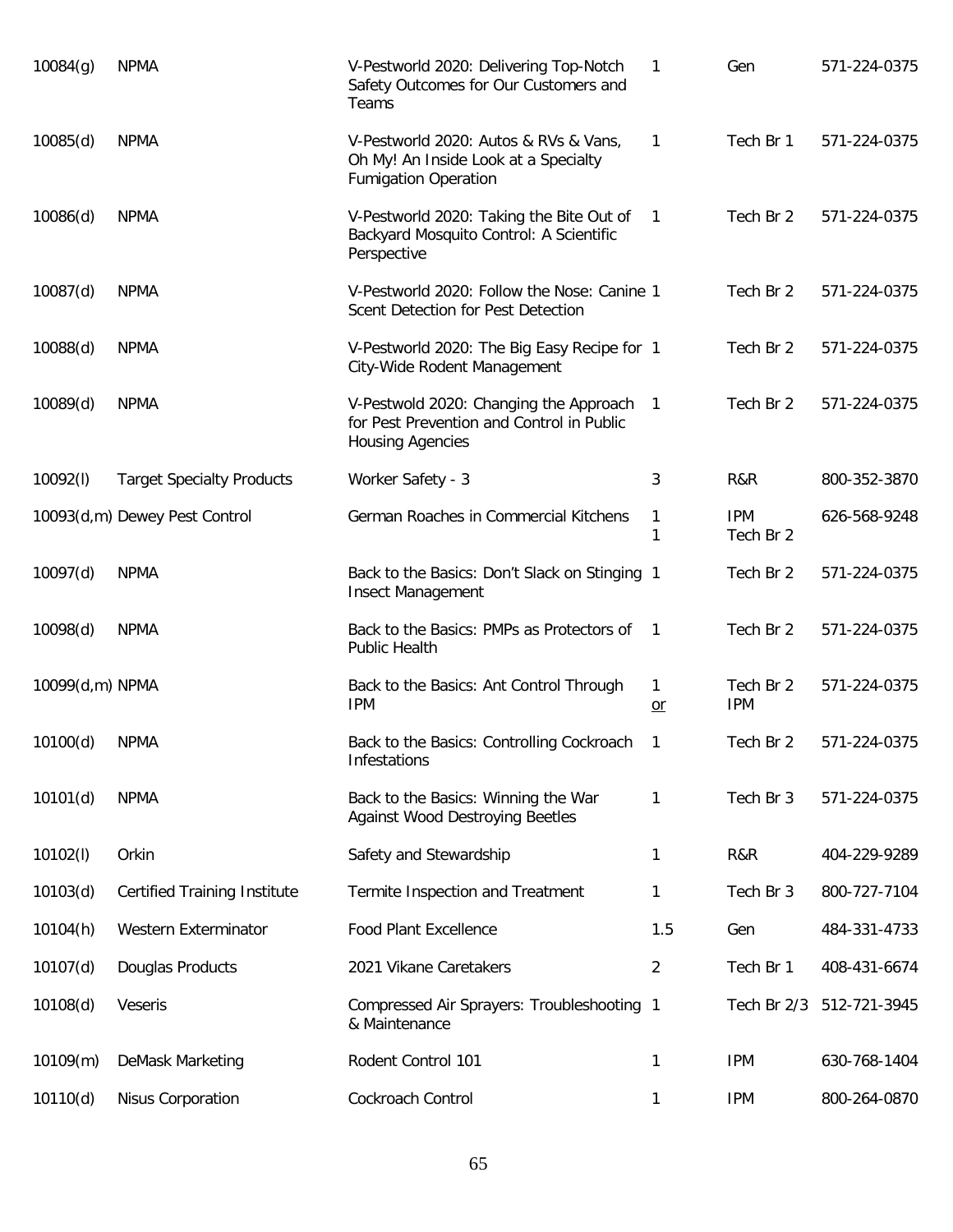| 10111(m) | Nisus Corporation                | Fly Management in Food Facilities                                                                                   | 1              | <b>IPM</b>  | 800-264-0870             |
|----------|----------------------------------|---------------------------------------------------------------------------------------------------------------------|----------------|-------------|--------------------------|
| 10113(m) | Orkin                            | Integrated Pest Management (IPM),<br>current Good Manufacturing Practices (cGMP),<br>and Food Safety Audits         | 1              | <b>IPM</b>  | 404-229-9289             |
| 10114(m) | DeMask Marketing                 | Perimeter Pest Control                                                                                              | 1              | <b>IPM</b>  | 630-768-1404             |
| 10115(d) | DeMask Marketing                 | Pest Control Resistance                                                                                             | 1              | Tech Br 2/3 | 630-768-1404             |
| 10116(d) | DeMask Marketing                 | Minimum-Risk Mosquito Control                                                                                       | 1              | Tech Br 2   | 630-768-1404             |
| 10117(d) | Planet Orange                    | <b>Termiticide Application Training</b>                                                                             | 4              | Tech Br 3   | 530-263-7599             |
| 10118(d) | <b>Target Specialty Products</b> | RKE Training Day December 2020                                                                                      | $\overline{2}$ | Tech Br 2   | 800-352-3870             |
| 10119(d) | Western Exterminator             | <b>Respirator Safety</b>                                                                                            | 1              | Tech Br 2/3 | 484-331-4733             |
| 10120(d) | <b>NPMA</b>                      | Global Bed Bug Summit: Strategizing Bed<br>Bug Inspections: The Ins and Outs of Effective<br><b>Bed Bug Hunting</b> | $\mathbf{1}$   | Tech Br 2   | 571-224-0375             |
| 10121(d) | <b>NPMA</b>                      | Global Bed Bug Summit: Fumigation for<br>Bed Bugs: Alternative Approaches to Control                                | $\mathbf 1$    |             | Tech Br 1/2 571-224-0375 |
| 10122(d) | <b>NPMA</b>                      | Global Bed Bug Summit: Global Perspective 1<br>Of Insecticide Resistance in Bed Bugs                                |                | Tech Br 2   | 571-224-0375             |
| 10123(d) | <b>NPMA</b>                      | Global Bed Bug Summit: Biopesticides and 1<br>Essential Oils: Putting Research Into Practice                        |                | Tech Br 2   | 571-224-0375             |
| 10124(d) | <b>NPMA</b>                      | Global Bed Bug Summit: Monitoring for Bed 1<br>Bugs - Applying Research Insights to Your<br>Service Program         |                | Tech Br 2   | 571-224-0375             |
| 10125(d) | <b>NPMA</b>                      | Global Bed Bug Summit: How to Effectively 1<br>Use Low Prep or No Prep Protocols                                    |                | Tech Br 2   | 571-224-0375             |
| 10126(d) | <b>NPMA</b>                      | Global Bed Bug Summit: Staying Ahead of 1<br>The Game: Proactive Bed Bug Control                                    |                | Tech Br 2   | 571-224-0375             |
| 10127(d) | <b>NPMA</b>                      | Global Bed Bug Summit: Office Space: Bed 1<br>Bug Control in an Office Environment                                  |                | Tech Br 2   | 571-224-0375             |
| 10128(d) | <b>NPMA</b>                      | Global Bed Bug Summit: Bed Bugs: A<br>Complete Review and Refresher                                                 | 1              | Tech Br 2   | 571-224-0375             |
| 10129(d) | <b>NPMA</b>                      | Global Bed Bug Summit: Release the<br>Hounds: Industry Update on Canine Scent<br>Detection                          | $\mathbf{1}$   | Tech Br 2   | 571-224-0375             |
| 10130(d) | <b>NPMA</b>                      | Global Bed Bug Summit: Understanding the 1<br>Full Potential of Bed Bugs as an Important<br>Public Health Pest      |                | Tech Br 2   | 571-224-0375             |
| 10131(l) | Agri-Turf Distributing           | 2021 Annual Worker Safety Training 2.0                                                                              | $\overline{2}$ | R&R         | 831-345-5899             |